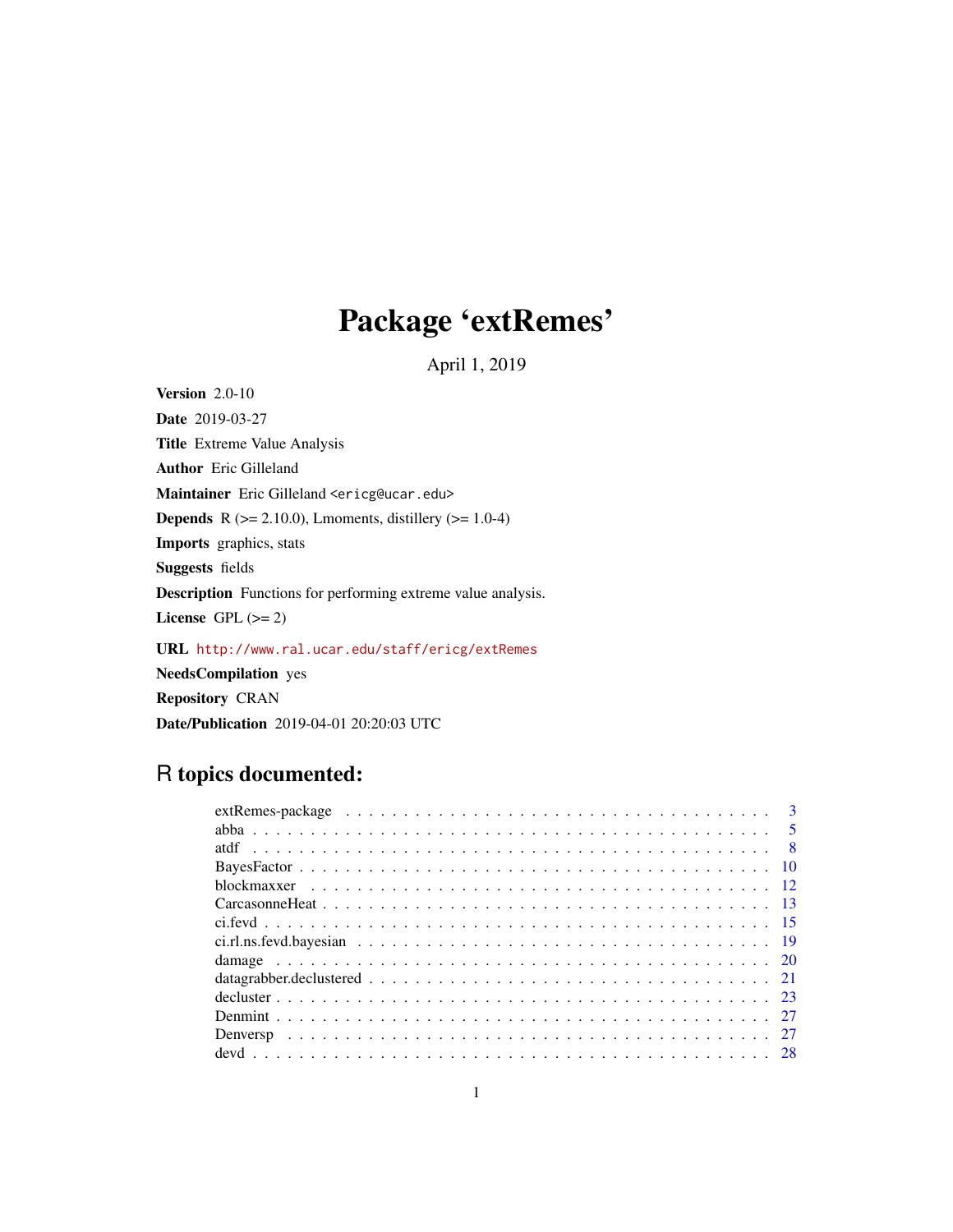| 32           |
|--------------|
| erlevd<br>34 |
| 36           |
| 38           |
| 39           |
| 59           |
| 60           |
| 62           |
| 63           |
| 64           |
| 66           |
| 67           |
| 68<br>hwmi   |
| 70           |
| 73           |
| 74<br>levd   |
| 76           |
| 78           |
| 79           |
| 81           |
| 82           |
| 83           |
| 84           |
| 89           |
| 90           |
| 91           |
| 92           |
| 93           |
| 95           |
| 97           |
|              |
|              |
|              |
|              |
|              |
|              |
|              |
|              |
|              |
|              |

**Index**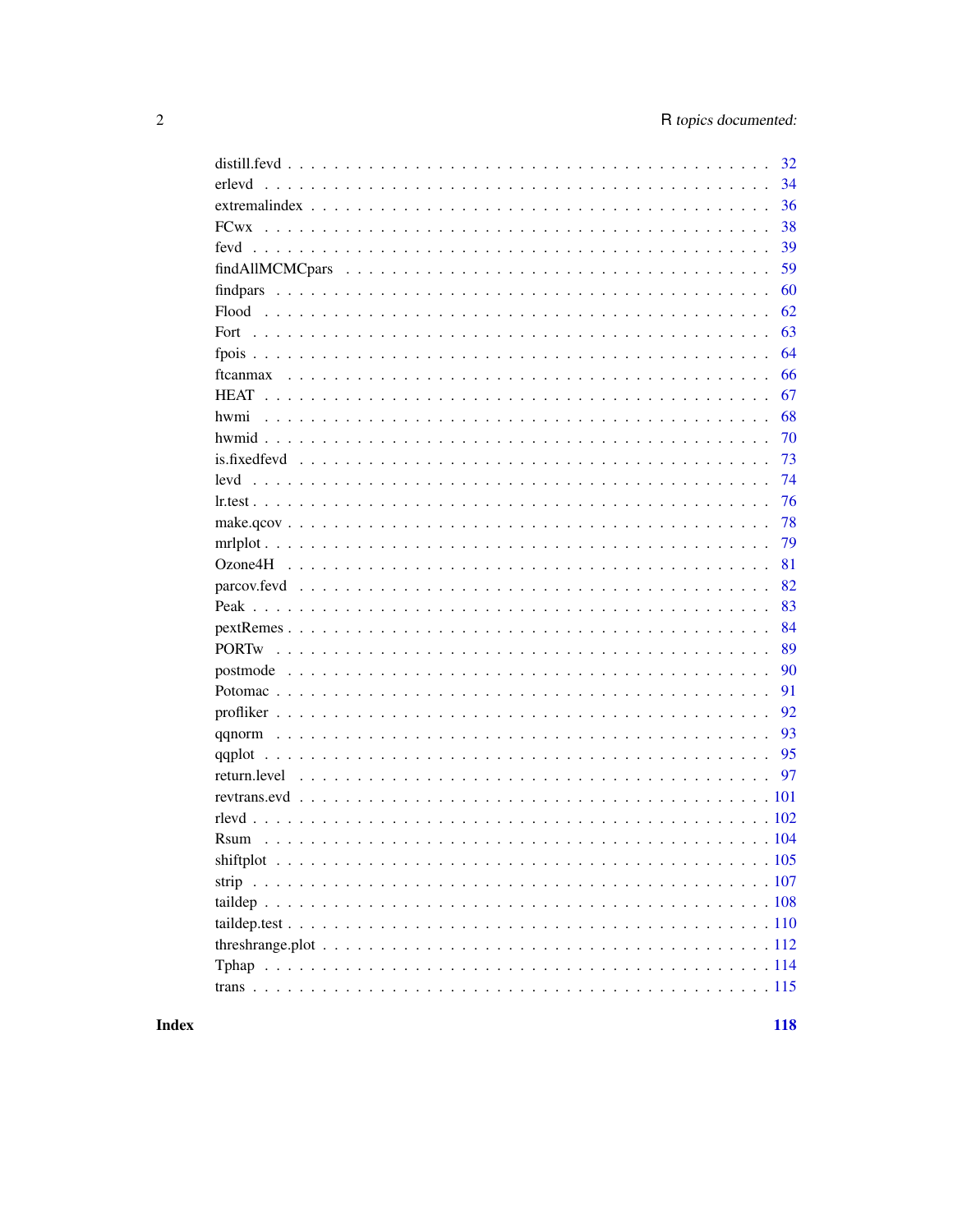<span id="page-2-0"></span>extRemes-package *extRemes – Weather and Climate Applications of Extreme Value Analysis (EVA)*

#### **Description**

extRemes is a suite of functions for carrying out analyses on the extreme values of a process of interest; be they block maxima over long blocks or excesses over a high threshold.

Versions  $\ge$  2.0-0 of this package differ considerably from the original package (versions  $\le$  1.65), which was largely a package of graphical user interfaces (GUIs) mostly calling functions from the ismev package; a companion software package to Coles (2001). The former GUI windows of extRemes ( $\leq$  1.65) now run the command-line functions of extRemes ( $\geq$  2.0) and have been moved to a new package called in2extRemes.

For assistance using  $ext{Remes}$  ( $>= 2.0-0$ ), please see the tutorial at:

<https://www.jstatsoft.org/article/view/v072i08>

Extreme Value Statistics:

Extreme value statistics are used primarily to quantify the stochastic behavior of a process at unusually large (or small) values. Particularly, such analyses usually require estimation of the probability of events that are more extreme than any previously observed. Many fields have begun to use extreme value theory and some have been using it for a very long time including meteorology, hydrology, finance and ocean wave modeling to name just a few. See Gilleland and Katz (2011) for a brief introduction to the capabilities of extRemes.

Example Datasets:

There are several example datasets included with this toolkit. In each case, it is possible to load these datasets into R using the data function. Each data set has its own help file, which can be accessed by help([name of dataset]). Data included with extRemes are:

Denmint – Denver daily minimum temperature.

Flood.dat – U.S. Flood damage (in terms of monetary loss) ('dat' file used as example of reading in common data using the extRemes dialog).

ftcanmax – Annual maximum precipitation amounts at one rain gauge in Fort Collins, Colorado.

HEAT – Summer maximum (and minimum) temperature at Phoenix Sky Harbor airport.

Ozone4H.dat – Ground-level ozone order statistics from 1997 from 513 monitoring stations in the eastern United States.

PORTw – Maximum and minimum temperature data (and some covariates) for Port Jervis, New York.

Rsum – Frequency of Hurricanes.

SEPTsp – Maximum and minimum temperature data (and some covariates) for Sept-Iles, Quebec.

damage – Hurricane monetary damage.

Denversp – Denver precipitation.

FCwx – data frame giving daily weather data for Fort Collins, Colorado, U.S.A. from 1900 to 1999.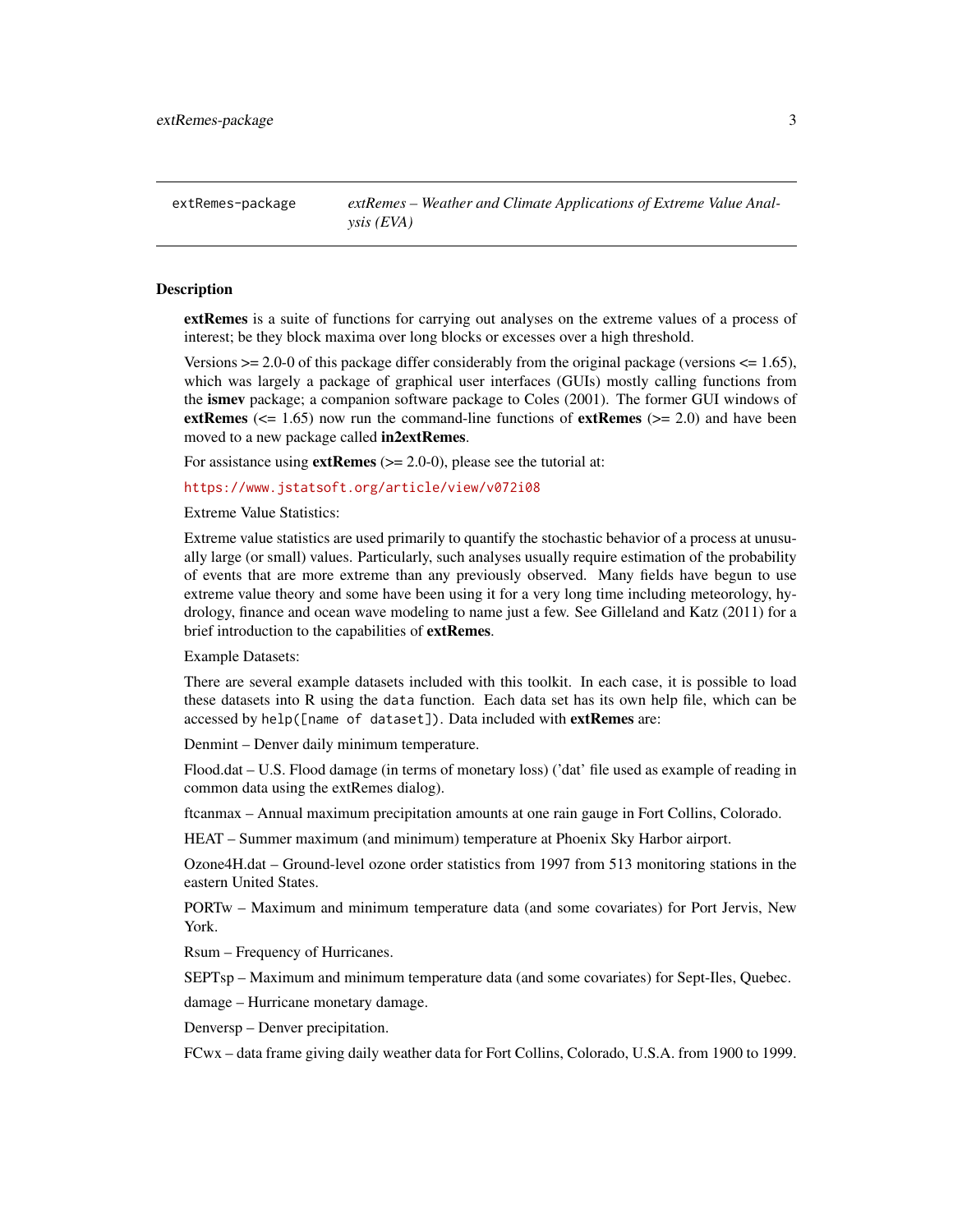Flood – R source version of the above mentioned 'Flood.dat' dataset.

Fort – Precipitation amounts at one rain gauge in Fort Collins, Colorado.

Peak – Salt River peak stream flow.

Potomac – Potomac River peak stream flow.

Tphap – Daily maximum and minimum temperatures at Phoenix Sky Harbor Airport.

Primary functions available in extRemes include:

fevd: Fitting extreme value distribution functions (EVDs: GEV, Gumbel, GP, Exponential, PP) to data (block maxima or threshold excesses).

ci: Method function for finding confidence intervals for EVD parameters and return levels.

taildep: Estimate chi and/or chibar; statistics that inform about tail dependence between two variables.

atdf: Auto-tail dependence function and plot. Helps to inform about possible dependence in the extremes of a process. Note that a process that is highly correlated may or may not be dependent in the extremes.

decluster: Decluster threshold exceedance in a data set to yield a new related process that is more closely independent in the extremes. Includes two methods for declustering both of which are based on runs declustering.

extremalindex: Estimate the extremal index, a measure of dependence in the extremes. Two methods are available, one based on runs declustering and the other is the intervals estiamte of Ferro and Segers (2003).

devd, pevd, qevd, revd: Functions for finding the density, cumulative probability distribution (cdf), quantiles and make random draws from EVDs.

pextRemes, rextRemes, return.level: Functions for finding the cdf, make random draws from, and find return levels for fitted EVDs.

To see how to cite extRemes in publications or elsewhere, use citation("extRemes").

#### Acknowledgements

Funding for **extRemes** was provided by the Weather and Climate Impacts Assessment Science (WCIAS, <http://www.assessment.ucar.edu/>) Program at the National Center for Atmospheric Research (NCAR) in Boulder, Colorado. WCIAS is funded by the National Science Foundation (NSF). The National Center for Atmospheric Research (NCAR) is operated by the nonprofit University Corporation for Atmospheric Research (UCAR) under the sponsorship of the NSF. Any opinions, findings, conclusions, or recommendations expressed in this publication/software package are those of the author(s) and do not necessarily reflect the views of the NSF.

#### References

Coles, S. (2001) *An introduction to statistical modeling of extreme values*, London, U.K.: Springer-Verlag, 208 pp.

Ferro, C. A. T. and Segers, J. (2003). Inference for clusters of extreme values. *Journal of the Royal Statistical Society B*, 65, 545–556.

Gilleland, E. and Katz, R. W. (2011). New software to analyze how extremes change over time. *Eos*, 11 January, 92, (2), 13–14.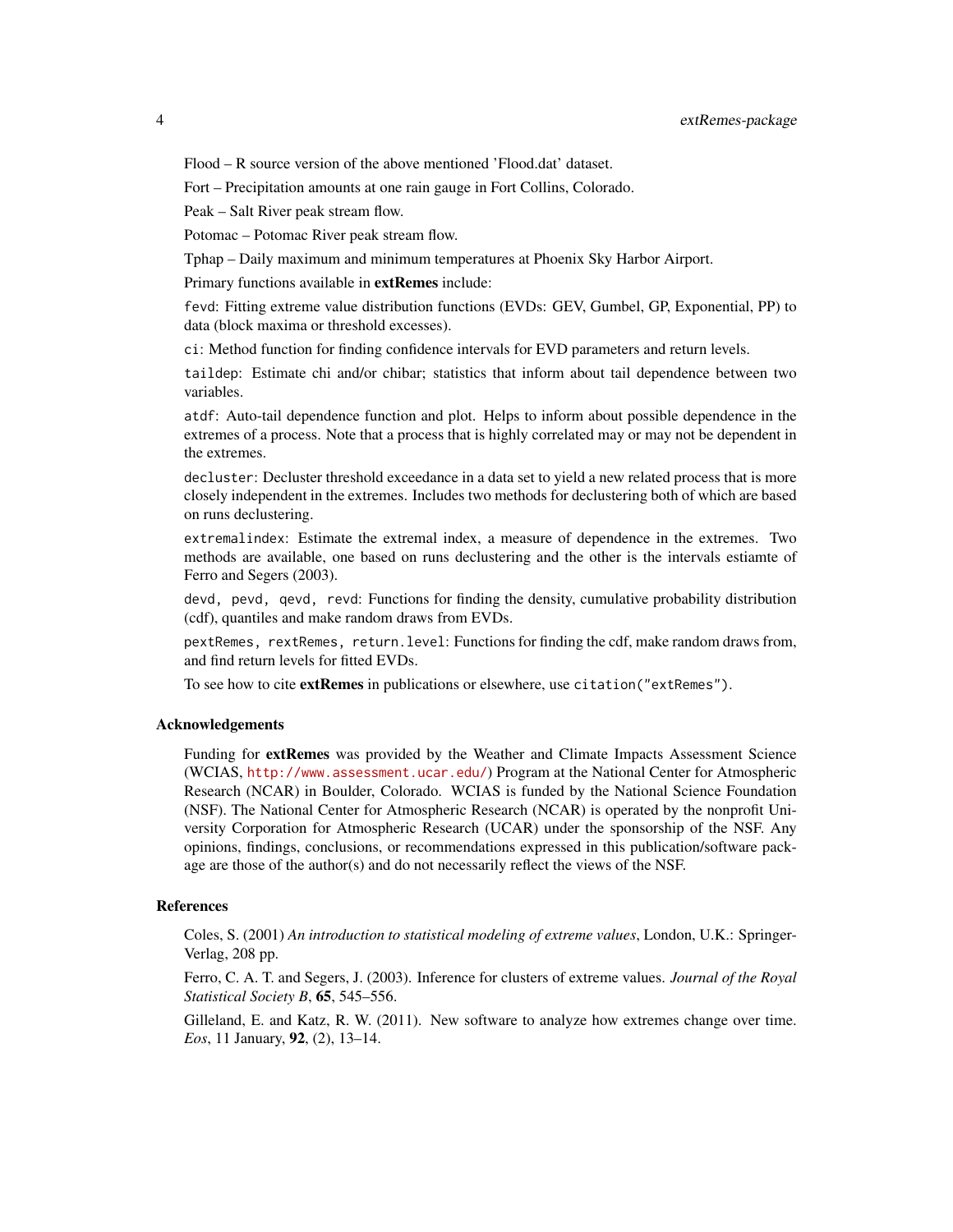#### <span id="page-4-0"></span>abba *Implementation of Stephenson-Shaby-Reich-Sullivan*

#### Description

Implements MCMC methodology for fitting spatial extreme value models using Stephenson et al. (2014). Experimental.

#### Usage

```
abba(y, sites, iters, Qb = NULL, knots = sites, X = \text{cbind}(1, \text{sites}),
 beta = NULL, alpha = 0.5, logbw = 0, tau = c(1, 1, 1),
  logs = matrix(0, nrow = nf, ncol = nt),u = matrix(0.5, nrow = nf, ncol = nt),MHbeta = matrix(rep(c(0.15, 0.03, 0.015), each = n), ncol = 3),MHalpha = 0.01, MHlogbw = 0,
 MHS = matrix(0.5, nrow = nf, ncol = nt),MHu = matrix(2.5, nrow = nf, ncol = nt),
 pribeta = c(10, 10, 10), prialpha = c(1, 1), prilogbw = c(0, 1),
  pritau = c(0.1, 0.1, 0.1), trace = 0)
abba_latent(y, sites, iters, Qb = NULL, X = child(1, sites),
 beta = NULL, tau = c(1, 1, 1),
 MHbeta = matrix(rep(c(0.15, 0.03, 0.015), each = n), ncol = 3),
 pribeta = c(10, 10, 10), pritau = c(0.1, 0.1, 0.1), trace = 0)
```
#### Arguments

| y     | A numeric matrix. The data for the ith site should be in the ith row. Missing<br>values are allowed, however each site must have at least one non-missing value.<br>If starting values for beta are not specified, then each site must have at least two<br>non-missing values.                                                                                                                                                                                                                                            |
|-------|----------------------------------------------------------------------------------------------------------------------------------------------------------------------------------------------------------------------------------------------------------------------------------------------------------------------------------------------------------------------------------------------------------------------------------------------------------------------------------------------------------------------------|
| sites | A numeric matrix with 2 columns giving site locations. It is best to normalized<br>the columns.                                                                                                                                                                                                                                                                                                                                                                                                                            |
| iters | The number of iterations in the MCMC chain.                                                                                                                                                                                                                                                                                                                                                                                                                                                                                |
| Qb    | A symmetric non-negative definite neighbourhood matrix. If not specified, the<br>off-diagonal elements are taken to be proportional to the negative inverse of<br>the squared Euclidean distance, with the diagonal elements specified so that<br>the rows and columns sum to zero. It is probably better to specify your own<br>neighbourhood structure. Note that this implementation does not explicitly take<br>advantage of any sparsity, so having a large numbers of zeros will not necessarily<br>speed things up. |
| knots | A numeric matrix with 2 columns giving knot locations. By default the knots<br>are taken to be the site locations.                                                                                                                                                                                                                                                                                                                                                                                                         |
| X     | The design matrix or matrices of the GEV parameters. Should be a list of length<br>three containing design matrices for the location, log scale and shape respec-<br>tively. Can also be a matrix, which is then used by all three parameters. By                                                                                                                                                                                                                                                                          |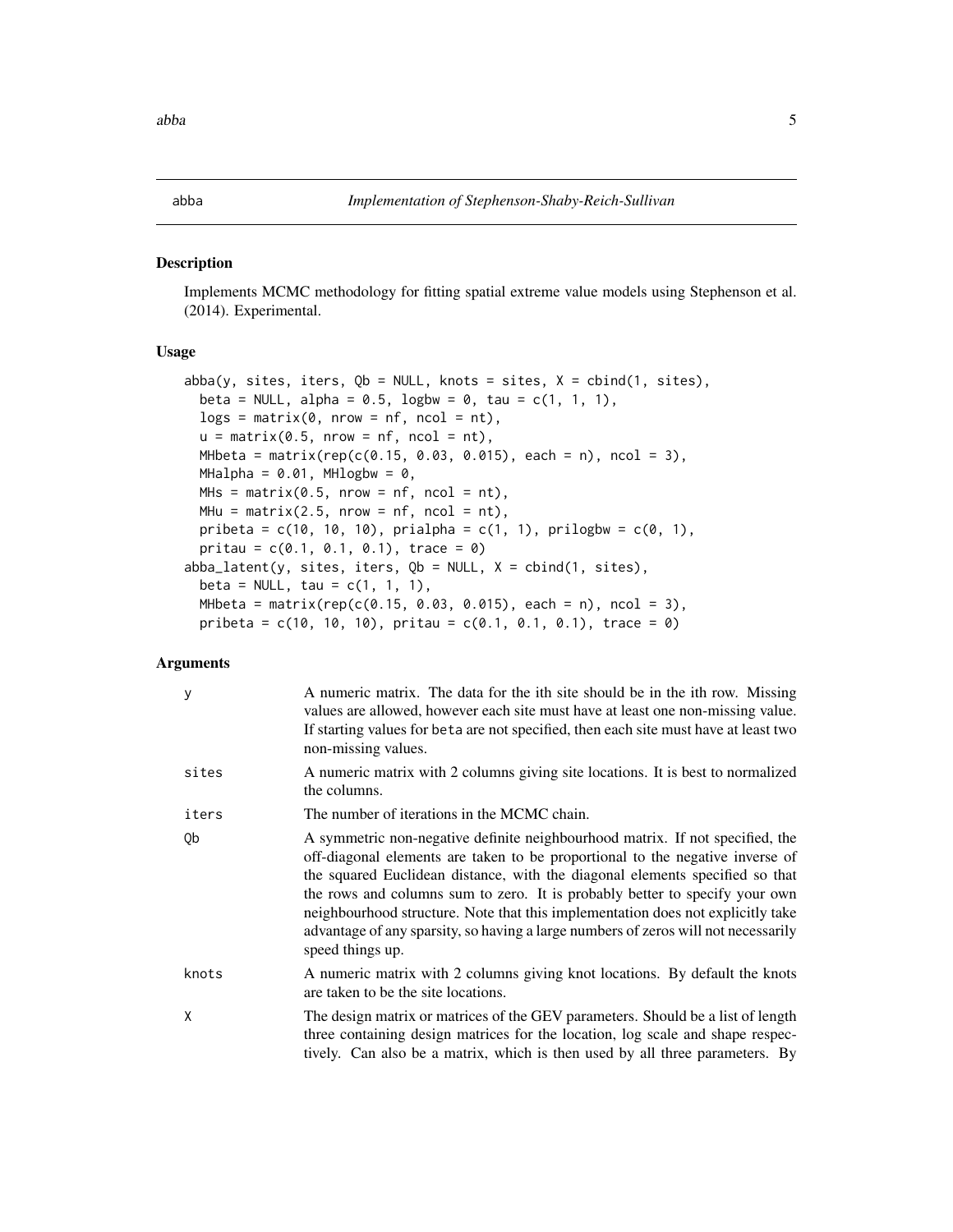|          | default, an intercept and the 2 columns in sites are used. Note that the in-<br>tercept will not be affected by the data if the rows and columns of Qb sum to<br>zero.                                                                                                                                                                       |
|----------|----------------------------------------------------------------------------------------------------------------------------------------------------------------------------------------------------------------------------------------------------------------------------------------------------------------------------------------------|
| beta     | A matrix with 3 columns with GEV parameter starting values for every site. If<br>not specified, marginal method of moment estimators, assuming a zero shape,<br>are used.                                                                                                                                                                    |
| alpha    | Starting value for alpha.                                                                                                                                                                                                                                                                                                                    |
| logbw    | Starting value for the log bandwidth.                                                                                                                                                                                                                                                                                                        |
| tau      | Starting values for tau, for the three GEV parameters. This is the inverse of<br>the delta values in the publication, so a lack of variation corresponds to large<br>values. Since the posterior for the tau values has a closed form, this argument is<br>relatively unimportant as it usually affects only the first couple of iterations. |
| logs     | A matrix with rows equal to the number of knots and columns equal to the<br>number of columns in y. Gives the starting values for the log of the positve<br>stable variables.                                                                                                                                                                |
| u        | A matrix with rows equal to the number of knots and columns equal to the<br>number of columns in y. Gives the starting values for the U variables.                                                                                                                                                                                           |
| MHbeta   | A matrix with 3 columns with GEV parameter jump standard deviations for<br>every site.                                                                                                                                                                                                                                                       |
| MHalpha  | Jump standard deviation value for alpha. It can be set to zero to fix alpha at the<br>starting value.                                                                                                                                                                                                                                        |
| MHlogbw  | Jump standard deviation value for the log bandwidth. It can be set to zero to fix<br>the bandwidth at the starting value.                                                                                                                                                                                                                    |
| MHs      | A matrix with rows equal to the number of knots and columns equal to the<br>number of columns in y. Gives the jump standard deviations for the log of<br>the positve stable variables. It can be challenging to specify this to make the<br>acceptance rates reasonable.                                                                     |
| MHu      | A matrix with rows equal to the number of knots and columns equal to the<br>number of columns in y. Gives the jump standard deviations for the U variables.                                                                                                                                                                                  |
| pribeta  | A vector of length three giving prior parameters for the three beta vectors. For<br>simplicity each beta has a $MVN(0, pI)$ prior, where p is a single parameter and I<br>is the identity matrix of dimension corresponding to X.                                                                                                            |
| prialpha | Shape1 and shape2 parameters of the prior beta distribution for alpha. See<br>rbeta.                                                                                                                                                                                                                                                         |
| prilogbw | Mean and standard deviation parameters for the prior normal distribution for log<br>bandwidth. See rnorm.                                                                                                                                                                                                                                    |
| pritau   | A vector of length three giving prior parameters for each of the three taus. For<br>simplicity each tau has a beta $(p, p)$ prior, where $p$ is a single parameter, equal to<br>both shape1 and shape2.See rbeta.                                                                                                                            |
| trace    | Prints the log posterior density after every trace iterations. Use zero to supress<br>printing.                                                                                                                                                                                                                                              |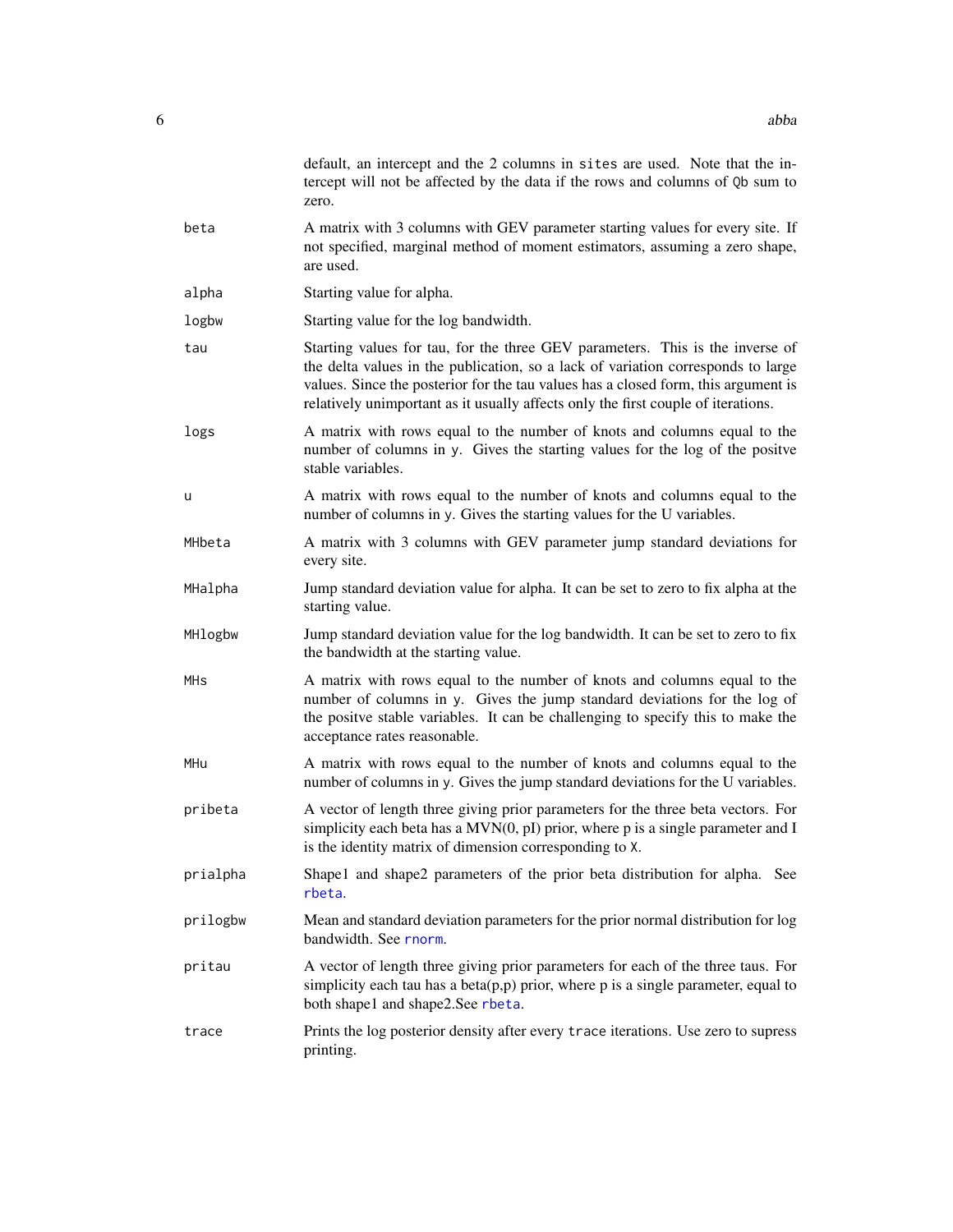#### abba *7*

#### Details

The function abba implements the method of Stephenson et al. (2014), which is a variation of Reich and Shaby (2012). The function abba\_latent implements a standard latent variable approach which is a special case of abba, obtained when the parameter alpha is equal to one.

The function abba can be challenging to implement. In particular, it can be difficult to specify MHs to achieve suitable acceptance rates for all positive stable random variables. Also, alpha and the bandwidth may mix slowly. It is recommended that (i) the variables in sites, knots and X are standardized, and that (ii) the function abba\_latent be used first in order to pass on good starting values to abba, and that (iii) you consider fixing either alpha or the bandwidth if there is slow mixing.

#### Value

A list object with the following components

| beta.samples  | A three dimensional array containing the simulated GEV parameter values for<br>each site. The first dimension is the number of iterations, the second is the num-<br>ber of sites, and the third corresponds to the three GEV parameters of location,<br>log scale and shape. |
|---------------|-------------------------------------------------------------------------------------------------------------------------------------------------------------------------------------------------------------------------------------------------------------------------------|
| param.samples | A matrix containing the linear predictor and tau parameters, and for abba also<br>alpha and log bandwidth. The last column contains log posterior values.                                                                                                                     |
| psrv.samples  | Only exists for function abba. A three dimensional array containing the simu-<br>lated postive stable variables. The first dimension is the number of iterations,<br>the second is the number of knots, and the third is the number of columns in y.                          |
| urv.samples   | Only exists for function abba. A three dimensional array containing the simu-<br>lated U variables. The first dimension is the number of iterations, the second is<br>the number of knots, and the third is the number of columns in y.                                       |

#### References

Stephenson, A. G., Shaby, B.A., Reich, B.J. and Sullivan, A.L. (2015). Estimating spatially varying severity thresholds of the forest fire danger rating system using max-stable extreme event modelling. Journal of Applied Meteorology and Climatology. In Press.

Reich, B.J. and Shaby, B.A. (2012). A hierarchical max-stable spatial model for extreme precipitation. Ann. Appl. Stat. 6(4), 1430-1451

#### See Also

[rbeta](#page-0-0), [rnorm](#page-0-0)

#### Examples

```
dat \le matrix(-log(rexp(9 \neq 20)), nrow = 9, ncol = 20)
sites \le cbind(rep(c(-1,0,1),3), rep(c(-1,0,1), each = 3))
abba_1latent(dat, sites, iters = 50, trace = 10)
```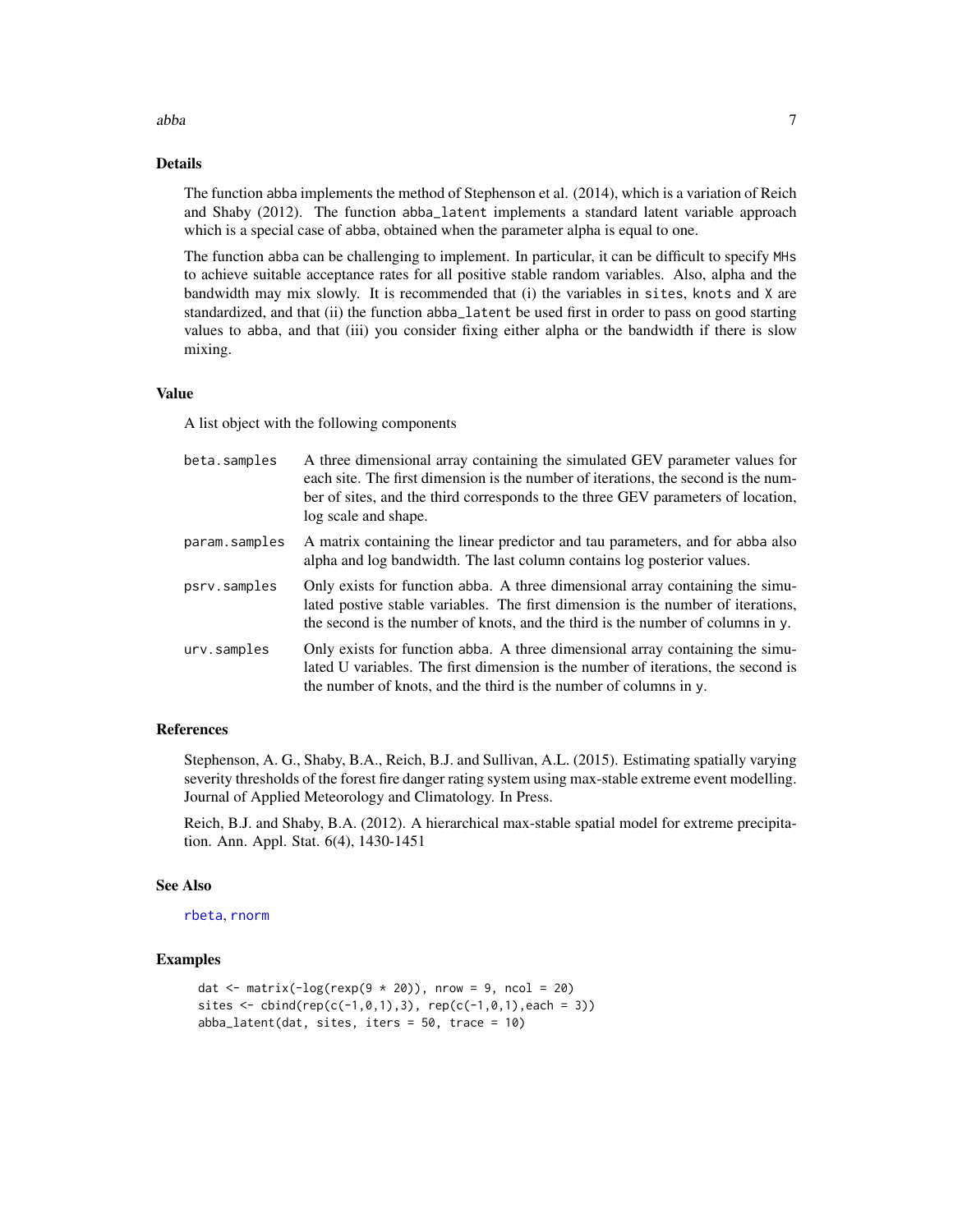#### <span id="page-7-0"></span>Description

Computes (and by default plots) estimates of the auto-tail dependence function(s) (atdf) based on either chi (rho) or chibar (rhobar), or both.

#### Usage

```
atdf(x, u, lag.max = NULL, type = c("all", "rho", "rhobar"), plot = TRUE,na. action = na. fail, ...)
```

```
## S3 method for class 'atdf'
plot(x, type = NULL, ...)
```
#### Arguments

| X         | For atdf: a univariate time series object or a numeric vector. For the plot<br>method function, a list object of class "atdf".                                                                                                                        |
|-----------|-------------------------------------------------------------------------------------------------------------------------------------------------------------------------------------------------------------------------------------------------------|
| u         | numeric between 0 and 1 (non-inclusive) determining the level $F^{\wedge}(-1)(u)$ over<br>which to compute the atdf. Typically, this should be close to 1, but low enough<br>to incorporate enough data.                                              |
| lag.max   | The maximum lag for which to compute the atdf. Default is $10*log10(n)$ , where<br>n is the length of the data. Will be automatically limited to one less than the total<br>number of observations in the series.                                     |
| type      | character string stating which type of atdf to calculate/plot (rho, rhobar or both).<br>If NULL the plot method function will take the type to be whatever was passed<br>to the call to atdf. If "all", then a 2 by 1 panel of two plots are graphed. |
| plot      | logical, should the plot be made or not? If TRUE, output is returned invisibly.<br>If FALSE, output is returned normally.                                                                                                                             |
| na.action | function to be called to handle missing values.                                                                                                                                                                                                       |
| .         | Further arguments to be passed to the plot method function or to plot. Note<br>that if main, xlab or ylab are used with type "all", then the labels/title will be<br>applied to both plots, which is probably not desirable.                          |

# Details

The tail dependence functions are those described in, e.g., Reiss and Thomas (2007) Eq (2.60) for "chi" and Eq (13.25) "chibar", and estimated by Eq (2.62) and Eq (13.28), resp. See also, Sibuya (1960) and Coles (2001) sec. 8.4, as well as other texts on EVT such as Beirlant et al. (2004) sec. 9.4.1 and 10.3.4 and de Haan and Ferreira (2006).

Specifically, for two series X and Y with associated df's F and G, chi, a function of u, is defined as  $chi(u) = Pr[Y > G^{-1}(u) | X > F^{-1}(u)] = Pr[V > u | U > u],$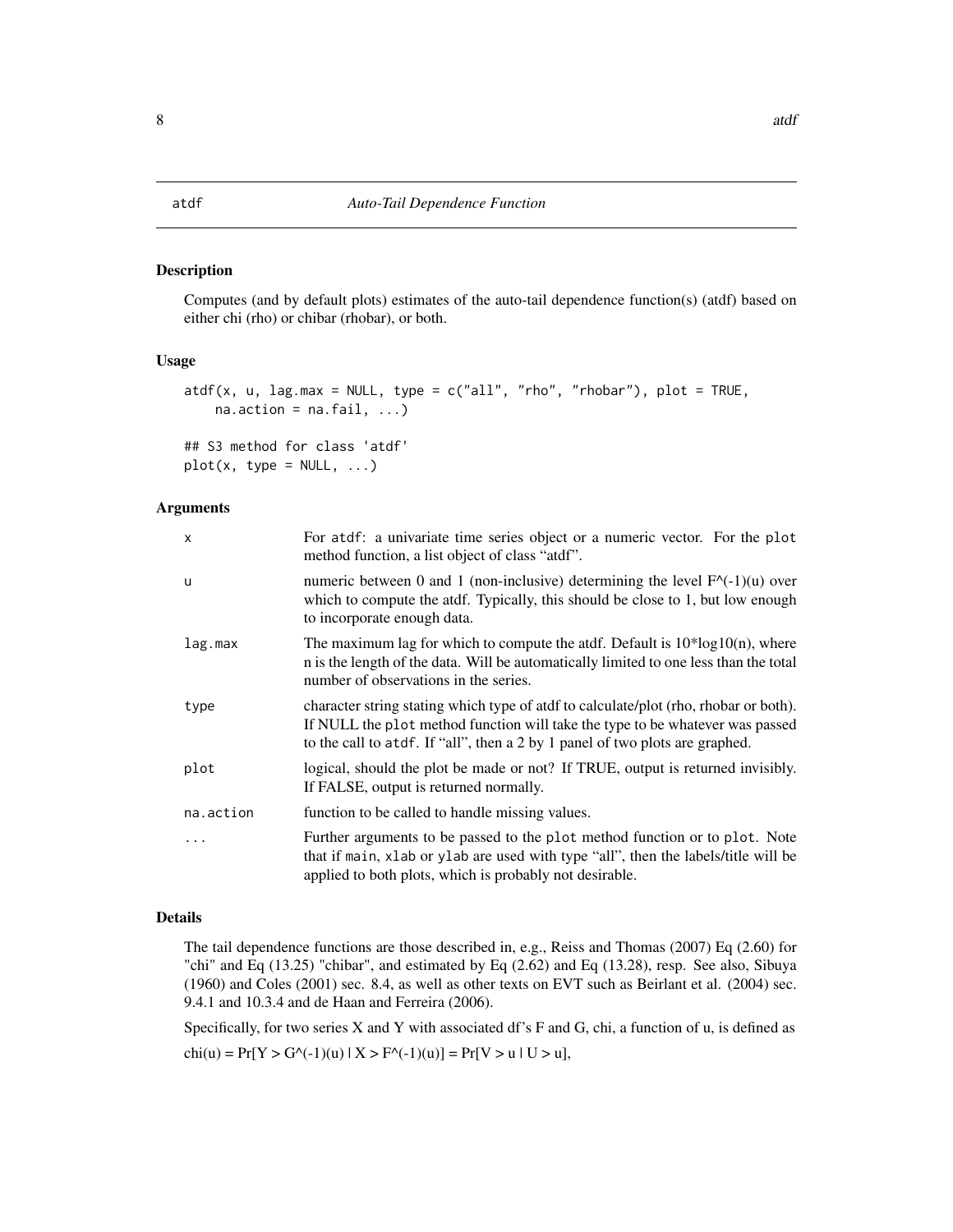where  $(U,V) = (F(X), G(Y))$ –i.e., the copula. Define chi = limit as u goes to 1 of chi(u).

The coefficient of tail dependence, chibar(u) was introduced by Coles et al. (1999), and is given by

chibar(u) =  $2*log(Pr[U > u])/log(Pr[U > u, V > u]) - 1$ .

Define chibar = limit as u goes to 1 of chibar(u).

The auto-tail dependence function using  $chi(u)$  and/or chibar(u) employs X against itself at different lags.

The associated estimators for the auto-tail dependence functions employed by these functions are based on the above two coefficients of tail dependence, and are given by Reiss and Thomas (2007) Eq (2.65) and (13.28) for a lag h as

```
rho.hat(u, h) = sum(min(x_i, x_i+h) > sort(x)[floor(n*u)])/(n*(1-u)) [based on chi]
```
and

rhobar.hat(u, h) =  $2*log(1 - u)/log(sum(min(x_i, x_i + h) > sort(x)[floor(n * u)])/(n - h)) - 1$ .

Some properties of the above dependence coefficients, chi(u), chi, and chibar(u) and chibar, are that  $0 \le \text{ch}(u)$ , chi  $\le 1$ , where if X and Y are stochastically independent, then chi(u) = 1 - u, and chibar = 0. If  $X = Y$  (perfectly dependent), then chi(u) = chi = 1. For chibar(u) and chibar, we have that  $-1 \leq$  chibar(u), chibar  $\leq$  1. If  $U = V$ , then chibar = 1. If chi = 0, then chibar  $\leq 1$  (tail independence with chibar determining the degree of dependence).

#### Value

A list object of class "atdf" is returned with components:

| call   | The function calling string.                                                                                         |
|--------|----------------------------------------------------------------------------------------------------------------------|
| type   | character naming the type of atdf computed.                                                                          |
| series | character string naming the series used.                                                                             |
| lag    | numeric vector giving the lags used.                                                                                 |
| atdf   | numeric vector or if type is "all", two-column matrix giving the estimated auto-<br>tail dependence function values. |

The plot method functoin does not return anything.

#### Author(s)

Eric Gilleland

#### References

Beirlant, J., Goegebeur, Y., Teugels, J. and Segers, J. (2004) *Statistics of Extremes: Theory and Applications*. Chichester, West Sussex, England, UK: Wiley, ISBN 9780471976479, 522pp.

Coles, S. (2001) *An introduction to statistical modeling of extreme values*, London, U.K.: Springer-Verlag, 208 pp.

Coles, S., Heffernan, J. E., and Tawn, J. A. (1999) Dependence measures for extreme value analyses. *Extremes*, 2, 339–365.

de Haan, L. and Ferreira, A. (2006) *Extreme Value Theory: An Introduction*. New York, NY, USA: Springer, 288pp.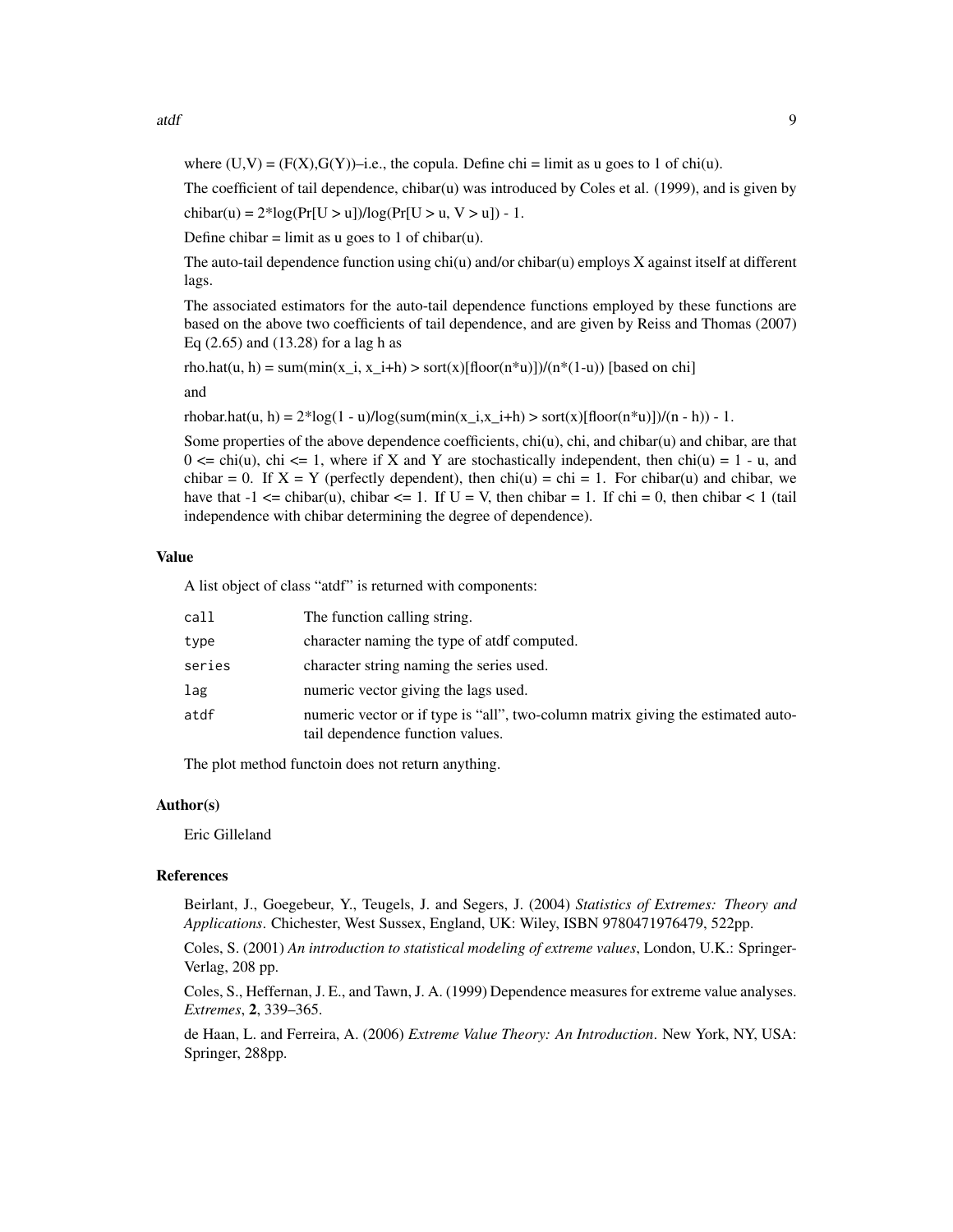<span id="page-9-0"></span>Reiss, R.-D. and Thomas, M. (2007) *Statistical Analysis of Extreme Values: with applications to insurance, finance, hydrology and other fields*. Birkh\"auser, 530pp., 3rd edition.

Sibuya, M. (1960) Bivariate extreme statistics. *Ann. Inst. Math. Statist.*, 11, 195–210.

# See Also

[acf](#page-0-0), [pacf](#page-0-0), [taildep](#page-107-1), [taildep.test](#page-109-1)

# Examples

```
z \le arima.sim(n = 63, list(ar = c(0.8897, -0.4858), ma = c(-0.2279, 0.2488)),
               sd = sqrt(0.1796)hold <- atdf(z, 0.8, plot=FALSE)
par(mfrow=c(2,2))
\text{acf}(z, x \text{lab="''}')pacf(z, xlab="")
plot(hold, type="chi")
plot(hold, type="chibar")
y <- cbind(z[2:63], z[1:62])
y \leftarrow apply(y, 1, max)hold2 <- atdf(y, 0.8, plot=FALSE)
par(mfrow=c(2,2))
acf(y, xlab="")
pacf(y, xlab="")
plot(hold2, type="chi")
plot(hold2, type="chibar")
## Not run:
data(Fort)
atdf(Fort[,5], 0.9)
data(Tphap)
atdf(Tphap$MaxT, 0.8)
data(PORTw)
atdf(PORTw$TMX1, u=0.9)
atdf(PORTw$TMX1, u=0.8)
## End(Not run)
```
BayesFactor *Estimate Bayes Factor*

# Description

Estimate Bayes factor between two models for two "fevd" objects.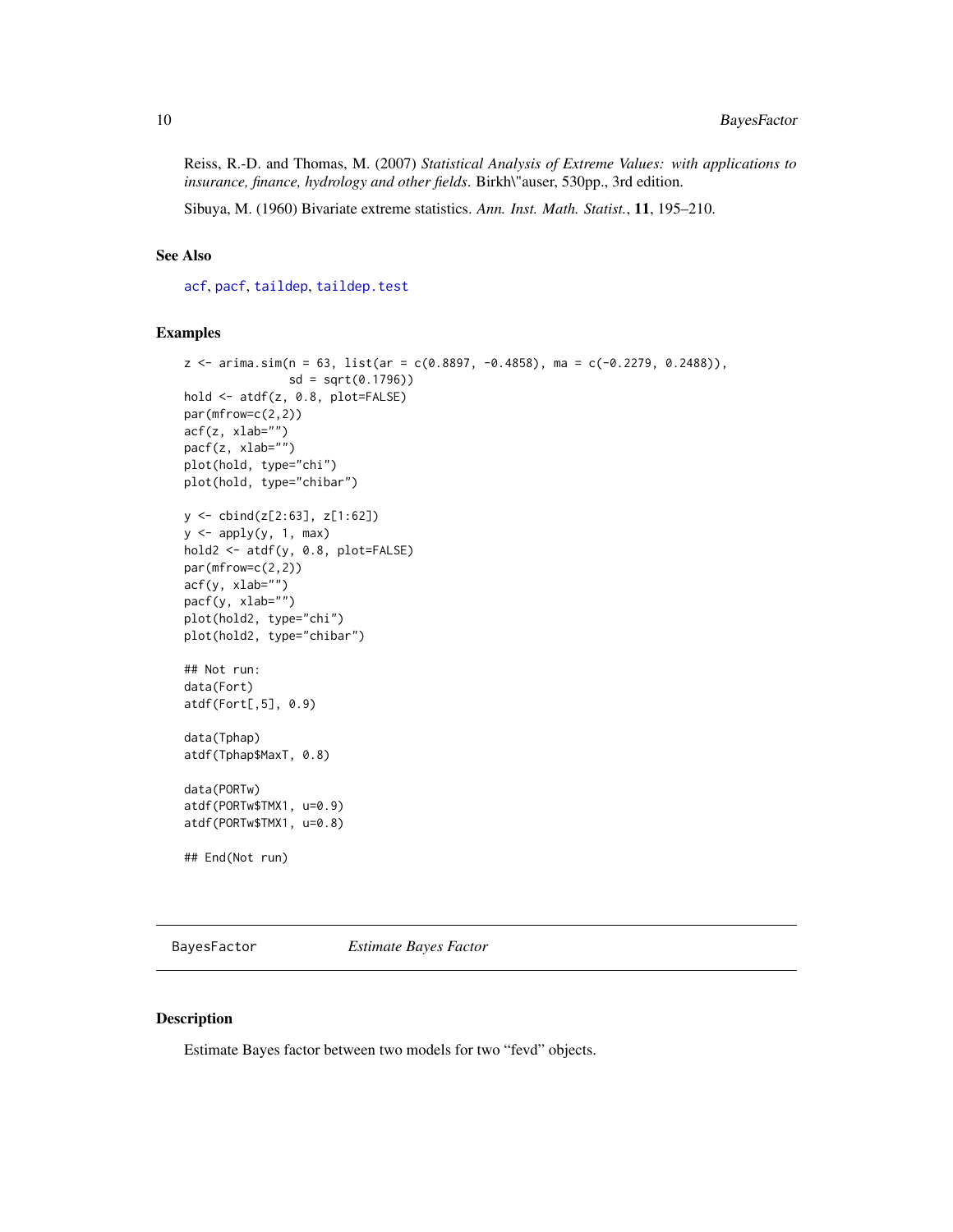# BayesFactor 11

# Usage

```
BayesFactor(m1, m2, burn.in = 499, FUN = "postmode",
   method = c("laplace", "harmonic"), verbose = FALSE)
```
# Arguments

| m1, m2     | objects of class "fevd" giving the two models to be compared.                                                                                                                                                                                                                                                     |
|------------|-------------------------------------------------------------------------------------------------------------------------------------------------------------------------------------------------------------------------------------------------------------------------------------------------------------------|
| burn.in    | numeric how many of the first several iterations from the MCMC sample to<br>throw away before estimating the Bayes factor.                                                                                                                                                                                        |
| <b>FUN</b> | function to be used to determine the estimated parameter values from the MCMC<br>sample. With the exception of the default (posterior mode), the function should<br>operate on a matrix and return a vector of length equal to the number of param-<br>eters. If "mean" is given, then colMeans is actually used. |
| method     | Estimation method to be used.                                                                                                                                                                                                                                                                                     |
| verbose    | logical, should progress information be printed to the screen (no longer neces-<br>sary).                                                                                                                                                                                                                         |

# Details

Better options for estimating the Bayes factor from an MCMC sample are planned for the future. The current options are perhaps the two most common, but do suffer from major drawbacks. See Kass and Raftery (1995) for a review.

#### Value

A list object of class "htest" is returned with components:

| statistic | The estimated Bayes factor.                               |
|-----------|-----------------------------------------------------------|
| method    | character string naming which estimation method was used. |
| data.name | character vector naming the models being compared.        |

# Author(s)

Eric Gilleland

# References

Kass, R. E. and Raftery, A. E. (1995) Bayes factors. *J American Statistical Association*, 90 (430), 773–795.

# See Also

[fevd](#page-38-1)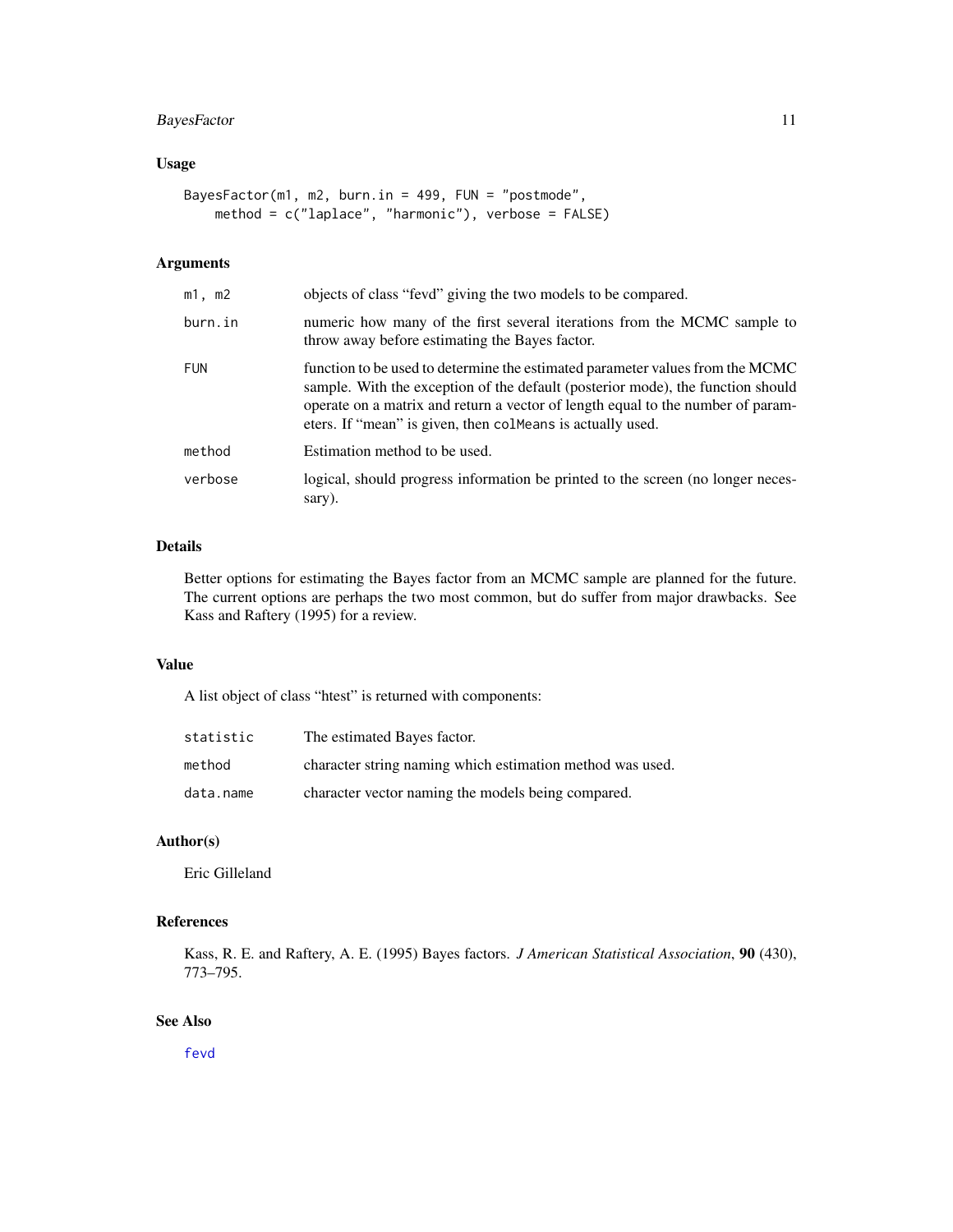# Examples

```
data(PORTw)
fB <- fevd(TMX1, PORTw, method = "Bayesian", iter = 500)
fB2 <- fevd(TMX1, PORTw, location.fun = ~AOindex,
   method = "Bayesian", iter = 500)
BayesFactor(fB, fB2, burn.in = 100, method = "harmonic")
```
# blockmaxxer *Find Block Maxima*

# Description

Find the block maximum of a data set.

### Usage

```
blockmaxxer(x, ...)
## S3 method for class 'data.frame'
blockmaxxer(x, ..., which = 1, blocks = NULL,
   blen = NULL, span = NULL)
## S3 method for class 'fevd'
blockmaxxer(x, ...)
## S3 method for class 'matrix'
blockmaxxer(x, \dots, which = 1, blocks = NULL,
   blen = NULL, span = NULL)
## S3 method for class 'vector'
blockmaxxer(x, ..., blocks = NULL, blen = NULL,
    span = NULL
```
#### Arguments

| X        | An object of class "fevd" where the fit is for a PP model, a numeric vector,<br>matrix or data frame.                                                                                                                                                                                                                                                              |
|----------|--------------------------------------------------------------------------------------------------------------------------------------------------------------------------------------------------------------------------------------------------------------------------------------------------------------------------------------------------------------------|
| $\ddots$ | optional arguments to max.                                                                                                                                                                                                                                                                                                                                         |
| which    | number or name of a column indicating for which column to take the block<br>maxima. Note, this does not take componentwise maxima (as in the multivariate<br>setting). Instead, it takes the maxima for a single column and returns a vector,<br>data frame or matrix of the block maxima for that column along with the entire<br>row where that maxima occurred. |
| blocks   | numeric (integer or factor) vector indicating the blocks over which to take the<br>maxima. Must be non-NULL if blen and span are NULL.                                                                                                                                                                                                                             |

<span id="page-11-0"></span>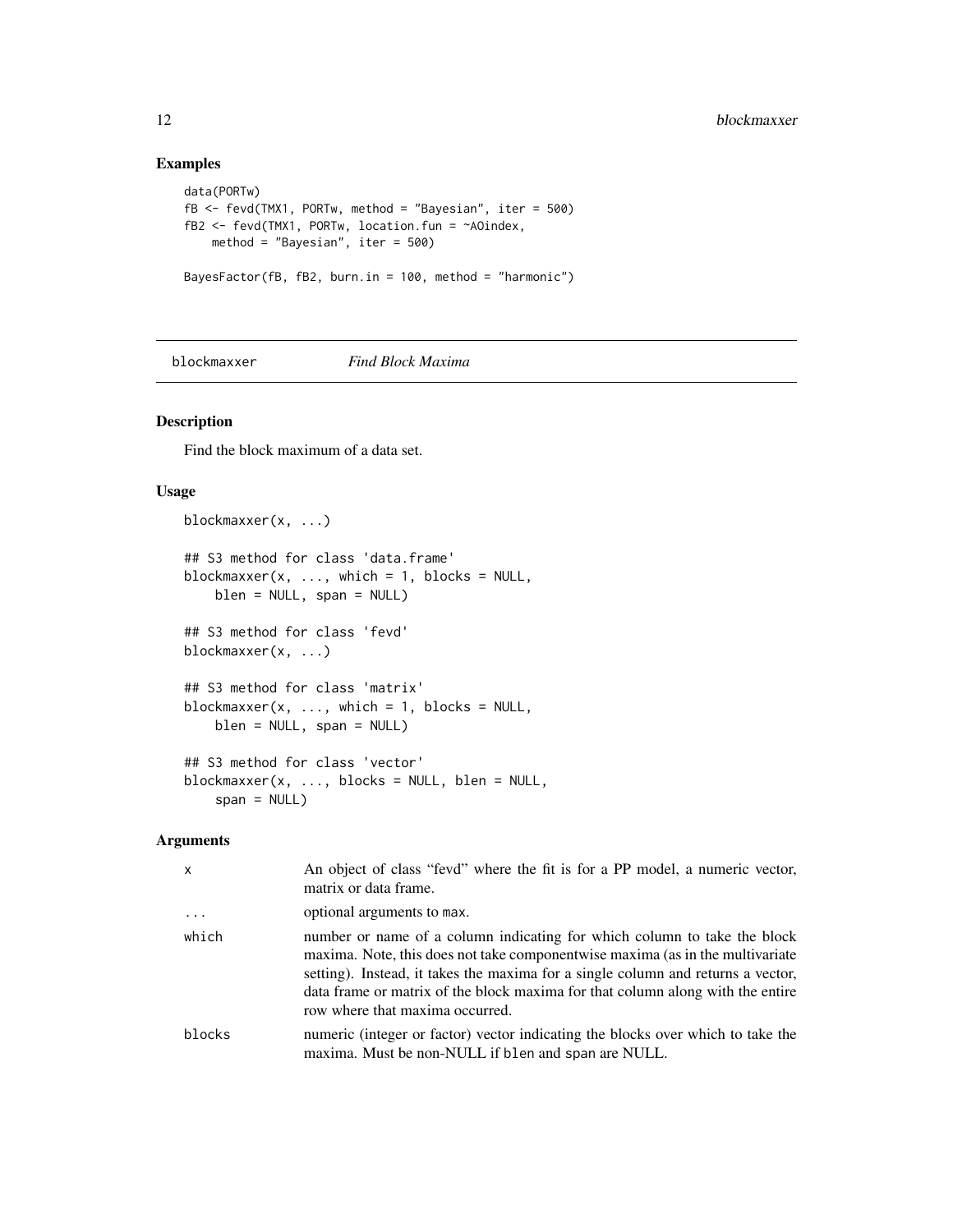<span id="page-12-0"></span>

| blen | (optional) may be used instead of the blocks argument, and span must be non-                                                                                                                                                                      |
|------|---------------------------------------------------------------------------------------------------------------------------------------------------------------------------------------------------------------------------------------------------|
|      | NULL. This determines the length of the blocks to be created. Note, the last                                                                                                                                                                      |
|      | block may be smaller or larger than blen. Ignored if blocks is not NULL.                                                                                                                                                                          |
| span | (optional) must be specified if blen is non-NULL and blocks is NULL. This is<br>the number of blocks over which to take the maxima, and the returned value will<br>be either a vector of length equal to span or a matrix or data frame with span |
|      | rows.                                                                                                                                                                                                                                             |

# Value

vector of length equal to the number of blocks (vector method) or a matrix or data frame with number of rows equal to the number of blocks (matrix and data frame methods).

The fevd method is for finding the block maxima of the data passed to a PP model fit and the blocks are determined by the npy and span components of the fitted object. If the fevd object is not a PP model, the function will error out. This is useful for utilizing the PP model in the GEV with approximate annual maxima. Any covariate values that occur contiguous with the maxima are returned as well.

The aggregate function is used with max in order to take the maxima from each block.

# Author(s)

Eric Gilleland

# See Also

[fevd](#page-38-1), [max](#page-0-0), [aggregate](#page-0-0)

#### Examples

```
data(Fort)
bmFort <- blockmaxxer(Fort, blocks = Fort$year, which="Prec")
plot(Fort$year, Fort$Prec, xlab = "Year", ylab = "Precipitation (inches)",
   cex = 1.25, cex.1ab = 1.25,
    col = "darkblue", bg = "lightblue", pch = 21)points(bmFort$year, bmFort$Prec, col="darkred", cex=1.5)
```
CarcasonneHeat *European Climate Assessment and Dataset*

#### Description

Blended temperature multiplied by ten (deg Celsius) series of station STAID: 766 in Carcasonne, France.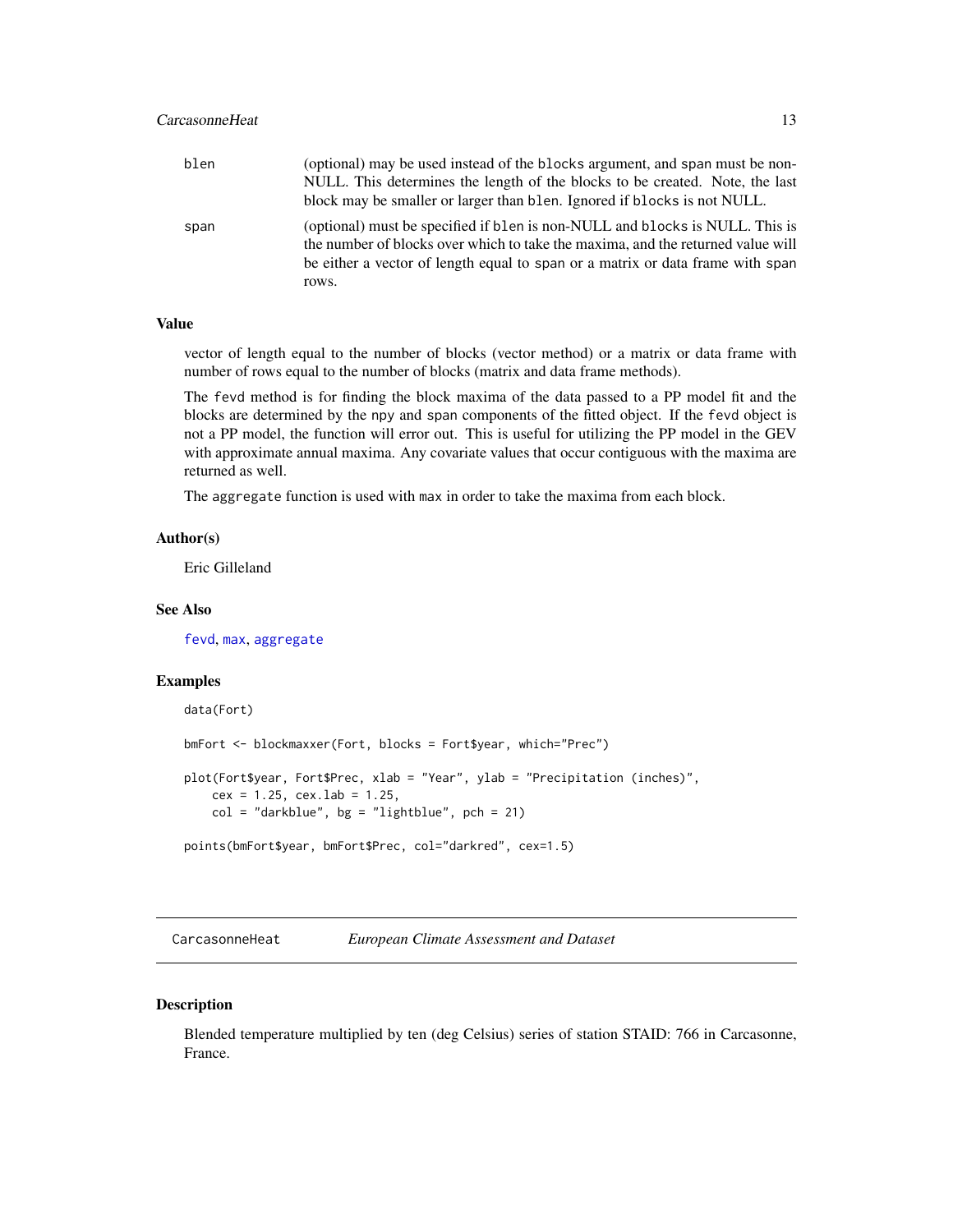#### Usage

data("CarcasonneHeat")

#### Format

The format is: int [1:4, 1:12054] 104888 19800101 96 0 104888 19800102 57 0 104888 19800103 ...

# Details

European Climate Assessment and Dataset blended temperature (deg Celsius) series of station STAID: 766 in Carcasonne, France. Blended and updated with sources: 104888 907635. See Klein Tank et al. (2002) for more information.

This index was developed by Simone Russo at the European Commission, Joint Research Centre (JRC). Reports, articles, papers, scientific and non-scientific works of any form, including tables, maps, or any other kind of output, in printed or electronic form, based in whole or in part on the data supplied, must reference to Russo et al. (2014).

# Author(s)

Simone Russo <simone.russo@jrc.ec.europa.eu>

# Source

We acknowledge the data providers in the ECA&D project.

Klein Tank, A.M.G. and Coauthors, 2002. Daily dataset of 20th-century surface air temperature and precipitation series for the European Climate Assessment. Int. J. of Climatol., 22, 1441-1453.

Data and metadata available at <http://www.ecad.eu>

#### References

Russo, S. and Coauthors, 2014. Magnitude of extreme heat waves in present climate and their projection in a warming world. *J. Geophys. Res.*, doi:10.1002/2014JD022098.

#### Examples

```
data(CarcasonneHeat)
str(CarcasonneHeat)
```
# see help file for hwmi for an example using these data.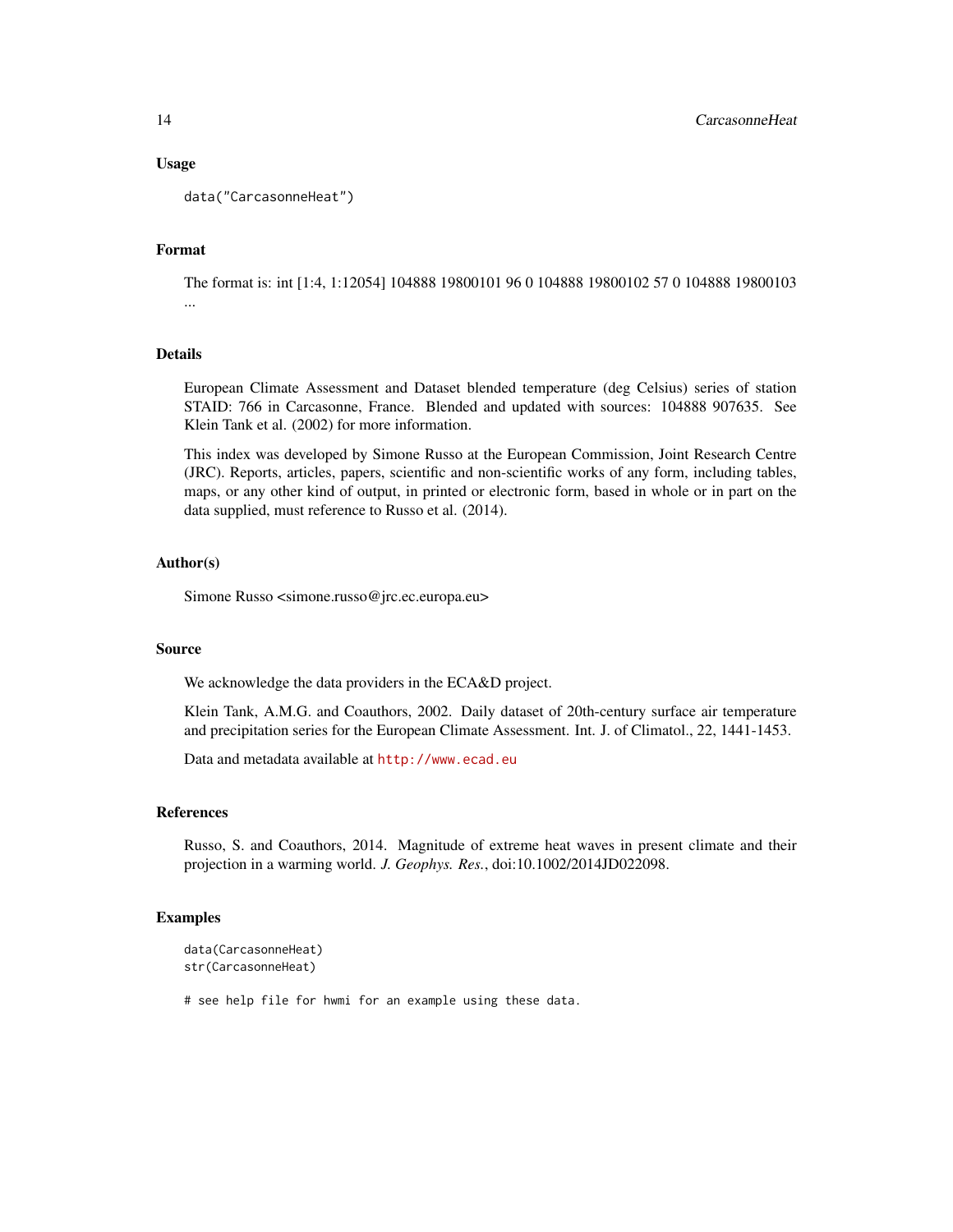<span id="page-14-1"></span><span id="page-14-0"></span>

#### Description

Confidence intervals for parameters and return levels using fevd objects.

# Usage

```
## S3 method for class 'fevd'
ci(x, alpha = 0.05, type = c("return.level", "parameter"),return.period = 100, which.par, R = 502, ...)
## S3 method for class 'fevd.bayesian'
ci(x, alpha = 0.05, type = c("return.level", "parameter"),return.period = 100, which.par = 1, FUN = "mean", burn.in = 499, tscale = FALSE,
    ...)
## S3 method for class 'fevd.lmoments'
ci(x, alpha = 0.05, type = c("return.level", "parameter"),return.period = 100, which.par, R = 502, tscale = FALSE,
    return.samples = FALSE, ...)
## S3 method for class 'fevd.mle'
ci(x, alpha = 0.05, type = c("return.level", "parameter"),return.period = 100, which.par, R = 502, method = c("normal",
        "boot", "proflik"), xrange = NULL, nint = 20, verbose = FALSE,
    tscale = FALSE, return.samples = FALSE, ...)
```
#### Arguments

| $\mathsf{x}$  | list object returned by fevd.                                                                                                                                                                                  |
|---------------|----------------------------------------------------------------------------------------------------------------------------------------------------------------------------------------------------------------|
| alpha         | numeric between 0 and 1 giving the desired significance level (i.e., the (1 -<br>alpha) $*$ 100 percent confidence level; so that the default alpha = 0.05 corre-<br>sponds to a 95 percent confidence level). |
| type          | character specifying if confidence intervals (CIs) are desired for return level(s)<br>(default) or one or more parameter.                                                                                      |
| return.period | numeric vector giving the return period(s) for which it is desired to calculate the<br>corresponding return levels.                                                                                            |
| .             | optional arguments to the profliker function. For example, if it is desired to<br>see the plot (recommended), use verbose = TRUE.                                                                              |
| which.par     | numeric giving the index (indices) for which parameter(s) to calculate CIs. De-<br>fault is to do all of them.                                                                                                 |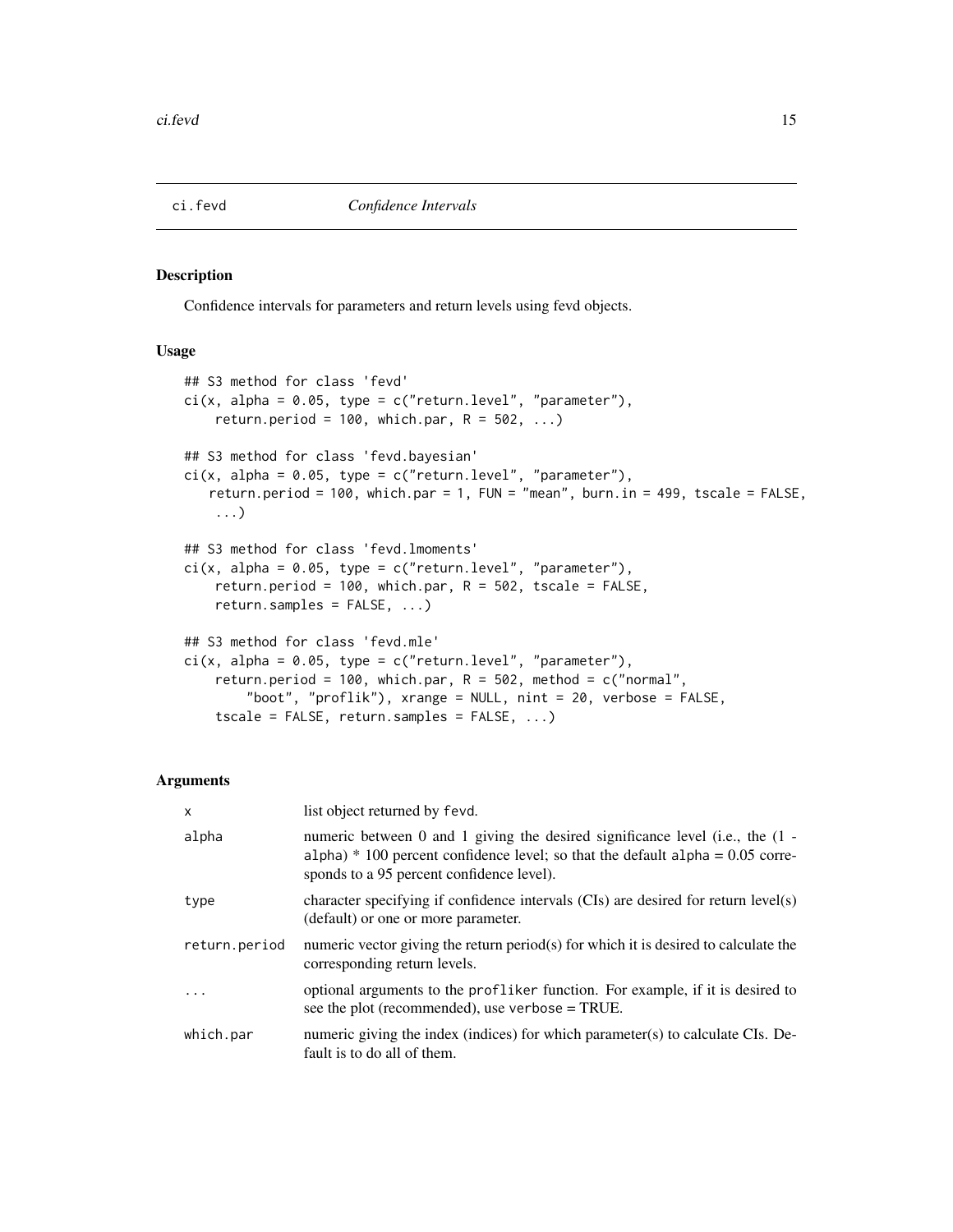| <b>FUN</b>     | character string naming a function to use to estimate the parameters from the<br>MCMC sample. The function is applied to each column of the results compo-<br>nent of the returned fevd object.                                                                                                                                                                                                                                                                                                                                                                                                                                                                                                                                                                                                                 |
|----------------|-----------------------------------------------------------------------------------------------------------------------------------------------------------------------------------------------------------------------------------------------------------------------------------------------------------------------------------------------------------------------------------------------------------------------------------------------------------------------------------------------------------------------------------------------------------------------------------------------------------------------------------------------------------------------------------------------------------------------------------------------------------------------------------------------------------------|
| burn.in        | The first burn, in values are thrown out before calculating anything from the<br>MCMC sample.                                                                                                                                                                                                                                                                                                                                                                                                                                                                                                                                                                                                                                                                                                                   |
| R              | the number of bootstrap iterations to do.                                                                                                                                                                                                                                                                                                                                                                                                                                                                                                                                                                                                                                                                                                                                                                       |
| method         | character naming which method for obtaining CIs should be used. Default ("nor-<br>mal") uses a normal approximation, and in the case of return levels (or trans-<br>formed scale) applies the delta method using the parameter covariance matrix.<br>Option "boot" employs a parametric bootstrap that simulates data from the fitted<br>model, and then fits the EVD to each simulated data set to obtain a sample of<br>parameters or return levels. Currently, only the percentile method of calculating<br>the CIs from the sample is available. Finally, "proflik" uses function profliker<br>to calculate the profile-likelihood function for the parameter(s) of interest, and<br>tries to find the upcross level between this function and the appropriate chi-<br>square critical value (see details). |
| tscale         | For the GP df, the scale parameter is a function of the shape parameter and the<br>threshold. When plotting the parameters, for example, against thresholds to find<br>a good threshold for fitting the GP df, it is imperative to transform the scale<br>parameter to one that is independent of the threshold. In particular, $tscale =$<br>scale - shape * threshold.                                                                                                                                                                                                                                                                                                                                                                                                                                        |
| xrange, nint   | arguments to profliker function.                                                                                                                                                                                                                                                                                                                                                                                                                                                                                                                                                                                                                                                                                                                                                                                |
| return.samples | logical; should the bootstrap samples be returned? If so, CIs will not be calcu-<br>lated and only the sample of parameters (return levels) are returned.                                                                                                                                                                                                                                                                                                                                                                                                                                                                                                                                                                                                                                                       |
| verbose        | logical; should progress information be printed to the screen? For profile likeli-<br>hood method (method = "proflik"), if TRUE, the profile-likelihood will also be<br>plotted along with a horizontal line through the chi-square critical value.                                                                                                                                                                                                                                                                                                                                                                                                                                                                                                                                                             |

# Details

Confidence Intervals (ci):

ci: The ci method function will take output from fevd and calculate confidence intervals (or credible intervals in the case of Bayesian estimation) in an appropriate manner based on the estimation method. There is no need for the user to call ci.fevd, ci.fevd.lmoments, ci.fevd.bayesian or ci.fevd.mle; simply use ci and it will access the correct functions.

Currently, for L-moments, the only method available in this software is to apply a parameteric bootstrap, which is also available for the MLE/GMLE methods. A parametric bootstrap is performed via the following steps.

1. Simulate a sample of size  $n =$  lenght of the original data from the fitted model.

2. Fit the EVD to the simulated sample and store the resulting parameter estimates (and perhaps any combination of them, such as return levels).

3. Repeat steps 1 and 2 many times (to be precise, R times) to obtain a sample from the population df of the parameters (or combinations thereof).

4. From the sample resulting form the above steps, calculate confidence intervals. In the present code, the only option is to do this by taking the alpha/2 and 1 - alpha/2 quantiles of the sample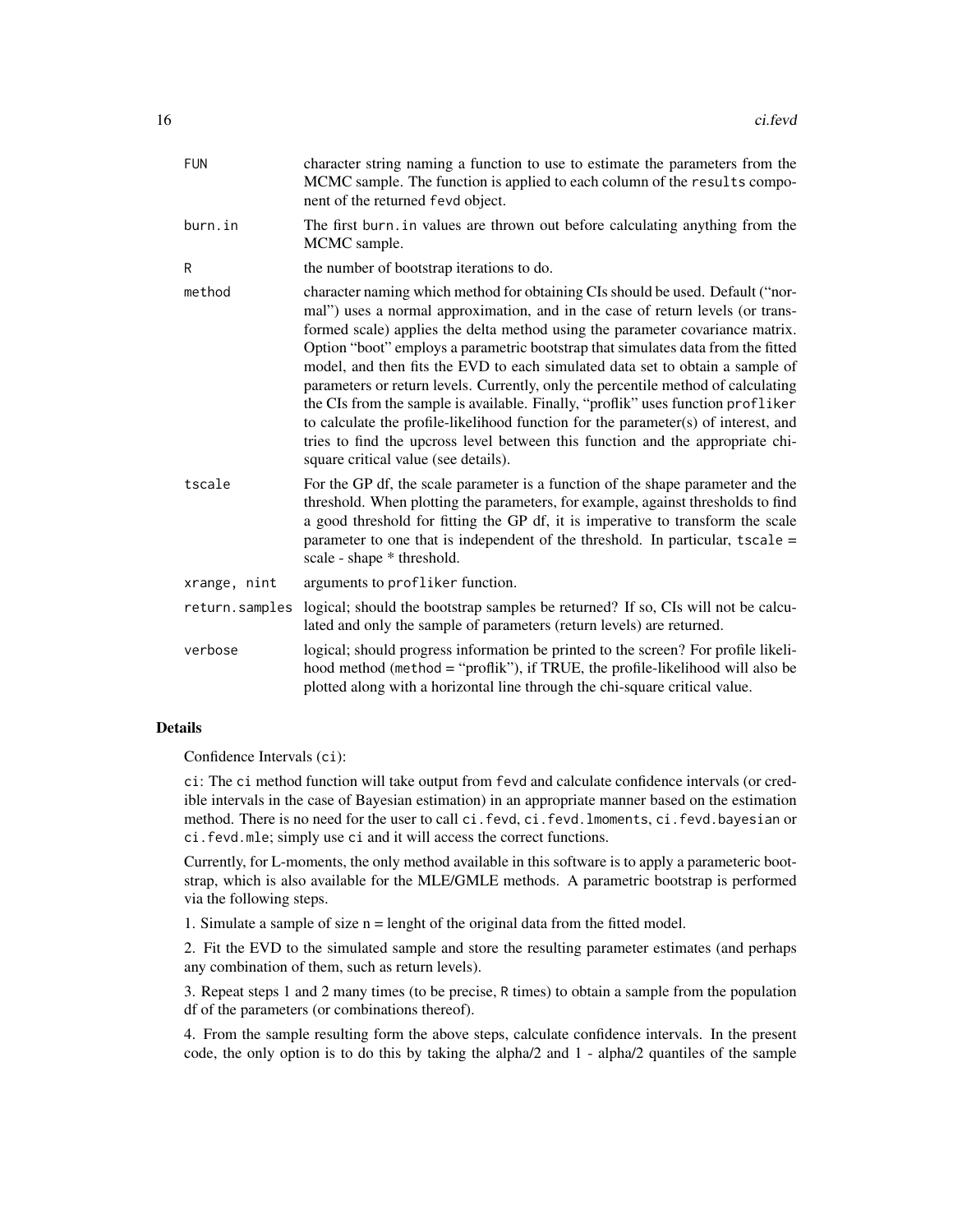#### ci.fevd 17

(i.e., the percentile method). However, if one uses return.samples = TRUE, then the sample is returned instead of confidence intervals allowing one to apply some other method if they so desire.

As far as guidance on how large R should be, it is a trial and error decision. Usually, one wants the smallest value (to make it as fast as possible) that still yields accurate results. Generally, this means doing it once with a relatively low number (say  $R = 100$ ), and then doing it again with a higher number, say  $R = 250$ . If the results are very different, then do it again with an even higher number. Keep doing this until the results do not change drastically.

For MLE/GMLE, the normal approximation (perhaps using the delta method, e.g., for return levels) is used if method = "normal". If method = "boot", then parametric bootstrap CIs are found. Finally, if method = "profliker", then bounds based on the profile likelihood method are found (see below for more details).

For Bayesian estimation, the alpha/2 and 1 - alpha/2 percentiles of the resulting MCMC sample (after removing the first burn.in values) are used. If return levels are desired, then they are first calculated for each MCMC iteration, and the same procedure is applied. Note that the MCMC samples are availabel in the fevd output for this method, so any other procedure for finding CIs can be done by the savvy user.

Finding CIs based on the profile-likelihood method:

The profile likelihood method is often the best method for finding accurate CIs for the shape parameter and for return levels associated with long return periods (where their distribution functions are generally skewed so that, e.g., the normal approximation is not a good approximation). The profile likelihood for a parameter is obtained by maximizing the likelihood over the other parameters of the model for each of a range (xrange) of values. An approximation confidence region can be obtained using the deviance function  $D = 2 * (l(\text{theta}.\text{hat}) - l_p(\text{theta}))$ , where l(theta.hat) is the likelihood for the original model evaluated at their estimates and l\_p(theta) is the likelihood of the parameter of interest (optimized over the remaining parameters), which approximately follows a chi-square df with degrees of freedom equal ot the number of parameters in the model less the one of interest. The confidence region is then given by

C\_alpha = the set of theta\_1 s.t.  $D \leq q$ ,

where q is the 1 - alpha quantile of the chi-square df with degrees of freedom equal to 1 and theta 1 is the parameter of interest. If we let m represent the maximum value of the profile likelihood (i.e.,  $m = max(1-p(theta))$ , then consider a horizontal line through m - q. All values of theta 1 that yield a profile likelihood value above this horizontal line are within the confidence region, C\_alpha (i.e., the range of these values represents the (1 - alpha) \* 100 percent CI for the parameter of interest). For combinations of parameters, such as return levels, the same technique is applied by transforming the parameters in the likelihood to reflect the desired combination.

To use the profile-likelihood approach, it is necessary to choose an xrange argument that covers the entire confidence interval and beyond (at least a little), and the nint argument may be important here too (this argument gives the number of points to try in fitting a spline function to the profile likelihood, and smaller values curiously tend to be better, but not too small! Smaller values are also more efficient). Further, one should really look at the plot of the profile-likelihood to make sure that this is the case, and that resulting CIs are accurately estimated (perhaps using the locator function to be sure). Nevertheless, an attempt is made to find the limits automatically. To look at the plot along with the horizontal line, m - q, and vertical lines through the MLE (thin black dashed) and the CIs (thick dashed blue), use the verbose  $= TRUE$  argument in the call to ci. This is not an explicit argument, but available nonetheless (see examples below).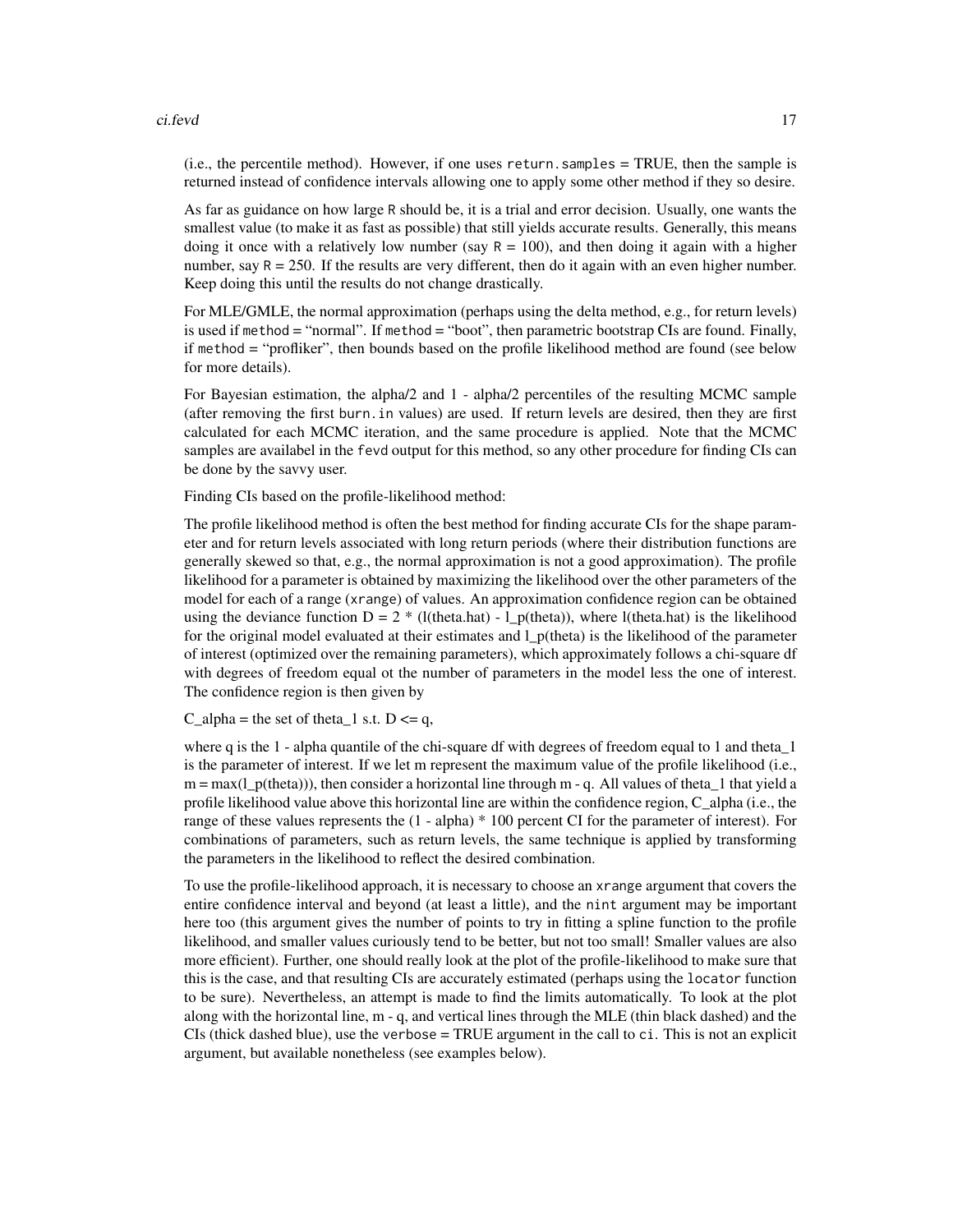See any text on EVA/EVT for more details (e.g., Coles 2001; Beirlant et al 2004; de Haan and Ferreira 2006).

#### Value

Either a numeric vector of length 3 (if only one parameter/return level is used) or a matrix. In either case, they will have class "ci".

#### Author(s)

Eric Gilleland

#### References

Beirlant, J., Goegebeur, Y., Teugels, J. and Segers, J. (2004). *Statistics of Extremes: Theory and Applications*. Chichester, West Sussex, England, UK: Wiley, ISBN 9780471976479, 522pp.

Coles, S. (2001). *An introduction to statistical modeling of extreme values*, London: Springer-Verlag.

de Haan, L. and Ferreira, A. (2006). *Extreme Value Theory: An Introduction*. New York, NY, USA: Springer, 288pp.

# See Also

[fevd](#page-38-1), [ci.rl.ns.fevd.bayesian](#page-18-1), [ci](#page-0-0)

#### Examples

```
data(Fort)
fit \le fevd(Prec, Fort, threshold = 2, type = "GP",
   units = "inches", verbose = TRUE)
ci(fit, type = "parameter")
## Not run:
ci(fit, type = "return.level", method = "profit",xrange = c(3.5, 7.75), verbose = TRUE)
# Can check using locator(2).
ci(fit, method = "boot")
## End(Not run)
```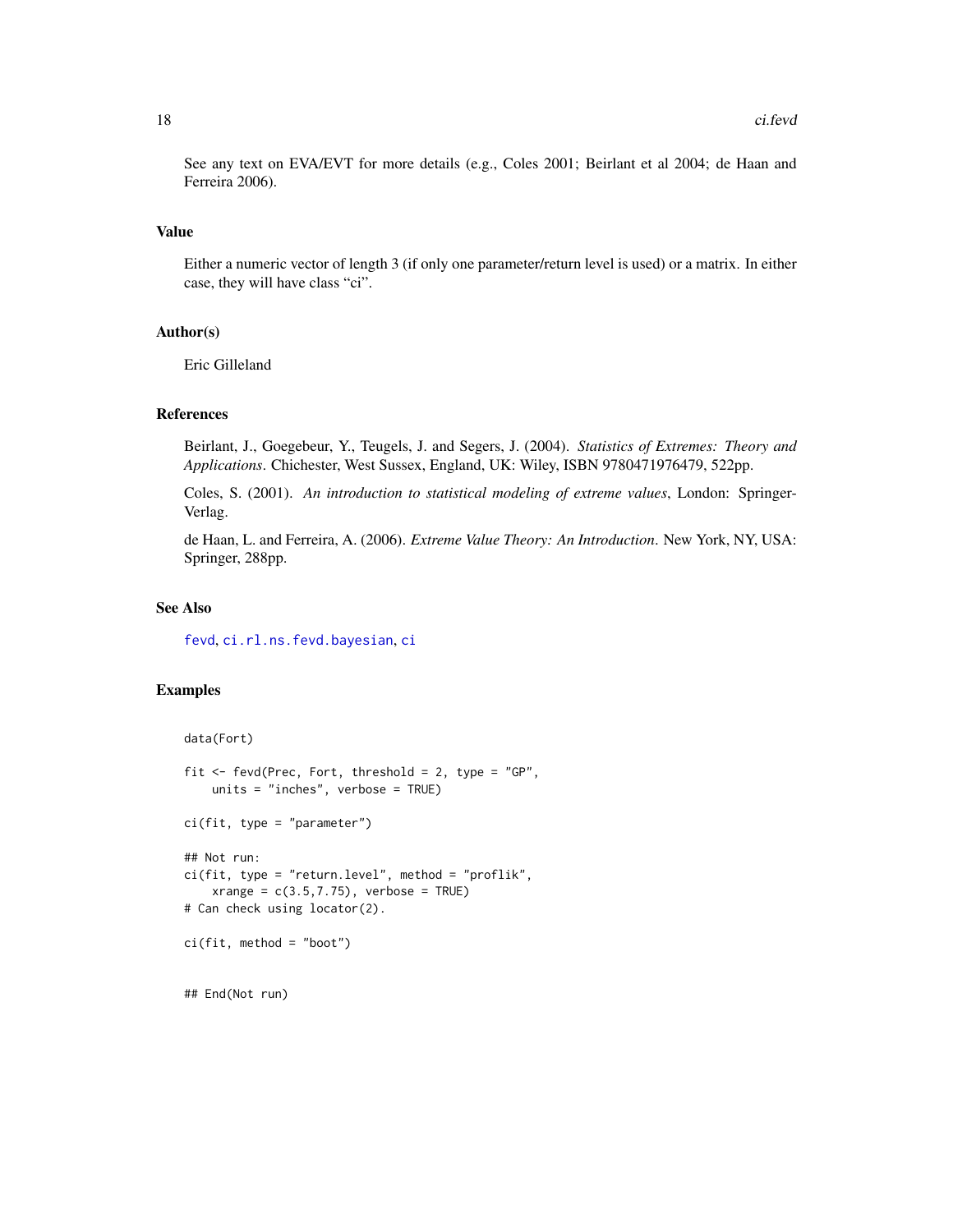<span id="page-18-1"></span><span id="page-18-0"></span>ci.rl.ns.fevd.bayesian

*Confidence/Credible Intervals for Effective Return Levels*

#### Description

Calculates credible intervals based on the upper and lower alpha/2 quantiles of the MCMC sample for effective return levels from a non-stationary EVD fit using Bayesian estimation, or find normal approximation confidence intervals if estimation method is MLE.

#### Usage

```
## S3 method for class 'rl.ns.fevd.bayesian'
ci(x, alpha = 0.05, return.period = 100, FUN = "mean",burn.in = 499, \ldots, qcov = NULL, qcov \cdot base = NULL,
                 verbose = FALSE)
## S3 method for class 'rl.ns.fevd.mle'
ci(x, alpha = 0.05, return. period = 100, method =c("normal"), verbose = FALSE, qcov = NULL, qcov.base =
                 NULL, \ldots)
```
#### Arguments

| x             | An object of class "fevd".                                                                                                                              |
|---------------|---------------------------------------------------------------------------------------------------------------------------------------------------------|
| alpha         | Confidence level (numeric).                                                                                                                             |
| return.period | numeric giving the desired return period. Must have length one!                                                                                         |
| <b>FUN</b>    | character string naming the function to use to calculate the estimated return lev-<br>els from the posterior sample (default takes the posterior mean). |
| burn.in       | The first burn. in iterations will be removed from the posterior sample before<br>calculating anything.                                                 |
| method        | Currently only "normal" method is implemented.                                                                                                          |
| verbose       | logical, should progress information be printed to the screen? Currently not used<br>by the MLE method.                                                 |
| $\ddots$      | Not used.                                                                                                                                               |
|               |                                                                                                                                                         |

qcov, qcov.base

Matrix giving specific covariate values. qcov.base is used if difference betwen effective return levels for two (or more) sets of covariates is desired, where it is rl(qcov) - rl(qcov.base). See make.qcov for more details. If not supplied, effective return levels are calculated for all of the original covariate values used for the fit. If qcov.base is not NULL but qcov is NULL, then qcov takes on the values of qcov.base and qcov.base is set to NULL, and a warning message is produced.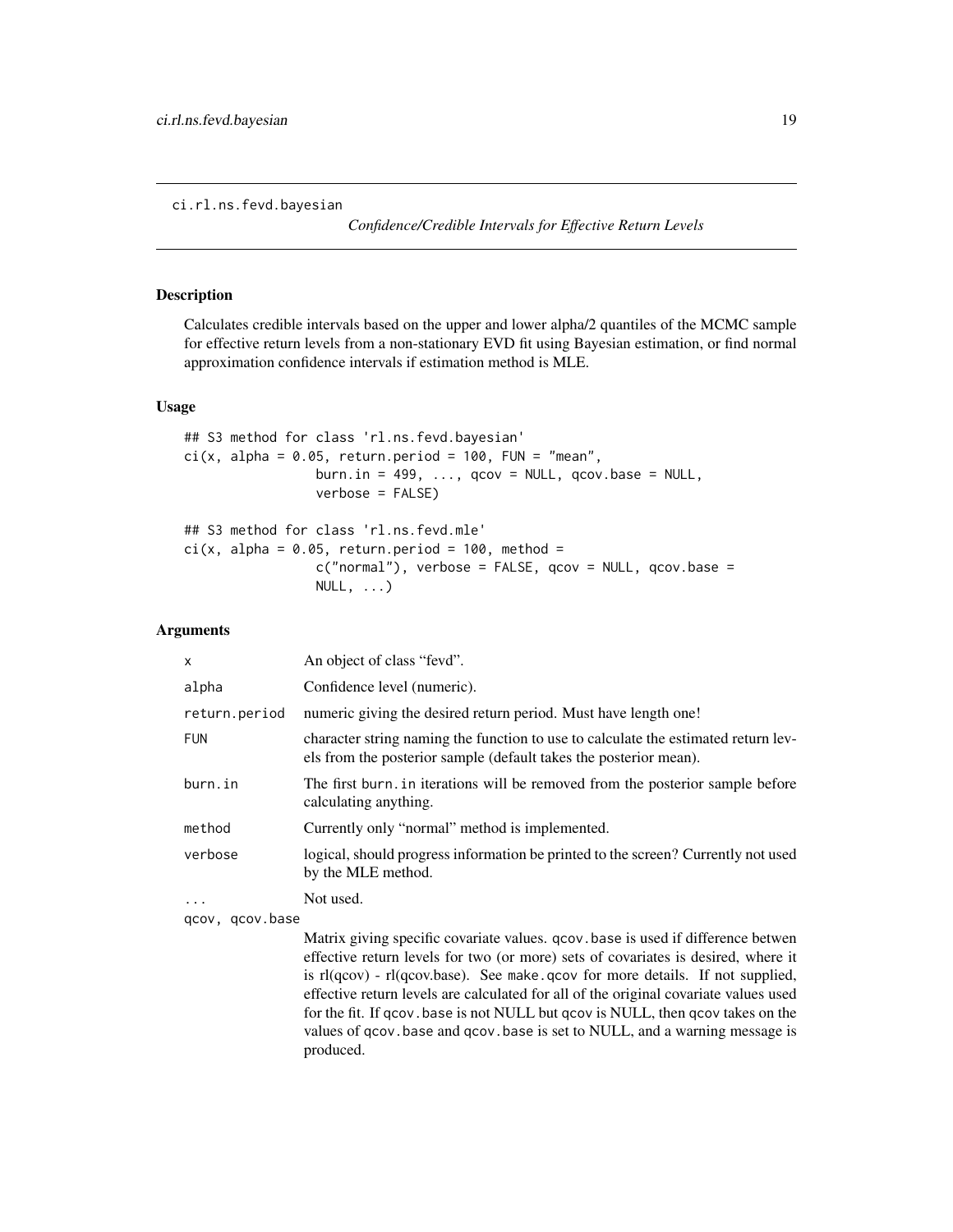# Details

Return levels are calculated for all coavariates supplied by qcov (and, if desired, qcov.base) for all values of the posterior sample (less the burn.in), or for all values of the original covariates used for the fit (if qcov and qcov.base are NULL). The estimates aree taken from the sample according to FUN and credible intervals are returned according to alpha.

#### Value

A three-column matrix is returned with the estimated effective return levels in the middle and lower and upper to the left and right.

#### Author(s)

Eric Gilleland

# See Also

[make.qcov](#page-77-1), [fevd](#page-38-1), [ci.fevd](#page-14-1), [return.level](#page-96-1)

#### Examples

```
data(Fort)
fit <- fevd(Prec, threshold = 2, data = Fort,
   location.fun = \simcos(2 * pi * day /365.25),
    type = "PP", verbose = TRUE)
v \le make.qcov(fit, vals=list(mu1 = c(cos(2 * pi * 1 /365.25),
    cos(2 * pi * 120 /365.25), cos(2 * pi * 360 /365.25))))
ci(fit, return.period = 100, qcov = v)## Not run:
fit \leq fevd(Prec, threshold = 2, data = Fort,
   location.fun = \simcos(2 * day /365.25),
   type = "PP", method = "Bayesian", verbose = TRUE)
ci(fit, return.period = 100, qcov = v)## End(Not run)
```
damage *Hurricane Damage Data*

# Description

Estimated economic damage (billions USD) caused by hurricanes.

<span id="page-19-0"></span>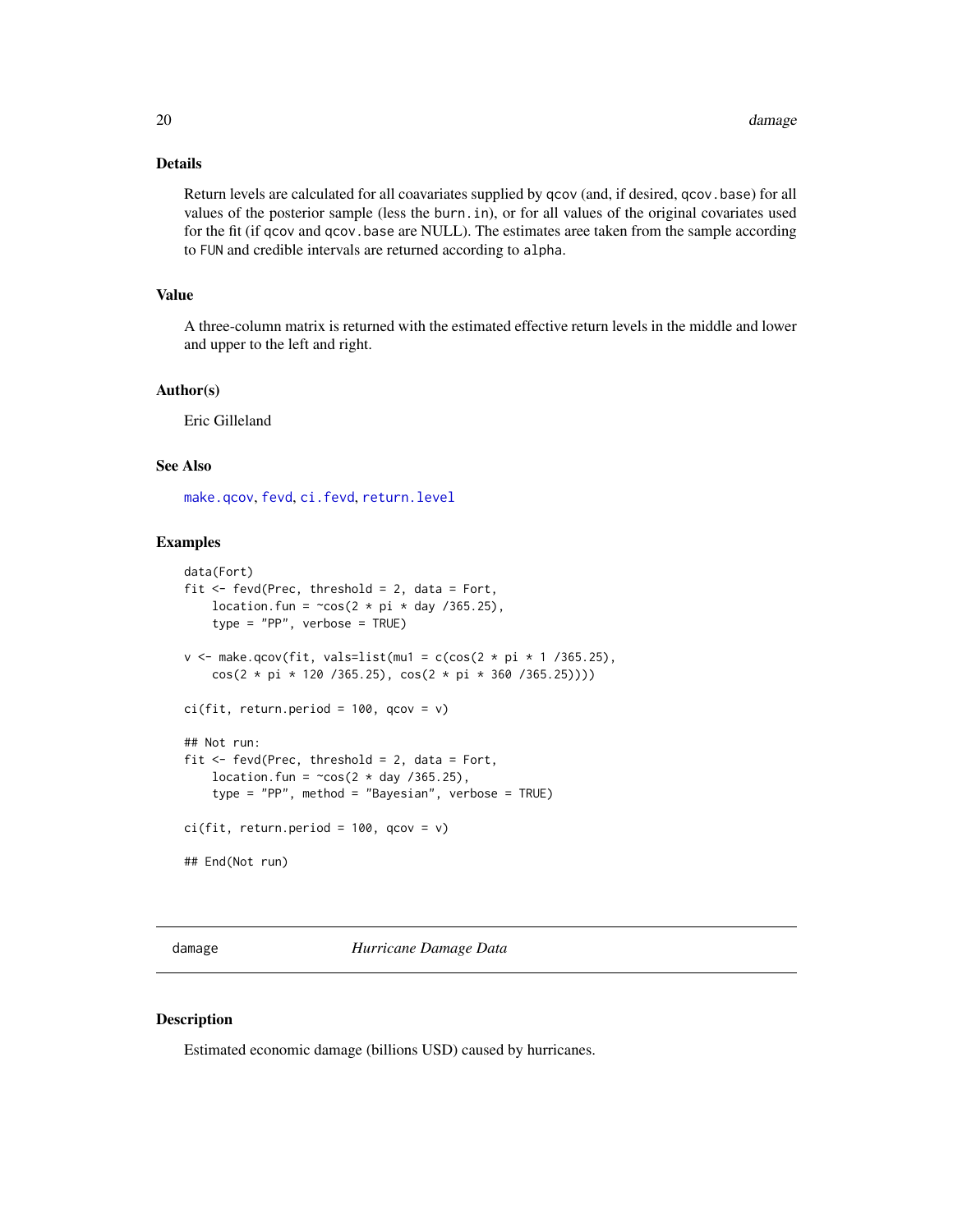#### <span id="page-20-0"></span>Usage

data(damage)

# Format

A data frame with 144 observations on the following 3 variables.

obs a numeric vector that simply gives the line numbers.

Year a numeric vector giving the years in which the specific hurricane occurred.

Dam a numeric vector giving the total estimated economic damage in billions of U.S. dollars.

# Details

More information on these data can be found in Pielke and Landsea (1998) or Katz (2002).

#### References

Katz, R. W. (2002) Stochastic modeling of hurricane damage. *Journal of Applied Meteorology*, 41, 754–762.

Pielke, R. A. Jr. and Landsea, C. W. (1998) Normalized hurricane damages in the United States: 1925-95. *Weather and Forecasting*, 13, (3), 621–631.

#### Examples

```
data(damage)
plot( damage[,1], damage[,3], xlab="", ylab="Economic Damage", type="l", lwd=2)
# Fig. 3 of Katz (2002).
plot(damage[,"Year"], log(damage[,"Dam"]), xlab="Year", ylab="ln(Damage)", ylim=c(-10,5))
# Fig. 4 of Katz (2002).
qqnorm( log( damage[,"Dam"]), ylim=c(-10,5))
```
datagrabber.declustered

*Get Original Data from an R Object*

#### Description

Get the original data set used to obtain the resulting R object for which a method function exists.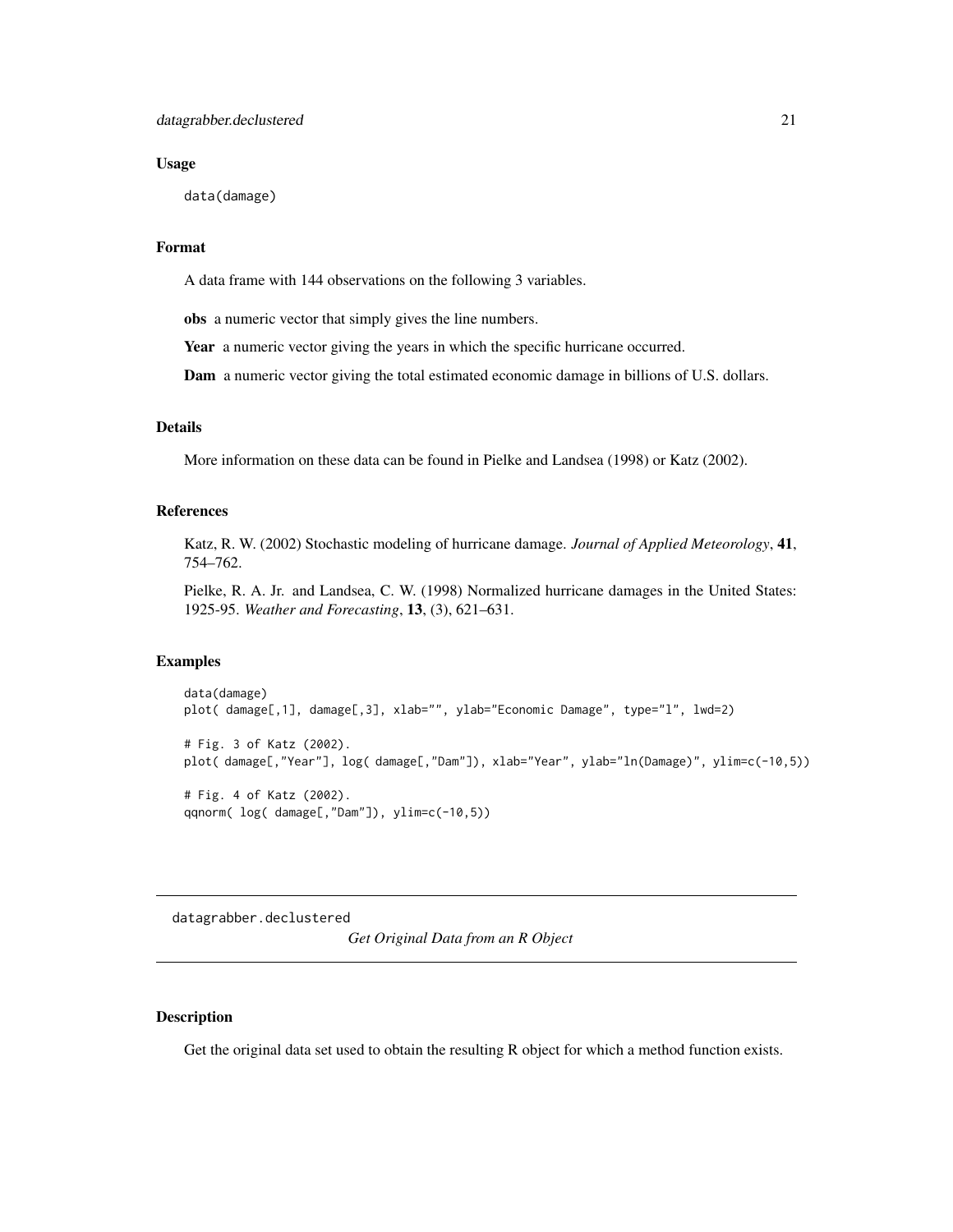## Usage

```
## S3 method for class 'declustered'
datagrabber(x, ...)
## S3 method for class 'extremalindex'
datagrabber(x, ...)
## S3 method for class 'fevd'
datagrabber(x, response = TRUE,
   cov.data = TRUE, ...
```
#### Arguments

| $\mathsf{x}$            | An R object that has a method function for datagrabber.                                                                           |
|-------------------------|-----------------------------------------------------------------------------------------------------------------------------------|
| response, cov.data      |                                                                                                                                   |
|                         | logical; should the response data be returned? Should the covariate data be<br>returned?                                          |
| $\cdot$ $\cdot$ $\cdot$ | optional arguments to get. This may eventually become deprecated as scoping<br>gets mixed up, and is currently not actually used. |

# Details

Accesses the original data set from a fitted fevd object or from declustered data (objects of class "declustered") or from extremalindex.

# Value

The original pertinent data in whatever form it takes.

#### Author(s)

Eric Gilleland

# See Also

[datagrabber](#page-0-0), [extremalindex](#page-35-1), [decluster](#page-22-1), [fevd](#page-38-1), [get](#page-0-0)

#### Examples

```
y <- rnorm(100, mean=40, sd=20)
y <- apply(cbind(y[1:99], y[2:100]), 1, max)
bl <- rep(1:3, each=33)
ydc <- decluster(y, quantile(y, probs=c(0.95)), r=1, blocks=bl)
yorig <- datagrabber(ydc)
all(y - yorig == 0)
```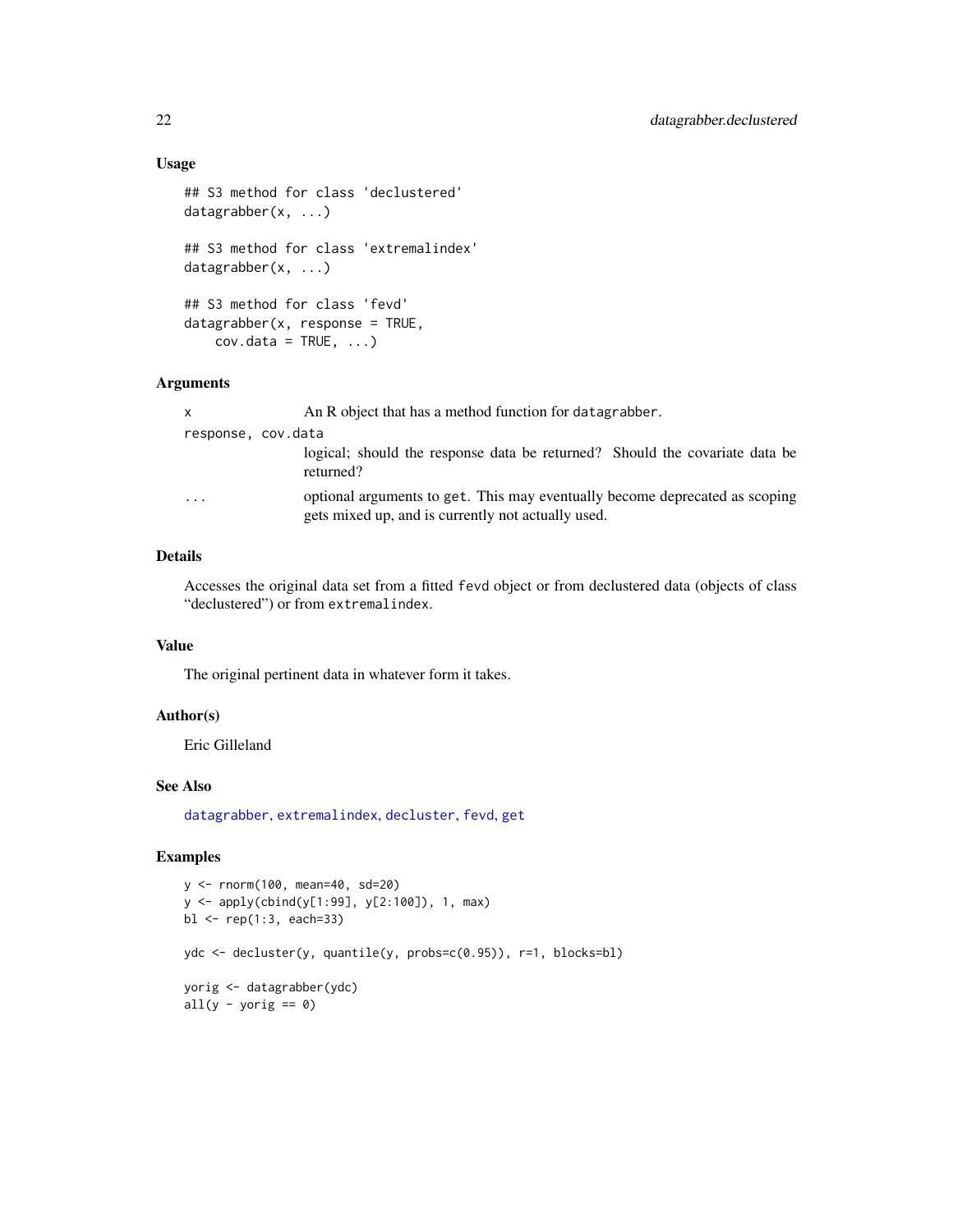<span id="page-22-1"></span><span id="page-22-0"></span>

### Description

Decluster data above a given threshold to try to make them independent.

### Usage

```
decluster(x, threshold, ...)
## S3 method for class 'data.frame'
decluster(x, threshold, ..., which.cols, method = c("runs", "intervals"),
    clusterfun = "max")
## Default S3 method:
decluster(x, threshold, ..., method = c("runs", "intervals"),
    clusterfun = "max")
## S3 method for class 'intervals'
decluster(x, threshold, ..., clusterfun = "max", groups = NULL, replace.with,
   na.action = na.fail)
## S3 method for class 'runs'
decluster(x, threshold, ..., data, r = 1, clusterfun = "max", groups = NULL,
    replace.with, na.action = na.fail)
## S3 method for class 'declustered'
plot(x, which.plot = c("scatter", "atdf"), qu = 0.85, xlab = NULL,ylab = NULL, main = NULL, col = "gray", ...)
## S3 method for class 'declustered'
print(x, \ldots)
```
# Arguments

| $\times$  | An R data set to be declustered. Can be a data frame or a numeric vector. If a<br>data frame, then which cols must be specified. |
|-----------|----------------------------------------------------------------------------------------------------------------------------------|
|           | plot and print: an object returned by decluster.                                                                                 |
| data      | A data frame containing the data.                                                                                                |
| threshold | numeric of length one or the size of the data over which (non-inclusive) data are<br>to be declustered.                          |
| qu        | quantile for u argument in the call to atdf.                                                                                     |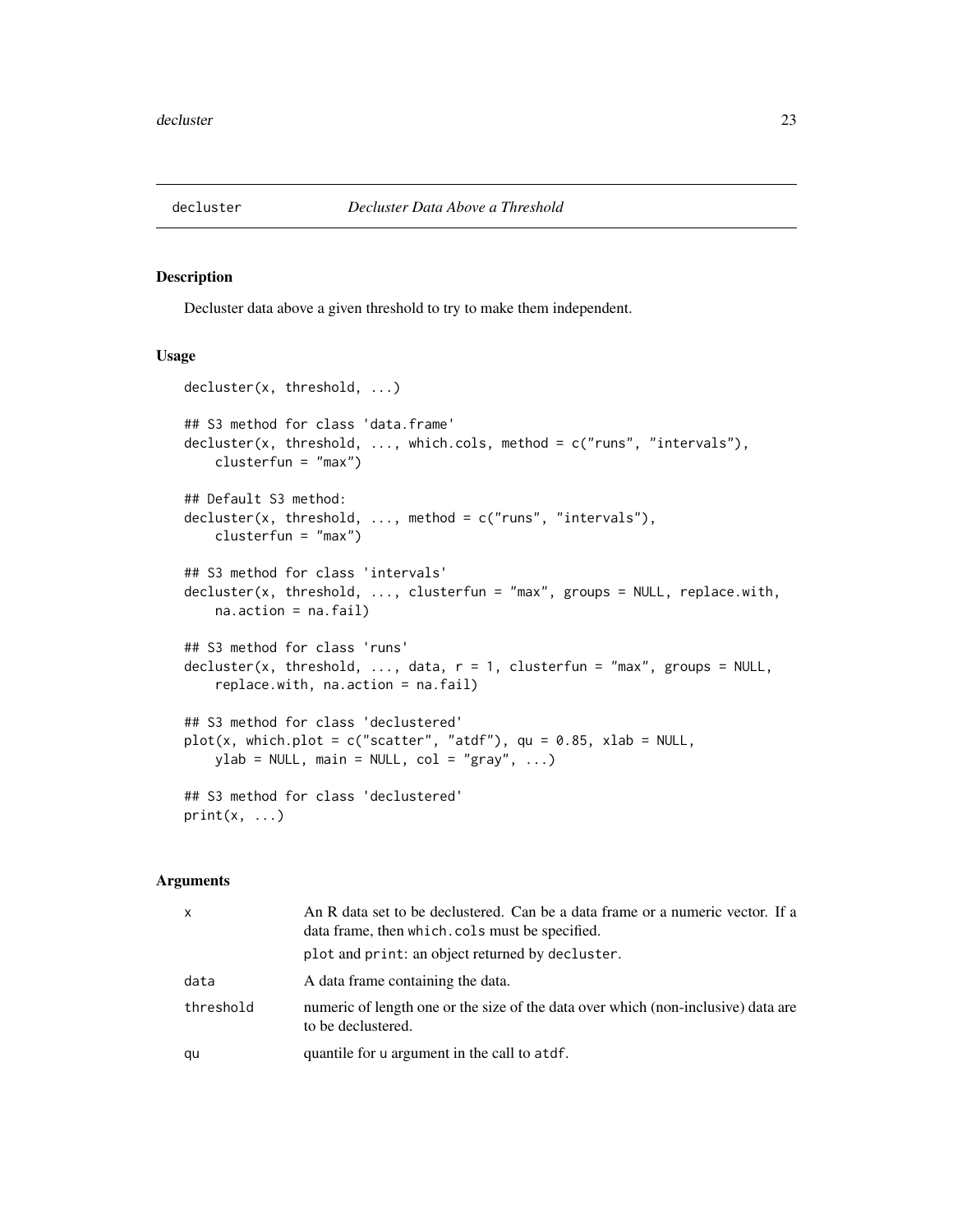| which.cols            | numeric of length one or two. The first component tells which column is the one<br>to decluster, and the second component tells which, if any, column is to serve as<br>groups.                                                                                                                                                |
|-----------------------|--------------------------------------------------------------------------------------------------------------------------------------------------------------------------------------------------------------------------------------------------------------------------------------------------------------------------------|
| which.plot            | character string naming the type of plot to make.                                                                                                                                                                                                                                                                              |
| method                | character string naming the declustering method to employ.                                                                                                                                                                                                                                                                     |
| clusterfun            | character string naming a function to be applied to the clusters (the returned<br>value is used). Typically, for extreme value analysis (EVA), this will be the<br>cluster maximum (default), but other options are ok as long as they return a<br>single number.                                                              |
| groups                | numeric of length x giving natural groupings that should be considered as sep-<br>arate clusters. For example, suppose data cover only summer months across<br>several years. It would probably not make sense to decluster the data across<br>years (i.e., a new cluster should be defined if they occur in different years). |
| r                     | integer run length stating how many threshold deficits should be used to define<br>a new cluster.                                                                                                                                                                                                                              |
| replace.with          | number, NaN, Inf, -Inf, or NA. What should the remaining values in the cluster<br>be replaced with? The default replaces them with threshold, which for most<br>EVA purposes is ideal.                                                                                                                                         |
| na.action             | function to be called to handle missing values.                                                                                                                                                                                                                                                                                |
| xlab, ylab, main, col |                                                                                                                                                                                                                                                                                                                                |
|                       | optioal arguments to the plot function. If not used, then reasonable default<br>values are used.                                                                                                                                                                                                                               |
|                       | optional arguments to decluster. runs or clusterfun.                                                                                                                                                                                                                                                                           |
|                       | plot: optional arguments to plot.                                                                                                                                                                                                                                                                                              |
|                       | Not used by print.                                                                                                                                                                                                                                                                                                             |

# Details

Runs declustering (see Coles, 2001 sec. 5.3.2): Extremes separated by fewer than r non-extremes belong to the same cluster.

Intervals declustering (Ferro and Segers, 2003): Extremes separated by fewer than r non-extremes belong to the same cluster, where r is the nc-th largest interexceedance time and nc, the number of clusters, is estimated from the extremal index, theta, and the times between extremes. Setting theta = 1 causes each extreme to form a separate cluster.

The print statement will report the resulting extremal index estimate based on either the runs or intervals estimate depending on the method argument as well as the number of clusters and run length. For runs declustering, the run length is the same as the argument given by the user, and for intervals method, it is an estimated run length for the resulting declustered data. Note that if the declustered data are independent, the extremal index should be close to one (if not equal to 1).

#### Value

A numeric vector of class "declustered" is returned with various attributes including:

call the function call.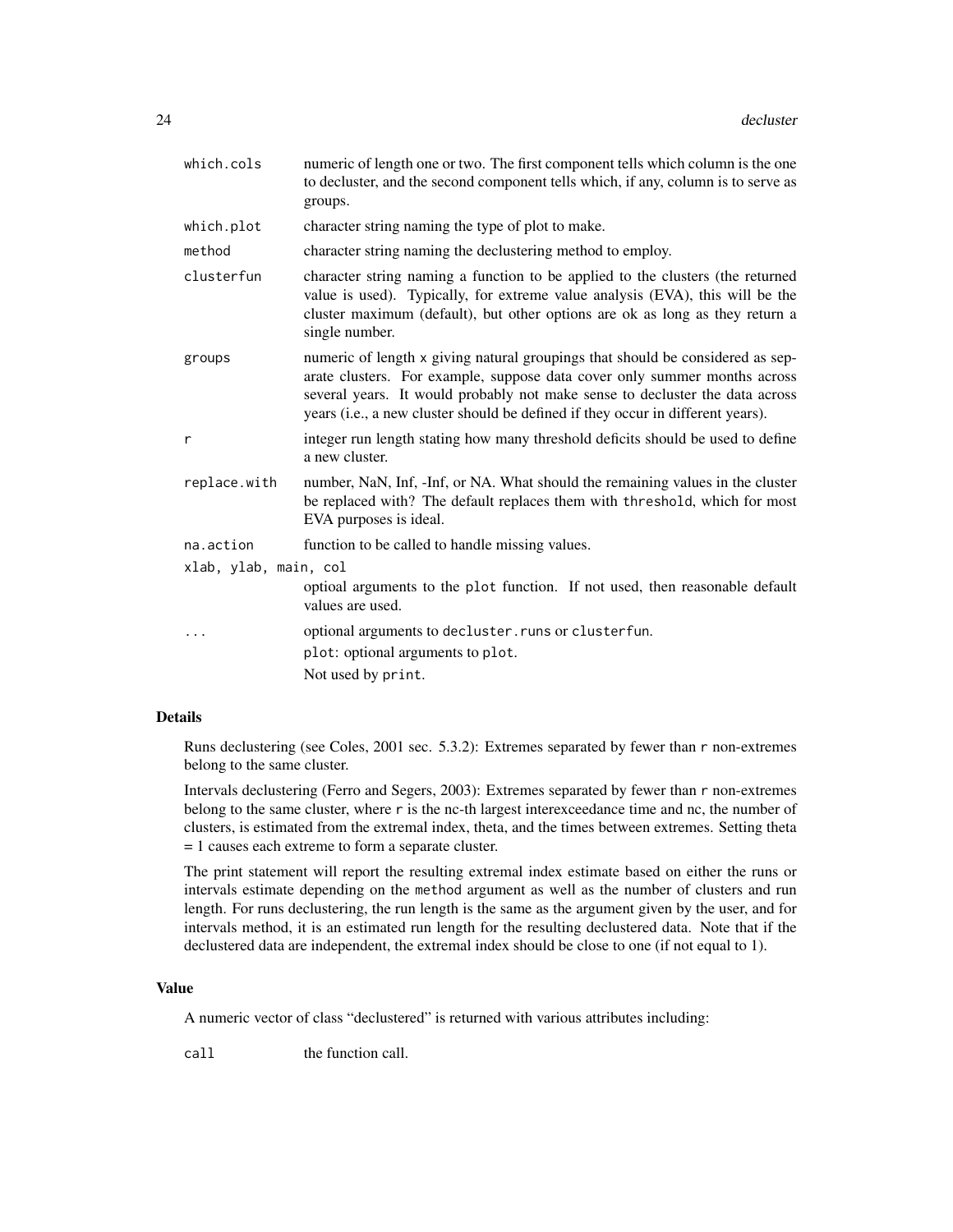#### decluster 25

| data.name          | character string giving the name of the data.                         |
|--------------------|-----------------------------------------------------------------------|
| decluster.function |                                                                       |
|                    | value of cluster fun argument. This is a function.                    |
| method             | character string naming the method. Same as input argument.           |
| threshold          | threshold used for declustering.                                      |
| groups             | character string naming the data used for the groups when applicable. |
| run.length         | the run length used (or estimated if "intervals" method employed).    |
| na.action          | function used to handle missing values. Same as input argument.       |
| clusters           | muneric giving the clusters of threshold exceedances.                 |

# Author(s)

Eric Gilleland

### References

Coles, S. (2001) *An introduction to statistical modeling of extreme values*, London, U.K.: Springer-Verlag, 208 pp.

Ferro, C. A. T. and Segers, J. (2003). Inference for clusters of extreme values. *Journal of the Royal Statistical Society B*, 65, 545–556.

# See Also

[extremalindex](#page-35-1), [datagrabber](#page-0-0), [fevd](#page-38-1)

# Examples

```
y <- rnorm(100, mean=40, sd=20)
y <- apply(cbind(y[1:99], y[2:100]), 1, max)
bl \leq - rep(1:3, each=33)ydc <- decluster(y, quantile(y, probs=c(0.75)), r=1, groups=bl)
ydc
plot(ydc)
## Not run:
look <- decluster(-Tphap$MinT, threshold=-73)
look
plot(look)
# The code cannot currently grab data of the type of above.
# Better:
y <- -Tphap$MinT
look <- decluster(y, threshold=-73)
look
plot(look)
# Even better. Use a non-constant threshold.
```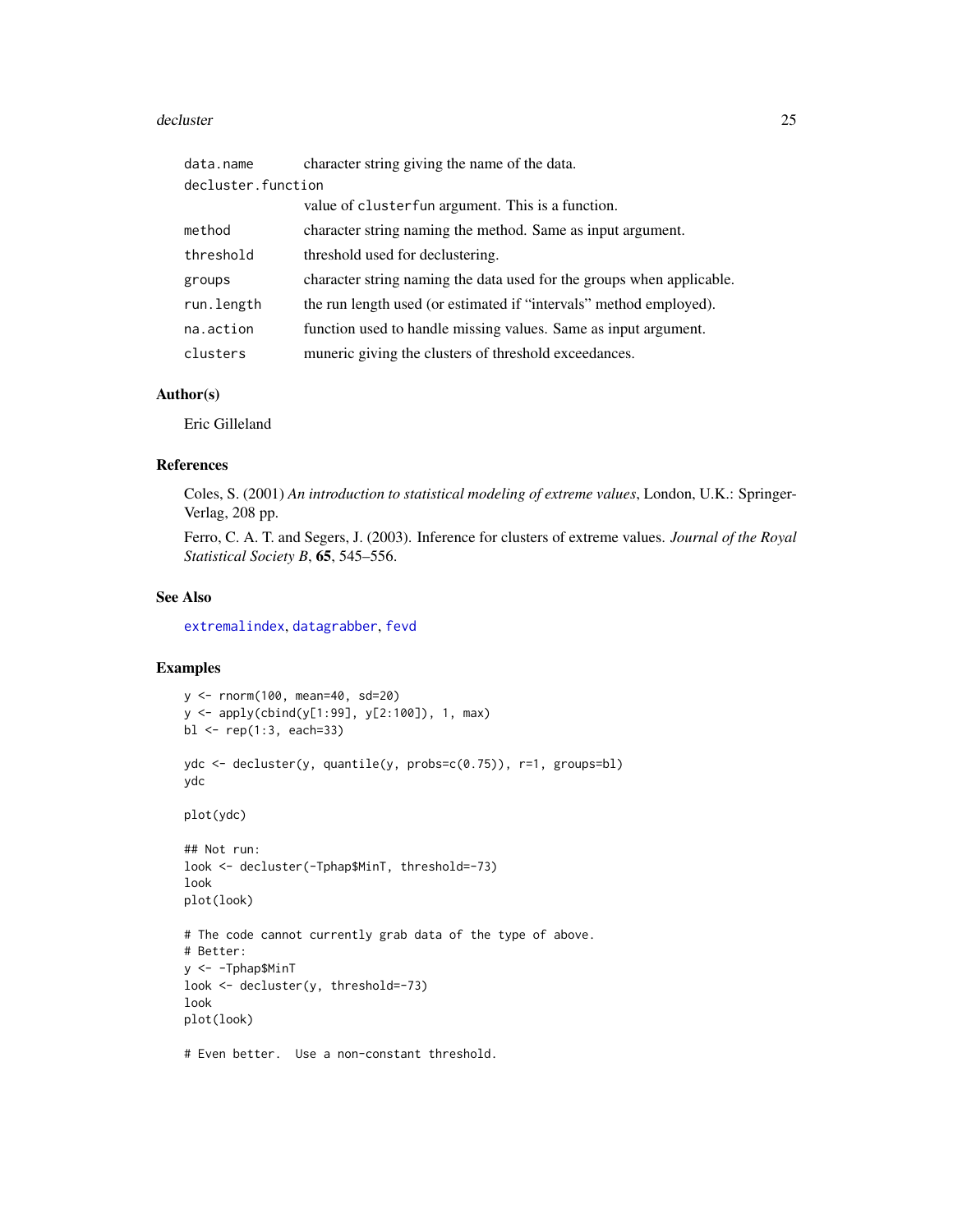#### 26 decluster and the control of the control of the control of the control of the control of the control of the control of the control of the control of the control of the control of the control of the control of the contro

```
u \le -70 - 7 * (Tphap$Year - 48)/42look <- decluster(y, threshold=u)
look
plot(look)
# Better still: account for the fact that there are huge
# gaps in data from one year to another.
bl <- Tphap$Year - 47
look <- decluster(y, threshold=u, groups=bl)
look
plot(look)
# Now try the above with intervals declustering and compare
look2 <- decluster(y, threshold=u, method="intervals", groups=bl)
look2
dev.new()
plot(look2)
# Looks about the same,
# but note that the run length is estimated to be 5.
# Same resulting number of clusters, however.
# May result in different estimate of the extremal
# index.
#
fit <- fevd(look, threshold=u, type="GP", time.units="62/year")
fit
plot(fit)
# cf.
fit2 <- fevd(-MinT~1, Tphap, threshold=u, type="GP", time.units="62/year")
fit2
dev.new()
plot(fit2)
#
fit <- fevd(look, threshold=u, type="PP", time.units="62/year")
fit
plot(fit)
# cf.
fit2 <- fevd(-MinT~1, Tphap, threshold=u, type="PP", time.units="62/year")
fit2
dev.new()
plot(fit2)
```
## End(Not run)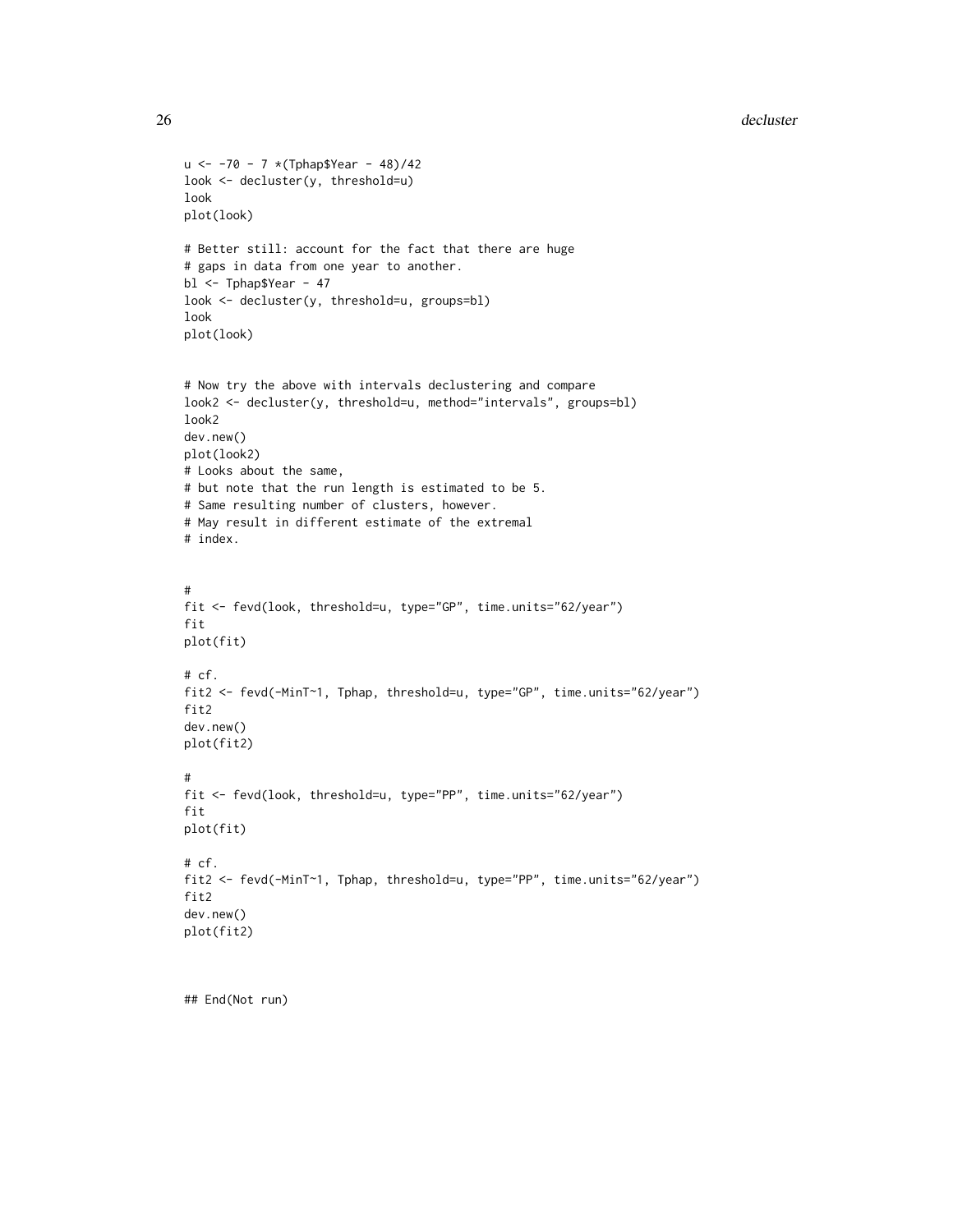<span id="page-26-0"></span>

#### Description

Daily minimum temperature (degrees centigrade) for Denver, Colorado from 1949 through 1999.

# Usage

data(Denmint)

#### Format

A data frame with 18564 observations on the following 5 variables.

Time a numeric vector indicating the line number (time from first entry to the last).

Year a numeric vector giving the year.

Mon a numeric vector giving the month of each year.

Day a numeric vector giving the day of the month.

Min a numeric vector giving the minimum temperature in degrees Fahrenheit.

#### Source

Originally, the data came from the Colorado Climate Center at Colorado State University. The Colorado state climatologist office no longer provides these data without charge. They can be obtained from the NOAA/NCDC web site, but there are slight differences (i.e., some missing values for temperature).

# Examples

```
data(Denmint)
plot( Denmint[,3], Denmint[,5], xlab="", xaxt="n", ylab="Minimum Temperature (deg. F)")
axis(1,at=1:12,labels=c("Jan","Feb","Mar","Apr","May","Jun","Jul","Aug","Sep","Oct","Nov","Dec"))
```
Denversp *Denver July hourly precipitation amount.*

## Description

Hourly precipitation (mm) for Denver, Colorado in the month of July from 1949 to 1990.

#### Usage

data(Denversp)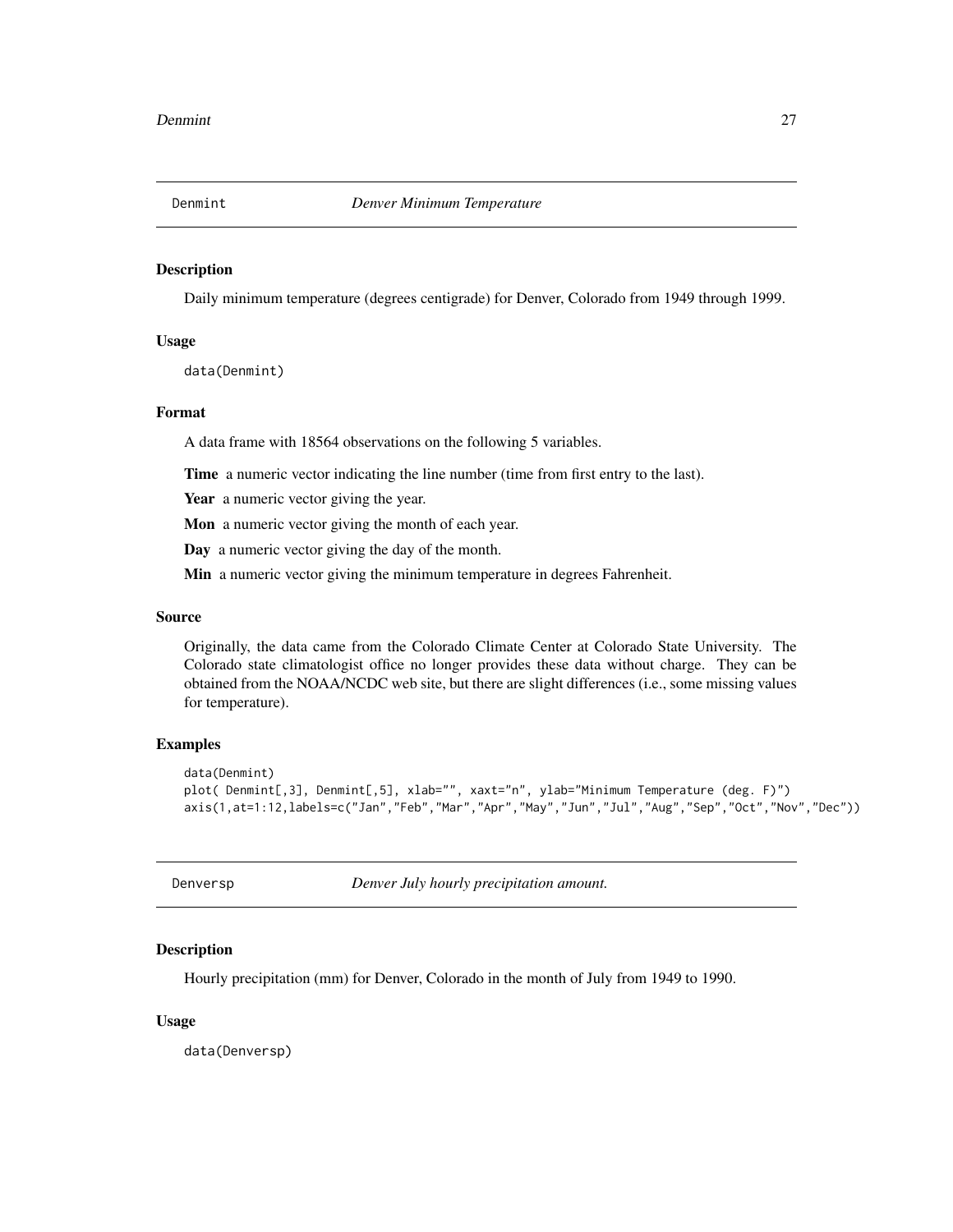#### <span id="page-27-0"></span>Format

A data frame with 31247 observations on the following 4 variables.

Year a numeric vector giving the number of years from 1900.

Day a numeric vector giving the day of the month.

Hour a numeric vector giving the hour of the day (1 to 24).

Prec a numeric vector giving the precipitation amount (mm).

# Details

These observations are part of an hourly precipitation dataset for the United States that has been critically assessed by Collander et al. (1993). The Denver hourly precipitation dataset is examined further by Katz and Parlange (1995). Summer precipitation in this region near the eastern edge of the Rocky Mountains is predominantly of local convective origin (Katz and Parlange (1005)).

#### Source

Katz, R. W. and Parlange, M. B. (1995) Generalizations of chain-dependent processes: Application to hourly precipitation, *Water Resources Research* 31, (5), 1331–1341.

#### References

Collander, R. S., Tollerud, E. I., Li, L., and Viront-Lazar, A. (1993) Hourly precipitation data and station histories: A research assessment, in *Preprints, Eighth Symposium on Meteorological Observations and Instrumentation, American Meteorological Society*, Boston, 153–158.

#### Examples

```
data(Denversp)
plot( Denversp[,1], Denversp[,4], xlab="", ylab="Hourly precipitation (mm)", xaxt="n")
axis(1,at=c(50,60,70,80,90),labels=c("1950","1960","1970","1980","1990"))
```
devd *Extreme Value Distributions*

#### Description

Density, distribution function (df), quantile function and random generation for the generalized extreme value and generalized Pareto distributions.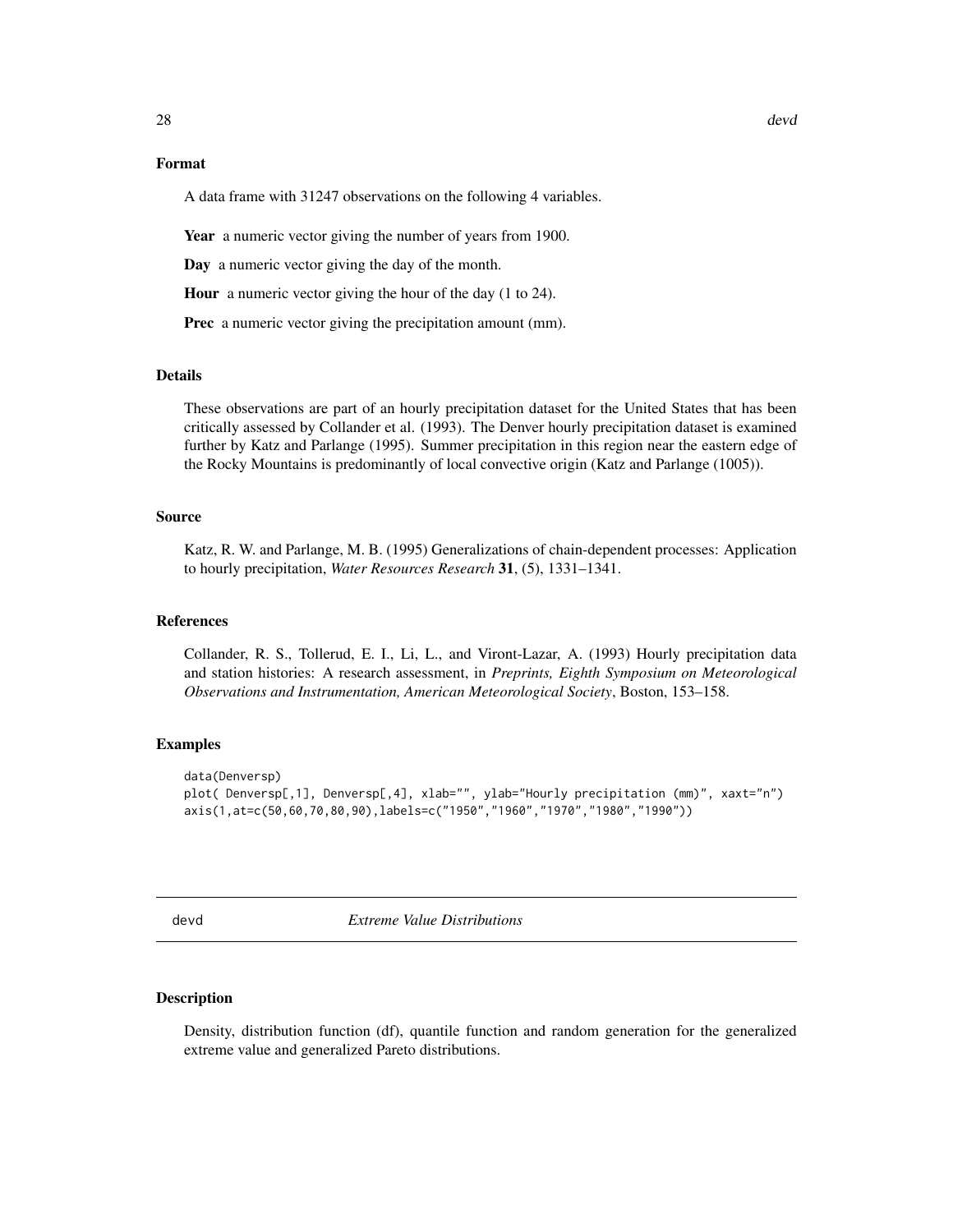devd 29

# Usage

```
devd(x, loc = 0, scale = 1, shape = 0, threshold = 0, log = FALSE,
    type = c("GEV", "GP")pevd(q, loc = 0, scale = 1, shape = 0, threshold = 0, lambda = 1,
   npy, type = c("GEV", "GP", "PP", "Gumbel", "Frechet", "Weibull",
        "Exponential", "Beta", "Pareto"), lower.tail = TRUE, log.p = FALSE)
qevd(p, loc = 0, scale = 1, shape = 0, threshold = 0,
   type = c("GEV", "GP", "PP", "Gumbel", "Frechet", "Weibull", "Exponential", "Beta",
    "Pareto"), lower.tail = TRUE)
revd(n, loc = 0, scale = 1, shape = 0, threshold = 0,
    type = c("GEV", "GP")
```
#### Arguments

| x,q               | numeric vector of quantiles.                                                                                                                       |
|-------------------|----------------------------------------------------------------------------------------------------------------------------------------------------|
| p                 | numeric vector of probabilities. Must be between 0 and 1 (non-inclusive).                                                                          |
| n                 | number of observations to draw.                                                                                                                    |
| npy               | Number of points per period (period is usually year). Currently not used.                                                                          |
| lambda            | Event frequency base rate. Currently not used.                                                                                                     |
| loc, scale, shape |                                                                                                                                                    |
|                   | location, scale and shape parameters. Each may be a vector of same length as x<br>(devd or length n for revd. Must be length 1 for pevd and qevd.  |
| threshold         | numeric giving the threshold for the GP df. May be a vector of same length as x<br>(devd or length n for revd. Must be length 1 for pevd and qevd. |
| log, log.p        | logical; if TRUE, probabilities p are given as $log(p)$ .                                                                                          |
| lower.tail        | logical; if TRUE (default), probabilities are $P[X \le x]$ otherwise, $P[X > x]$ .                                                                 |
| type              | character; one of "GEV" or "GP" describing whether to use the GEV or GP.                                                                           |
|                   |                                                                                                                                                    |

#### Details

The extreme value distributions (EVD's) are generalized extreme value (GEV) or generalized Pareto (GP); if type is "PP", then pevd changes it to "GEV". The point process characterization is an equivalent form, but is not handled here. The GEV df is given by

 $PrX \le x = G(x) = exp[-1 + shape * (x - location)/scale'(-1/shape)]$ 

for  $1 + shape*(x - location) > 0$  and scale  $> 0$ . It the shape parameter is zero, then the df is defined by continuity and simplies to

 $G(x) = exp(-exp((x - location)/scale)).$ 

The GEV df is often called a family of df's because it encompasses the three types of EVD's: Gumbel (shape  $= 0$ , light tail), Frechet (shape  $> 0$ , heavy tail) and the reverse Weibull (shape  $< 0$ , bounded upper tail at location - scale/shape). It was first found by R. von Mises (1936) and also independently noted later by meteorologist A. F. Jenkins (1955). It enjoys theretical support for modeling maxima taken over large blocks of a series of data.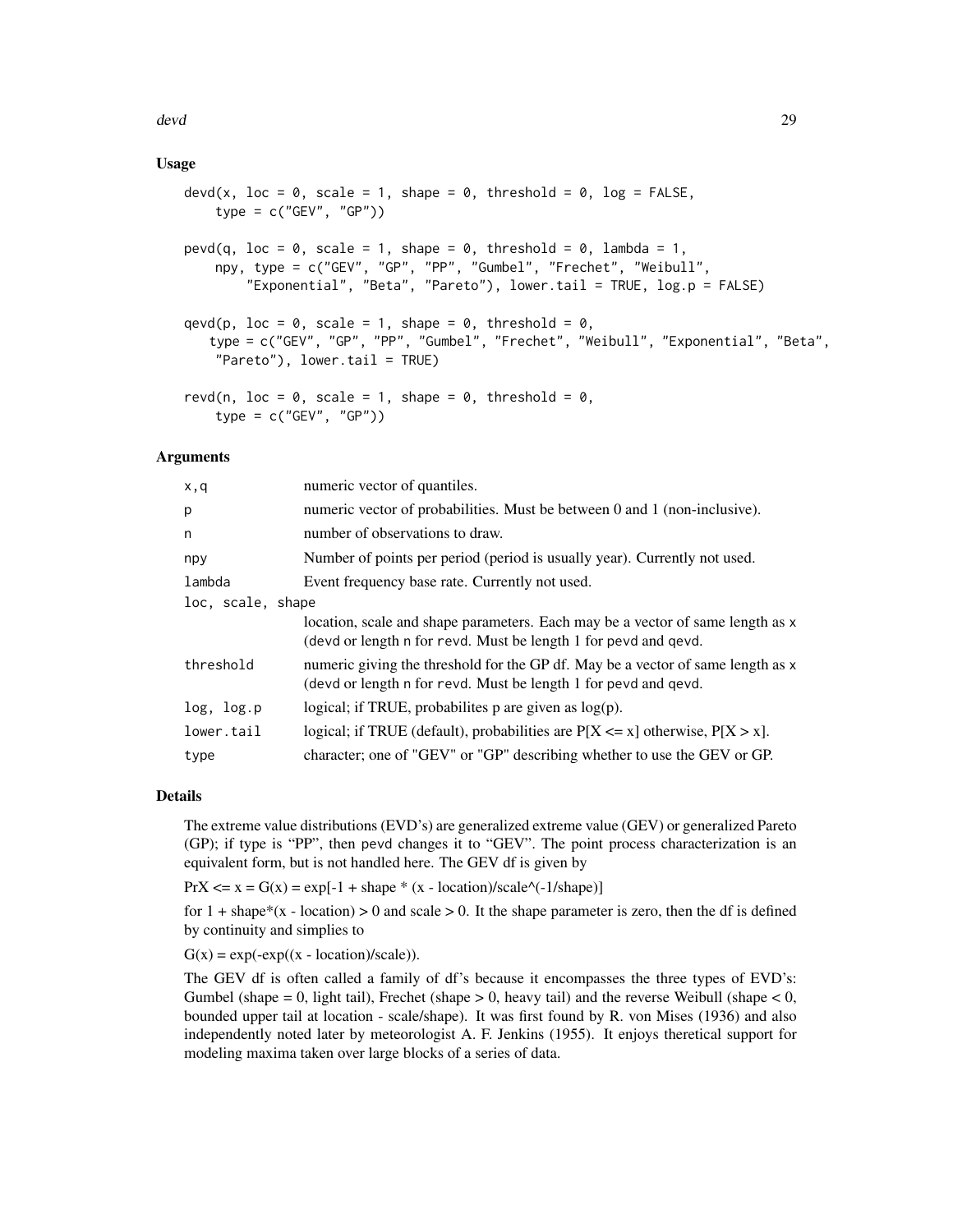The generalized Pareo df is given by (Pickands, 1975)

 $PrX \le x = F(x) = 1 - [1 + shape * (x - threshold)/scale]$ <sup>^</sup>(-1/shape)

where  $1 + \text{shape} * (x - \text{threshold})/\text{scale} > 0$ , scale  $> 0$ , and  $x > \text{threshold}$ . If shape  $= 0$ , then the GP df is defined by continuity and becomes

 $F(x) = 1 - exp(-(x - threshold)/scale).$ 

There is an approximate relationship between the GEV and GP df's where the GP df is approximately the tail df for the GEV df. In particular, the scale parameter of the GP is a function of the threshold (denote it scale.u), and is equivalent to scale + shape\*(threshold - location) where scale, shape and location are parameters from the "equivalent" GEV df. Similar to the GEV df, the shape parameter determines the tail behavior, where shape = 0 gives rise to the exponential df (light tail), shape  $> 0$  the Pareto df (heavy tail) and shape  $< 0$  the Beta df (bounded upper tail at location scale.u/shape). Theoretical justification supports the use of the GP df family for modeling excesses over a high threshold (i.e.,  $y = x -$  threshold). It is assumed here that x, q describe x (not  $y = x$ threshold). Similarly, the random draws are  $y +$  threshold.

See Coles (2001) and Reiss and Thomas (2007) for a very accessible text on extreme value analysis and for more theoretical texts, see for example, Beirlant et al. (2004), de Haan and Ferreira (2006), as well as Reiss and Thomas (2007).

#### Value

'devd' gives the density function, 'pevd' gives the distribution function, 'qevd' gives the quantile function, and 'revd' generates random deviates for the GEV or GP df depending on the type argument.

#### Note

There is a similarity between the location parameter of the GEV df and the threshold for the GP df. For clarity, two separate arguments are emplyed here to distinguish the two instead of, for example, just using the location parameter to describe both.

#### Author(s)

Eric Gilleland

#### References

Beirlant, J., Goegebeur, Y., Teugels, J. and Segers, J. (2004) *Statistics of Extremes: Theory and Applications*. Chichester, West Sussex, England, UK: Wiley, ISBN 9780471976479, 522pp.

Coles, S. (2001) *An introduction to statistical modeling of extreme values*, London, U.K.: Springer-Verlag, 208 pp.

de Haan, L. and Ferreira, A. (2006) *Extreme Value Theory: An Introduction*. New York, NY, USA: Springer, 288pp.

Jenkinson, A. F. (1955) The frequency distribution of the annual maximum (or minimum) of meteorological elements. *Quart. J. R. Met. Soc.*, 81, 158–171.

Pickands, J. (1975) Statistical inference using extreme order statistics. *Annals of Statistics*, 3, 119– 131.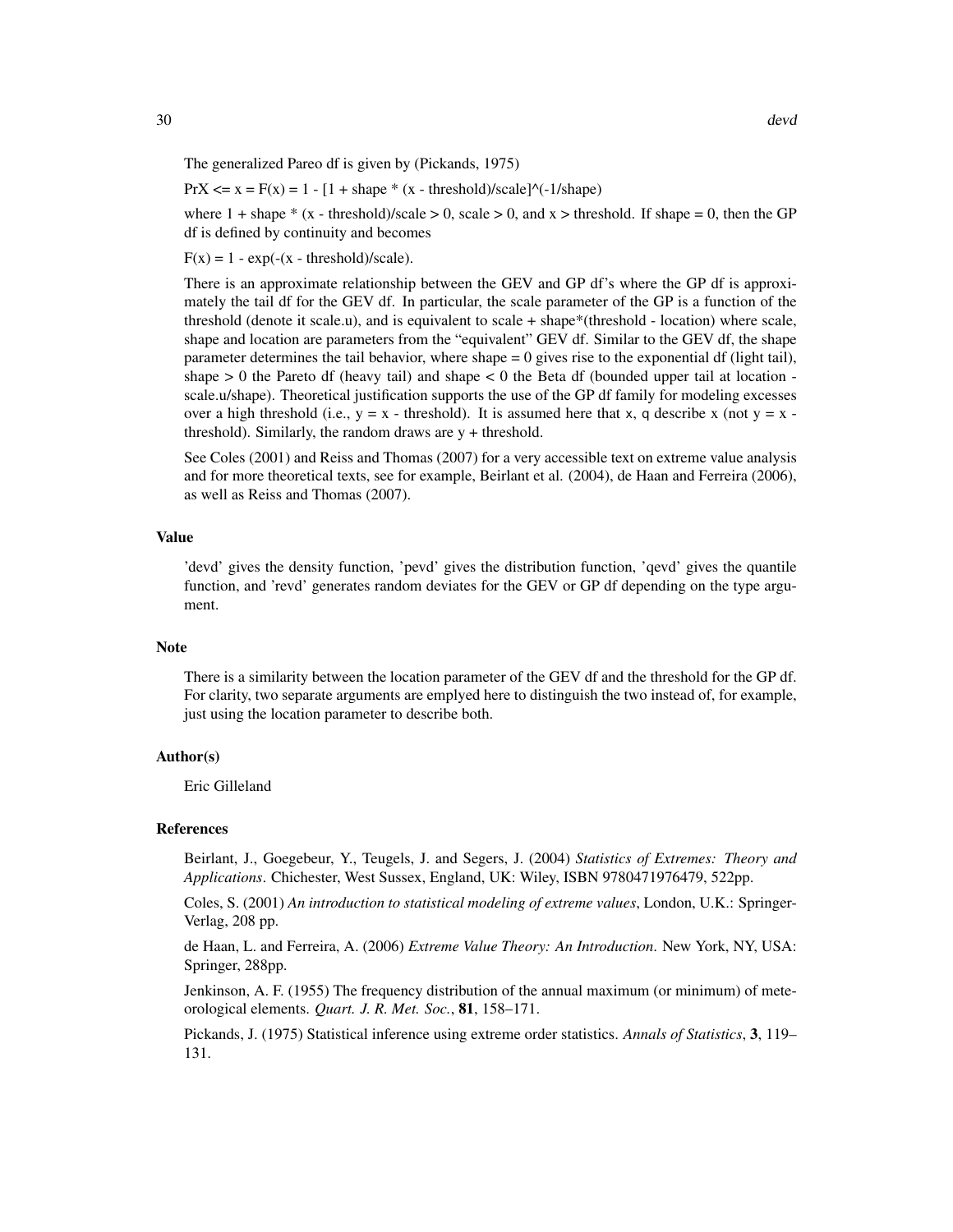devd 31

von Mises, R. (1936) La distribution de la plus grande de n valeurs, *Rev. Math. Union Interbalcanique* 1, 141–160.

#### See Also

[fevd](#page-38-1)

#### Examples

```
## GEV df (Frechet type)
devd(2:4, 1, 0.5, 0.8) # pdf
pevd(2:4, 1, 0.5, 0.8) # cdf
qevd(seq(1e-8,1-1e-8,,20), 1, 0.5, 0.8) # quantiles
revd(10, 1, 0.5, 0.8) # random draws
## GP df
devd(2:4, scale=0.5, shape=0.8, threshold=1, type="GP")
pevd(2:4, scale=0.5, shape=0.8, threshold=1, type="GP")
qevd(seq(1e-8,1-1e-8,,20), scale=0.5, shape=0.8, threshold=1, type="GP")
revd(10, scale=0.5, shape=0.8, threshold=1, type="GP")
## Not run:
# The fickleness of extremes.
z1 <- revd(100, 1, 0.5, 0.8)
hist(z1, breaks="FD", freq=FALSE, xlab="GEV distributed random variables", col="darkblue")
lines(seq(0, max(z1), 200), devd(seq(0, max(z1), 200), 1, 0.5, 0.8), lwd=1.5, col="vellow")lines(seq(0,max(z1),,200), devd(seq(0,max(z1),,200), 1, 0.5, 0.8), lwd=1.5, lty=2)
z2 <- revd(100, 1, 0.5, 0.8)
qqplot(z1, z2)
z3 \le revd(100, scale=0.5, shape=0.8, threshold=1, type="GP")
# Or, equivalently
z4 <- revd(100, 5, 0.5, 0.8, 1, type="GP") # the "5" is ignored.
qqplot(z3, z4)
# Just for fun.
qqplot(z1, z3)
# Compare
par(mfrow=c(2,2))
plot(density(z1), xlim=c(0,100), ylim=c(0,1))
plot(density(z2), xlim=c(0,100), ylim=c(0,1))
plot(density(z3), xlim=c(0,100), ylim=c(0,1))plot(density(z4), xlim=c(0,100), ylim=c(0,1))
# Three types
x \leq -\text{seq}(0,10,0.200)par(mfrow=c(1,2))
plot(x, devd(x, 1, 1, -0.5), type='1", col='blue", lwd=1.5,
```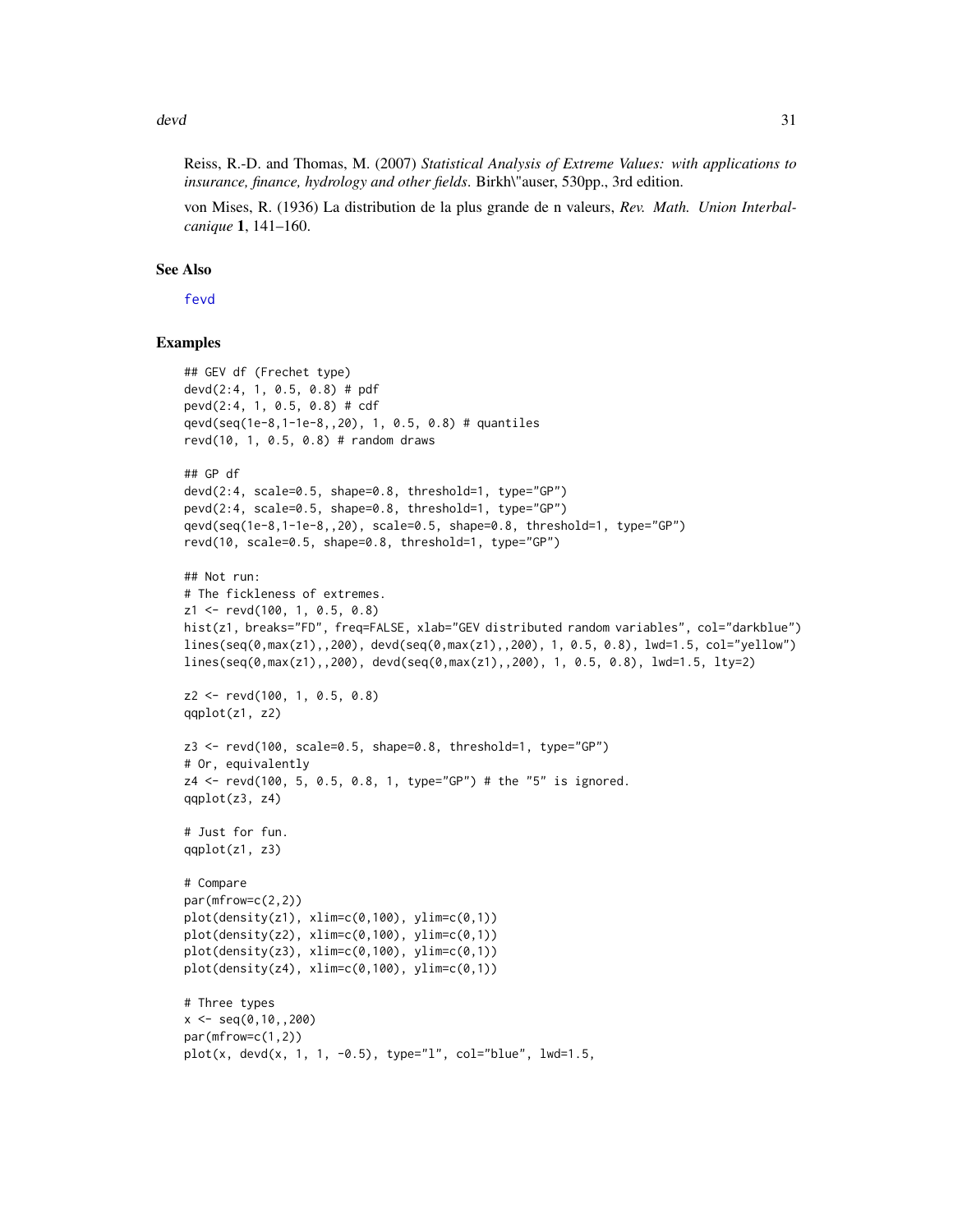```
ylab="GEV df")
# Note upper bound at 1 - 1/(-0.5) = 3 in above plot.
lines(x, devd(x, 1, 1, 0), col="lightblue", lwd=1.5)lines(x, devd(x, 1, 1, 0.5), col="darkblue", lwd=1.5)legend("topright", legend=c("(reverse) Weibull", "Gumbel", "Frechet"),
   col=c("blue", "lightblue", "darkblue"), bty="n", lty=1, lwd=1.5)
plot(x, devd(x, 1, 1, -0.5, 1, type="GP"), type="l", col="blue", lwd=1.5,
   ylab="GP df")
lines(x, dead(x, 1, 1, 0, 1, type="GP"), col="lightblue", lwd=1.5)lines(x, devd(x, 1, 1, 0.5, 1, type="GP"), col="darkblue", lwd=1.5)legend("topright", legend=c("Beta", "Exponential", "Pareto"),
    col=c("blue", "lightblue", "darkblue"), bty="n", lty=1, lwd=1.5)
# Emphasize the tail differences more by using different scale parameters.
par(mfrow=c(1,2))
plot(x, devd(x, 1, 0.5, -0.5), type="1", col="blue", lwd=1.5,ylab="GEV df")
lines(x, devd(x, 1, 1, 0), col="lightblue", lwd=1.5)lines(x, devd(x, 1, 2, 0.5), col="darkblue", lwd=1.5)
legend("topright", legend=c("(reverse) Weibull", "Gumbel", "Frechet"),
   col=c("blue", "lightblue", "darkblue"), bty="n", lty=1, lwd=1.5)
plot(x, devd(x, 1, 0.5, -0.5, 1, type="GP"), type="l", col="blue", lwd=1.5,
    ylab="GP df")
lines(x, devd(x, 1, 1, 0, 1, type="GP"), col="lightblue", lwd=1.5)lines(x, devd(x, 1, 2, 0.5, 1, type="GP"), col="darkblue", lwd=1.5)
legend("topright", legend=c("Beta", "Exponential", "Pareto"),
   col=c("blue", "lightblue", "darkblue"), bty="n", lty=1, lwd=1.5)
```
## End(Not run)

distill.fevd *Distill Parameter Information*

#### **Description**

Distill parameter information (and possibly other pertinent inforamtion) from fevd objects.

#### Usage

```
## S3 method for class 'fevd'
distill(x, \ldots)## S3 method for class 'fevd.bayesian'
distill(x, cov = TRUE, FUN = "mean", burn.in = 499, ...)
## S3 method for class 'fevd.lmoments'
```
<span id="page-31-0"></span>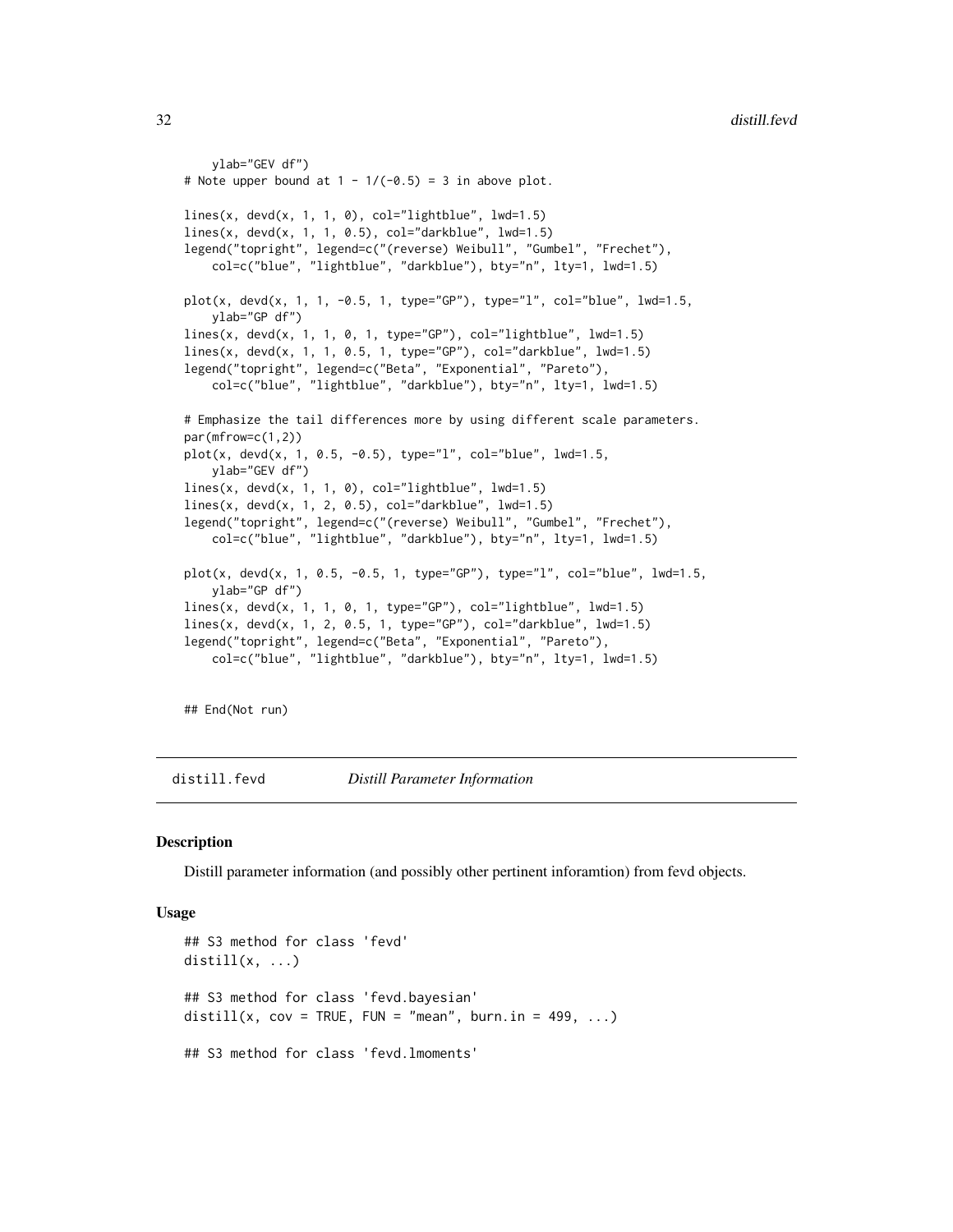#### distill.fevd 33

```
distill(x, \ldots)## S3 method for class 'fevd.mle'
distill(x, cov = TRUE, \dots)
```
#### **Arguments**

| x          | list object returned by fevd.                                                                                                                                                                   |
|------------|-------------------------------------------------------------------------------------------------------------------------------------------------------------------------------------------------|
| $\ddots$ . | Not used.                                                                                                                                                                                       |
| COV        | logical; should the parameter covariance be returned with the parameters (if<br>TRUE, they are returned as a vector concatenated to the end of the returned<br>value).                          |
| <b>FUN</b> | character string naming a function to use to estimate the parameters from the<br>MCMC sample. The function is applied to each column of the results compo-<br>nent of the returned fevd object. |
| burn.in    | The first burn, in values are thrown out before calculating anything from the<br>MCMC sample.                                                                                                   |

#### Details

Obtaining just the basic information from the fits:

distill: The distill method function works on fevd output to obtain only pertinent information and output it in a very user-friendly format (i.e., a single vector). Mostly, this simply means returning the parameter estimates, but for some methods, more information (e.g., the optimized negative log-likelihood value and parameter covariances) can also be returned. In the case of the parameter covariances (returned if cov = TRUE), if np is the number of parameters in the model, the covariance matrix can be obtained by peeling off the last  $np^2$  values of the vector, call it v, and using v  $\leq$ - matrix(v, np, np).

As with ci, only distill need be called by the user. The appropriate choice of the other functions is automatically determined from the fevd fitted object.

# Value

numeric vector giving the parameter values, and if estimation method is MLE/GMLE, then the negative log-likelihood. If the estimation method is MLE/GMLE or Bayesian, then the parameter covariance values (collapsed with c) are concatenated to the end as well.

#### Author(s)

Eric Gilleland

# See Also

[fevd](#page-38-1), [ci.fevd](#page-14-1), [distill](#page-0-0)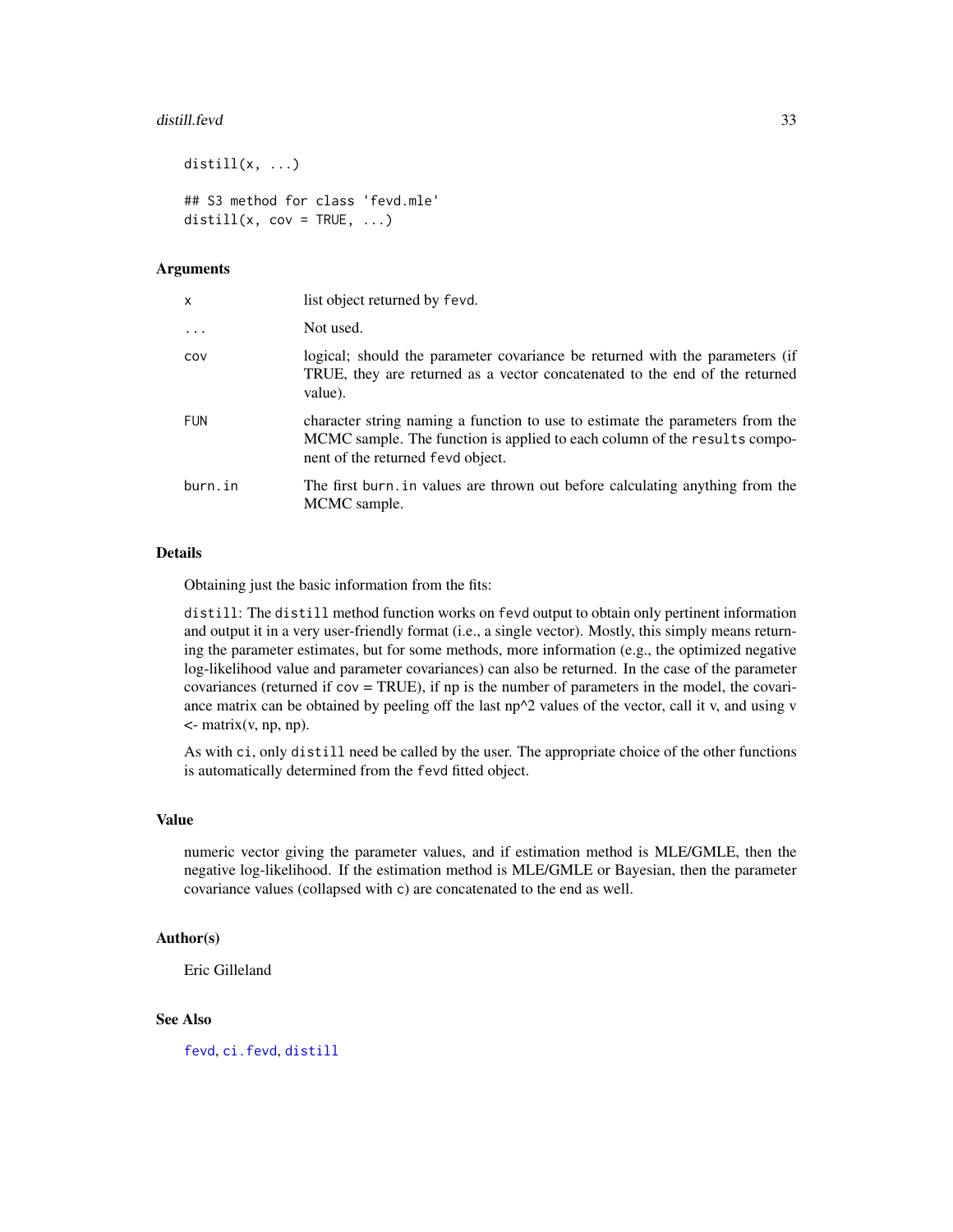### <span id="page-33-0"></span>Examples

```
data(Fort)
fit <- fevd(Prec, Fort, threshold=0.395, type="PP", units="inches", verbose=TRUE)
fit
distill(fit)
```
erlevd *Effective Return Levels*

#### Description

Find the so-called effective return levels for non-stationary extreme value distributions (EVDs).

# Usage

 $erlevd(x, period = 100)$ 

#### Arguments

|        | A list object of class "fevd".                                                               |
|--------|----------------------------------------------------------------------------------------------|
| period | number stating for what return period the effective return levels should be cal-<br>culated. |

#### Details

Return levels are the same as the quantiles for the GEV df. For the GP df, they are very similar to the quantiles, but with the event frequency taken into consideration. Effective return levels are the return levels obtained for given parameter/threshold values of a non-stationary model. For example, suppose the df for data are modeled as a GEV(location(t) =  $mu0 + mu1 * t$ , scale, shape), where 't' is time. Then for any specific given time, 't', return levels can be found. This is done for each value of the covariate(s) used to fit the model to the data. See, for example, Gilleland and Katz (2011) for more details.

This function is called by the plot method function for "fevd" objects when the models are nonstationary.

# Value

A vector of length equal to the length of the data used to obtain the fit. When x is from a PP fit with blocks, a vector of length equal to the number of blocks.

#### Author(s)

Eric Gilleland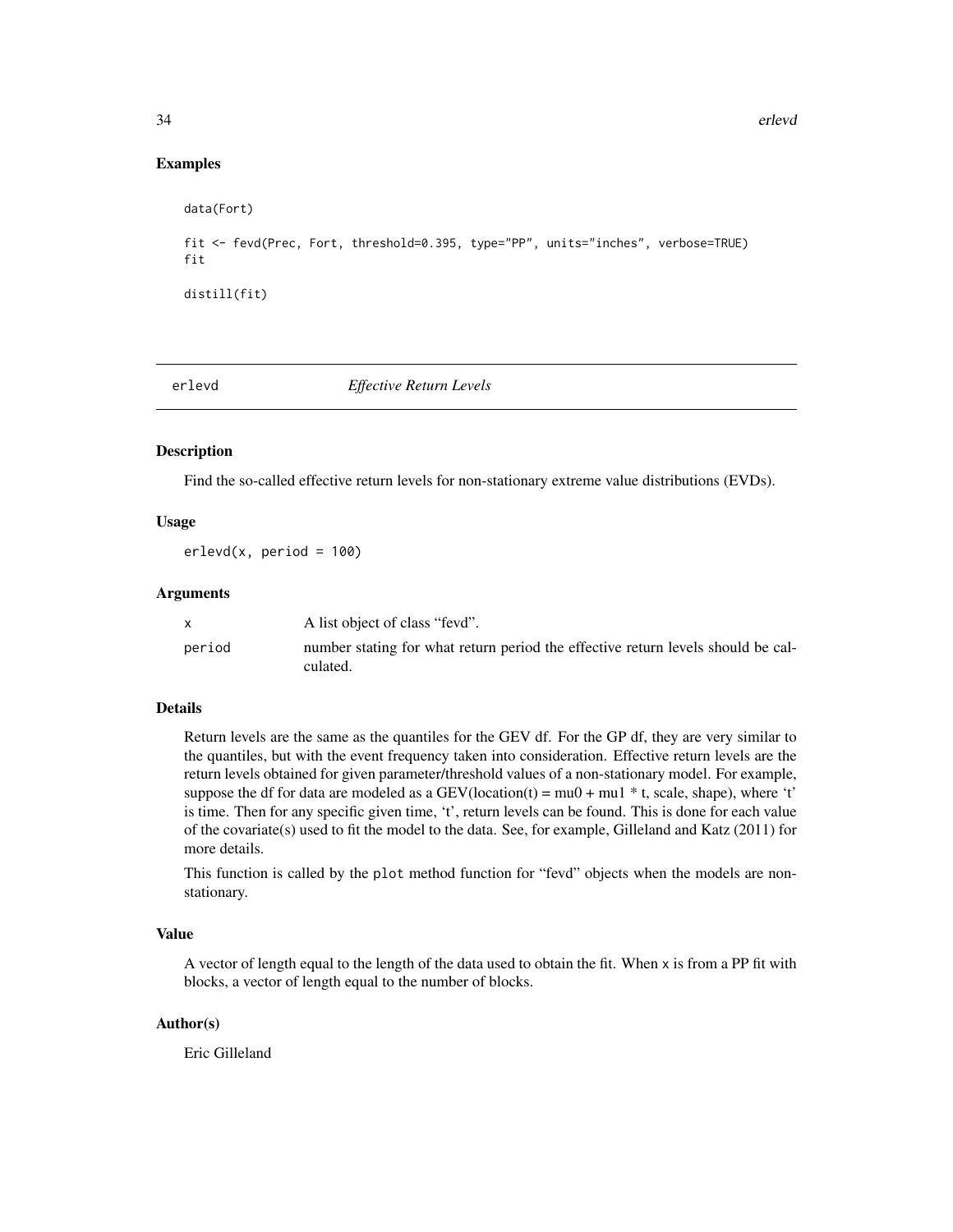#### erlevd 35

#### References

Gilleland, E. and Katz, R. W. (2011). New software to analyze how extremes change over time. *Eos*, 11 January, 92, (2), 13–14.

#### See Also

[fevd](#page-38-1), [rlevd](#page-101-1), [rextRemes](#page-83-1), [pextRemes](#page-83-2), [plot.fevd](#page-38-2)

# Examples

```
data(PORTw)
```

```
fit <- fevd(TMX1, PORTw, location.fun=~AOindex, units="deg C")
fit
tmp <- erlevd(fit, period=20)
## Not run:
# Currently, the ci function does not work for effective
# return levels. There were coding issues encountered.
# But, could try:
#
z <- rextRemes(fit, n=500)
dim(z)
# 500 randomly drawn samples from the
# fitted model. Each row is a sample
# of data from the fitted model of the
# same length as the data. Each column
# is a separate sample.
sam <- numeric(0)
for( i in 1:500) {
   cat(i, "")dat <- data.frame(z=z[,i], AOindex=PORTw$AOindex)
   res <- fevd(z, dat, location.fun=~AOindex)
    sam <- cbind(sam, c(erlevd(res)))
}
cat("\n'\n')dim(sam)
a \le -0.05res \leq apply(sam, 1, quantile, probs=c(a/2, 1 - a/2))
nm <- rownames(res)
res <- cbind(res[1,], tmp, res[2,])
colnames(res) <- c(nm[1], "Estimated 20-year eff. ret. level", nm[2])
res
```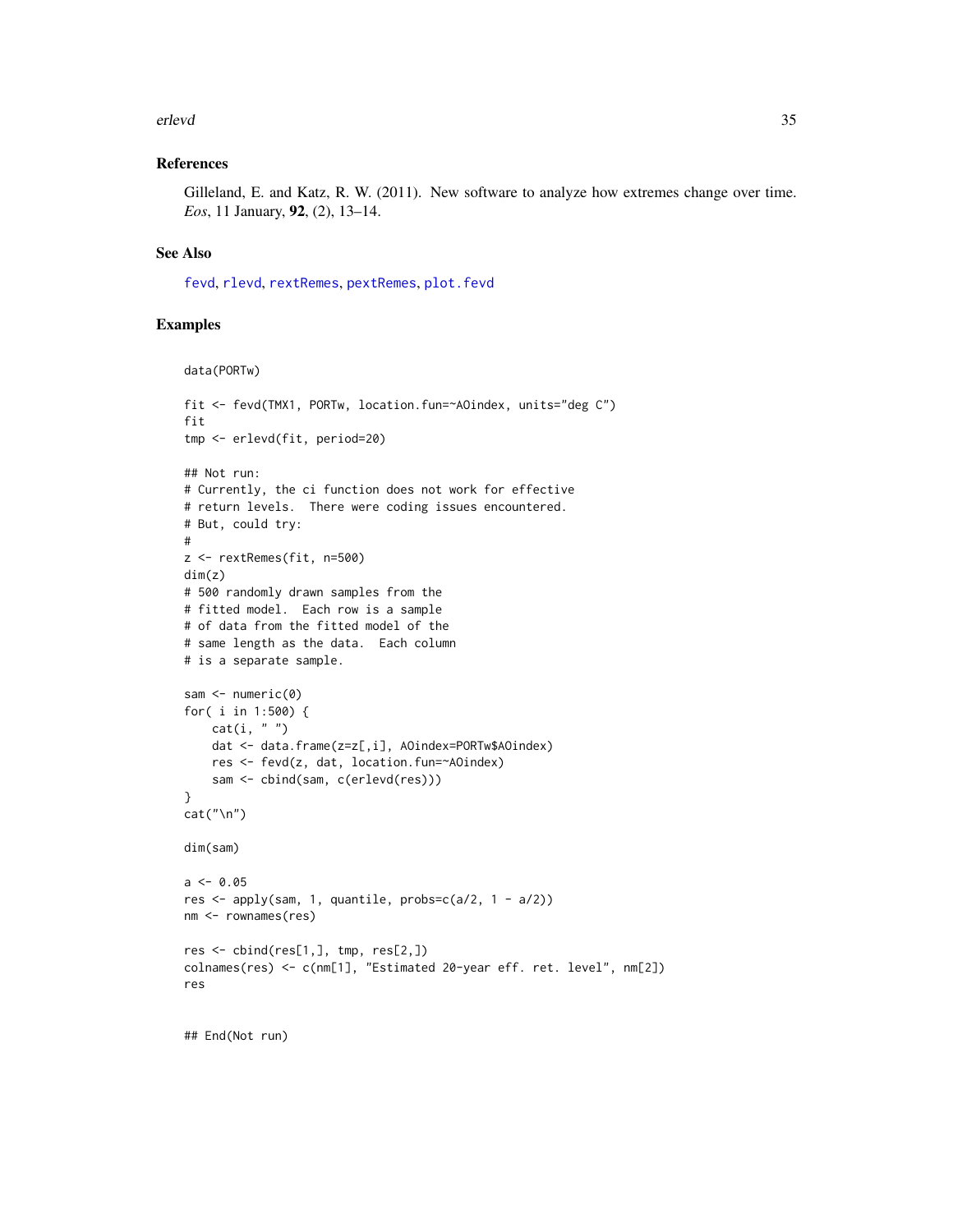<span id="page-35-1"></span><span id="page-35-0"></span>extremalindex *Extemal Index*

### Description

Estimate the extremal index.

# Usage

```
extremalindex(x, threshold, method = c("intervals", "runs"), run.length = 1,na. action = na. fail, ...)## S3 method for class 'extremalindex'
ci(x, alpha = 0.05, R = 502, return.samples = FALSE, ...)## S3 method for class 'extremalindex'
print(x, \ldots)
```
# Arguments

| x              | A data vector.                                                                                                                                                                                                                                                           |
|----------------|--------------------------------------------------------------------------------------------------------------------------------------------------------------------------------------------------------------------------------------------------------------------------|
|                | ci and print: output from extremalindex.                                                                                                                                                                                                                                 |
| threshold      | numeric of length one or the length of x giving the value above which (non-<br>inclusive) the extremal index should be calculated.                                                                                                                                       |
| method         | character string stating which method should be used to estimate the extremal<br>index.                                                                                                                                                                                  |
| run.length     | For runs declustering only, an integer giving the number of threshold deficits to<br>be considered as starting a new cluster.                                                                                                                                            |
| na.action      | function to handle missing values.                                                                                                                                                                                                                                       |
| alpha          | number between zero and one giving the $(1 - alpha) * 100$ percent confidence<br>level. For example, alpha $= 0.05$ corresponds to 95 percent confidence; alpha is<br>the significance level (or probability of type I errors) for hypothesis tests based<br>on the CIs. |
| R              | Number of replicate samples to use in the bootstrap procedure.                                                                                                                                                                                                           |
| return.samples | logical; if TRUE, the bootstrap replicate samples will be returned instead of CIs.<br>This is useful, for example, if one wishes to find CIs using a better method than<br>the one used here (percentile method).                                                        |
| $\cdot$        | optional arguments to decluster. Not used by ci or print.                                                                                                                                                                                                                |

# Details

The extremal index is a useful indicator of how much clustering of exceedances of a threshold occurs in the limit of the distribution. For independent data, theta = 1, (though the converse is does not hold) and if theta < 1, then there is some dependency (clustering) in the limit.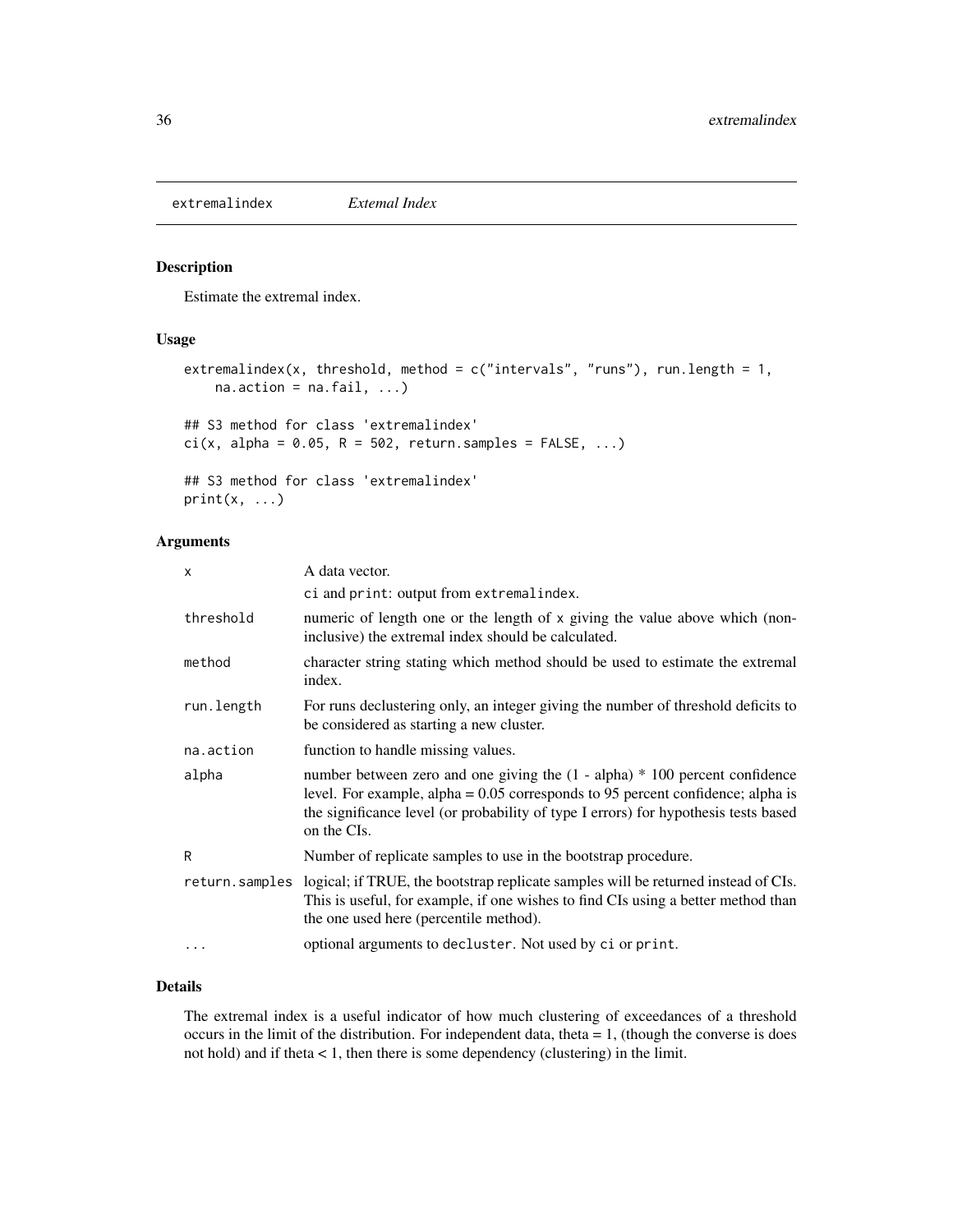# extremalindex 37

There are many possible estimators of the extremal index. The ones used here are runs declustering (e.g., Coles, 2001 sec. 5.3.2) and the intervals estimator described in Ferro and Segers (2003). It is unbiased in the mean and can be used to estimate the number of clusters, which is also done by this function.

# Value

A numeric vector of length three and class "extremalindex" is returned giving the estimated extremal index, the number of clusters and the run length. Also has attributes including:

| cluster   | the resulting clusters.                                                                                                     |
|-----------|-----------------------------------------------------------------------------------------------------------------------------|
| method    | Same as argument above.                                                                                                     |
| data.name | character vector giving the name of the data used, and possibly the data frame<br>or matrix and column name, if applicable. |
| data.call | character string giving the actual argument passed in for x. May be the same as<br>data.name.                               |
| call      | the function call.                                                                                                          |
| na.action | function used for handling missing values. Same as argument above.                                                          |
| threshold | the threshold used.                                                                                                         |

## Author(s)

Eric Gilleland

#### References

Coles, S. (2001) *An introduction to statistical modeling of extreme values*, London, U.K.: Springer-Verlag, 208 pp.

Ferro, C. A. T. and Segers, J. (2003). Inference for clusters of extreme values. *Journal of the Royal Statistical Society B*, 65, 545–556.

# See Also

[decluster](#page-22-0), [fevd](#page-38-0)

## Examples

data(Fort)

extremalindex(Fort\$Prec, 0.395, method="runs", run.length=9, blocks=Fort\$year)

```
## Not run:
tmp <- extremalindex(Fort$Prec, 0.395, method="runs", run.length=9, blocks=Fort$year)
tmp
ci(tmp)
tmp <- extremalindex(Fort$Prec, 0.395, method="intervals", run.length=9, blocks=Fort$year)
tmp
ci(tmp)
```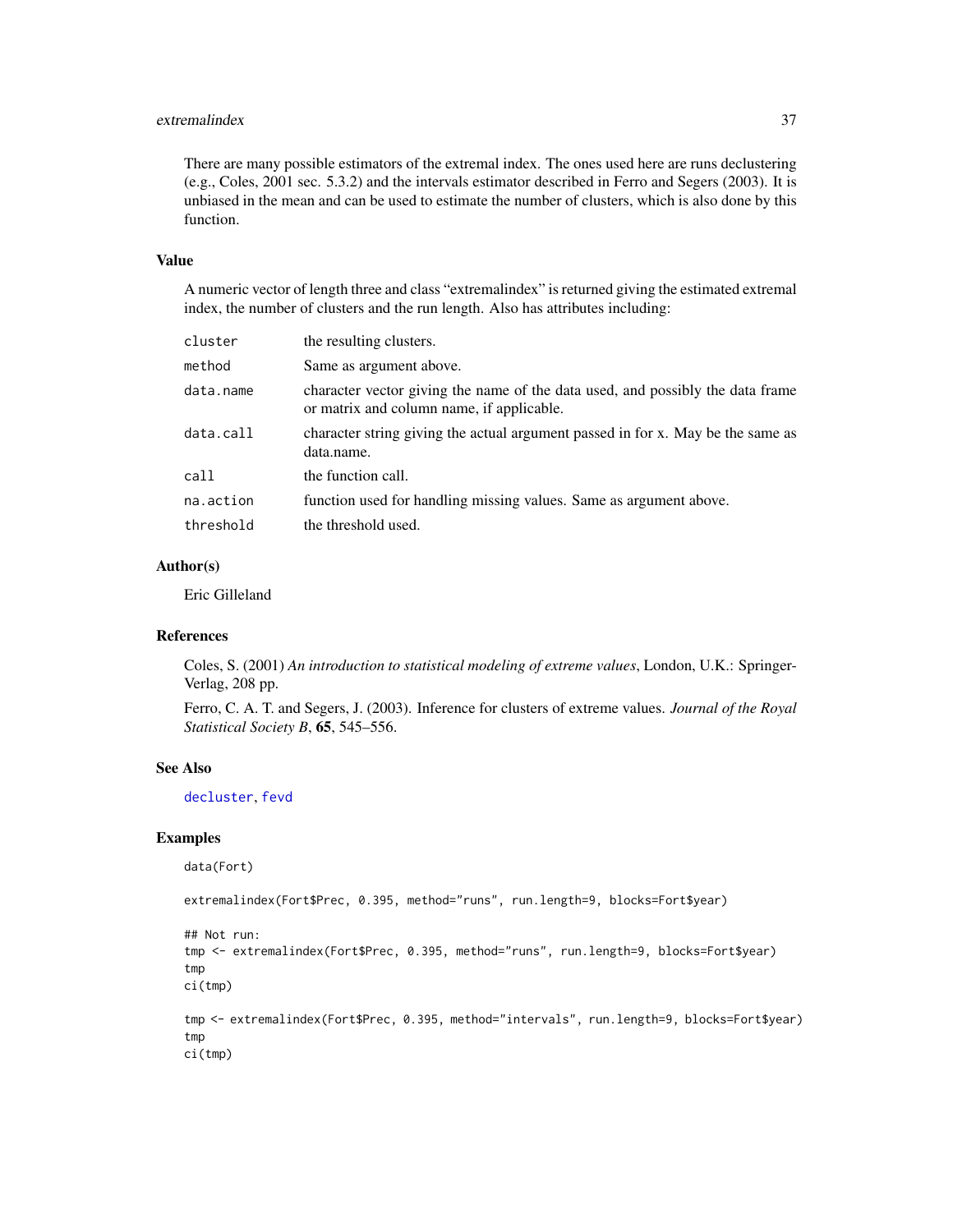```
## End(Not run)
```
# FCwx *Fort Collins, Colorado Weather Data*

#### Description

Weather data from Fort Collins, Colorado, U.S.A. from 1900 to 1999.

# Usage

data(FCwx)

# Format

The format is: chr "FCwx"

# Details

Data frame with components:

Year: integer years from 1900 to 1999,

Mn: integer months from 1 to 12,

Dy: integer days of the month (i.e., from 1 to 28, 29, 30 or 31 depending on the month/year),

MxT: integer valued daily maximum temperature (degrees Fahrenheit),

MnT: integer valued daily minimum temperature (degrees Fahrenheit),

Prec: numeric giving the daily accumulated precipitation (inches),

Snow: numeric daily accumulated snow amount,

SnCv: numeric daily snow cover amount

# Source

Originally from the Colorado Climate Center at Colorado State University. The Colorado state climatologist office no longer provides this data without charge. The data can be obtained from the NOAA/NCDC web site, but there are slight differences (i.e., some missing values for temperature).

#### References

Katz, R. W., Parlange, M. B. and Naveau, P. (2002) Statistics of extremes in hydrology. *Advances in Water Resources*, 25, 1287–1304.

## Examples

```
data(FCwx)
str(FCwx)
plot(FCwx$Mn, FCwx$Prec)
plot(1:36524, FCwx$MxT, type="l")
```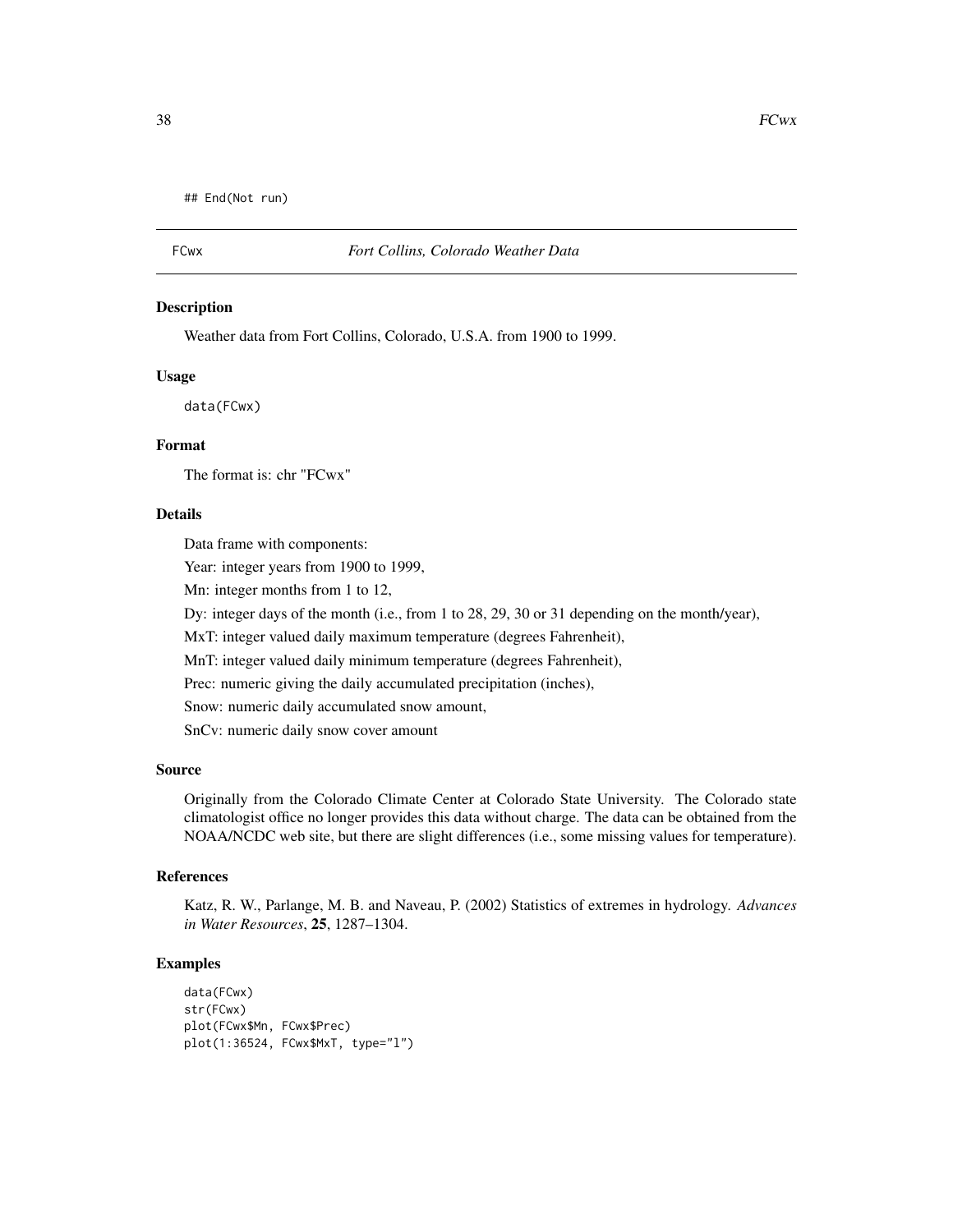#### <span id="page-38-0"></span>Description

Fit a univariate extreme value distribution functions (e.g., GEV, GP, PP, Gumbel, or Exponential) to data; possibly with covariates in the parameters.

#### Usage

```
fevd(x, data, threshold = NULL, threshold.fun = \sim1, location.fun = \sim1,
    scale.fun = \sim1, shape.fun = \sim1, use.phi = FALSE,
    type = c("GEV", "GP", "PP", "Gumbel", "Exponential"),
   method = c("MLE", "GMLE", "Bayesian", "Lmoments"), initial = NULL,
   span, units = NULL, time.units = "days", period.basis = "year",
   na.action = na.fail, optim.args = NULL, priorFun = NULL,
   priorParams = NULL, proposalFun = NULL, proposalParams = NULL,
   iter = 9999, weights = 1, blocks = NULL, verbose = FALSE)
## S3 method for class 'fevd'
plot(x, type = c("primary", "probprob", "qq", "qq2",
    "Zplot", "hist", "density", "rl", "trace"),
   rperiods = c(2, 5, 10, 20, 50, 80, 100, 120, 200, 250, 300, 500, 800),
   a = 0, hist.args = NULL, density.args = NULL, d = NULL, ...)
## S3 method for class 'fevd.bayesian'
plot(x, type = c("primary", "probprob", "qq", "qq2",
    "Zplot", "hist", "density", "rl", "trace"),
   rperiods = c(2, 5, 10, 20, 50, 80, 100, 120, 200, 250, 300, 500, 800),
   a = 0, hist.args = NULL, density.args = NULL, burn.in = 499, d = NULL, ...)
## S3 method for class 'fevd.lmoments'
plot(x, type = c("primary", "probprob", "qq", "qq2",
    "Zplot", "hist", "density", "rl", "trace"),
   rperiods = c(2, 5, 10, 20, 50, 80, 100, 120, 200, 250, 300, 500, 800),
   a = 0, hist.args = NULL, density.args = NULL, d = NULL, ...)
## S3 method for class 'fevd.mle'
plot(x, type = c("primary", "probprob", "qq", "qq2",
    "Zplot", "hist", "density", "rl", "trace"),
    rperiods = c(2, 5, 10, 20, 50, 80, 100, 120, 200, 250, 300, 500, 800),
   a = 0, hist.args = NULL, density.args = NULL, period = "year",
   prange = NULL, d = NULL, ...## S3 method for class 'fevd'
print(x, \ldots)
```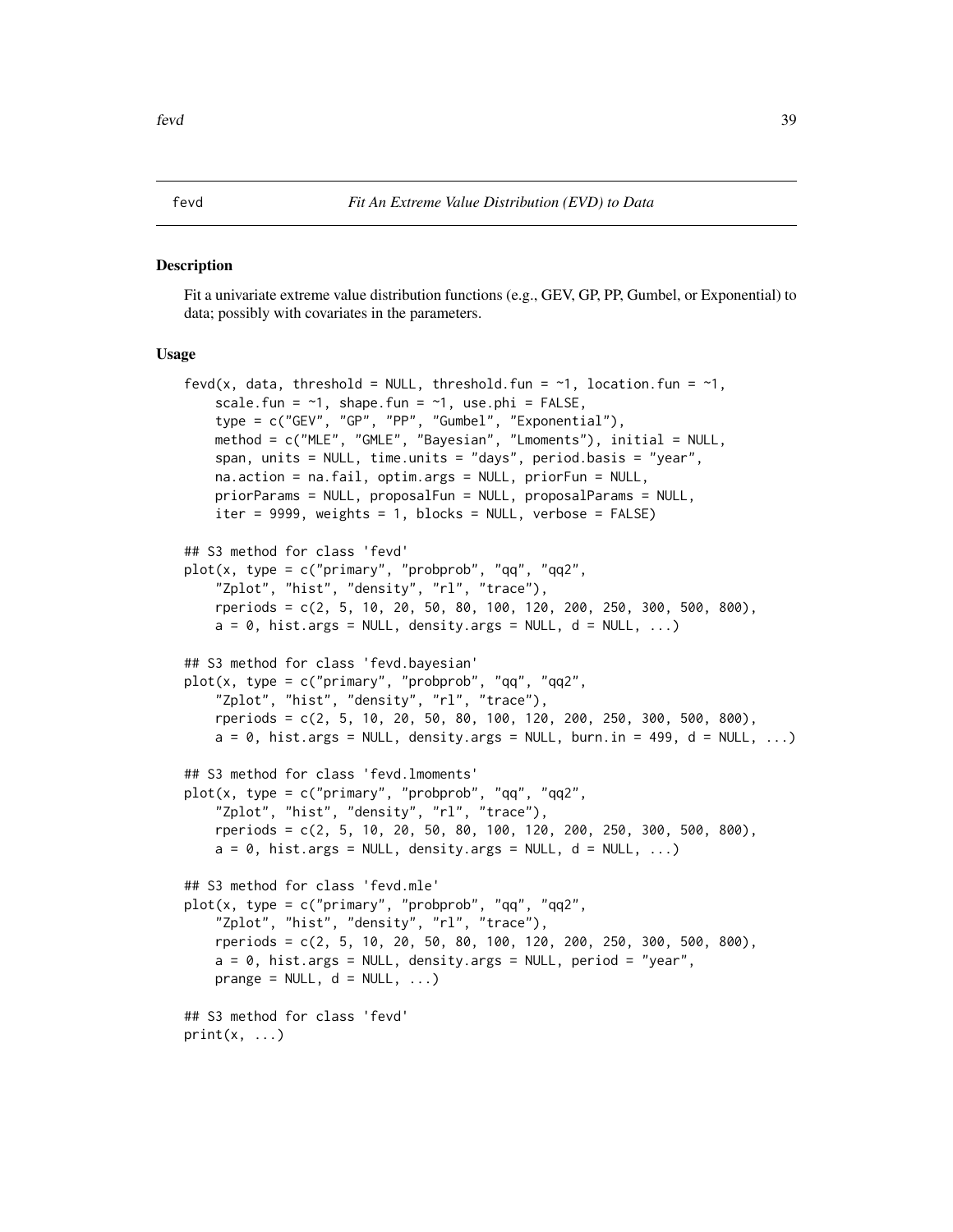```
## S3 method for class 'fevd'
summary(object, ...)
## S3 method for class 'fevd.bayesian'
summary(object, FUN = "mean", burn.in = 499, ...)
## S3 method for class 'fevd.lmoments'
summary(object, ...)
## S3 method for class 'fevd.mle'
summary(object, ...)
```
# Arguments

| X             | fevd: x can be a numeric vector, the name of a column of data or a formula<br>giving the data to which the EVD is to be fit. In the case of the latter two, the<br>data argument must be specified, and must have appropriately named columns.                                                                                                                                                                                                                                                                                                                                                      |  |  |
|---------------|-----------------------------------------------------------------------------------------------------------------------------------------------------------------------------------------------------------------------------------------------------------------------------------------------------------------------------------------------------------------------------------------------------------------------------------------------------------------------------------------------------------------------------------------------------------------------------------------------------|--|--|
|               | plot and print method functions: any list object returned by fevd.                                                                                                                                                                                                                                                                                                                                                                                                                                                                                                                                  |  |  |
| object        | A list object of class "fevd" as returned by fevd.                                                                                                                                                                                                                                                                                                                                                                                                                                                                                                                                                  |  |  |
| data          | A data frame object with named columns giving the data to be fit, as well as any<br>data necessary for modeling non-stationarity through the threshold and/or any<br>of the parameters.                                                                                                                                                                                                                                                                                                                                                                                                             |  |  |
| threshold     | numeric (single or vector). If fitting a peak over threshold (POT) model (i.e.,<br>$type = "PP", "GP", "Exponential")$ this is the threshold over which (non-inclusive)<br>data (or excesses) are used to estimate the parameters of the distribution func-<br>tion. If the length is greater than 1, then the length must be equal to either the<br>length of x (or number of rows of data) or to the number of unique arguments<br>in threshold. fun.                                                                                                                                             |  |  |
| threshold.fun | formula describing a model for the thresholds using columns from data. Any<br>valid formula will work. data must be supplied if this argument is anything<br>other than $\sim$ 1. Not for use with method "Lmoments".                                                                                                                                                                                                                                                                                                                                                                               |  |  |
|               | location.fun, scale.fun, shape.fun<br>formula describing a model for each parameter using columns from data. data<br>must be supplied if any of these arguments are anything other than $\sim 1$ .                                                                                                                                                                                                                                                                                                                                                                                                  |  |  |
| use.phi       | logical; should the log of the scale parameter be used in the numerical opti-<br>mization (for method "MLE", "GMLE" and "Bayesian" only)? For the ML and<br>GML estimation, this may make things more stable for some data.                                                                                                                                                                                                                                                                                                                                                                         |  |  |
| type          | fevd: character stating which EVD to fit. Default is to fit the generalized ex-<br>treme value (GEV) distribution function (df).                                                                                                                                                                                                                                                                                                                                                                                                                                                                    |  |  |
|               | plot method function: character describing which plot(s) is (are) desired. De-<br>fault is "primary", which makes a 2 by 2 panel of plots including the QQ plot<br>of the data quantiles against the fitted model quantiles (type "qq"), a QQ plot<br>("qq2") of quantiles from model-simulated data against the data, a density plot<br>of the data along with the model fitted density (type "density") and a return level<br>plot (type "rl"). In the case of a stationary (fixed) model, the return level plot<br>will show return levels calculated for return periods given by return.period, |  |  |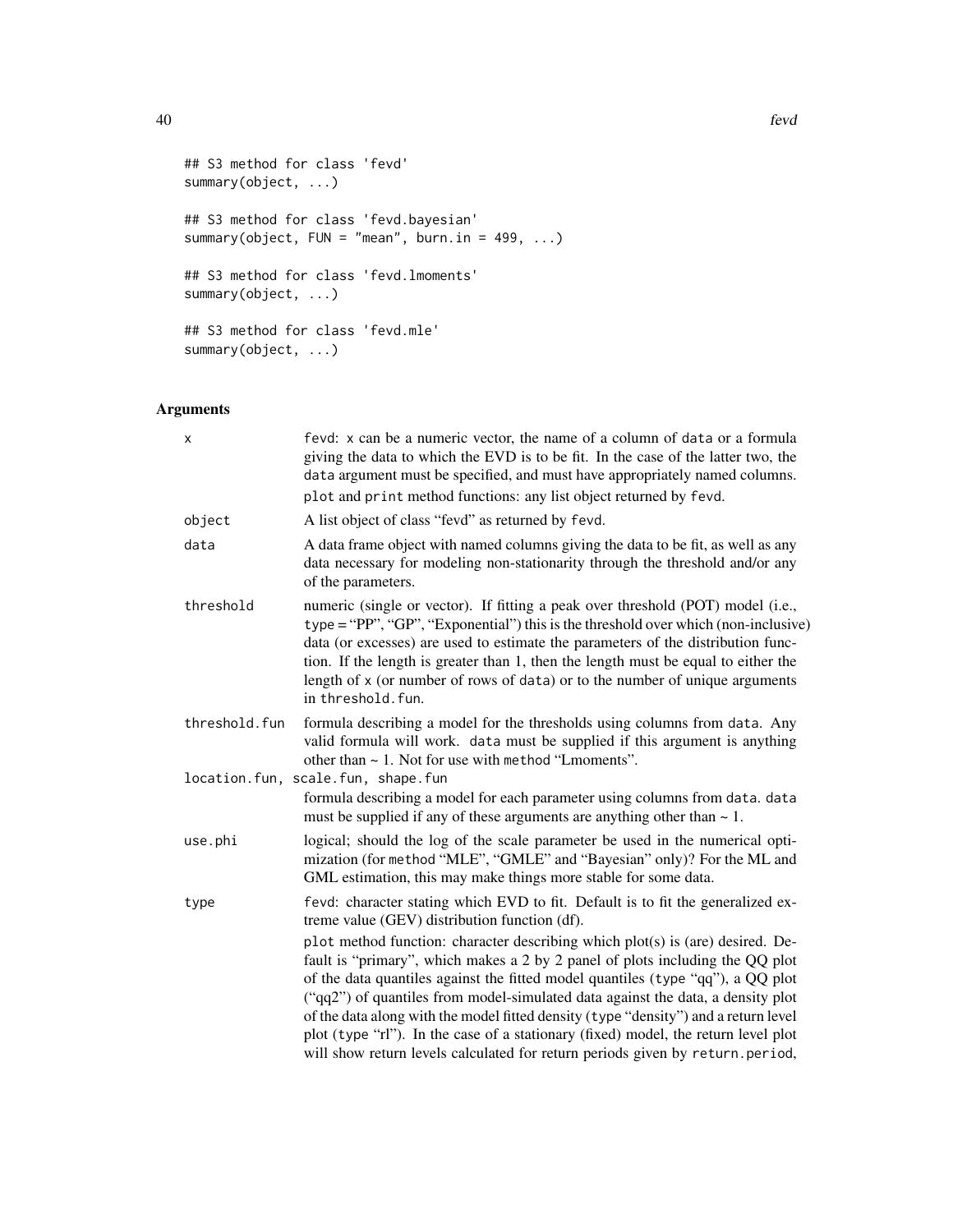|              | along with associated CIs (calculated using default method arguments depend-<br>ing on the estimation method used in the fit. For non-stationary models, the<br>data are plotted as a line along with associated effective return levels for return<br>periods of 2, 20 and 100 years (unless return.period is specified by the user<br>to other values. Other possible values for type include "hist", which is simi-<br>lar to "density", but shows the histogram for the data and "trace", which is not<br>used for L-moment fits. In the case of MLE/GMLE, the trace yields a panel of<br>plots that show the negative log-likelihood and gradient negative log-likelihood<br>(note that the MLE gradient is currently used even for GMLE) for each of the<br>estimated parameter(s); allowing one parameter to vary according to prange,<br>while the others remain fixed at their estimated values. In the case of Bayesian<br>estimation, the "trace" option creates a panel of plots showing the posterior df<br>and MCMC trace for each parameter. |
|--------------|-------------------------------------------------------------------------------------------------------------------------------------------------------------------------------------------------------------------------------------------------------------------------------------------------------------------------------------------------------------------------------------------------------------------------------------------------------------------------------------------------------------------------------------------------------------------------------------------------------------------------------------------------------------------------------------------------------------------------------------------------------------------------------------------------------------------------------------------------------------------------------------------------------------------------------------------------------------------------------------------------------------------------------------------------------------|
| method       | fevd: character naming which type of estimation method to use. Default is to<br>use maximum likelihood estimation (MLE).                                                                                                                                                                                                                                                                                                                                                                                                                                                                                                                                                                                                                                                                                                                                                                                                                                                                                                                                    |
| initial      | A list object with any named parameter component giving the initial value es-<br>timates for starting the numerical optimization (MLE/GMLE) or the MCMC<br>iterations (Bayesian). In the case of MLE/GMLE, it is best to obtain a good<br>intial guess, and in the Bayesian case, it is perhaps better to choose poor initial<br>estimates. If NULL (default), then L-moments estimates and estimates based on<br>Gumbel moments will be calculated, and whichever yields the lowest negative<br>log-likelihood is used. In the case of type "PP", an additional MLE/GMLE es-<br>timate is made for the generalized Pareto (GP) df, and parameters are converted<br>to those of the Poisson Process (PP) model. Again, the initial estimates yielding<br>the lowest negative log-likelihoo value are used for the initial guess.                                                                                                                                                                                                                            |
| span         | single numeric giving the number of years (or other desired temporal unit) in the<br>data set. Only used for POT models, and only important in the estimation for the<br>PP model, but important for subsequent estimates of return levels for any POT<br>model. If missing, it will be calculated using information from time. units.                                                                                                                                                                                                                                                                                                                                                                                                                                                                                                                                                                                                                                                                                                                      |
| units        | (optional) character giving the units of the data, which if given may be used<br>subsequently (e.g., on plot axis labels, etc.).                                                                                                                                                                                                                                                                                                                                                                                                                                                                                                                                                                                                                                                                                                                                                                                                                                                                                                                            |
| time.units   | character string that must be one of "hours", "minutes", "seconds", "days",<br>"months", "years", "m/hour", "m/minute", "m/second", "m/day", "m/month",<br>or "m/year"; where m is a number. If span is missing, then this argument is<br>used in determining the value of span. It is also returned with the output and<br>used subsequently for plot labelling, etc.                                                                                                                                                                                                                                                                                                                                                                                                                                                                                                                                                                                                                                                                                      |
| period.basis | character string giving the units for the period. Used only for plot labelling and<br>naming output vectors from some of the method functions (e.g., for establishing<br>what the period represents for the return period).                                                                                                                                                                                                                                                                                                                                                                                                                                                                                                                                                                                                                                                                                                                                                                                                                                 |
| rperiods     | numeric vector giving the return period(s) for which it is desired to calculate the<br>corresponding return levels.                                                                                                                                                                                                                                                                                                                                                                                                                                                                                                                                                                                                                                                                                                                                                                                                                                                                                                                                         |
| period       | character string naming the units for the return period.                                                                                                                                                                                                                                                                                                                                                                                                                                                                                                                                                                                                                                                                                                                                                                                                                                                                                                                                                                                                    |
| burn.in      | The first burn. in values are thrown out before calculating anything from the<br>MCMC sample.                                                                                                                                                                                                                                                                                                                                                                                                                                                                                                                                                                                                                                                                                                                                                                                                                                                                                                                                                               |
| a            | when plotting empirical probabilies and such, the function ppoints is called,<br>which has this argument a.                                                                                                                                                                                                                                                                                                                                                                                                                                                                                                                                                                                                                                                                                                                                                                                                                                                                                                                                                 |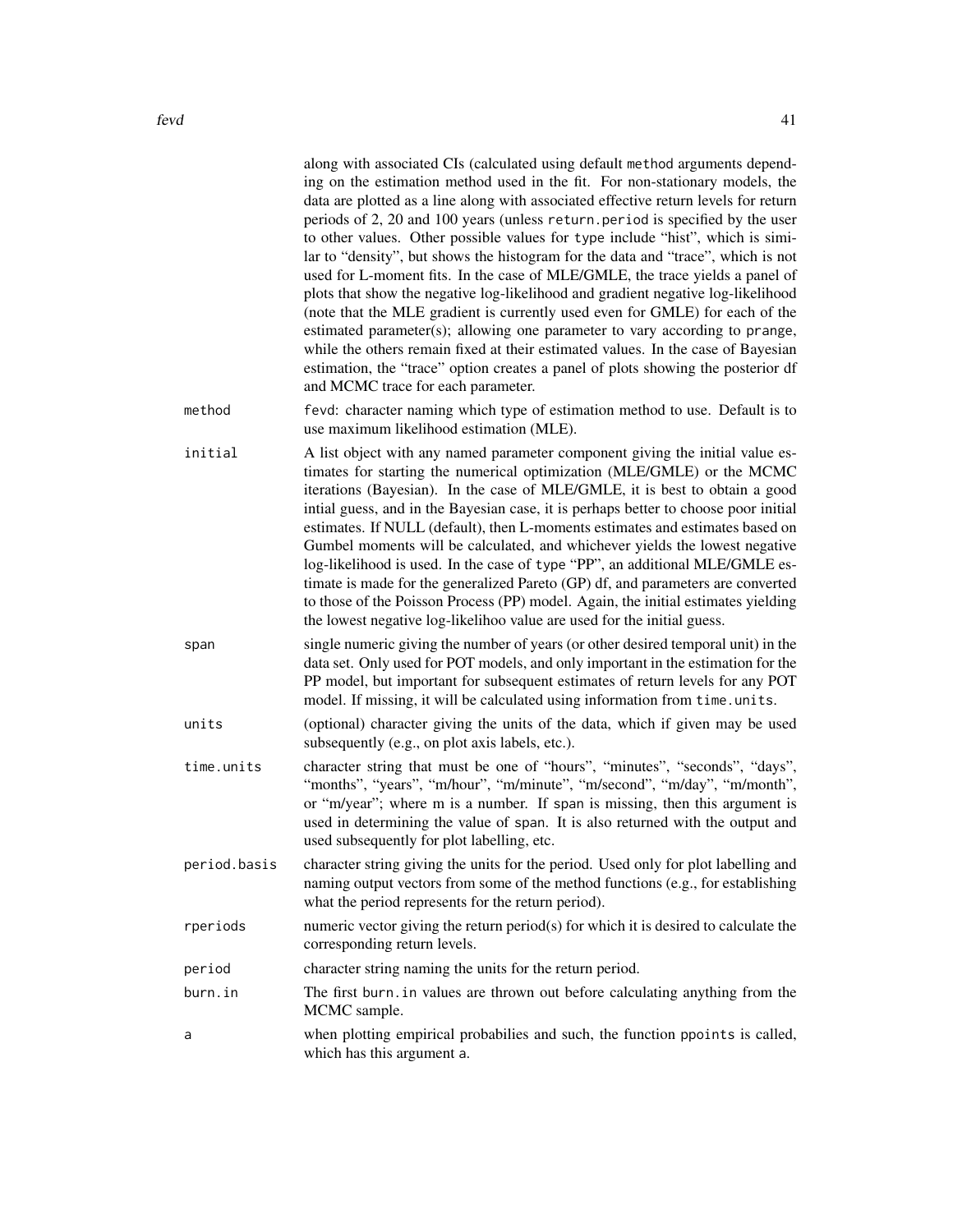| d                       | numeric determining how to scale the rate parameter for the point process. If<br>NULL, the function will attempt to scale based on the values of period. basis<br>and time. units, the first of which must be "year" and the second of which must<br>be one of "days", "months", "years", "hours", "minutes" or "seconds". If none<br>of these are the case, then d should be specified, otherwise, it is not necessary.                                                                                                                                                                                                 |
|-------------------------|--------------------------------------------------------------------------------------------------------------------------------------------------------------------------------------------------------------------------------------------------------------------------------------------------------------------------------------------------------------------------------------------------------------------------------------------------------------------------------------------------------------------------------------------------------------------------------------------------------------------------|
| density.args, hist.args | named list object containing arguments to the density and hist functions, re-<br>spectively.                                                                                                                                                                                                                                                                                                                                                                                                                                                                                                                             |
| na.action               | function to be called to handle missing values. Generally, this should remain at<br>the default (na.fail), and the user should take care to impute missing values in<br>an appropriate manner as it may have serious consequences on the results.                                                                                                                                                                                                                                                                                                                                                                        |
| optim.args              | A list with named components matching exactly any arguments that the user<br>wishes to specify to optim, which is used only for MLE and GMLE methods.<br>By default, the "BFGS" method is used along with grlevd for the gradient ar-<br>gument. Generally, the gr1evd function is used for the gr option unless the user<br>specifies otherwise, or the optimization method does not take gradient informa-<br>tion.                                                                                                                                                                                                    |
| priorFun                | character naming a prior df to use for methods GMLE and Bayesian. The de-<br>fault for GMLE (not including Gumbel or Exponential types) is to use the one<br>suggested by Martins and Stedinger (2000, 2001) on the shape parameter; a beta<br>df on $-0.5$ to 0.5 with parameters $p$ and $q$ . Must take $x$ as its first argument for<br>method "GMLE". Optional arguments for the default function are p and q (see<br>details section).                                                                                                                                                                             |
|                         | The default for Bayesian estimation is to use normal distribution functions. For<br>Bayesian estimation, this function must take theta as its first argument.                                                                                                                                                                                                                                                                                                                                                                                                                                                            |
|                         | Note: if this argument is not NULL and method is set to "MLE", it will be<br>changed to "GMLE".                                                                                                                                                                                                                                                                                                                                                                                                                                                                                                                          |
| priorParams             | named list containing any prior df parameters (where the list names are the same<br>as the function argument names). Default for GMLE (assuming the default func-<br>tion is used) is to use $q = 6$ and $p = 9$ . Note that in the Martins and Stedinger<br>(2000, 2001) papers, they use a different EVD parametrization than is used here<br>such that a positive shape parameter gives the upper bounded distribution instead<br>of the heavy-tail one (as emloyed here). To be consistent with these papers, p<br>and q are reversed inside the code so that they have the same interpretation as in<br>the papers. |
|                         | Default for Bayesian estimation is to use ML estimates for the means of each<br>parameter (may be changed using m, which must be a vector of same length as<br>the number of parameters to be estimated (i.e., if using the default prior df)) and<br>a standard deviation of 10 for all other parameters (again, if using the default<br>prior df, may be changed using v, which must be a vector of length equal to the<br>number of parameters).                                                                                                                                                                      |
| proposalFun             | For Bayesian estimation only, this is a character naming a function used to gen-<br>erate proposal parameters at each iteration of the MCMC. If NULL (default), a<br>random walk chain is used whereby if theta.i is the current value of the param-<br>eter, the proposed new parameter theta.star is given by theta.i + z, where z is<br>drawn at random from a normal df.                                                                                                                                                                                                                                             |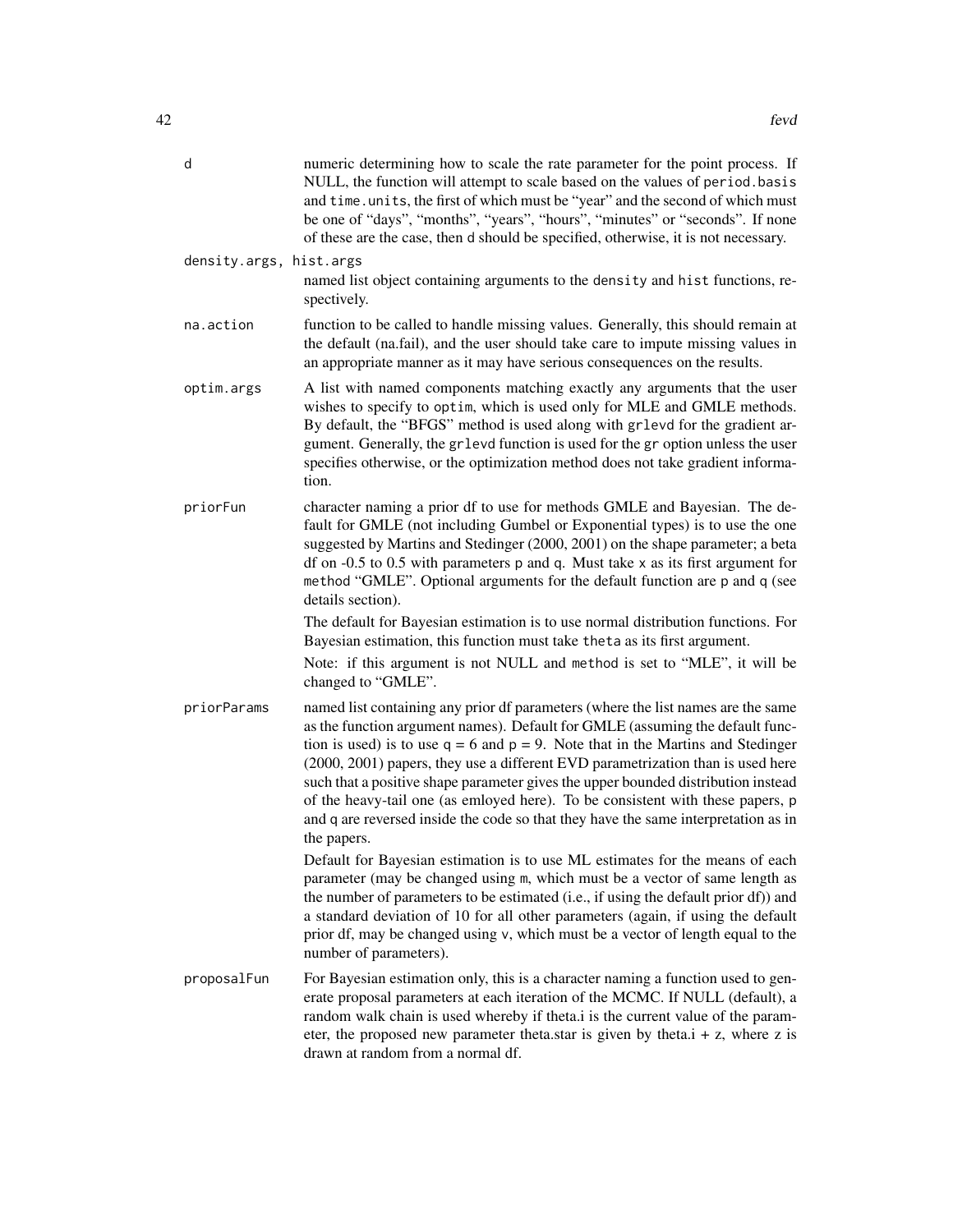|            | proposalParams A named list object describing any optional arguments to the proposalFun func-<br>tion. All functions must take argument p, which must be a vector of the param-<br>eters, and ind, which is used to identify which parameter is to be proposed. The<br>default proposalFun function takes additional arguments mean and sd, which<br>must be vectors of length equal to the number of parameters in the model (de-<br>fault is to use zero for the mean of z for every parameter and 0.1 for its standard<br>deviation). |
|------------|------------------------------------------------------------------------------------------------------------------------------------------------------------------------------------------------------------------------------------------------------------------------------------------------------------------------------------------------------------------------------------------------------------------------------------------------------------------------------------------------------------------------------------------|
| iter       | Used only for Bayesian estimation, this is the number of MCMC iterations to<br>do.                                                                                                                                                                                                                                                                                                                                                                                                                                                       |
| weights    | numeric of length 1 or n giving weights to be applied in the likelihood calcula-<br>tions (e.g., if there are data points to be weighted more/less heavily than others).                                                                                                                                                                                                                                                                                                                                                                 |
| blocks     | An optional list containing information required to fit point process models in<br>a computationally-efficient manner by using only the exceedances and not the<br>observations below the threshold(s). See details for further information.                                                                                                                                                                                                                                                                                             |
| <b>FUN</b> | character string naming a function to use to estimate the parameters from the<br>MCMC sample. The function is applied to each column of the results compo-<br>nent of the returned fevd object.                                                                                                                                                                                                                                                                                                                                          |
| verbose    | logical; should progress information be printed to the screen? If TRUE, for<br>MLE/GMLE, the argument trace will be set to 6 in the call to optim.                                                                                                                                                                                                                                                                                                                                                                                       |
| prange     | matrix whose columns are numeric vectors of length two for each parameter in<br>the model giving the parameter range over which trace plots should be made.<br>Default is to use either $+/- 2$ * std. err. of the parameter (first choice) or, if the<br>standard error cannot be calculated, then +/- 2 * log2(abs(parameter)). Typically,<br>these values seem to work very well for these plots.                                                                                                                                     |
|            | Not used by most functions here. Optional arguments to plot for the various<br>plot method functions.                                                                                                                                                                                                                                                                                                                                                                                                                                    |
|            | In the case of the summary method functions, the logical argument silent may<br>be passed to suppress (if TRUE) printing any information to the screen.                                                                                                                                                                                                                                                                                                                                                                                  |

# Details

See text books on extreme value analysis (EVA) for more on univariate EVA (e.g., Coles, 2001 and Reiss and Thomas, 2007 give fairly accessible introductions to the topic for most audiences; and Beirlant et al., 2004, de Haan and Ferreira, 2006, as well as Reiss and Thomas, 2007 give more complete theoretical treatments). The extreme value distributions (EVDs) have theoretical support for analyzing extreme values of a process. In particular, the generalized extreme value (GEV) df is appropriate for modeling block maxima (for large blocks, such as annual maxima), the generalized Pareto (GP) df models threshold excesses (i.e.,  $x - u \mid x > u$  and u a high threshold).

The GEV df is given by

 $Pr(X \le x) = G(x) = exp[-(1 + shape*(x - location)/scale) \cdot (-1/shape)]$ 

for  $1 + shape*(x - location) > 0$  and scale  $> 0$ . If the shape parameter is zero, then the df is defined by continuity and simplies to

 $G(x) = exp(-exp((x - location)/scale)).$ 

The GEV df is often called a family of distribution functions because it encompasses the three types of EVDs: Gumbel (shape  $= 0$ , light tail), Frechet (shape  $> 0$ , heavy tail) and the reverse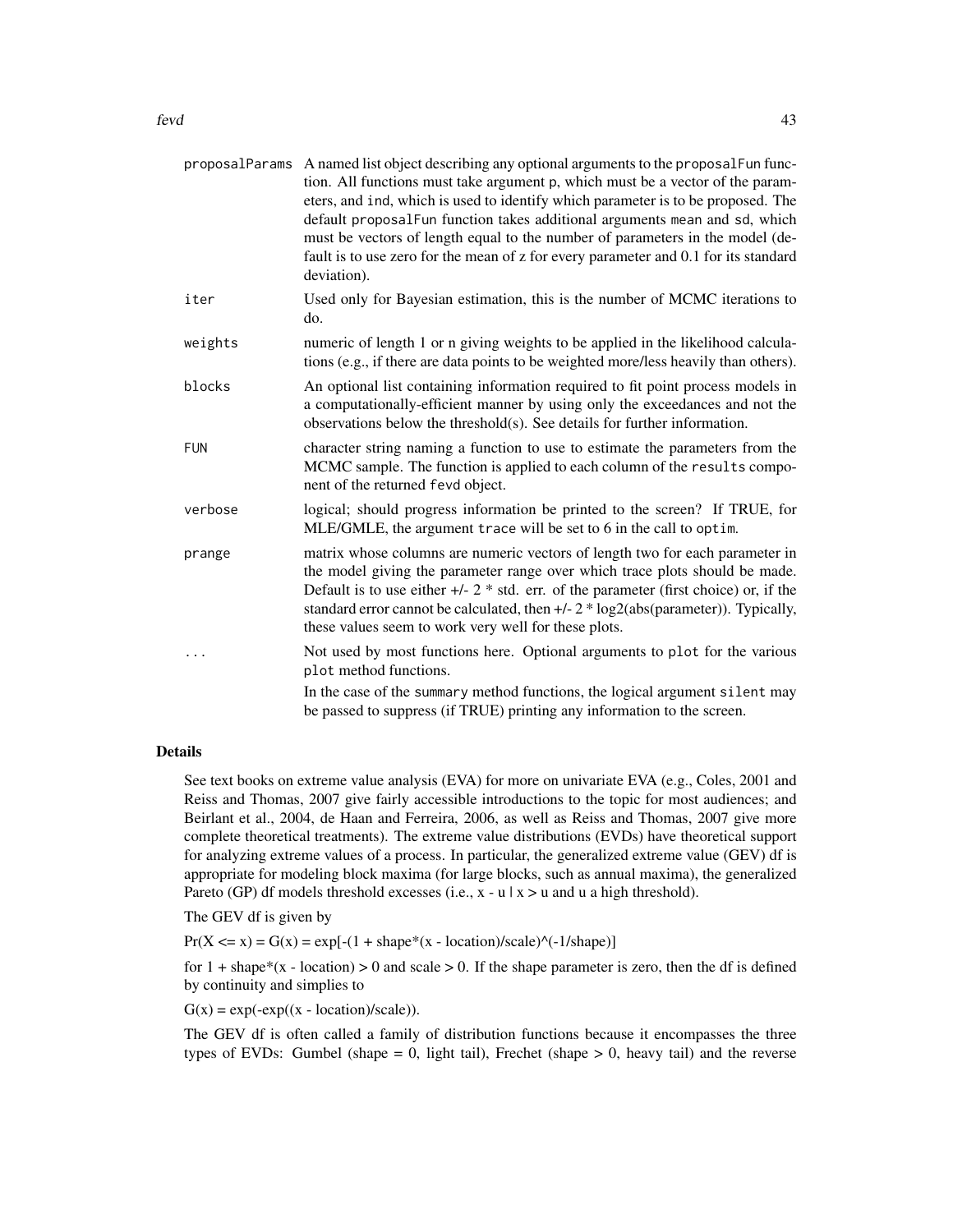Weibull (shape < 0, bounded upper tail at location - scale/shape). It was first found by R. von Mises (1936) and also independently noted later by meteorologist A. F. Jenkins (1955). It enjoys theretical support for modeling maxima taken over large blocks of a series of data.

The generalized Pareo df is given by (Pickands, 1975)

 $Pr(X \le x) = F(x) = 1 - [1 + shape*(x - threshold)/scale]$ <sup>{-1/shape}}</sup>

where  $1 + \text{shape}^*(x - \text{threshold})/\text{scale} > 0$ , scale  $> 0$ , and  $x > \text{threshold}$ . If shape = 0, then the GP df is defined by continuity and becomes

 $F(x) = 1 - exp(-(x - threshold)/scale).$ 

There is an approximate relationship between the GEV and GP distribution functions where the GP df is approximately the tail df for the GEV df. In particular, the scale parameter of the GP is a function of the threshold (denote it scale.u), and is equivalent to scale + shape\*(threshold - location) where scale, shape and location are parameters from the "equivalent" GEV df. Similar to the GEV  $df$ , the shape parameter determines the tail behavior, where shape  $= 0$  gives rise to the exponential df (light tail), shape  $> 0$  the Pareto df (heavy tail) and shape  $< 0$  the Beta df (bounded upper tail at location - scale.u/shape). Theoretical justification supports the use of the GP df family for modeling excesses over a high threshold (i.e.,  $y = x -$  threshold). It is assumed here that x, q describe x (not y  $= x - threshold$ ). Similarly, the random draws are y + threshold.

If interest is in minima or deficits under a low threshold, all of the above applies to the negative of the data (e.g.,  $-$  max(-X\_1,...,-X\_n) = min(X\_1, ..., X\_n)) and fevd can be used so long as the user first negates the data, and subsequently realizes that the return levels (and location parameter) given will be the negative of the desired return levels (and location parameter), etc.

The study of extremes often involves a paucity of data, and for small sample sizes, L-moments may give better estimates than competing methods, but penalized MLE (cf. Coles and Dixon, 1999; Martins and Stedinger, 2000; 2001) may give better estimates than the L-moments for such samples. Martins and Stedinger (2000; 2001) use the terminology generalized MLE, which is also used here.

Non-stationary models:

The current code does not allow for non-stationary models with L-moments estimation.

For MLE/GMLE (see El Adlouni et al 2007 for using GMLE in fitting models whose parameters vary) and Bayesian estimation, linear models for the parameters may be fit using formulas, in which case the data argument must be supplied. Specifically, the models allowed for a set of covariates, y, are:

 $location(y) = mu0 + mu1 * f1(y) + mu2 * f2(y) + ...$  $scale(y) = sig0 + sig1 * g1(y) + sig2 * g2(y) + ...$  $log(scale(y)) = phi(y) = phi0 + phi1 * g1(y) + phi2 * g2(y) + ...$ shape(y) = xi0 + xi1 \* h1(y) + xi2 \* h2(y) + ...

For non-stationary fitting it is recommended that the covariates within the generalized linear models are (at least approximately) centered and scaled (see examples below). It is generally ill-advised to include covariates in the shape parameter, but there are situations where it makes sense.

Non-stationary modeling is accomplished with fevd by using formulas via the arguments: threshold.fun, location. fun, scale. fun and shape. fun. See examples to see how to do this.

Initial Value Estimates:

In the case of MLE/GMLE, it can be very important to get good initial estimates (e.g., see the examples below). fevd attempts to find such estimates, but it is also possible for the user to supply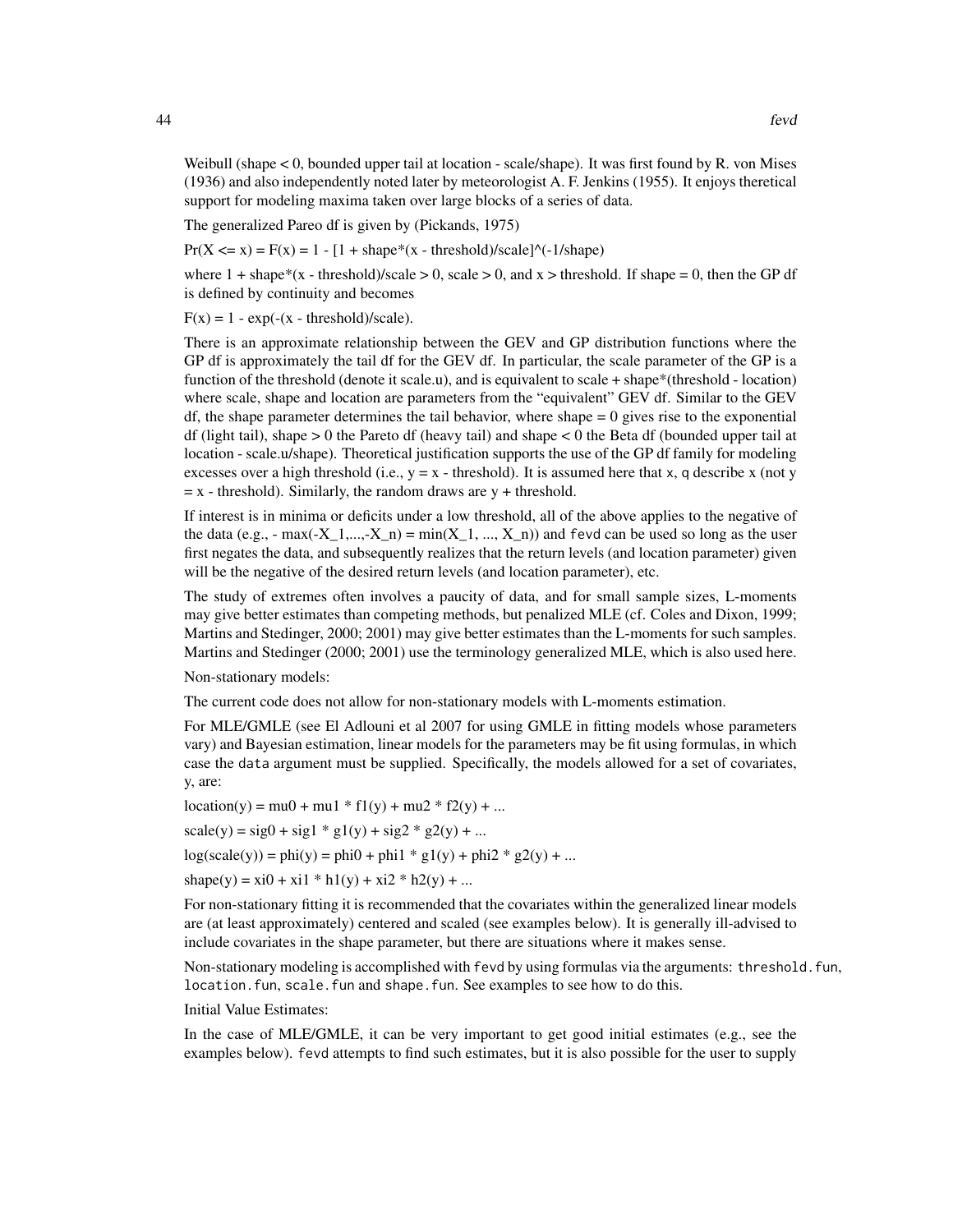their own initial estimates as a list object using the initial argument, whereby the components of the list are named according to which parameter(s) they are associated with. In particular, if the model is non-stationary, with covariates in the location (e.g.,  $mu(t) = mu0 + mu1 * t$ ), then initial may have a component named "location" that may contain either a single number (in which case, by default, the initial value for mu1 will be zero) or a vector of length two giving initial values for mu0 and mu1.

For Bayesian estimation, it is good practice to try several starting values at different points to make sure the initial values do not affect the outcome. However, if initial values are not passed in, the MLEs are used (which probably is not a good thing to do, but is more likely to yield good results).

For MLE/GMLE, two (in the case of PP, three) initial estimates are calculated along with their associated likelihood values. The initial estimates that yield the highest likelihood are used. These methods are:

1. L-moment estimates.

2. Let m = mean(xdat) and s = sqrt(6  $*$  var(xdat)) / pi. Then, initial values assigend for the lcoation parameter when either initial is NULL or the location component of initial is NULL, are m - 0.57722 \* s. When initial or the scale component of initial is NULL, the initial value for the scale parameter is taken to be s, and when initial or its shape component is NULL, the initial value for the shape parameter is taken to be 1e-8 (because these initial estimates are moment-based estimates for the Gumbel df, so the initial value is taken to be near zero).

3. In the case of PP, which is often the most difficult model to fit, MLEs are obtained for a GP model, and the resulting parameter estimates are converted to those of the approximately equivalent PP model.

In the case of a non-stationary model, if the default initial estimates are used, then the intercept term for each parameter is given the initial estimate, and all other parameters are set to zero initially. The exception is in the case of PP model fitting where the MLE from the GP fits are used, in which case, these parameter estimates may be non-zero.

The generalized MLE (GMLE) method:

This method places a penalty (or prior df) on the shape parameter to help ensure a better fit. The procedure is nearly identical to MLE, except the likelihood, L, is multiplied by the prior df, p(shape); and because the negative log-likelihood is used, the effect is that of subtracting this term. Currently, there is no supplied function by this package to calculate the gradient for the GMLE case, so in particular, the trace plot is not the trace of the actual negative log-likelihood (or gradient thereof) used in the estimation.

Bayesian Estimation:

It is possible to give your own prior and proposal distribution functions using the appropriate arguments listed above in the arguments section. At each iteration of the chain, the parameters are updated one at a time in random order. The default method uses a random walk chain for the proposal and normal distributions for the parameters.

Plotting output:

plot: The plot method function will take information from the fevd output and make any of various useful plots. The default, regardless of estimation method, is to produce a 2 by 2 panel of plots giving some common diagnostic plots. Possible types (determined by the type argument) include:

1. "primary" (default): yields the 2 by 2 panel of plots given by 3, 4, 6 and 7 below.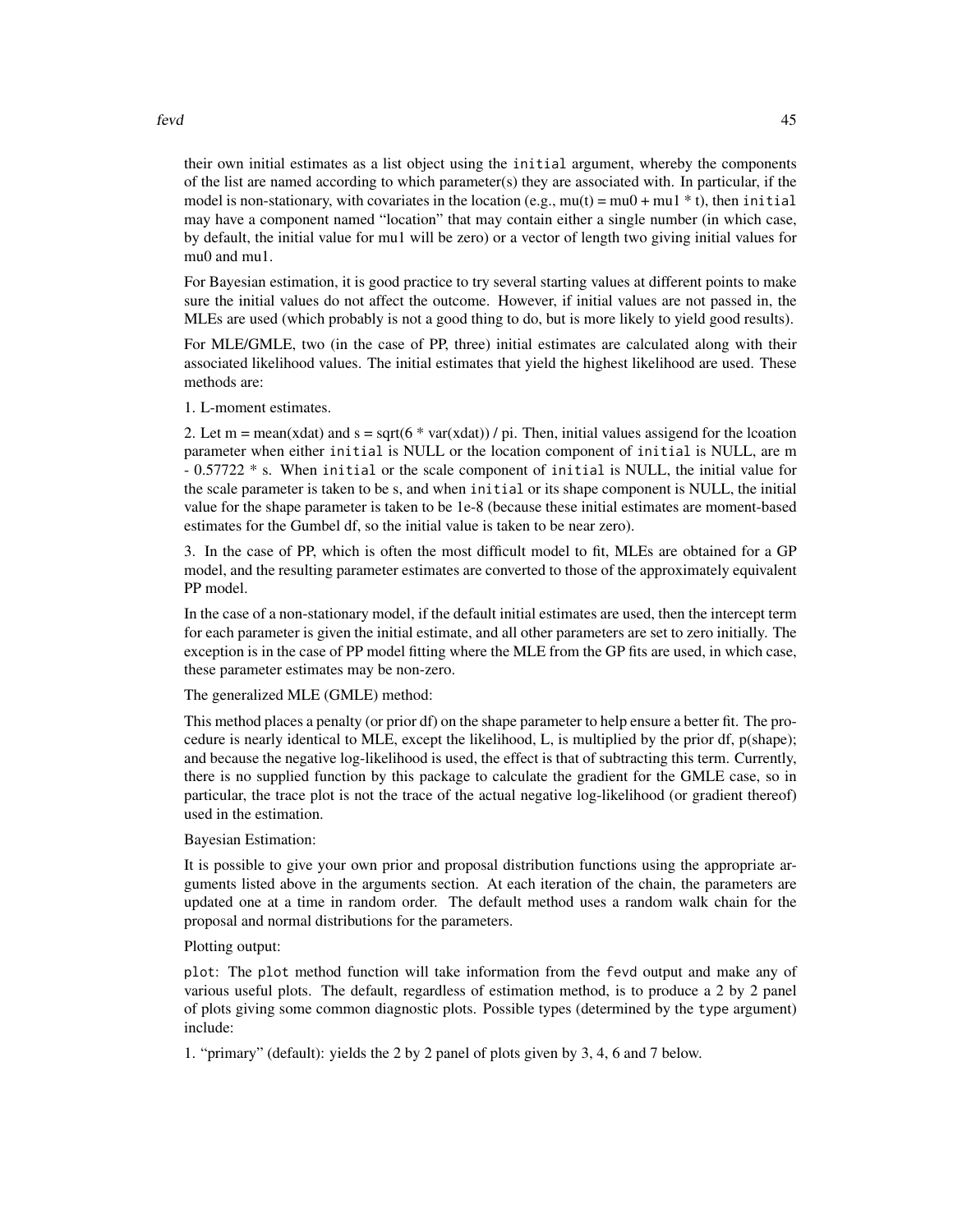2. "probprob": Model probabilities against empirical probabilities (obtained from the ppoints function). A good fit should yield a straight one-to-one line of points. In the case of a non-stationary model, the data are first transformed to either the Gumbel (block maxima models) or exponential (POT models) scale, and plotted against probabilities from these standardized distribution functions. In the case of a PP model, the parameters are first converted to those of the approximately equivalent GP df, and are plotted against the empirical data threshold excesses probabilities.

3. "qq": Empirical quantiles against model quantiles. Again, a good fit will yield a straight oneto-one line of points. Generally, the qq-plot is preferred to the probability plot in 1 above. As in 2, for the non-stationary case, data are first transformed and plotted against quantiles from the standardized distributions. Also as in 2 above, in the case of the PP model, parameters are converted to those of the GP df and quantiles are from threshold excesses of the data.

4. "qq2": Similar to 3, first data are simulated from the fitted model, and then the qq-plot between them (using the function qqplot from this self-same package) is made between them, which also yields confidence bands. Note that for a good fitting model, this should again yield a straight oneto-one line of points, but generally, it will not be as "well-behaved" as the plot in 3. The one-to-one line and a regression line fitting the quantiles is also shown. In the case of a non-stationary model, simulations are obtained by simulating from an appropriate standardized EVD, re-ordered to follow the same ordering as the data to which the model was fit, and then back transformed using the covariates from data and the parameter estimates to put the simulated sample back on the original scale of the data. The PP model is handled analogously as in 2 and 3 above.

5. and 6. "Zplot": These are for PP model fits only and are based on Smith and Shively (1995). The Z plot is a diagnostic for determining whether or not the random variable, Zk, defined as the (possibly non-homogeneous) Poisson intensity parameter(s) integrated from exceedance time k - 1 to exceedance time k (beginning the series with  $k = 1$ ) is independent exponentially distributed with mean 1.

For the Z plot, it is necessary to scale the Poisson intensity parameter appropriately. For example, if the data are given on a daily time scale with an annual period basis, then this parameter should be divided by, for example, 365.25. From the fitted fevd object, the function will try to account for the correct scaling based on the two components "period.basis" and "time.units". The former currently must be "year" and the latter must be one of "days", "months", "years", "hours", "minutes" or "seconds". If none of these are valid for your specific data (e.g., if an annual basis is not desired), then use the d argument to explicitly specify the correct scaling.

7. "hist": A histogram of the data is made, and the model density is shown with a blue dashed line. In the case of non-stationary models, the data are first transformed to an appropriate standardized EVD scale, and the model density line is for the self-same standardized EVD. Currently, this does not work for non-stationary POT models.

8. "density": Same as 5, but the kernel density (using function density) for the data is plotted instead of the histogram. In the case of the PP model, block maxima of the data are calculated and the density of these block maxima are compared to the PP in terms of the equivalent GEV df. If the model is non-stationary GEV, then the transformed data (to a stationary Gumbel df) are used. If the model is a non-stationary POT model, then currently this option is not available.

9. "rl": Return level plot. This is done on the log-scale for the abscissa in order that the type of EVD can be discerned from the shape (i.e., heavy tail distributions are concave, light tailed distributions are straight lines, and bounded upper-tailed distributions are convex, asymptoting at the upper bound). 95 percent CIs are also shown (gray dashed lines). In the case of non-stationary models, the data are plotted as a line, and the "effective" return levels (by default the 2-period (i.e.,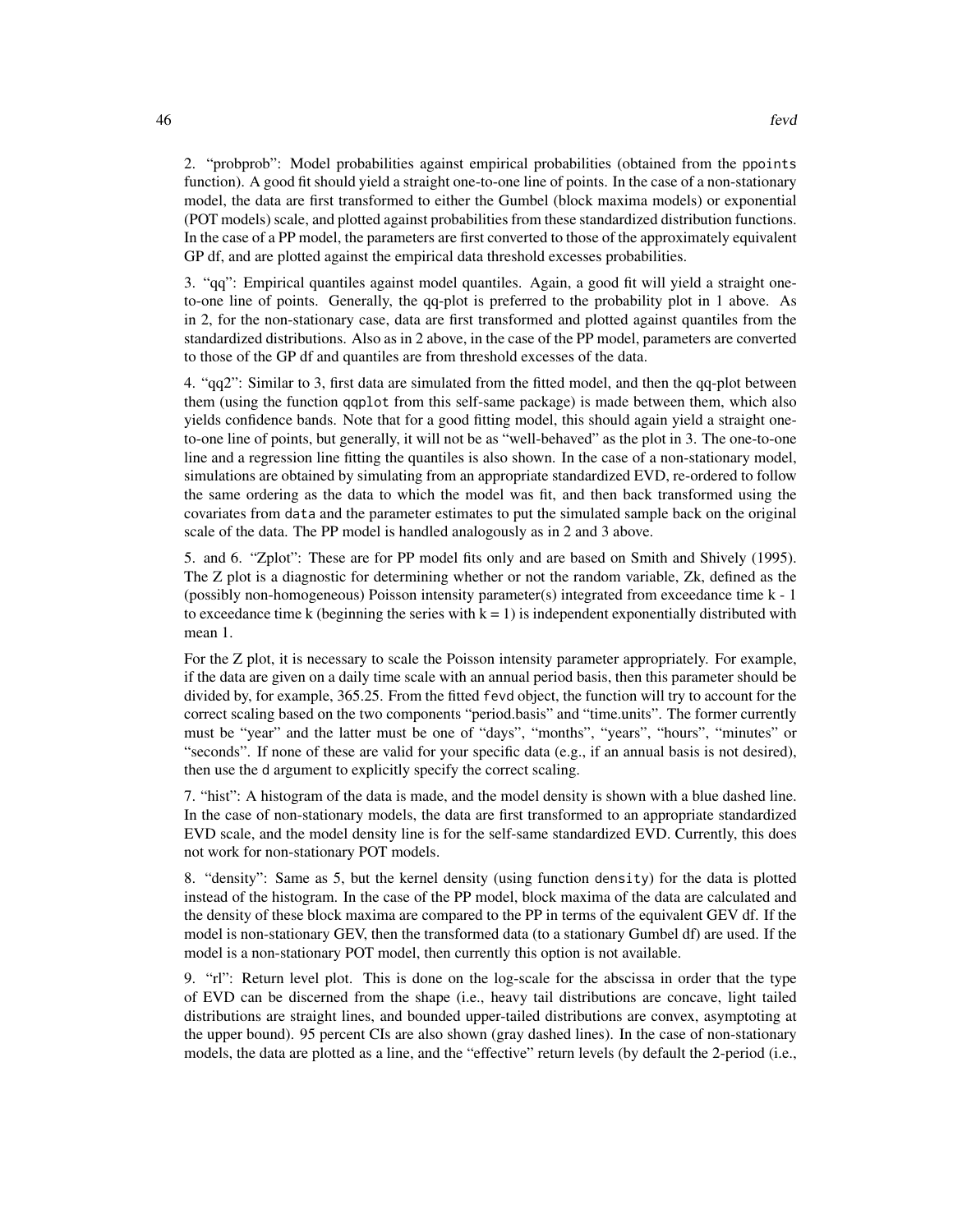fevd 47

the median), 20-period and 100-period are used; period is usually annual) are also shown (see, e.g., Gilleland and Katz, 2011). In the case of the PP model, the equivalent GEV df (stationary model) is assumed and data points are block maxima, where the blocks are determined from information passed in the call to fevd. In particular, the span argument (which, if not passed by the user, will have been determined by fevd using time.units along with the number of points per year (which is estimated from time.units) are used to find the blocks over which the maxima are taken. For the non-stationary case, the equivalent GP df is assumed and parameters are converted. This helps facilitate a more meaningful plot, e.g., in the presence of a non-constant threshold, but otherwise constant parameters.

10. "trace": In each of cases (b) and (c) below, a 2 by the number of parameters panel of plots are created.

(a) L-moments: Not available for the L-moments estimation.

(b) For MLE/GMLE, the likelihood traces are shown for each parameter of the model, whereby all but one parameter is held fixed at the MLE/GMLE values, and the negative log-likelihood is graphed for varying values of the parameter of interest. Note that this differs greatly from the profile likelihood (see, e.g., profliker) where the likelihood is maximized over the remaining parameters. The gradient negative log-likelihoods are also shown for each parameter. These plots may be useful in diagnosing any fitting problems that might arise in practice. For ease of interpretation, the gradients are shown directly below the likleihoods for each parameter.

(c) For Bayesian estimation, the usual trace plots are shown with a gray vertical dashed line showing where the burn.in value lies; and a gray dashed horizontal line through the posterior mean. However, the posterior densities are also displayed for each parameter directly above the usual trace plots. It is not currently planned to allow for adding the prior dnsities to the posterior density graphs, as this can be easily implemented by the user, but is more difficult to do generally.

As with ci and distill, only plot need be called by the user. The appropriate choice of the other functions is automatically determined from the fevd fitted object.

Note that when blocks are provided to fevd, certain plots that require the full set of observations (including non-exceedances) cannot be produced.

Summaries and Printing:

summary and print method functions are available, and give different information depending on the estimation method used. However, in each case, the parameter estimates are printed to the screen. summary returns some useful output (similar to distill, but in a list format). The print method function need not be called as one can simply type the name of the fevd fitted object and return to execute the command (see examples below). The deviance information criterion (DIC) is calculated for the Bayesian estimation method as  $DIC = D(mean(theta)) + 2 * pd$ , where  $pd = mean(D(theta))$ - D(mean(theta)), and D(theta) = -2  $*$  log-likelihood evaluated at the parameter values given by theta. The means are taken over the posterior MCMC sample. The default estimation method for the parameter values from the MCMC sample is to take the mean of the sample (after removing the first burn.in samples). A good alternative is to set the FUN argument to "postmode" in order to obtain the posterior mode of the sample.

Using Blocks to Reduce Computation in PP Fitting:

If blocks is supplied, the user should provide only the exceedances and not all of the data values. For stationary models, the list should contain a component called nBlocks indicating the number of observations within a block, where blocks are defined in a manner analogous to that used in GEV models. For nonstationary models, the list may contain one or more of several components. For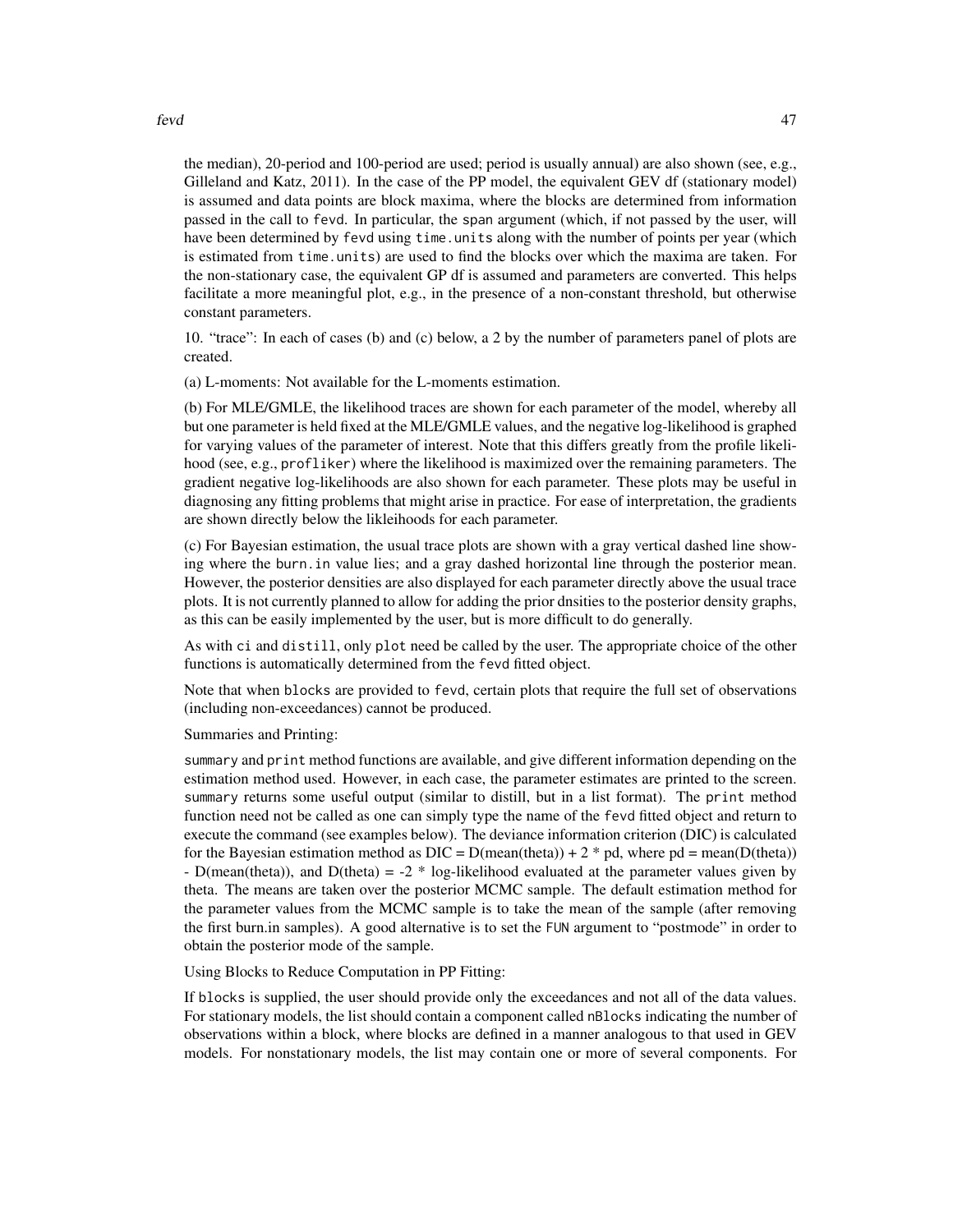nonstationary models with covariates, the list should contain a data component analogous to the data argument, providing values for the blocks. If the threshold varies, the list should contain a threshold component that is analogous to the threshold argument. If some of the observations within any block are missing (assuming missing at random or missing completely at random), the list should contain a proportionMissing component that is a vector with one value per block indicating the proportion of observations missing for the block. To weight the blocks, the list can contain a weights component with one value per block. Warning: to properly analyze nonstationary models, any covariates, thresholds, and weights must be constant within each block.

# Value

fevd: A list object of class "fevd" is returned with components:

| call         | the function call. Used as a default for titles in plots and output printed to the<br>screen (e.g., by summary).                                                                                                                                                                                                                                                                                                                                                                  |  |  |
|--------------|-----------------------------------------------------------------------------------------------------------------------------------------------------------------------------------------------------------------------------------------------------------------------------------------------------------------------------------------------------------------------------------------------------------------------------------------------------------------------------------|--|--|
| data.name    | character vector giving the name of arguments: x and data. This is used by the<br>datagrabber method function, as well as for some plot labeling.                                                                                                                                                                                                                                                                                                                                 |  |  |
|              | data.pointer, cov.pointer, cov.data, x, x.fun<br>Not all of these are included, and which ones are depend on how the data are<br>passed to fevd. These may be character strings, vectors or data frames depend-<br>ing again on the original function call. They are used by datagrabber in order<br>to obtain the original data. If x is a column of data, then x.fun is a formula<br>specifying which column. Also, if x is a formula, then x.fun is this self-same<br>formula. |  |  |
| in.data      | logical; is the argument x a column of the argument data (TRUE) or not (FALSE)?                                                                                                                                                                                                                                                                                                                                                                                                   |  |  |
| method       | character string naming which estimation method ws used for the fit. Same as<br>method argument.                                                                                                                                                                                                                                                                                                                                                                                  |  |  |
| type         | character string naming which EVD was fit to the data. Same as type argument.                                                                                                                                                                                                                                                                                                                                                                                                     |  |  |
| period.basis | character string naming the period for return periods. This is used in plot label-<br>ing and naming, e.g., output from ci. Same as the argument passed in.                                                                                                                                                                                                                                                                                                                       |  |  |
| units        | Not present if not passed in by the user, character string naming the data units.<br>Used for plot labeling.                                                                                                                                                                                                                                                                                                                                                                      |  |  |
| par.models   | A list object giving the values of the threshold and parameter function argu-<br>ments, as well as a logical stating whether the log of the scale parameter is used<br>or not. This is present even if it does not make sense (i.e., for L-moments estima-<br>tion) because it is used by the is. fixed fevd function for determining whether<br>or not a model is stationary or not.                                                                                             |  |  |
|              | const.loc, const.scale, const.shape                                                                                                                                                                                                                                                                                                                                                                                                                                               |  |  |
|              | logicals stating whether the named parameter is constant (TRUE) or not (FALSE).<br>Currently, not used, but could be useful. Still present even for L-moments esti-<br>mation even though it does not really make sense in this context (will always be<br>true).                                                                                                                                                                                                                 |  |  |
| n            | the length of the data to which the model is fit.                                                                                                                                                                                                                                                                                                                                                                                                                                 |  |  |
| span, npy    | For POT models only, this is the estimated number of periods (usually years)<br>and number of points per period, both estimated using time units                                                                                                                                                                                                                                                                                                                                  |  |  |
| na.action    | character naming the function used for handling missing values.                                                                                                                                                                                                                                                                                                                                                                                                                   |  |  |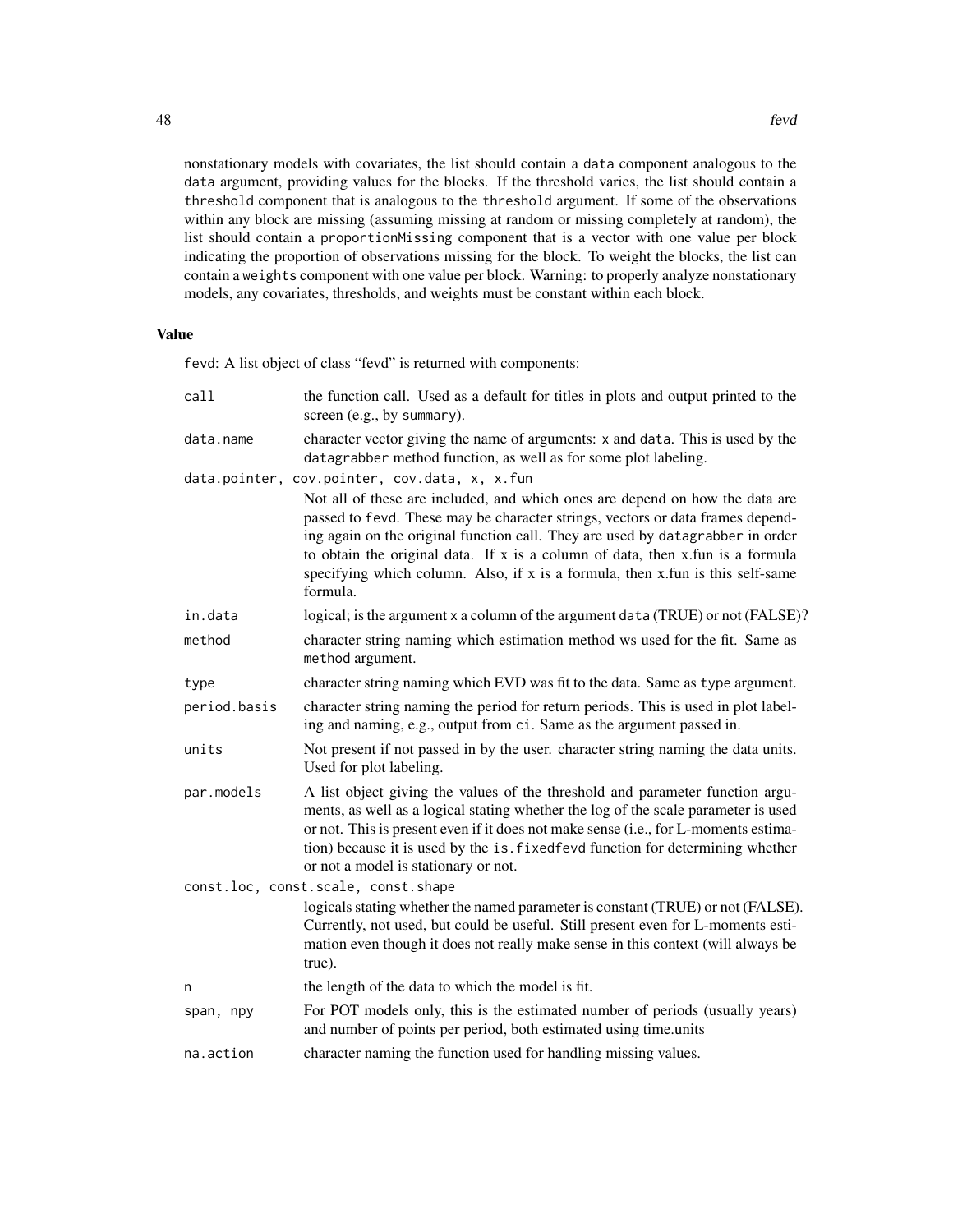| results                     | If L-moments are used, then this is a simple vector of length equal to the number<br>of parameters of the model. For MLE/GMLE, this is a list object giving the out-<br>put from optim (in particular, the par component is a vector giving the parameter<br>estimates). For Bayesian estimation, this is a matrix whose rows give the results<br>for each iteration of the MCMC simulations. The columns give the parameters,<br>as well as an additional last column that gives the number of parameters that<br>were updated at each iteration. |
|-----------------------------|----------------------------------------------------------------------------------------------------------------------------------------------------------------------------------------------------------------------------------------------------------------------------------------------------------------------------------------------------------------------------------------------------------------------------------------------------------------------------------------------------------------------------------------------------|
| priorFun, priorParams       |                                                                                                                                                                                                                                                                                                                                                                                                                                                                                                                                                    |
|                             | These are only present for GMLE and Bayesian estimation methods. They give<br>the prior df and optional arguments used in the estimation.                                                                                                                                                                                                                                                                                                                                                                                                          |
| proposalFun, proposalParams |                                                                                                                                                                                                                                                                                                                                                                                                                                                                                                                                                    |
|                             | These are only present for Bayesian estimation, and they give the proposal func-<br>tion used along with optional arguments.                                                                                                                                                                                                                                                                                                                                                                                                                       |
| chain.info                  | If estimation method is "Bayesian", then this component is a matrix whose first<br>several columns give 0 or 1 for each parameter at each iteration, where 0 indi-<br>cates that the parameter was not updated and 1 that it was. The first row is NA<br>for these columns. the last two columns give the likelihood and prior values for<br>the current parameter values.                                                                                                                                                                         |
| chain.info                  | matrix whose first n columns give a one or zero depending on whether the pa-<br>rameter was updated or not, resp. The last two columns give the log-likelihood<br>and prior values associated with the parameters of that sample.                                                                                                                                                                                                                                                                                                                  |
| blocks                      | Present only if blocks is supplied as an argument. Will contain the input in-<br>formation and computed block-level information for use in post-processing the<br>model object, in particular block-wise design matrices.                                                                                                                                                                                                                                                                                                                          |
|                             |                                                                                                                                                                                                                                                                                                                                                                                                                                                                                                                                                    |

print: Does not return anything. Information is printed to the screen.

summary: Depending on the estimation method, either a numeric vector giving the parameter estimates ("Lmoments") or a list object (all other estimation methods) is returned invisibly, and if silent is FALSE (default), then summary information is printed to the screen. List components may include:

|               | par, se theta numeric vectors giving the parameter and standard error estimates, resp.                                                                                               |
|---------------|--------------------------------------------------------------------------------------------------------------------------------------------------------------------------------------|
| cov.theta     | matrix giving the parameter covariances.                                                                                                                                             |
| nllh          | number giving the value of the negative log-likelihood.                                                                                                                              |
| AIC, BIC, DIC | numbers giving the Akaike Information Criterion (AIC, Akaike, 1974), the Bayesian<br>Information Criterion (BIC, Schwarz, 1978), and/or the Deviance Information<br>Criterion, resp. |

# Author(s)

Eric Gilleland

## References

Akaike, H. (1974). A new look at the statistical model identification. *IEEE Transactions on Automatic Control*, 19, 716–723.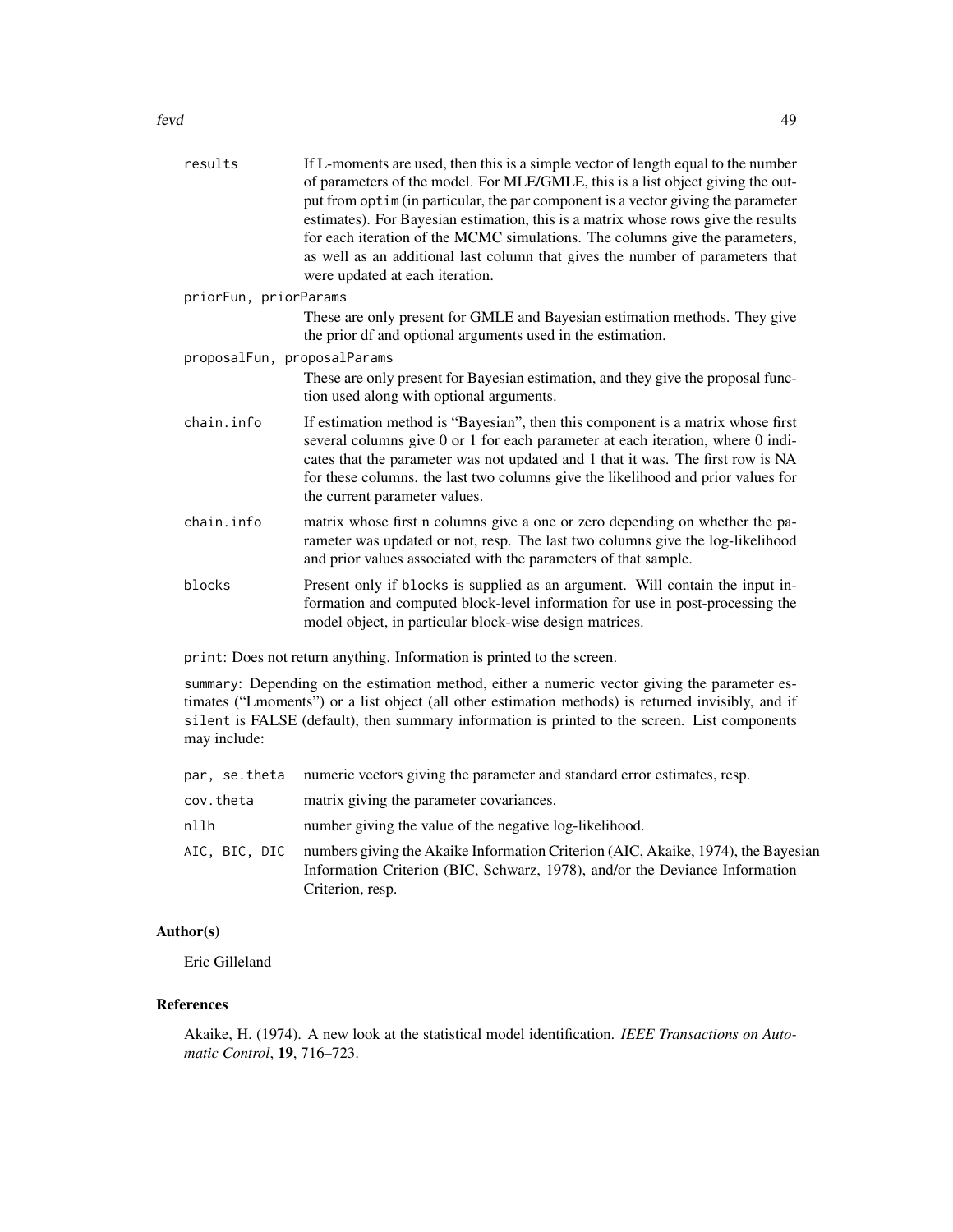Beirlant, J., Goegebeur, Y., Teugels, J. and Segers, J. (2004). *Statistics of Extremes: Theory and Applications*. Chichester, West Sussex, England, UK: Wiley, ISBN 9780471976479, 522pp.

Coles, S. G. (2001). *An introduction to statistical modeling of extreme values*, London: Springer-Verlag.

Coles, S. G. and Dixon, M. J. (1999). Likelihood-based inference for extreme value models. *Extremes*, 2 (1), 5–23.

El Adlouni, S., Ouarda, T. B. M. J., Zhang, X., Roy, R, and Bob\'ee, B. (2007). Generalized maximum likelihood estimators for the nonstationary generalized extreme value model. *Water Resources Research*, 43, W03410, doi: 10.1029/2005WR004545, 13 pp.

Gilleland, E. and Katz, R. W. (2011). New software to analyze how extremes change over time. *Eos*, 11 January, 92, (2), 13–14.

de Haan, L. and Ferreira, A. (2006). *Extreme Value Theory: An Introduction*. New York, NY, USA: Springer, 288pp.

Jenkinson, A. F. (1955). The frequency distribution of the annual maximum (or minimum) of meteorological elements. *Quart. J. R. Met. Soc.*, 81, 158–171.

Martins, E. S. and Stedinger, J. R. (2000). Generalized maximum likelihood extreme value quantile estimators for hydrologic data. *Water Resources Research*, 36 (3), 737–744.

Martins, E. S. and Stedinger, J. R. (2001). Generalized maximum likelihood Pareto-Poisson estimators for partial duration series. *Water Resources Research*, 37 (10), 2551–2557.

Pickands, J. (1975). Statistical inference using extreme order statistics. *Annals of Statistics*, 3, 119–131.

Reiss, R.-D. and Thomas, M. (2007). *Statistical Analysis of Extreme Values: with applications to insurance, finance, hydrology and other fields*. Birkh\"auser, 530pp., 3rd edition.

Schwarz, G. E. (1978). Estimating the dimension of a model. *Annals of Statistics*, 6, 461–464.

Smith, R. L. and Shively, T. S. (1995). A point process approach to modeling trends in tropospheric ozone. *Atmospheric Environment*, 29, 3489–3499.

von Mises, R. (1936). La distribution de la plus grande de n valeurs, *Rev. Math. Union Interbalcanique* 1, 141–160.

#### See Also

[ci.fevd](#page-14-0) for obtaining parameter and return level confidence intervals.

distill.fevd for stripping out a vector of parameter estimates and perhaps other pertinent information from an fevd object.

For functions to find the density, probability df, quantiles and simulate data from, an EV df, see: [devd](#page-27-0), [pevd](#page-27-1), [qevd](#page-27-1), [revd](#page-27-1)

For functions to find the probability df and simulate random data from a fitted model from fevd, see: [pextRemes](#page-83-0), [rextRemes](#page-83-1)

For functions to determine if the extreme data are independent or not, see: [extremalindex](#page-35-0), [atdf](#page-7-0)

For functions to help choose a threshold, see: [threshrange.plot](#page-111-0), [mrlplot](#page-78-0)

To decluster stationary dependent extremes, see: [decluster](#page-22-0)

For more on formulas in R, see: [formula](#page-0-0)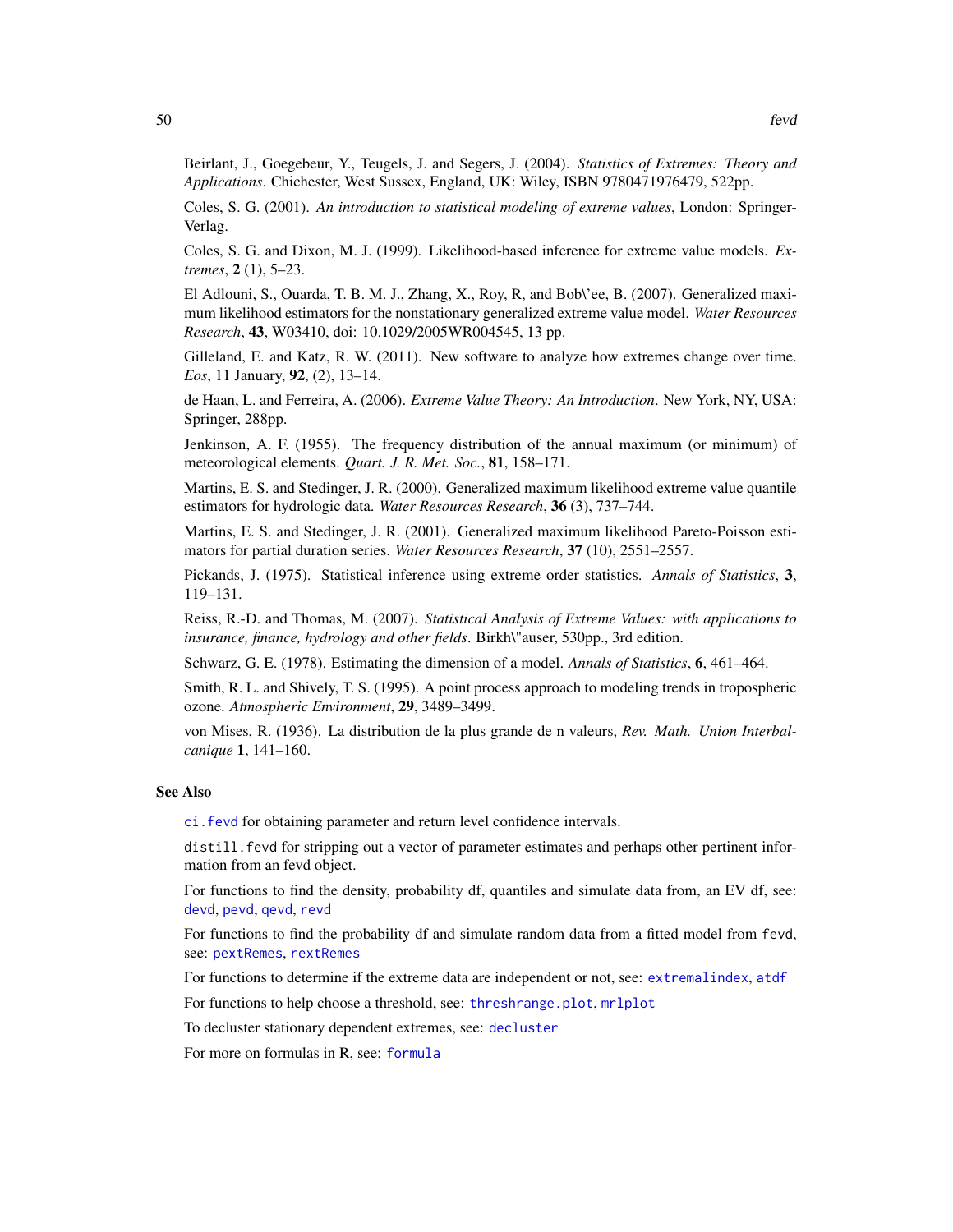To grab the parameters of a fitted fevd model, see: [findpars](#page-59-0)

To calculate the parameter covariance, see: [optimHess](#page-0-0), [parcov.fevd](#page-81-0)

To see more about the extRemes method functions described here, see: [ci](#page-0-0) and [distill](#page-0-0)

To calculate effective return levels and CI's for MLE and Bayesian estimation of non-stationary models, see [ci.rl.ns.fevd.bayesian](#page-18-0), [ci.rl.ns.fevd.mle](#page-18-1) and [return.level](#page-96-0)

To obtain the original data set from a fitted fevd object, use: [datagrabber](#page-0-0)

To calculate the profile likelihood, see: [profliker](#page-91-0)

To test the statistical significance of nested models with additional parameters, see: [lr.test](#page-75-0)

To find effective return levels for non-stationary models, see: [erlevd](#page-33-0)

To determine if an fevd object is stationary or not, use: [is.fixedfevd](#page-72-0) and [check.constant](#page-72-1)

For more about the plots created for fevd fitted objects, see: [ppoints](#page-0-0), [density](#page-0-0), [hist](#page-0-0), [qqplot](#page-94-0)

For general numerical optimization in R, see: [optim](#page-0-0)

## Examples

```
z <- revd(100, loc=20, scale=0.5, shape=-0.2)
fit \leftarrow fevd(z)fit
plot(fit)
plot(fit, "trace")
## Not run:
## Fitting the GEV to block maxima.
# Port Jervis, New York winter maximum and minimum
# temperatures (degrees centigrade).
data(PORTw)
# Gumbel
fit0 <- fevd(TMX1, PORTw, type="Gumbel", units="deg C")
fit0
plot(fit0)
plot(fit0, "trace")
return.level(fit0)
# GEV
fit1 <- fevd(TMX1, PORTw, units="deg C")
fit1
plot(fit1)
plot(fit1, "trace")
return.level(fit1)
return.level(fit1, do.ci=TRUE)
ci(fit1, return.period=c(2,20,100)) # Same as above.
lr.test(fit0, fit1)
ci(fit1, type="parameter")
par(mfrow=c(1,1))
```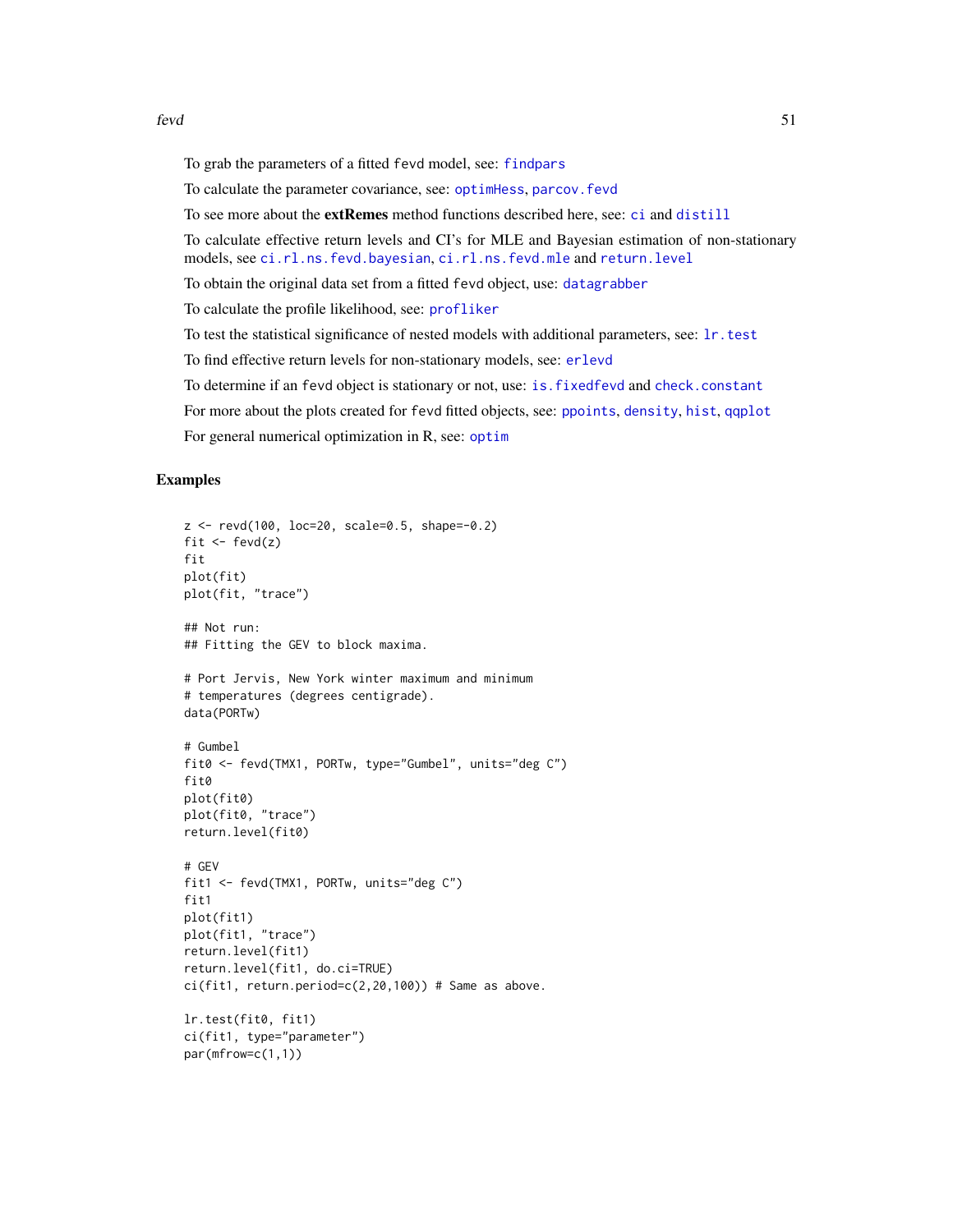```
ci(fit1, type="parameter", which.par=3, xrange=c(-0.4,0.01),
    nint=100, method="proflik", verbose=TRUE)
# 100-year return level
ci(fit1, method="proflik", xrange=c(22,28), verbose=TRUE)
plot(fit1, "probprob")
plot(fit1, "qq")
plot(fit1, "hist")
plot(fit1, "hist", ylim=c(0,0.25))
# Non-stationary model.
# Location as a function of AO index.
fit2 <- fevd(TMX1, PORTw, location.fun=~AOindex, units="deg C")
fit2
plot(fit2)
plot(fit2, "trace")
# warnings are not critical here.
# Sometimes the nllh or gradients
# are not defined.
return.level(fit2)
v <- make.qcov(fit2, vals=list(mu1=c(-1, 1)))
return.level(fit2, return.period=c(2, 20, 100), qcov=v)
# Note that first row is for AOindex = -1 and second
# row is for AOindex = 1.
lr.test(fit1, fit2)
# Also compare AIC and BIC
look1 <- summary(fit1, silent=TRUE)
look1 <- c(look1$AIC, look1$BIC)
look2 <- summary(fit2, silent=TRUE)
look2 <- c(look2$AIC, look2$BIC)
# Lower AIC/BIC is better.
names(look1) <- names(look2) <- c("AIC", "BIC")
look1
look2
par(mfrow=c(1,1))
plot(fit2, "rl")
## Fitting the GP df to threshold excesses.
# Hurricane damage data.
data(damage)
```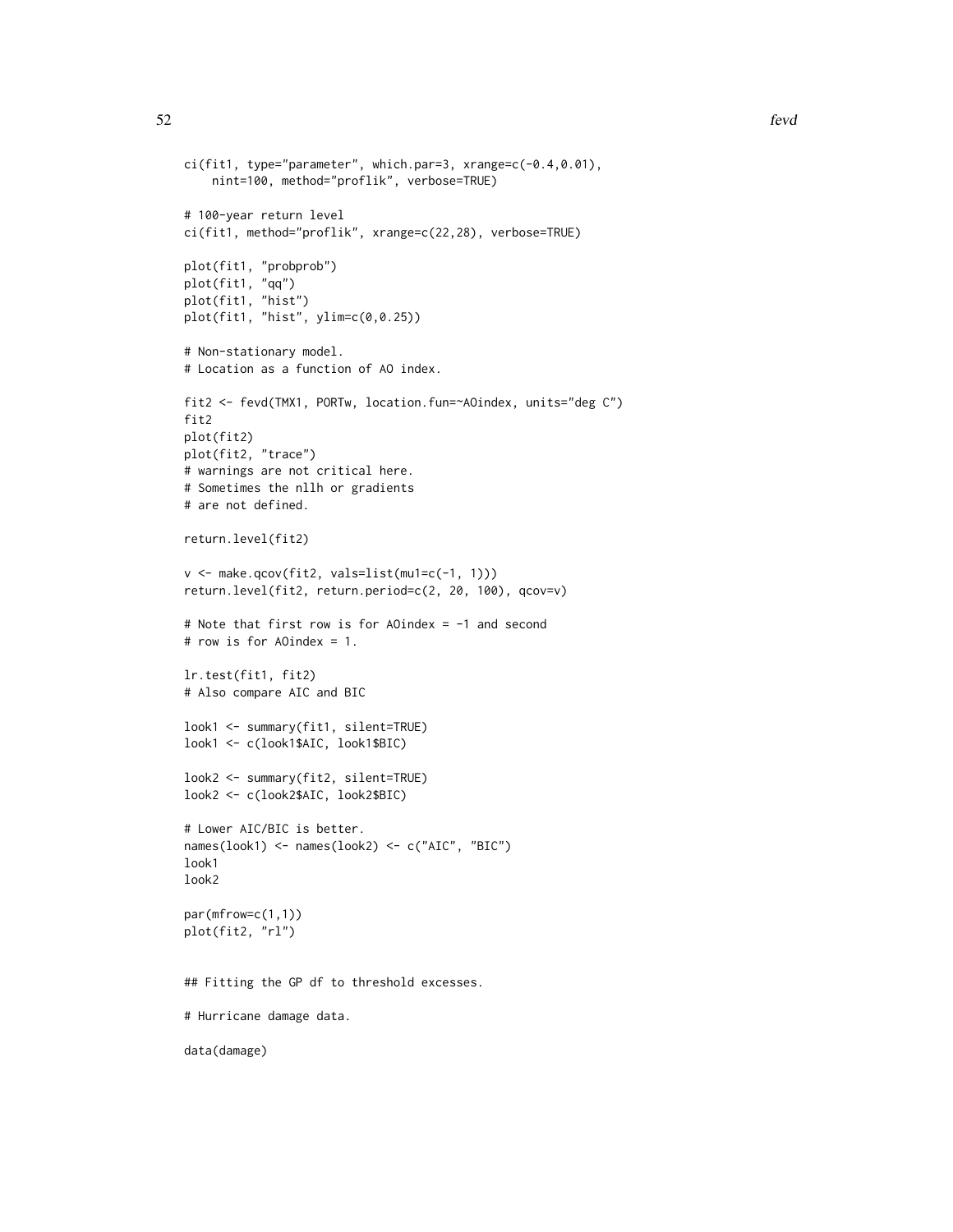```
ny <- tabulate(damage$Year)
# Looks like only, at most, 5 obs per year.
ny \leftarrow mean(ny[ny > 0])fit0 <- fevd(Dam, damage, threshold=6, type="Exponential", time.units="2.05/year")
fit0
plot(fit0)
plot(fit0, "trace") # ignore the warning.
fit1 <- fevd(Dam, damage, threshold=6, type="GP", time.units="2.05/year")
fit1
plot(fit1) # ignore the warning.
plot(fit1, "trace")
return.level(fit1)
# lr.test(fit0, fit1)
# Fort Collins, CO precipitation
data(Fort)
## GP df
fit <- fevd(Prec, Fort, threshold=0.395, type="GP", units="inches", verbose=TRUE)
fit
plot(fit)
plot(fit, "trace")
ci(fit, type="parameter")
par(mfrow=c(1,1))
ci(fit, type="return.level", method="proflik", xrange=c(4,7.5), verbose=TRUE)
# Can check using locator(2).
ci(fit, type="parameter", which.par=2, method="proflik", xrange=c(0.1, 0.3),
    verbose=TRUE)
# Can check using locator(2).
## PP model.
fit <- fevd(Prec, Fort, threshold=0.395, type="PP", units="inches", verbose=TRUE)
fit
plot(fit)
plot(fit, "trace")
ci(fit, type="parameter")
# Same thing, but just to try a different optimization method.
# And, for fun, a different way of entering the data set.
fit <- fevd(Fort$Prec, threshold=0.395, type="PP",
    optim.args=list(method="Nelder-Mead"), units="inches", verbose=TRUE)
fit
```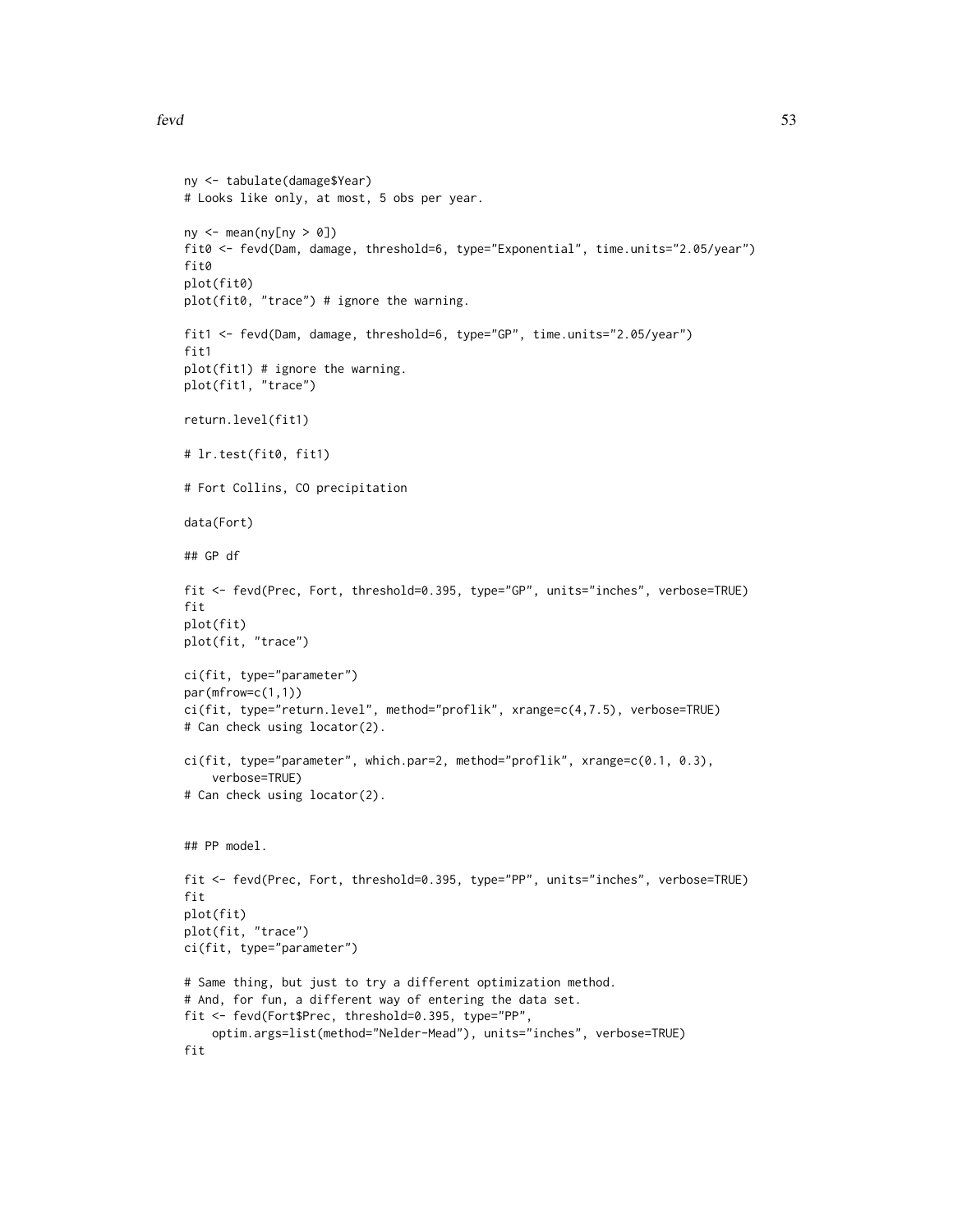```
plot(fit)
plot(fit, "trace")
ci(fit, type="parameter")
## PP model with blocks argument for computational efficiency # CJP2
system.time(fit <- fevd(Prec, Fort, threshold=0.395, type="PP", units="inches", verbose=TRUE))
FortSub = Fort[Fort$Prec > 0.395, ]
system.time(fit.blocks <- fevd(Prec, FortSub, threshold=0.395,
type="PP", units="inches", blocks = list(nBlocks = 100), verbose=TRUE))
fit.blocks
plot(fit.blocks)
plot(fit.blocks, "trace")
ci(fit.blocks, type="parameter")
#
# Phoenix data
#
# Summer only with 62 days per year.
data(Tphap)
plot(MinT~ Year, data=Tphap)
# GP df
fit <- fevd(-MinT ~1, Tphap, threshold=-73, type="GP", units="deg F",
    time.units="62/year", verbose=TRUE)
fit
plot(fit)
plot(fit, "trace")
# PP
fit <- fevd(-MinT ~1, Tphap, threshold=-73, type="PP", units="deg F", time.units="62/year",
    use.phi=TRUE, optim.args=list(method="BFGS", gr=NULL), verbose=TRUE)
fit
plot(fit)
plot(fit, "trace")
# Non-stationary models
fit <- fevd(Prec, Fort, threshold=0.395,
    scale.fun=~sin(2 * pi * (year - 1900)/365.25) + cos(2 * pi * (year - 1900)/365.25),
    type="GP", use.phi=TRUE, verbose=TRUE)
fit
plot(fit)
plot(fit, "trace")
ci(fit, type="parameter")
# Non-constant threshold.
```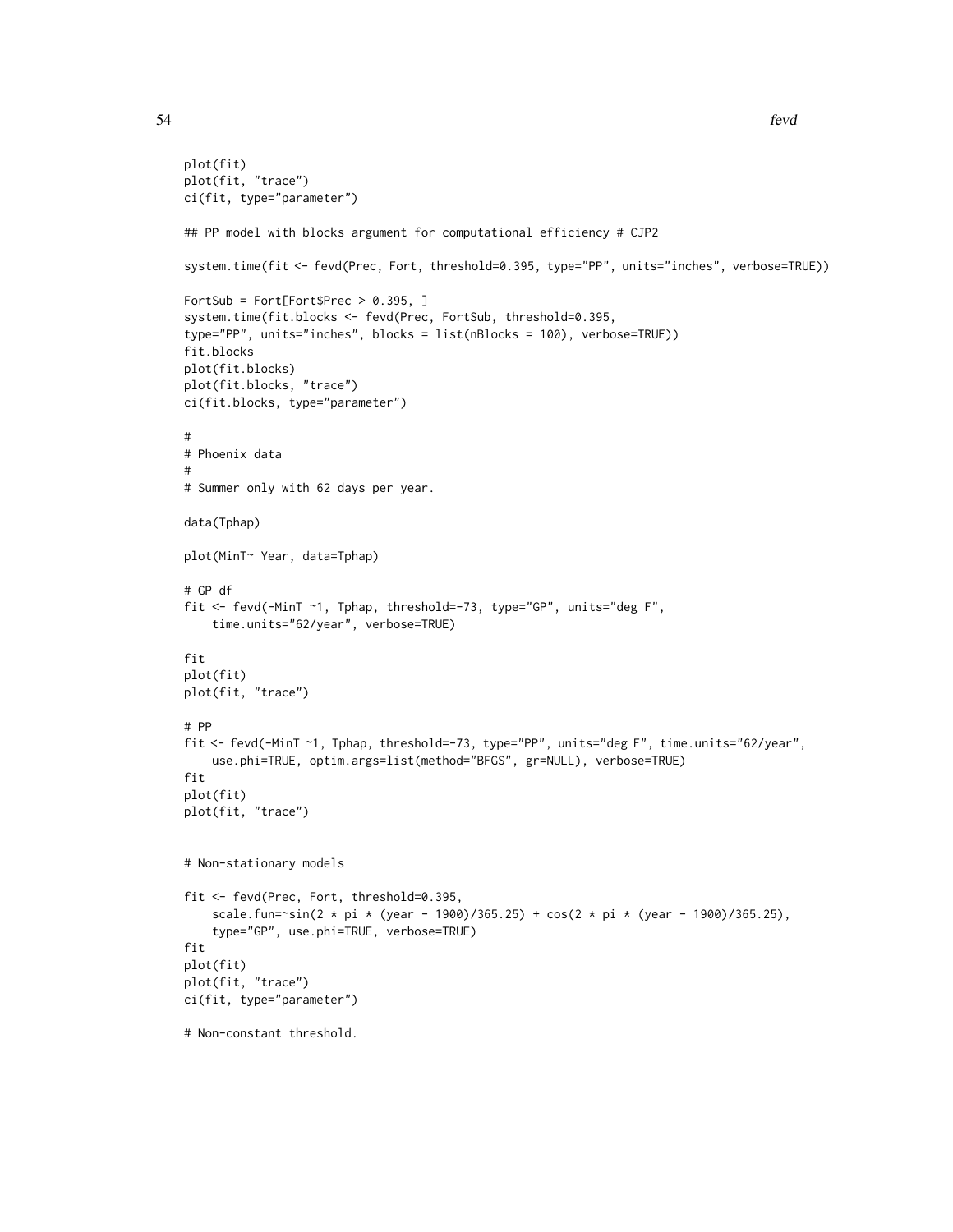fevd 55

fit

fit

fit

fit

```
# GP
fit <- fevd(Prec, Fort, threshold=0.475, threshold.fun=~I(-0.15 * cos(2 * pi * month / 12)),
    type="GP", verbose=TRUE)
plot(fit)
par(mfrow=c(1,1))
plot(fit, "rl", xlim=c(0, 365))
# PP
fit <- fevd(Prec, Fort, threshold=0.475, threshold.fun=~I(-0.15 * cos(2 * pi * month / 12)),
    type="PP", verbose=TRUE)
plot(fit)
## Bayesian PP with blocks for computational efficiency
## Note that 1999 iterations may not be sufficient; used here to
## minimize time spent fitting.
# CJP2
## CJP2: Eric, CRAN won't like this being run as part of the examples
## as it takes a long time; we'll probably want to wrap this in a \dontrun{}
set.seed(0)
system.time(fit <- fevd(Prec, Fort, threshold=0.395,
    scale.fun=~sin(2 * pi * (year - 1900)/365.25) + cos(2 * pi * (year - 1900)/365.25),
    type="PP", method="Bayesian", iter=1999, use.phi=TRUE, verbose=TRUE))
ci(fit, type="parameter")
set.seed(0)
FortSub <- Fort[Fort$Prec > 0.395, ]
system.time(fit2 <- fevd(Prec, FortSub, threshold=0.395,
    scale.fun=~sin(2 * pi * (year - 1900)/365.25) + cos(2 * pi * (year -
1900)/365.25), type="PP", blocks = list(nBlocks= 100, data =
data.frame(year = 1900:1999)), use.phi=TRUE, method = "Bayesian",
iter=1999, verbose=TRUE))
# an order of magnitude faster
fit2
ci(fit2, type="parameter")
data(ftcanmax)
fit <- fevd(Prec, ftcanmax, units="inches")
plot(fit)
```

```
par(mfrow=c(1,1))
plot(fit, "probprob")
plot(fit, "hist")
plot(fit, "hist", ylim=c(0,0.01))
plot(fit, "density", ylim=c(0,0.01))
plot(fit, "trace")
```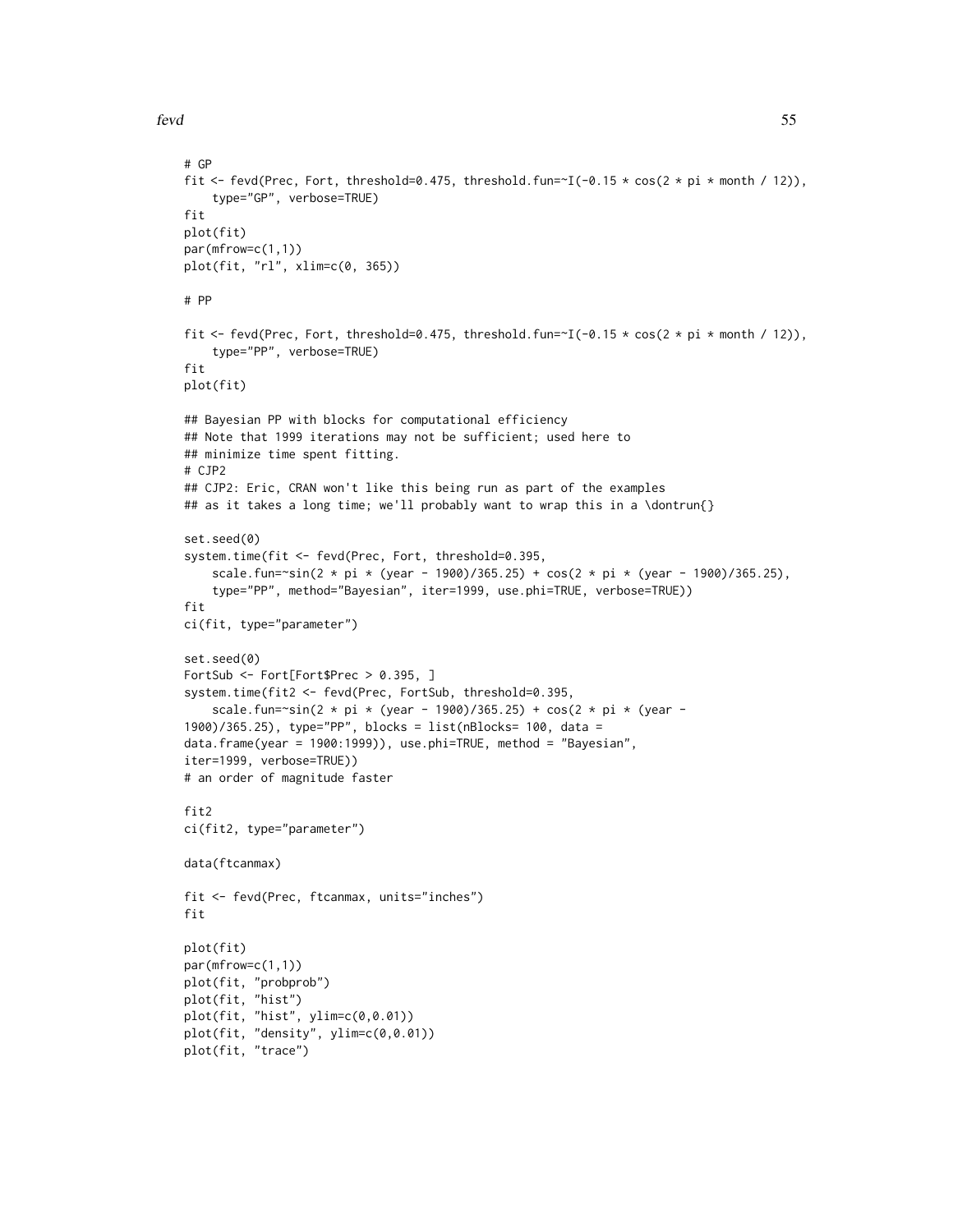```
distill(fit)
distill(fit, cov=FALSE)
fit2 <- fevd(Prec, ftcanmax, location.fun=~Year)
fit2
plot(fit2)
##
# plot(fit2, "trace") # Gives warnings because of some NaNs produced
                      # (nothing to worry about).
lr.test(fit, fit2)
ci(fit)
ci(fit, type="parameter")
fit0 <- fevd(Prec, ftcanmax, type="Gumbel")
fit0
plot(fit0)
lr.test(fit0, fit)
plot(fit0, "trace")
ci(fit, return.period=c(2, 20, 100))
ci(fit, type="return.level", method="proflik", return.period=20, verbose=TRUE)
ci(fit, type="parameter", method="proflik", which.par=3, xrange=c(-0.1,0.5), verbose=TRUE)
# L-moments
fitLM <- fevd(Prec, ftcanmax, method="Lmoments", units="inches")
fitLM # less info.
plot(fitLM)
# above is slightly slower because of the parametric bootstrap
# for finding CIs in return levels.
par(mfrow=c(1,1))
plot(fitLM, "density", ylim=c(0,0.01))
# GP model.
# CJP2 : fixed so have 744/year (31 days *24 hours/day)
data(Denversp)
fitGP <- fevd(Prec, Denversp, threshold=0.5, type="GP", units="mm",
   time.units="744/year", verbose=TRUE)
fitGP
plot(fitGP)
plot(fitGP, "trace")
# you can see the difficulty in getting good numerics here.
# the warnings are not a coding problem, but challenges in
# the likelihood for the data.
```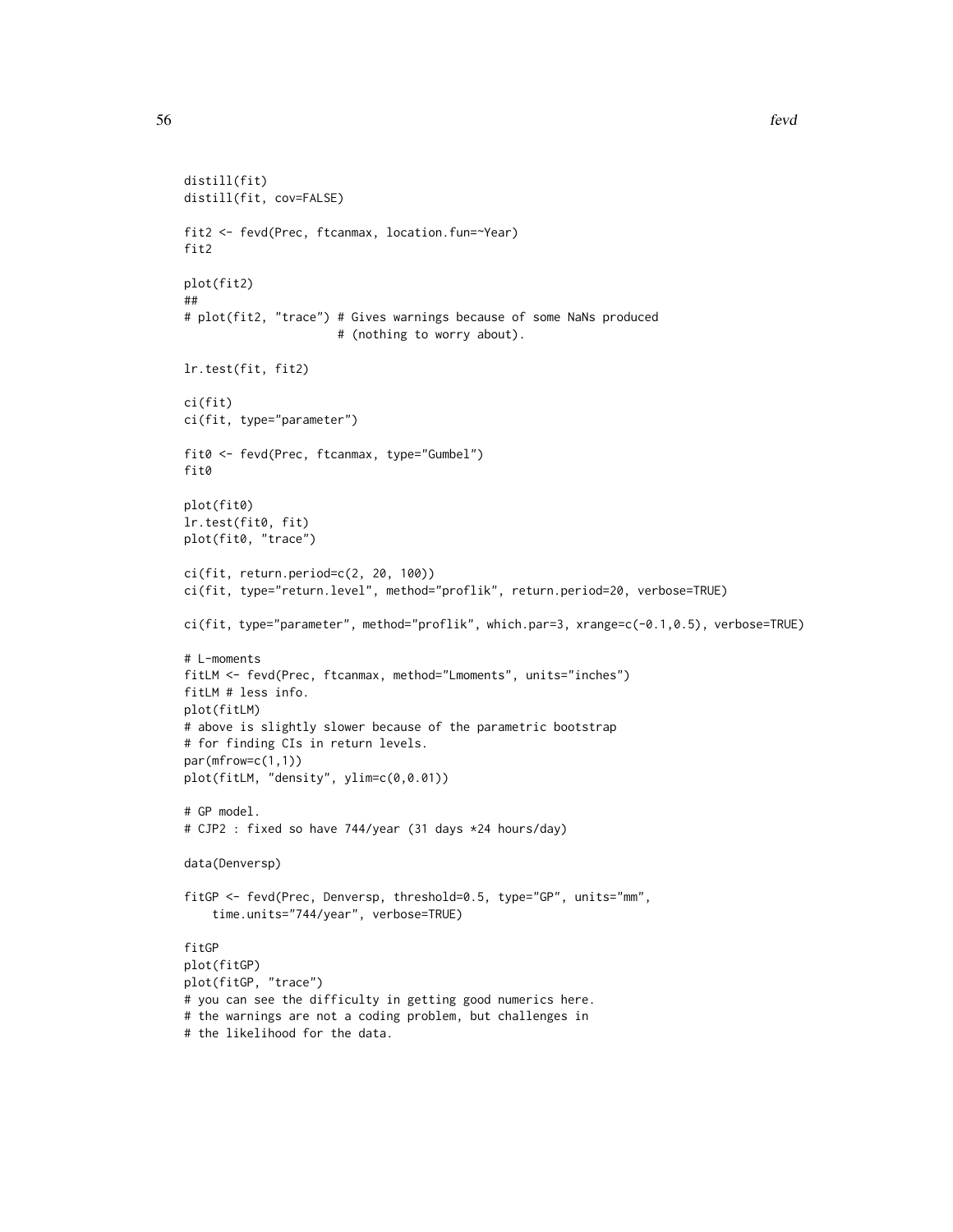```
# PP model.
fitPP <- fevd(Prec, Denversp, threshold=0.5, type="PP", units="mm",
    time.units="744/year", verbose=TRUE)
fitPP
plot(fitPP)
plot(fitPP, "trace")
fitPP <- fevd(Prec, Denversp, threshold=0.5, type="PP", optim.args=list(method="Nelder-Mead"),
    time.units="744/year", units="mm", verbose=TRUE)
fitPP
plot(fitPP) # Much better.
plot(fitPP, "trace")
# Better than above, but can see the difficulty!
# Can see the importance of good starting values!
# Try out for small samples
# Using one of the data example from Martins and Stedinger (2000)
z <- c( -0.3955, -0.3948, -0.3913, -0.3161, -0.1657, 0.3129, 0.3386, 0.5979,
    1.4713, 1.8779, 1.9742, 2.0540, 2.6206, 4.9880, 10.3371 )
tmpML \leq - \text{fevd}(\ z) # Usual MLE.
# Find 0.999 quantile for the MLE fit.
# "True" 0.999 quantile is around 11.79
p <- tmpML$results$par
qevd( 0.999, loc = p[ 1 ], scale = p[ 2 ], shape = p[ 3 ])
tmpLM <- fevd(z, method="Lmoments")
p <- tmpLM$results
qevd( 0.999, loc = p[ 1 ], scale = p[ 2 ], shape = p[ 3 ])
tmpGML <- fevd(z, method="GMLE")
p <- tmpGML$results$par
qevd( 0.999, loc = p[ 1 ], scale = p[ 2 ], shape = p[ 3 ])
plot(tmpLM)
dev.new()
plot(tmpGML)
# Bayesian
fitB <- fevd(Prec, ftcanmax, method="Bayesian", verbose=TRUE)
fitB
plot(fitB)
plot(fitB, "trace")
# Above looks good for scale and shape, but location does not appear to have found its way.
fitB <- fevd(Prec, ftcanmax, method="Bayesian", priorParams=list(v=c(1, 10, 10)), verbose=TRUE)
fitB
plot(fitB)
plot(fitB, "trace")
# Better, but what if we start with poor initial values?
```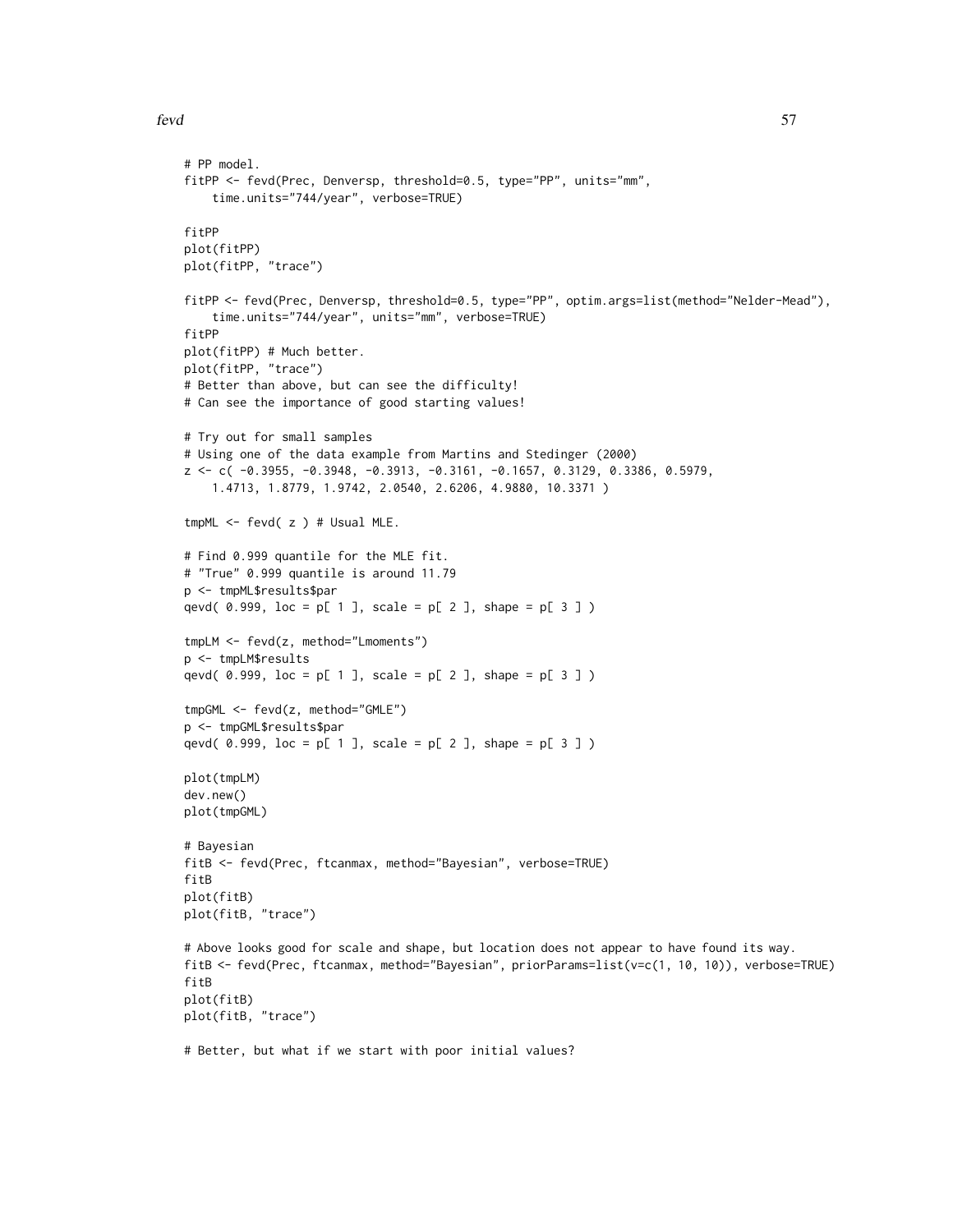```
fitB <- fevd(Prec, ftcanmax, method="Bayesian", priorParams=list(v=c(0.1, 10, 0.1)),
    initial=list(location=0, scale=0.1, shape=-0.5)), verbose=TRUE)
fitB
plot(fitB)
plot(fitB, "trace")
##
## Non-constant threshold.
##
data(Tphap)
# Negative of minimum temperatures.
plot(-Tphap$MinT)
fitGP2 <- fevd(-MinT ~1, Tphap, threshold=c(-70,-7), threshold.fun=~I((Year - 48)/42), type="GP",
    time.units="62/year", verbose=TRUE)
fitGP2
plot(fitGP2)
plot(fitGP2, "trace")
par(mfrow=c(1,1))
plot(fitGP2, "hist")
plot(fitGP2, "rl")
ci(fitGP2, type="parameter")
##
## Non-stationary models.
##
data(PORTw)
# GEV
fitPORTstdmax <- fevd(PORTw$TMX1, PORTw, scale.fun=~STDTMAX, use.phi=TRUE)
plot(fitPORTstdmax)
plot(fitPORTstdmax, "trace")
# One can see how finding the optimum value numerically can be tricky!
# Bayesian
fitPORTstdmaxB <- fevd(PORTw$TMX1, PORTw, scale.fun=~STDTMAX, use.phi=TRUE,
    method="Bayesian", verbose=TRUE)
fitPORTstdmaxB
plot(fitPORTstdmaxB)
plot(fitPORTstdmaxB, "trace")
# Let us go crazy.
fitCrazy <- fevd(PORTw$TMX1, PORTw, location.fun=~AOindex + STDTMAX, scale.fun=~STDTMAX,
    shape.fun=~STDMIN, use.phi=TRUE)
fitCrazy
plot(fitCrazy)
plot(fitCrazy, "trace")
# With so many parameters, you may need to stretch the device
# using your mouse in order to see them well.
```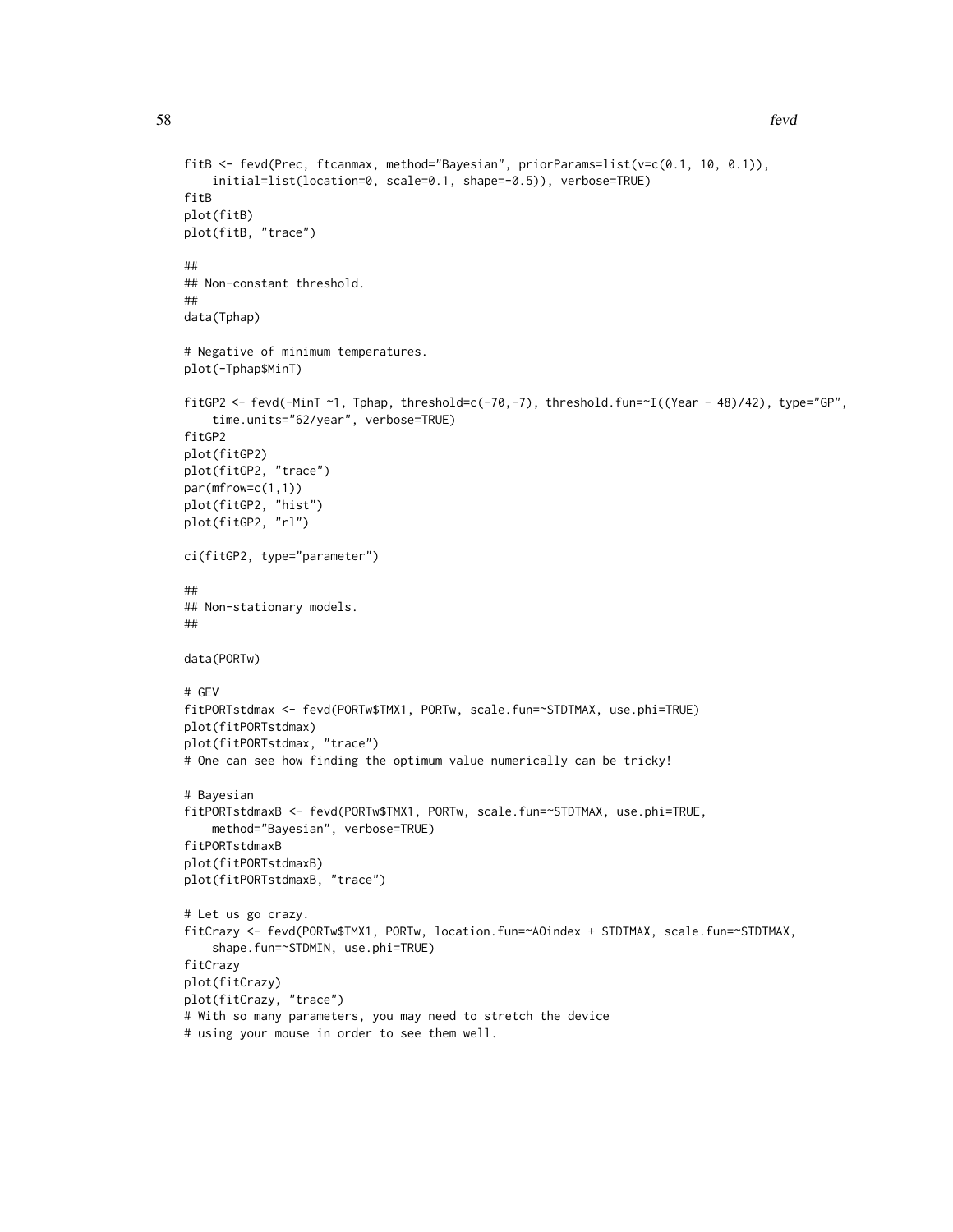# findAllMCMCpars 59

```
ci(fitCrazy, type="parameter", which=2) # Hmmm. NA NA. Not good.
ci(fitCrazy, type="parameter", which=2, method="proflik", verbose=TRUE)
# Above not quite good enough (try to get better bounds).
ci(fitCrazy, type="parameter", which=2, method="proflik", xrange=c(0, 2), verbose=TRUE)
# Much better.
##
## Center and scale covariate.
##
data(Fort)
fitGPcross <- fevd(Prec, Fort, threshold=0.395,
    scale.fun=~cos(day/365.25) + sin(day/365.25) + I((year - 1900)/99),
    type="GP", use.phi=TRUE, units="inches")
fitGPcross
plot(fitGPcross) # looks good!
# Get a closer look at the effective return levels.
par(mfrow=c(1,1))
plot(fitGPcross, "rl", xlim=c(10000,12000))
lr.test(fitGPfc, fitGPcross)
## End(Not run)
```
findAllMCMCpars *Manipulate MCMC Output from fevd Objects*

## Description

Manipulates the MCMC sample from an "fevd" object to be in a unified format that can be used in other function calls.

# Usage

```
findAllMCMCpars(x, burn.in = 499, qcov = NULL, ...)
```
# Arguments

|           | Object of class "fevd" with component method $=$ "Bayesian".                                                                |
|-----------|-----------------------------------------------------------------------------------------------------------------------------|
| burn.in   | Burn in period.                                                                                                             |
| acov      | Matrix giving specific covariate values. See 'make.qcov' for more details. If not<br>suplied, original covariates are used. |
| $\ddotsc$ | Not used.                                                                                                                   |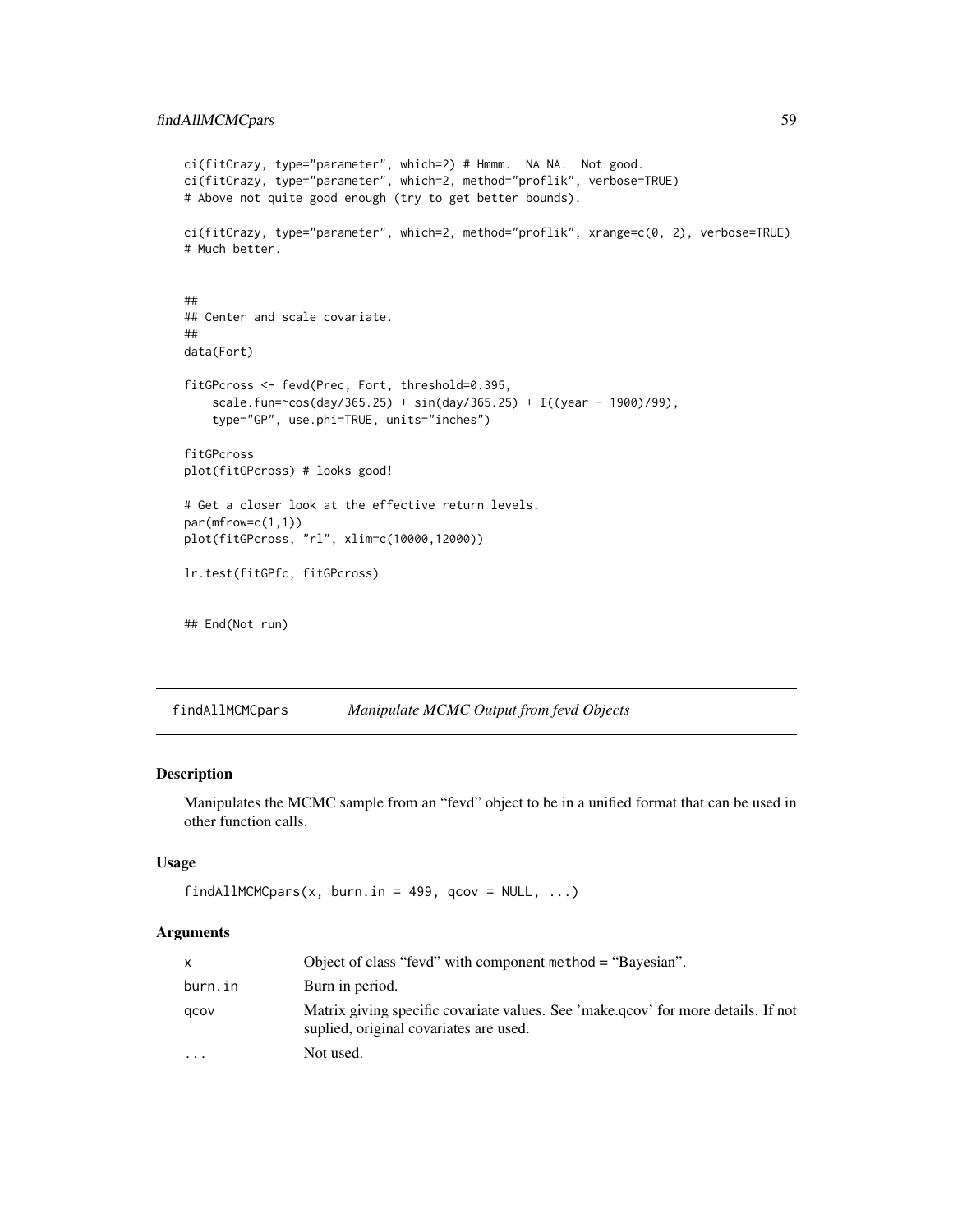## Details

This function was first constructed for use by postmode, but might be useful in other areas as well. It evaluates any parameters that vary according to covariates at the values supplied by qcov or else at the covariate values used to obtain the original fit (default). If a model does not contain one or more parameters (e.g., the GP does not have a location component), then a column with these values (set to zero) are returned. That is, a matrix with columns corresponding to location, scale, shape and threshold are returned regardless of the model fit so that subsequent calls to functions like fevd can be made more easily.

This function is intended more as an internal function, but may still be useful to end users.

This function is very similar to findpars, but is only for MCMC samples and returns the entire MCMC sample of parameters. Also, returns a matrix instead of a list.

## Value

A matrix is returned whose rows correspond to the MCMC samples (less burn in), and whose columns are "location" (if no location parameter is in the model, this column is still given with all values identical to zero), "scale", "shape" and "threshold".

#### Author(s)

Eric Gilleland

### See Also

[fevd](#page-38-0), [findpars](#page-59-0), [postmode](#page-89-0)

<span id="page-59-0"></span>findpars *Get EVD Parameters*

#### Description

Obtain the parameters from an fevd object. This function differs greatly from distill.

#### Usage

```
findpars(x, \ldots)## S3 method for class 'fevd'
findpars(x, ...)
## S3 method for class 'fevd.bayesian'
findpars(x, burn.in = 499, FUN = "mean",
    use.blocks = FALSE, ..., qcov = NULL## S3 method for class 'fevd.lmoments'
findpars(x, \ldots)
```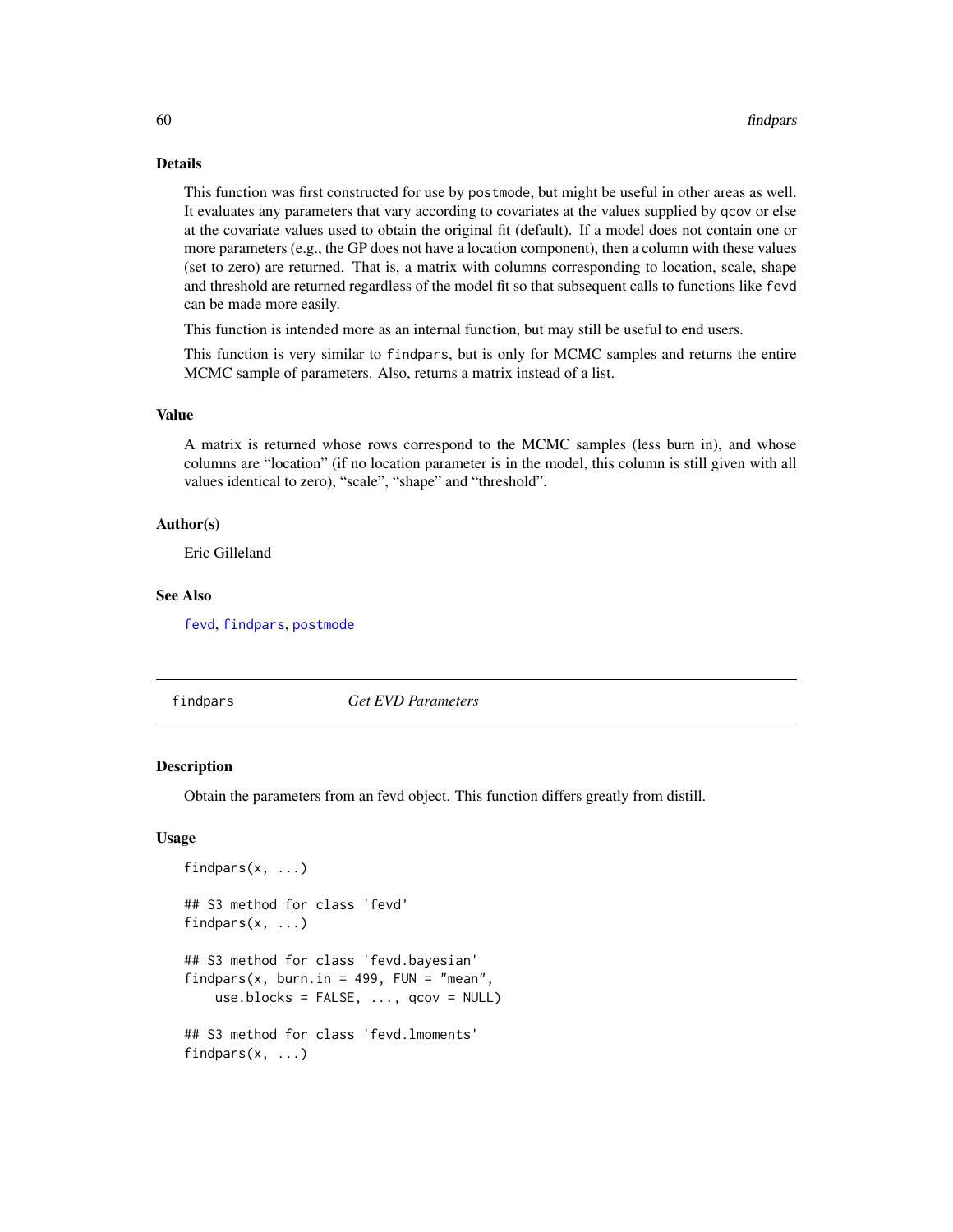```
## S3 method for class 'fevd.mle'
findpars(x, use.blocks = FALSE, ..., qcov = NULL)
```
## Arguments

| $\mathsf{x}$ | A list object of class "fevd" as returned by fevd.                                                                                                                                                                                                                                                                                                                                                                         |
|--------------|----------------------------------------------------------------------------------------------------------------------------------------------------------------------------------------------------------------------------------------------------------------------------------------------------------------------------------------------------------------------------------------------------------------------------|
| burn.in      | number giving the burn in value. The first 1: burn in will not be used in obtaining<br>parmaeter estiamtes.                                                                                                                                                                                                                                                                                                                |
| <b>FUN</b>   | character string naming a function, or a function, to use to find the parameter<br>estimates from the MCMC sample. Default is to take the posterior mean (after<br>burn in).                                                                                                                                                                                                                                               |
| use.blocks   | logical: If TRUE and x was fit with blocks provided, returns parameters for each<br>block                                                                                                                                                                                                                                                                                                                                  |
| $\ddotsc$    | Not used.                                                                                                                                                                                                                                                                                                                                                                                                                  |
| qcov         | numeric matrix with rows the same length as q and columns equal to the number<br>of parameters $(+ 1)$ for the threshold, if a POT model). This gives any covari-<br>ate values for a nonstationary model. If NULL, and model is non-stationary,<br>only the intercept terms for modeled parameters are used, and if a non-constant<br>threshold, only the first threshold value is used. Not used if model is stationary. |

#### Details

This function finds the EVD parameters for each value of the covariates in a non-stationary model. In the case of a stationary model, it will return vectors of length equal to the length of the data that simply repeat the parameter(s) value(s).

Note that this differs greatly from distill, which simply returns a vector of the length of the number of parameters in the model. This function returns a named list containing the EVD parameter values possibly for each value of the covariates used to fit the model. For example, if a GEV(location(t), scale, shape) is fit with location(t) = mu0 + mu1  $*$  t, say, then the "location" component of the returned list will have a vector of mu0 + mu1 \* t for each value of t used in the model fit.

#### Value

A list object is returned with components

location, scale, shape

vector of parameter values (or NULL if the parameter is not in the model). For stationary models, or for parameters that are fixed in the otherwise nonstationary model, the vectors will repeat the parameter value. The length of the vectors equals the length of the data used to fit the models.

## Author(s)

Eric Gilleland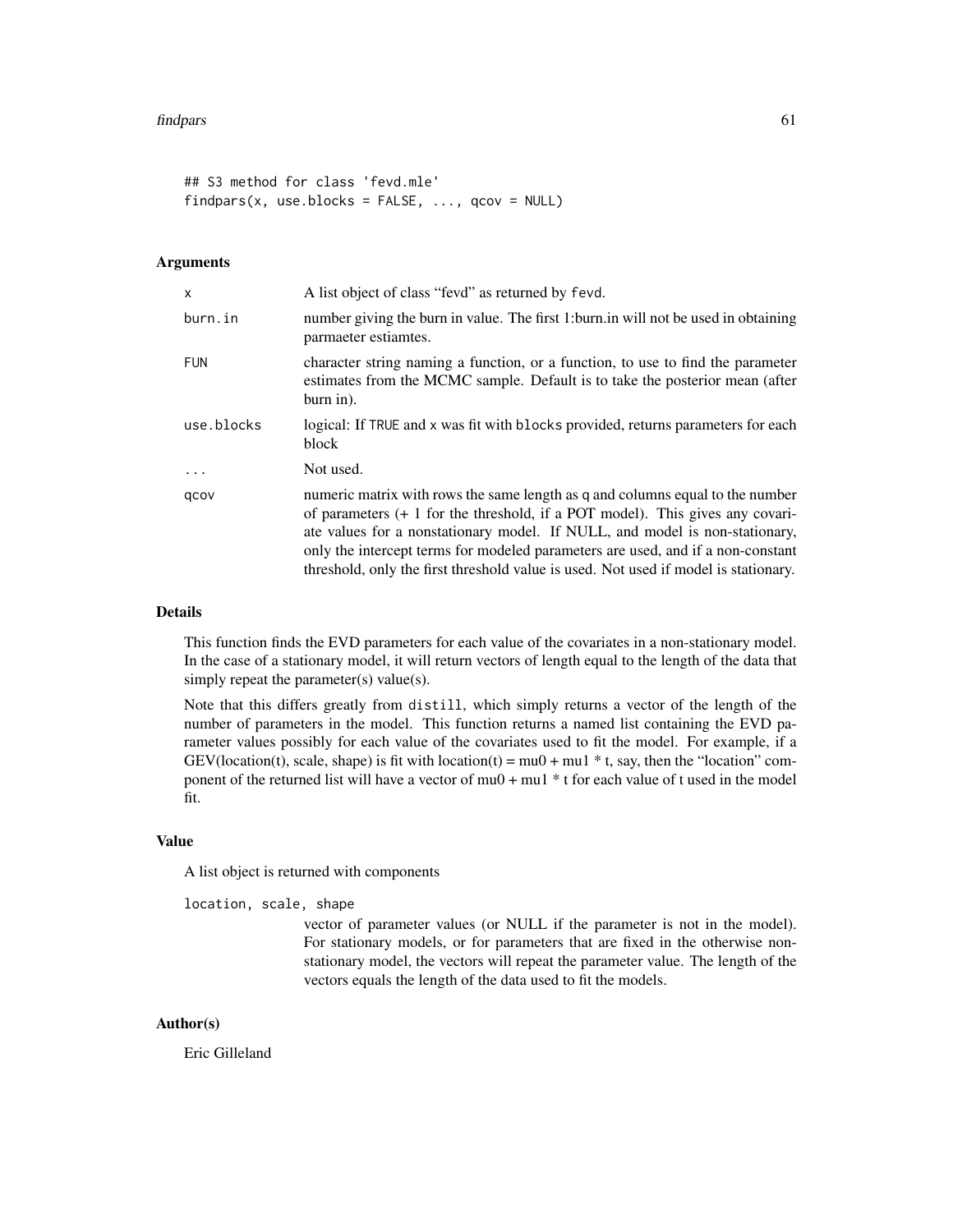# See Also

[fevd](#page-38-0), [distill](#page-0-0), [parcov.fevd](#page-81-0)

## Examples

```
z <- revd(100, loc=20, scale=0.5, shape=-0.2)
fit \leftarrow fevd(z)fit
findpars(fit)
## Not run:
data(PORTw)
fit <- fevd(TMX1, PORTw, location.fun=~AOindex, units="deg C")
fit
findpars(fit)
## End(Not run)
```
Flood *United States Total Economic Damage Resulting from Floods*

## Description

United States total economic damage (in billions of U.S. dollars) caused by floods by hydrologic year from 1932-1997. See Pielke and Downton (2000) for more information.

#### Usage

data(Flood)

# Format

A data frame with 66 observations on the following 5 variables.

OBS a numeric vector giving the line number.

HYEAR a numeric vector giving the hydrologic year.

USDMG a numeric vector giving total economic damage (in billions of U.S. dollars) caused by floods.

DMGPC a numeric vector giving damage per capita.

LOSSPW a numeric vector giving damage per unit wealth.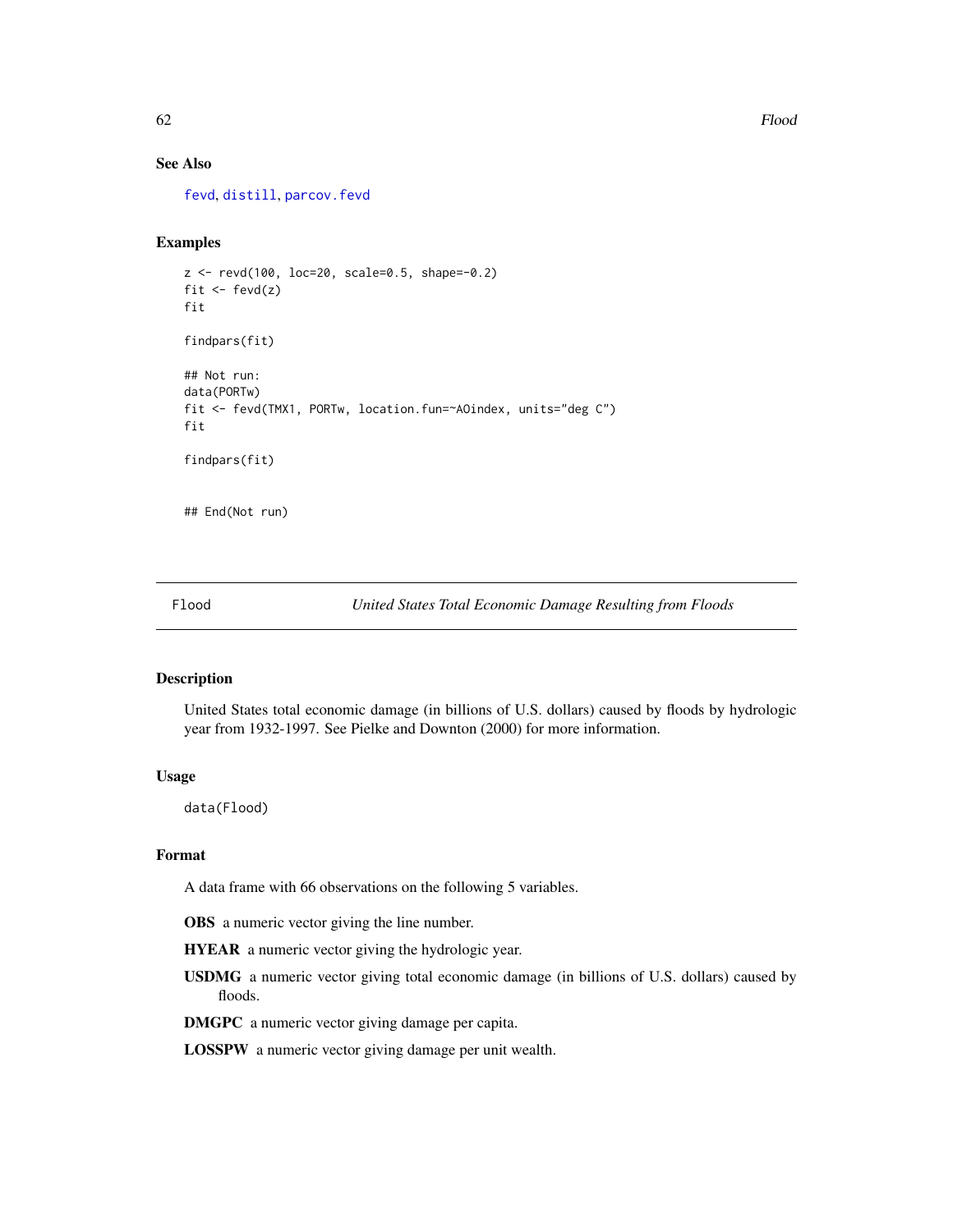#### Fort  $\qquad \qquad 63$

# Details

From Pielke and Downton (2000):

The National Weather Service (NWS) maintains a national flood damage record from 1903 to the present, and state level data from 1983 to the present. The reported losses are for "significant flood events" and include only direct economic damage that results from flooding caused by ranfall and/or snowmelt. The annual losses are based on "hydrologic years" from October through September. Flood damage per capita is computed by dividing the inflation-adjusted losses for each hydrological year by the estimated population on 1 July of that year (www.census.gov). Flood damage per million dollars of national wealth uses the net stock of fixed reproducible tangible wealth in millions of current dollars (see Pielke and Downton (2000) for more details; see also Katz et al. (2002) for analysis).

### Source

NWS web site: <https://www.nws.noaa.gov/>

# References

Katz, R. W., Parlange, M. B. and Naveau, P. (2002) Statistics of extremes in hydrology, *Advances in Water Resources*, 25, 1287–1304.

Pielke, R. A. Jr. and Downton, M. W. (2000) Precipitation and damaging floods: trends in the United States, 1932-97, *Journal of Climate*, 13, (20), 3625–3637.

## Examples

data(Flood) plot( Flood[,2], Flood[,3], type="l", lwd=2, xlab="hydrologic year", ylab="Total economic damage (billions of U.S. dollars)")

Fort *Daily precipitation amounts in Fort Collins, Colorado.*

# Description

Daily precipitation amounts (inches) from a single rain gauge in Fort Collins, Colorado. See Katz et al. (2002) Sec. 2.3.1 for more information and analyses.

#### Usage

data(Fort)

## Format

A data frame with dimension 36524 by 5. Columns are: "obs", "tobs", "month", "day", "year" and "Prec"; where "Prec" is the daily precipitation amount (inches).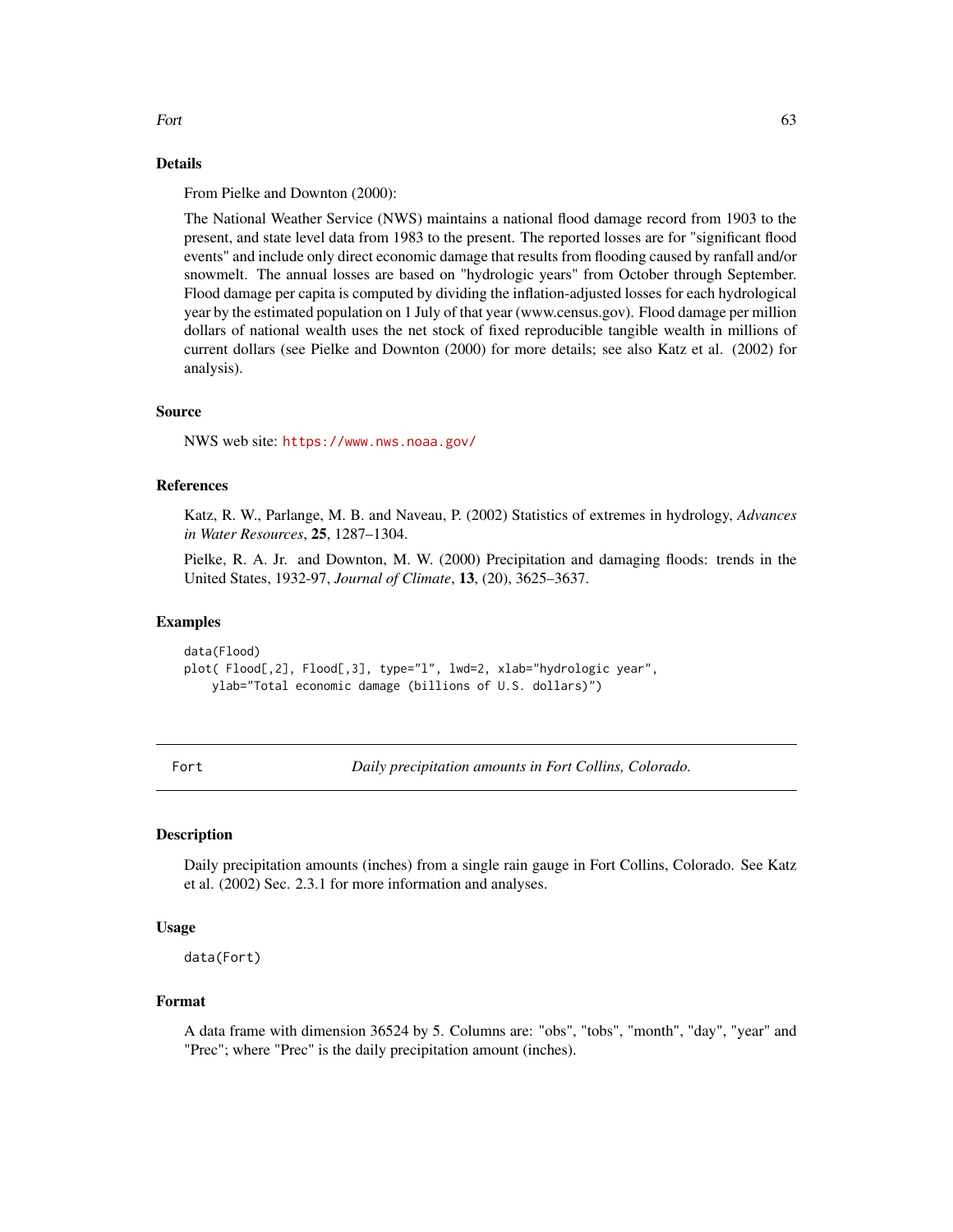## Source

Originally from the Colorado Climate Center at Colorado State University. The Colorado state climatologist office no longer provides this data without charge. The data can be obtained from the NOAA/NCDC web site, but there are slight differences (i.e., some missing values for temperature).

## References

Katz, R. W., Parlange, M. B. and Naveau, P. (2002) Statistics of extremes in hydrology. *Advances in Water Resources*, 25, 1287–1304.

## Examples

```
data(Fort)
str(Fort)
plot(Fort[,"month"], Fort[,"Prec"], xlab="month", ylab="daily precipitation (inches)")
```

fpois *Fit Homogeneous Poisson to Data and Test Equality of Mean and Variance*

#### Description

Fit a homogeneous Poisson to data and test whether or not the mean and variance are equal.

#### Usage

```
fpois(x, na.action = na. fail, ...)## Default S3 method:
fpois(x, na.action = na. fail, ...)## S3 method for class 'data.frame'
fpois(x, na.action = na.fail, \dots, which.col = 1)
## S3 method for class 'matrix'
fpois(x, na.action = na.fail, ..., which.col = 1)## S3 method for class 'list'
fpois(x, na.action = na. fail, ..., which. component = 1)
```
#### Arguments

| X         | numeric, matrix, data frame or list object containing the data to which the Pois-<br>son is to be fit. |
|-----------|--------------------------------------------------------------------------------------------------------|
| na.action | function to be called to handle missing values.                                                        |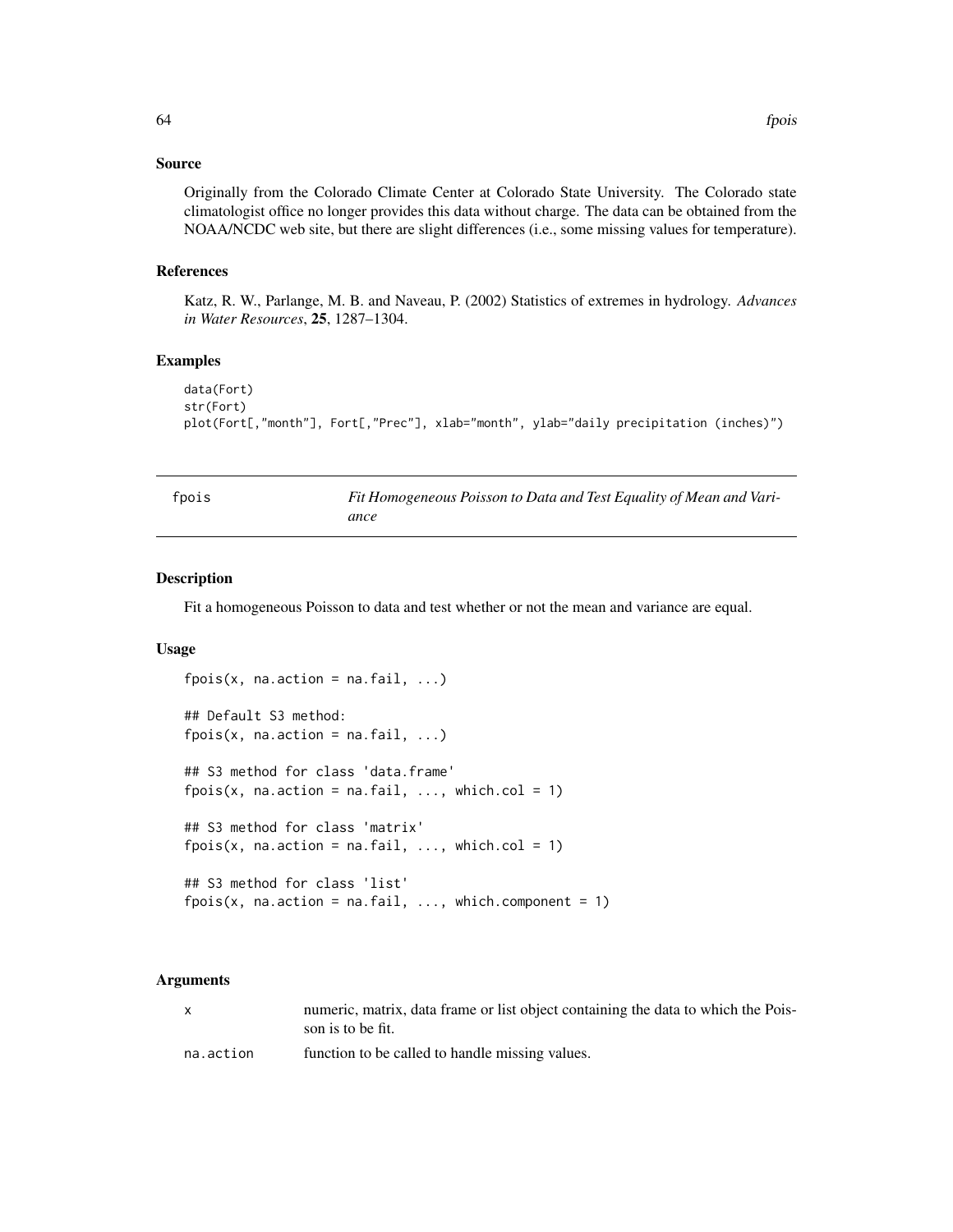fpois 65

... Not used. which.col,which.component column or component (list) number containing the data to which the Poisson is to be fit.

## Details

The probability function for the (homogeneous) Poisson distribution is given by:

Pr( $N = k$ ) = exp(-lambda) \* lambda^k / k!

for  $k = 0, 1, 2, ...$ 

The rate parameter, lambda, is both the mean and the variance of the Poisson distribution. To test the adequacy of the Poisson fit, therefore, it makes sense to test whether or not the mean equals the variance. R. A. Fisher showed that under the assumption that  $X_1$ , ...,  $X_n$  follow a Poisson distribution, the statistic given by:

 $D = (n - 1) * var(X_1) / mean(X_1)$ 

follows a Chi-square distribution with n - 1 degrees of freedom. Therefore, the p-value for the onesided alternative (greater) is obtained by finding the probability of being greater than D based on a Chi-square distribution with n - 1 degrees of freedom.

## Value

A list of class "htest" is returned with components:

| statistic   | The value of the dispersion D                                                                   |
|-------------|-------------------------------------------------------------------------------------------------|
| parameter   | named numeric vector giving the estimated mean, variance, and degrees of free-<br>dom.          |
| alternative | character string with the value "greater" indicating the one-sided alternative hy-<br>pothesis. |
| p.value     | the p-value for the test.                                                                       |
| method      | character string stating the name of the test.                                                  |
| data.name   | character naming the data used by the test (if a vector is applied).                            |

## Author(s)

Eric Gilleland

#### See Also

[glm](#page-0-0)

# Examples

data(Rsum) fpois(Rsum\$Ct)

## Not run: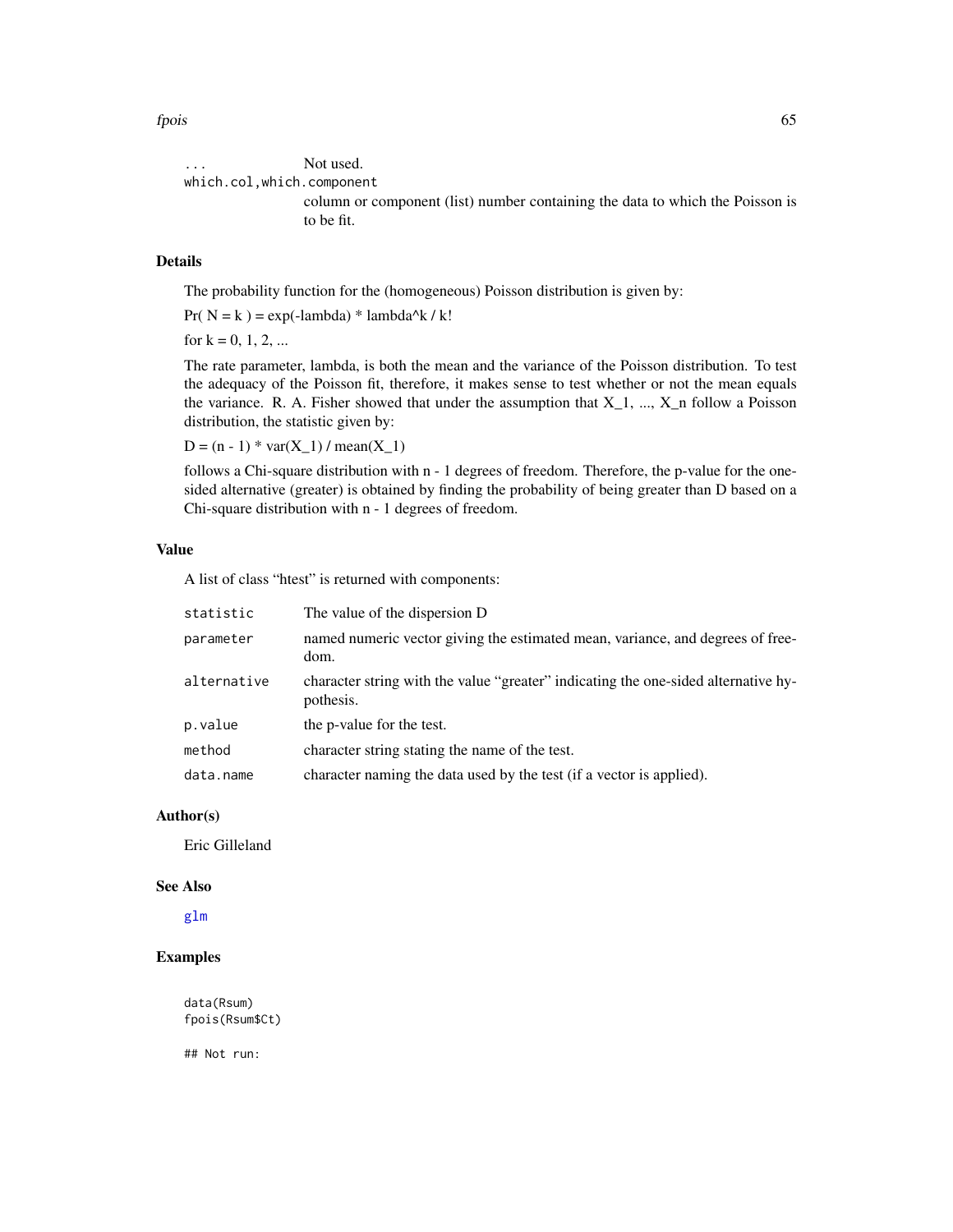#### 66 ftcanmax

```
# Because 'Rsum' is a data frame object,
# the above can also be carried out as:
fpois(Rsum, which.col = 3)
# Or:
fpois(Rsum, which.col = "Ct")
##
## For a non-homogeneous fit, use glm.
##
## For example, to fit the non-homogeneous Poisson model
## Enso as a covariate:
##
fit <- glm(Ct~EN, data = Rsum, family = poisson())
summary(fit)
## End(Not run)
```
ftcanmax *Annual Maximum Precipitation: Fort Collins, Colorado*

## Description

Annual maximum precipitation (inches) for one rain gauge in Fort Collins, Colorado from 1900 through 1999. See Katz et al. (2002) Sec. 2.3.1 for more information and analyses.

#### Usage

data(ftcanmax)

## Format

A data frame with 100 observations on the following 2 variables.

Year a numeric vector giving the Year.

Prec a numeric vector giving the annual maximum precipitation amount in inches.

#### Source

Originally from the Colorado Climate Center at Colorado State University. The Colorado state climatologist office no longer provides this data without charge. The data can be obtained from the NOAA/NCDC web site, but there are slight differences (i.e., some missing values for temperature). The annual maximum precipitation data is taken directly from the daily precipitation data available in this package under the name "Fort".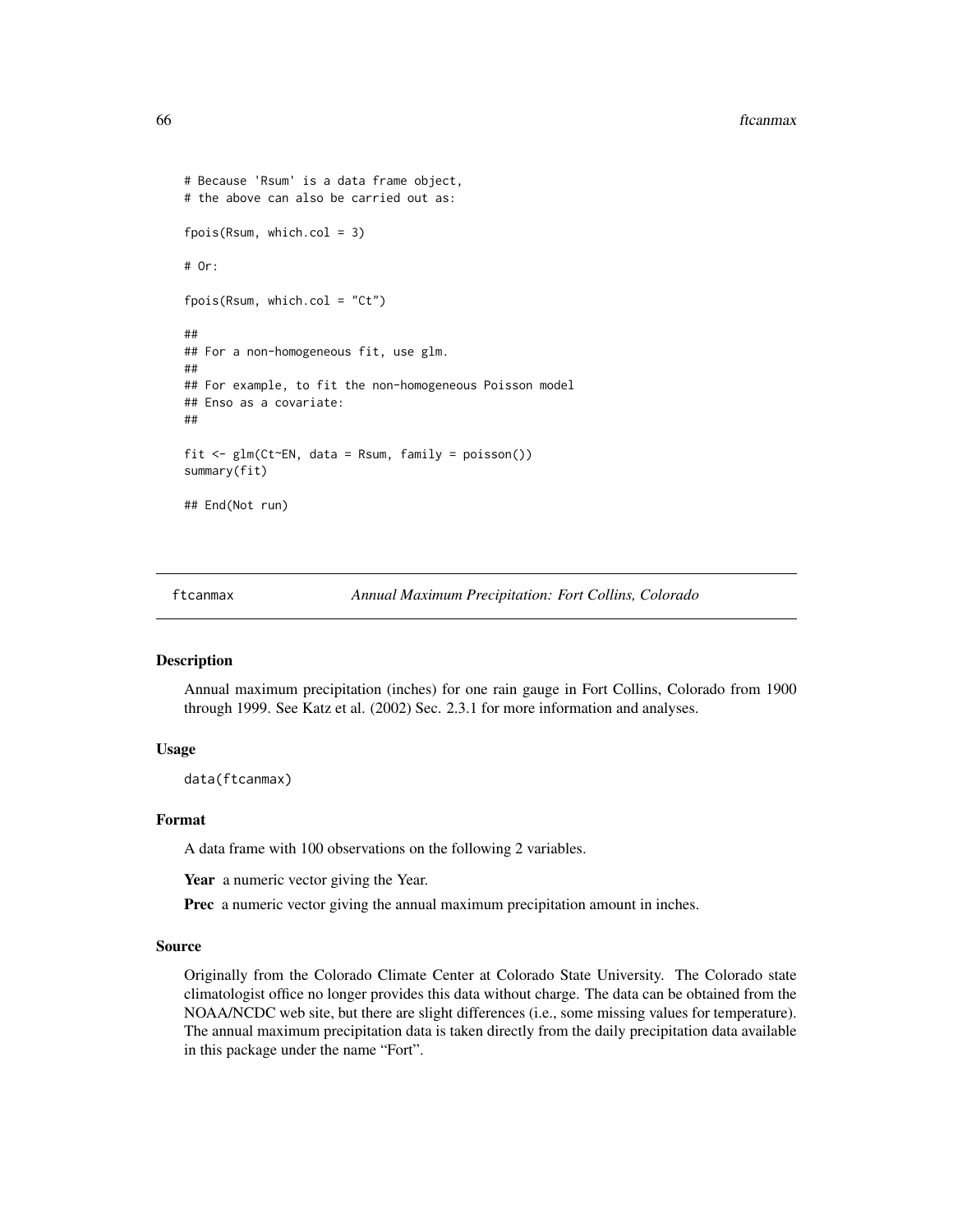### $HEAT$  67

# References

Katz, R. W., Parlange, M. B. and Naveau, P. (2002) Statistics of extremes in hydrology. *Advances in Water Resources*, 25, 1287–1304.

#### Examples

```
data(ftcanmax)
str(ftcanmax)
plot(ftcanmax, type="l", lwd=2)
```
HEAT *Summer Maximum and Minimum Temperature: Phoenix, Arizona*

# **Description**

Summer maximum and minimum temperature (degrees Fahrenheit) for July through August 1948 through 1990 at Sky Harbor airport in Phoenix, Arizona.

## Usage

data(HEAT)

## Format

A data frame with 43 observations on the following 3 variables.

Year a numeric vector giving the number of years since 1900.

Tmax a numeric vector giving the Summer maximum temperatures in degrees Fahrenheit.

Tmin a numeric vector giving the Summer minimum temperatures in degrees Fahrenheit.

# Details

Data is Summer maximum and minimum temperature for the months of July through August from 1948 through 1990.

## Source

U.S. National Weather Service Forecast office at the Phoenix Sky Harbor Airport.

#### References

Balling, R. C., Jr., Skindlov, J. A. and Phillips, D. H. (1990) The impact of increasing summer mean temperatures on extreme maximum and minimum temperatures in Phoenix, Arizona. *Journal of Climate*, 3, 1491–1494.

Tarleton, L. F. and Katz, R. W. (1995) Statistical explanation for trends in extreme summer temperatures at Phoenix, A.Z. *Journal of Climate*, 8, (6), 1704–1708.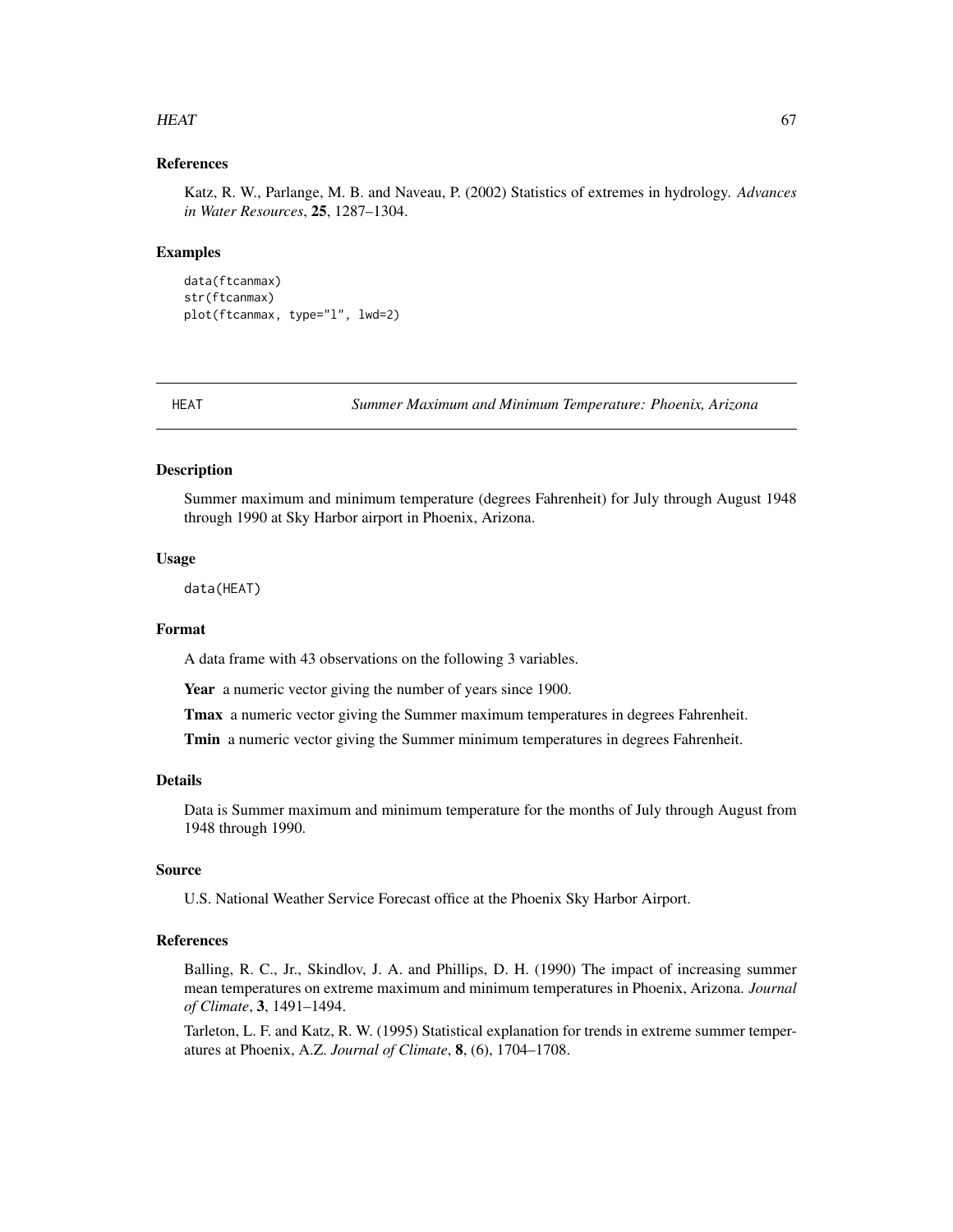68 hwmi and the control of the control of the control of the control of the control of the control of the control of the control of the control of the control of the control of the control of the control of the control of

## Examples

data(HEAT) str(HEAT) plot(HEAT)

hwmi *Heat Wave Magnitude Index*

## Description

This function computes the Heat Wave Magnitude Index and the associated duration and starting date of a heat wave event.

## Usage

hwmi(yTref, Tref, yTemp, Temp)

## **Arguments**

| yTref | a single numeric value giving the starting year of Tref                                                                                                                                                                              |
|-------|--------------------------------------------------------------------------------------------------------------------------------------------------------------------------------------------------------------------------------------|
| Tref  | a numeric vector of daily maximum temperatures for a 32-year reference period<br>used to calculate threshold and empirical cumulative distribution function (ecdf).                                                                  |
| yTemp | a single numeric value giving the starting year of Temp                                                                                                                                                                              |
| Temp  | a numeric vector of daily maximum temperature for at least one year (with<br>length not shorter than 365 days) or n-years (each with length not shorter than<br>365 days) containing the data to which the HWMI is to be calculated. |

# Details

This function takes a daily maximum temperature time series as input and computes the climate index HWMI (Heat Wave Magnitude Index). The Heat Wave Magnitude Index is defined as the maximum magnitude of the heat waves in a year. A "heat wave" is defined as a sequence of 3 or more days in which the daily maximum temperature is above the 90th percentile of daily maximum temperature for a 31-day running window surrounding this day during the baseline period (e.g., 1981-2010).

Note that the argument Tref must have daily maximum temperatures for a 32-year period (e.g., using the baseline period of 1981 to 2010, Tref must be for 1980 through 2011). The first and the 32nd years are needed to calculate the daily threshold over the first and the last year of the baseline period (1981-2010).

If HWMI is calculated in the Southern Hemisphere, then, in order not to split a Heat Wave event into two, the year should start on the 1st of July and end on the 30th of June of the following year.

In other words:

1. Tref will be from the 1st of July 1980 up to the 30th of June 2012

2. Similarly for Temp, each 365 days in a year must be taken between the 1st of July and the 30th of June.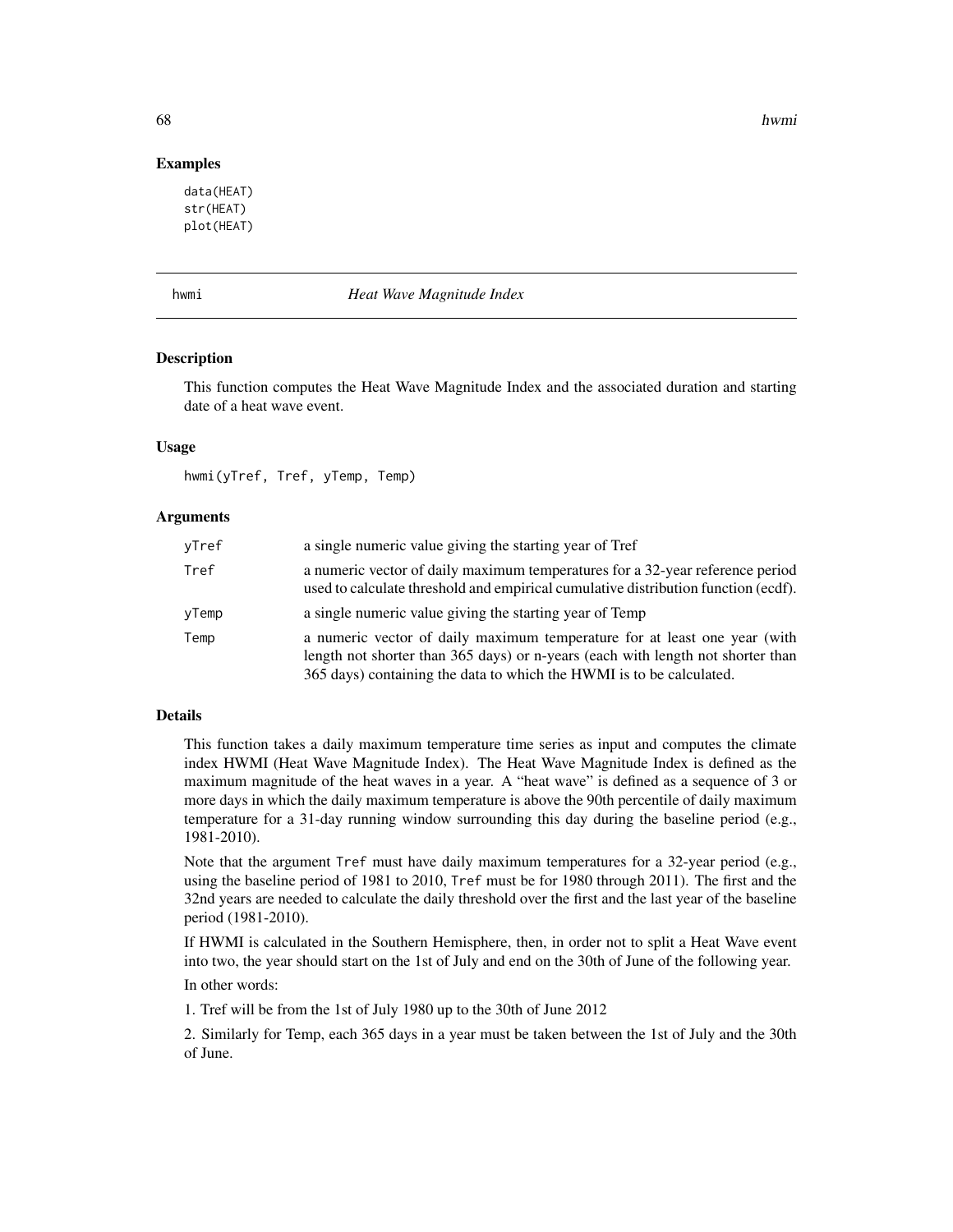#### hwmi 69 km and the contract of the contract of the contract of the contract of the contract of the contract of the contract of the contract of the contract of the contract of the contract of the contract of the contract of

#### Value

A list with the following components: hwmi: a numeric vector containing the hwmi value for each year and the associated duration and starting day (number between 1 and 365) for each heat wave event in a year. thr: a numeric vector containing 365 temperature values representing the daily threshold for the reference period (1981-2010 or any other 30 years period). pdfx: the "n" (n was fixed to 512) coordinates of the points (sum of three daily maximum temperatures) where the density is estimated. pdfy: the estimated density values. These will be non-negative, but can be zero.

## Author(s)

Simone Russo <simone.russo@jrc.ec.europa.eu>

#### References

Russo, S. and Coauthors, 2014. Magnitude of extreme heat waves in present climate and their projection in a warming world. *J. Geophys. Res.*, doi:10.1002/2014JD022098.

<http://www.nature.com/news/russian-summer-tops-universal-heatwave-index-1.16250>

## Examples

```
data("CarcasonneHeat")
tiid <- CarcasonneHeat[2,]
jan1980 <- which(tiid == 19800101)
jan2003 <- which(tiid == 20030101)
dec2003 <- which(tiid == 20031231)
dec2011 <- which(tiid == 20111231)
Temp <- CarcasonneHeat[3, jan2003:dec2003] / 10
Tref <- CarcasonneHeat[3, jan1980:dec2011] / 10
##hwmi calculation
hwmiFr2003 <- hwmi(1980, Tref, 2003, Temp)
#### Heat Wave occurred in Carcassonne, France, 2003
plot(c(150:270), Temp[150:270], xlim = c(150, 270),
   ylim = c((min(hwmiFr2003$thr[150:270]) -
       sd(hwmiFr2003$thr[150:270])), max(Temp[150:270])),
   xlab = "days", ylab = "temperature", col = 8)par(new = TRUE)
plot(c(150:270), hwmiFr2003$thr[150:270], type = "l",
    xlim = c(150, 270),
   ylim = c((min(hwmiFr2003$thr[150:270]) - sd(hwmiFr2003$thr[150:270])),
   max(Temp), xlab = "", ylab = "", col = 1, lwd = 2)par(new = TRUE)
```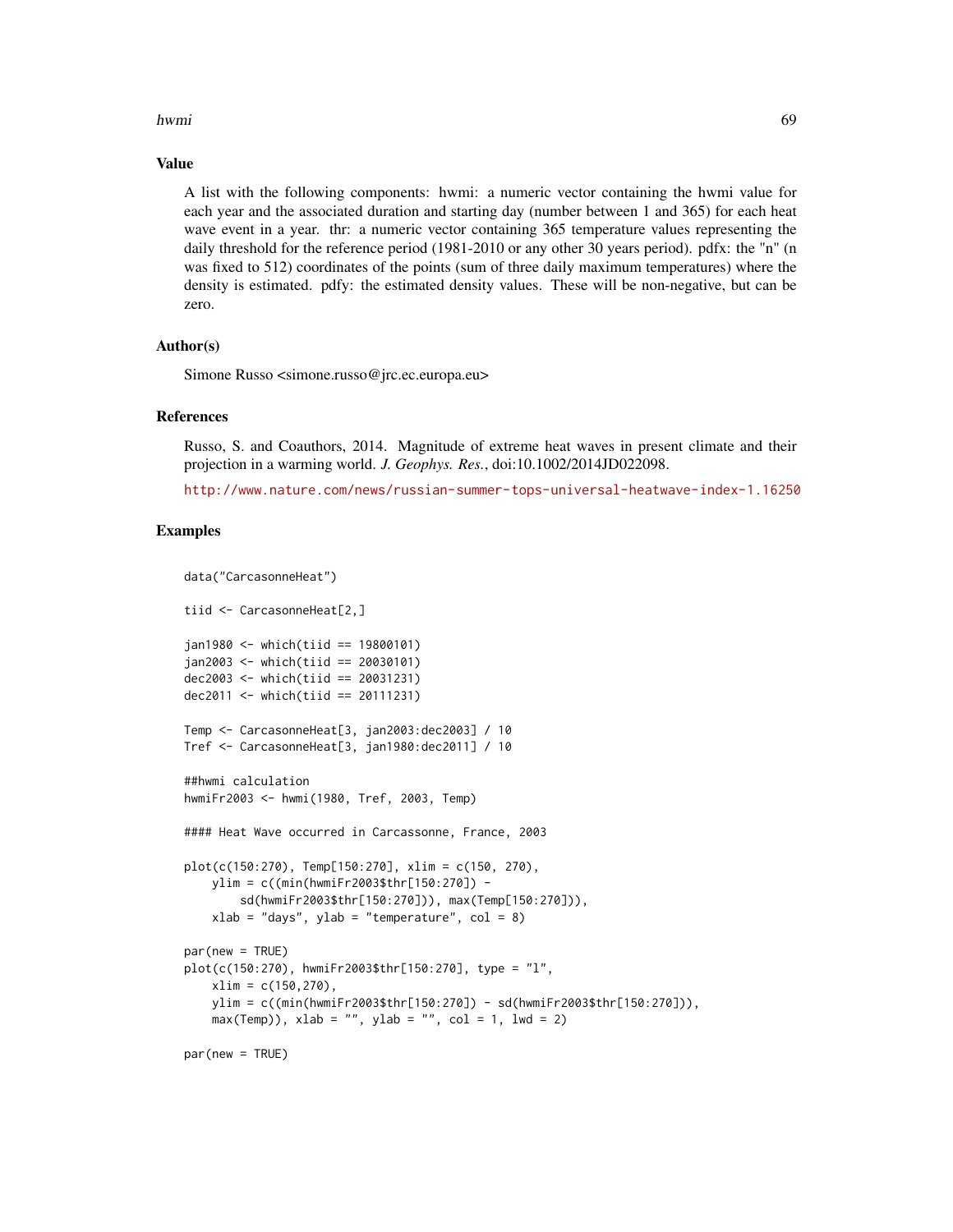```
plot(c(hwmiFr2003$hwmi[1,3]:(hwmiFr2003$hwmi[1,3] + hwmiFr2003$hwmi[1,2]-1)),
    Temp[hwmiFr2003$hwmi[1,3]:(hwmiFr2003$hwmi[1,3] + hwmiFr2003$hwmi[1,2] - 1)],
    xlim = c(150, 270),
   ylim = c((min(hwmiFr2003$thr[150:270]) - sd(hwmiFr2003$thr[150:270])),
       max(Temp[150:270])),
    xlab = "", ylab = "", col = 4, type = "b",main = "Carcassonne, France, 2003", lwd = 2)
text(175, 42, "hwmi = 3.68", col = 4, font = 2)
text(175, 41, "Duration = 12 days", col = 4, font = 2)text(175, 40, "Starting day = 214 (02.Aug.2003)", col = 4, font = 2)
```
hwmid *Heat Wave Magnitude Index*

#### Description

This function computes the Heat Wave Magnitude Index and the associated duration and starting date of a heat wave event.

#### Usage

hwmid(yTref, Tref, yTemp, Temp)

# Arguments

| yTref | a single numeric value giving the starting year of Tref                                                                                                                                                                                                    |
|-------|------------------------------------------------------------------------------------------------------------------------------------------------------------------------------------------------------------------------------------------------------------|
| Tref  | a numeric vector of daily maximum temperatures for a 32-year reference period<br>used to calculate threshold, T30ymax and T30ymin as defined below.                                                                                                        |
| yTemp | a single numeric value giving the starting year of Temp                                                                                                                                                                                                    |
| Temp  | a numeric vector of daily maximum (minimum or mean) temperature for at least<br>one year (with length not shorter than 365 days) or n-years (each with length<br>not shorter than 365 days) containing the data to which the HWMId is to be<br>calculated. |

## Details

This function takes a daily temperature time series as input and computes the climate index HWMId (Heat Wave Magnitude Index daily). The Heat Wave Magnitude Index daily is defined as the maximum magnitude of the heat waves in a year. A "heat wave" is defined as a sequence of 3 or more days in which the daily maximum temperature is above the 90th percentile of daily maximum temperature for a 31-day running window surrounding this day during the baseline period (e.g., 1981-2010).

Note that the argument Tref must have daily temperatures for a 32-year period (e.g., using the baseline period of 1981 to 2010, Tref must be for 1980 through 2011). The first and the 32nd years are needed to calculate the daily threshold over the first and the last year of the baseline period (1981-2010).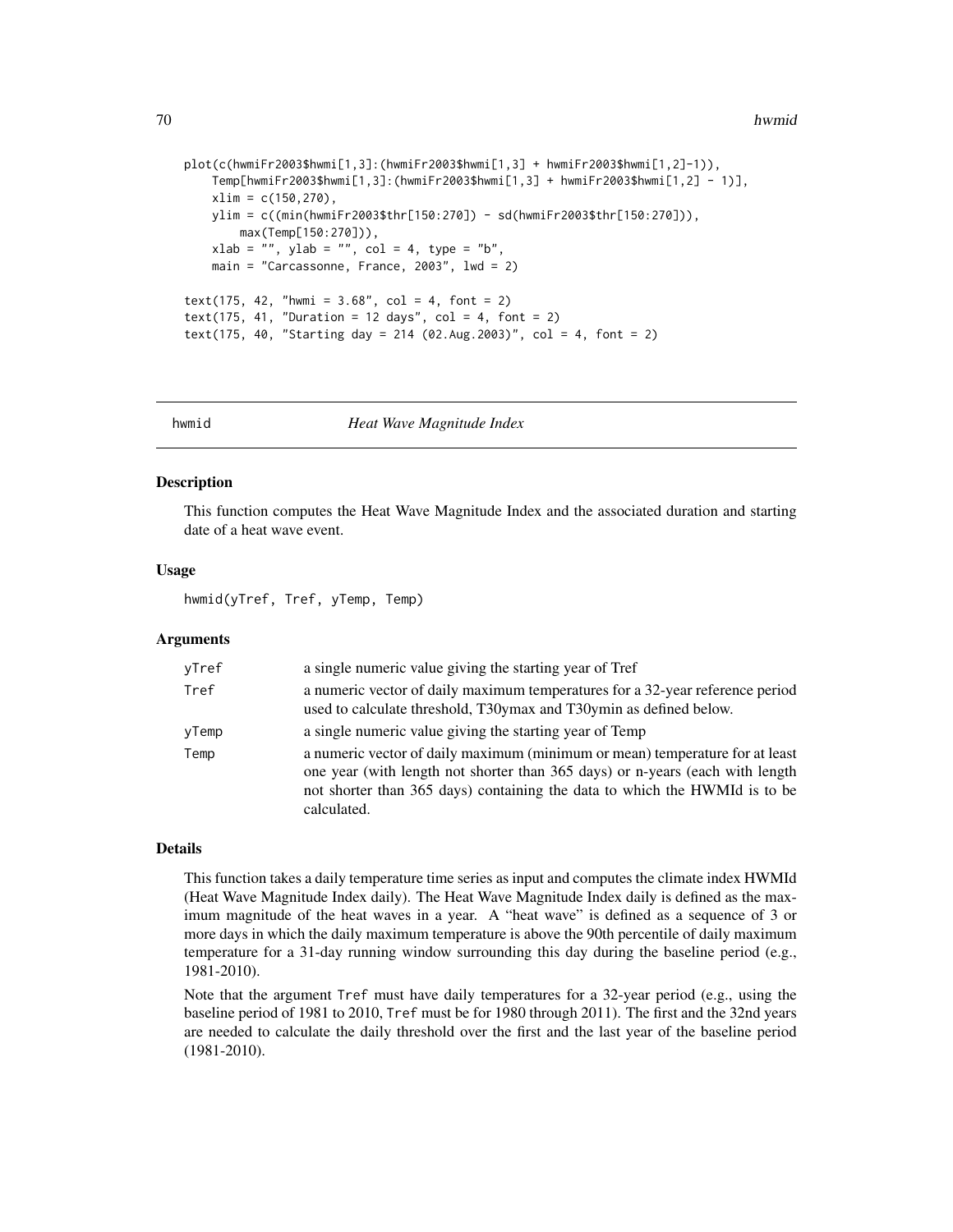### hwmid 2008 and 2008 and 2008 and 2008 and 2008 and 2008 and 2008 and 2008 and 2008 and 2008 and 2008 and 2008

#### Value

A list with the following components: hwmid: a numeric vector containing the hwmid value for each year and the associated duration and starting day (number between 1 and 365) for each heat wave event in a year. thr: a numeric vector containing 365 temperature values representing the daily threshold for the reference period (1981-2010 or any other 30 years period). T30y75p: a single numeric value giving the 75th percentile value of the time series calculated from Tref and composed of 30-year annual maximum temperatures of the baseline period. T30y25p: a single numeric value giving the 25th percentile value of the time series calculated from Tref and composed of 30-year annual maximum temperatures of the baseline period.

## Author(s)

Simone Russo <simone.russo@jrc.ec.europa.eu, simone.russo@isprambiente.it>

#### References

Russo, S., J. Sillmann, E. Fischer, 2015. Top ten European heatwaves since 1950 and their occurrence in the coming decades. *Environmental Research Letters*, 10, 124003, doi:10.1088/1748- 9326/10/12/124003.

Russo, S. and Coauthors, 2014. Magnitude of extreme heat waves in present climate and their projection in a warming world. *J. Geophys. Res.*, doi:10.1002/2014JD022098.

<http://www.nature.com/news/russian-summer-tops-universal-heatwave-index-1.16250>

# Examples

```
data("CarcasonneHeat")
tiid <- CarcasonneHeat[2,]
jan1980 <- which(tiid == 19800101)
jan2003 < - which (tid == 20030101)dec2003 <- which(tiid == 20031231)
dec2011 < - which(tiid == 20111231)
Temp <- CarcasonneHeat[3, jan2003:dec2003] / 10
Tref <- CarcasonneHeat[3, jan1980:dec2011] / 10
##hwmid calculation
hwmidFr2003 <- hwmid(1980, Tref, 2003, Temp)
hwmiFr2003 <- hwmi(1980, Tref, 2003, Temp)
T30y25p <- hwmidFr2003$T30y25p
T30y75p <- hwmidFr2003$T30y75p
range30y <- (T30y75p - T30y25p)
```
#daymag<-(Temp[214:225]-hwmidFr2003\$T30ymin)/(hwmidFr2003\$T30ymax-hwmidFr2003\$T30ymin) #### Heat Wave occurred in Carcassonne, France, 2003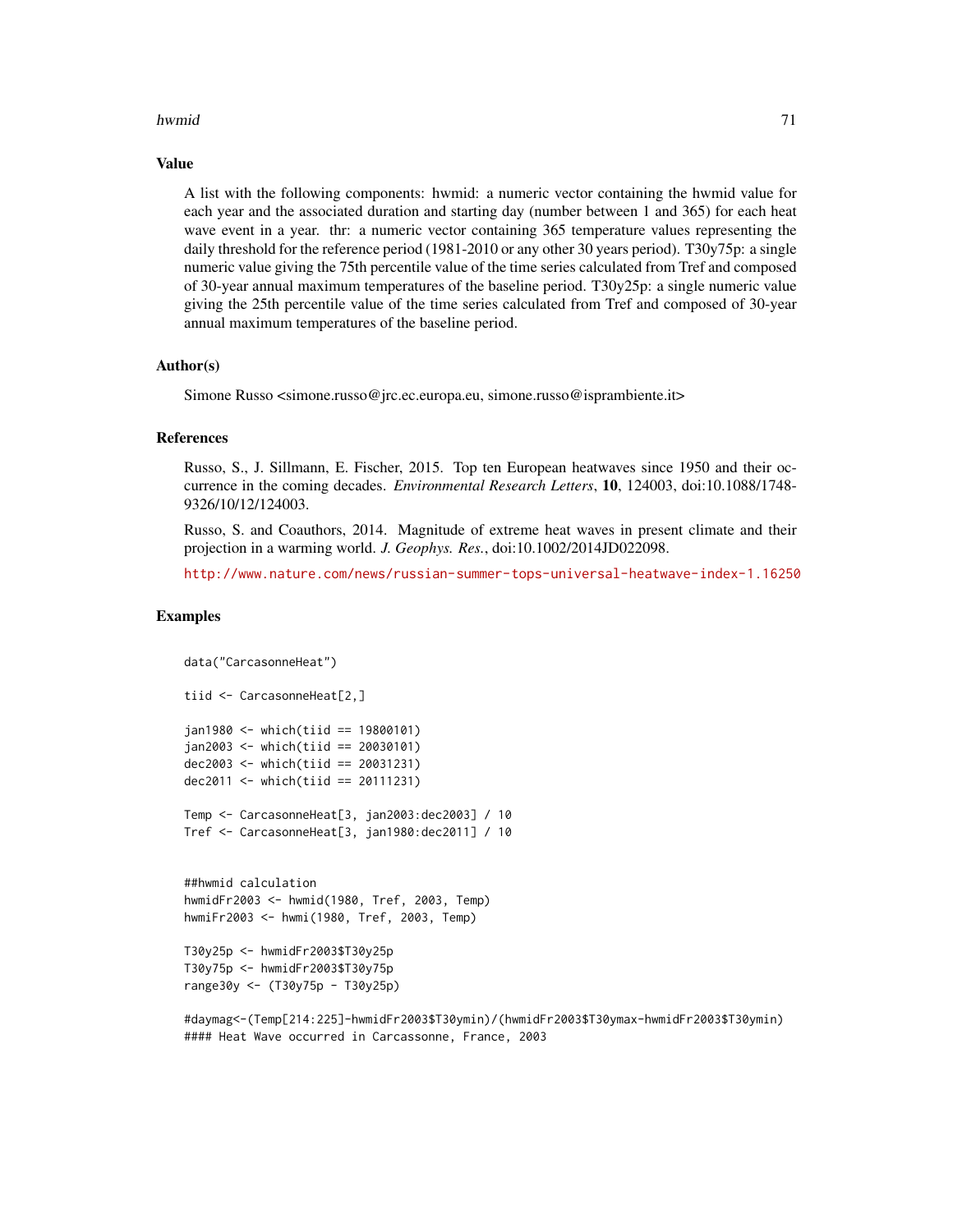#### **72** hwmid **hwmid hwmid hwmid hwmid hwmid hwmid hwmid hwmid hwmid hwmid**

```
split.screen( rbind( c(0, 1, 0.6, 1), c(0, 0.5, 0, 0.6), c(0.5, 1, 0, 0.6) ) )
screen(1)
par( mar = c(2, 2, 2, 0) )plot( c(1:365), Temp[1:365], xlim = c(190, 240), ylim = c(25, 50),
   xlab = "", ylab = "", cex.axis = 1.1, col = 8, font.axis = 2)par( new = TRUE )
plot( c(150:270), hwmiFr2003$thr[150:270], type = "l",xlim = c(190, 240),
   ylim = c(25, 50), xlab = "", ylab = "", col = 1, lwd = 2, axes = FALSE)par(new = TRUE)
plot(c(214:216), Temp[214:216], xlim = c(190, 240), ylim = c(25, 50),xlab = "", ylab = "", col = 4, type = "b", lwd = 2, axes = FALSE,
   pch = "a", cex = 1.2)
par( new = TRUE)
plot(c(217:219), Temp[217:219], xlim = c(190, 240), ylim = c(25,50),
    xlab = "", ylab = "", col = 4, type = "b", lwd = 2, axes = FALSE,
    pch = nb", cex = 1.2)
par(new=TRUE)
plot(c(220:222), Temp[220:222], xlim = c(190, 240), ylim = c(25, 50),
   xlab = "", ylab = "", col = 4, type = "b", lwd = 2, axes = FALSE,
    pch = "c", cex = 1.2)
par(new=TRUE)
plot(c(223:225), Temp[223:225], xlim = c(190, 240), ylim = c(25, 50),
   xlab = "", ylab = "", col = 4, type = "b", lwd = 2, axes = FALSE,
    pch = "d", cex = 1.2)par(new=TRUE)
plot(c(214:216), (Temp[214:216]+5), xlim = c(190, 240), ylim = c(25, 50),xlab = "", ylab = "", col = 3, type = "b", lwd = 2, axes = FALSE,
   pch = "a", cex = 1.2)par(new=TRUE)
plot(c(217:219), (Temp[217:219]+5), xlim = c(190, 240), ylim = c(25, 50),xlab = "", ylab = "", col = 3, type = "b", lwd = 2, axes = FALSE,pch = "b", cex = 1.2)
par(new=TRUE)
plot(c(220:222), (Temp[220:222]+5), xlim = c(190, 240), ylim = c(25, 50),xlab = "", ylab = "", col = 3, type = "b", lwd = 2, axes = FALSE,
    pch = "c", cex = 1.2)par(new=TRUE)
plot(c(223:225), (Temp[223:225]+5), xlim = c(190, 240), ylim = c(25, 50),xlab = "", ylab = "", col = 3, type = "b", lwd = 2, axes = FALSE,
    pch = "d", cex = 1.2)
```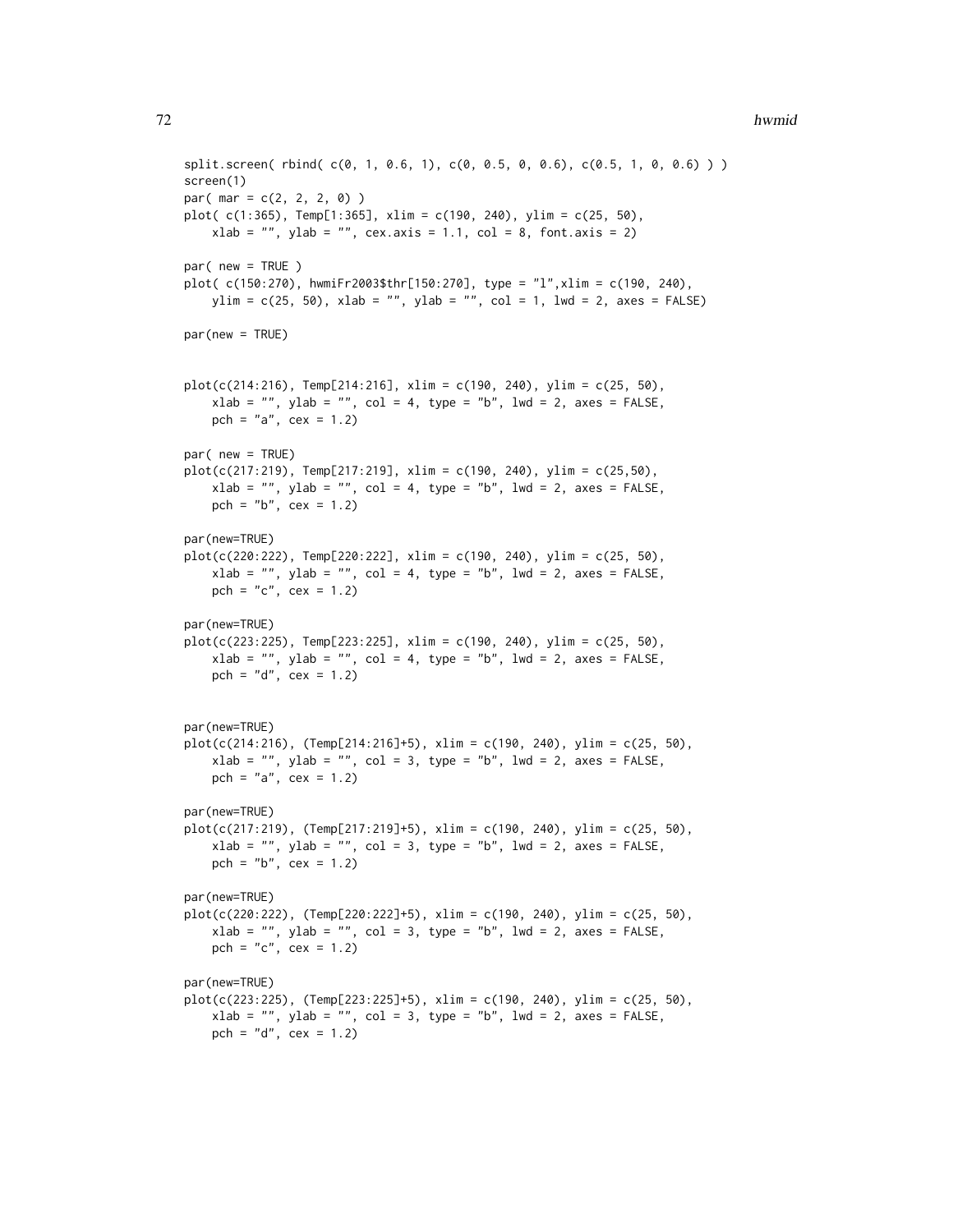#### is.fixedfevd 73

```
text(200, 50, "HW2", col = 3, font = 2)
text(200, 48, "HWMI=4", col = 3, font = 2)
text(200, 46, "HWMId = 41.9", col = 3, font = 2)text(200, 42, "HW1", col = 4, font = 2)text(200, 40, "HWMI = 3.68", col = 4, font = 2)
text(200, 38, "HWMId=18.6", col = 4, font = 2)
```
box()

is.fixedfevd *Stationary Fitted Model Check*

## Description

Test if a fitted fevd object is stationary or not.

# Usage

is.fixedfevd(x)

check.constant(x)

## Arguments

x A list object of class "fevd" as returned by fevd. For check.constant, this may be a formula or vector.

# Details

This function is mostly intended as an internal function, but it may be useful generally.

check.constant determines if a formula is given simply by  $\sim 1$ . It is used by is.fixedfevd.

# Value

logical of length one stating whether the fitted model is stationary (TRUE) or not (FALSE).

# Author(s)

Eric Gilleland

## See Also

[fevd](#page-38-0)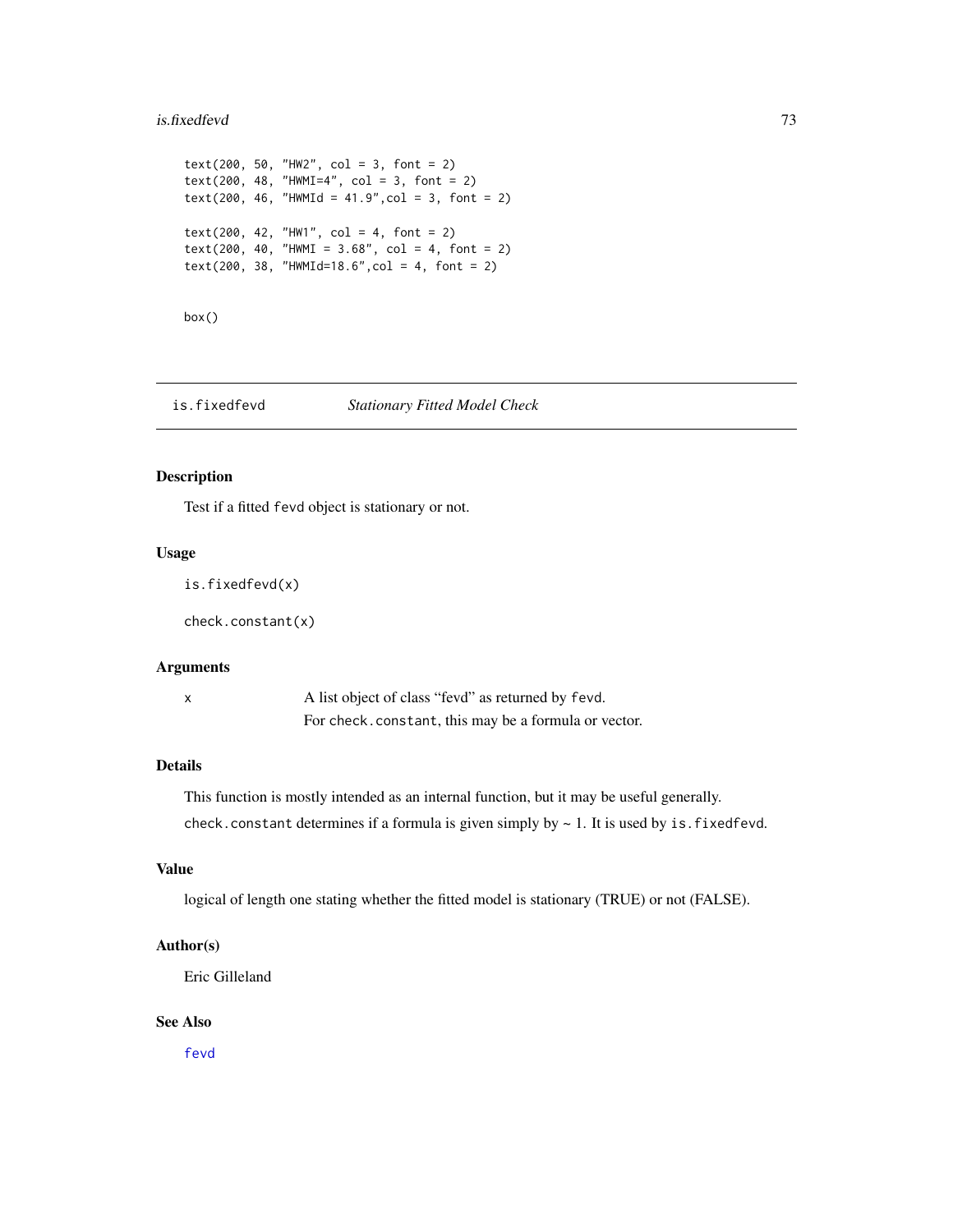# Examples

```
z <- revd(100, loc=20, scale=0.5, shape=-0.2)
fit \leftarrow fevd(z)fit
is.fixedfevd(fit)
```
levd *Extreme Value Likelihood*

# Description

Find the EVD parameter likelihood given data.

## Usage

```
levd(x, threshold, location, scale, shape,
    type = c("GEV", "GP", "PP", "Gumbel", "Weibull", "Frechet",
    "Exponential", "Beta", "Pareto"), log = TRUE, negative = TRUE,
    span, npy = 365.25, infval = Inf, weights = 1, blocks = NULL)
```
# Arguments

| X             | A numeric vector of data of length n.                                                                                                                                                                                                                                                                                       |  |
|---------------|-----------------------------------------------------------------------------------------------------------------------------------------------------------------------------------------------------------------------------------------------------------------------------------------------------------------------------|--|
| threshold     | number or numeric vector of length n giving the desired threshold, if applicable.                                                                                                                                                                                                                                           |  |
| location      | number or numeric vector of length n giving the location parameter value(s), if<br>applicable.                                                                                                                                                                                                                              |  |
| scale         | number or numeric vector of length n giving the scale parameter value(s).                                                                                                                                                                                                                                                   |  |
| shape         | number or numeric vector of length n giving the shape parameter value(s), if<br>applicable.                                                                                                                                                                                                                                 |  |
| type          | character string naming the particular EVD for which to compute the likelihood.                                                                                                                                                                                                                                             |  |
| log, negative | logicals; should the negative log-likelihood (default) be returned (both TRUE)<br>or the likelihood (both FALSE)? It is possible to return other possibilities such<br>as the negative likelihood ( $log = FALSE$ , negative $= TRUE$ ) or the log-likelihood<br>$(\log = \text{TRUE}, \text{negative} = \text{FALSE}).$    |  |
| span          | number stating how many periods (usually years) the data cover (applicable only<br>for PP models). Currently not used.                                                                                                                                                                                                      |  |
| npy           | number of points per period (period is usually years).                                                                                                                                                                                                                                                                      |  |
| infval        | Value to return if the likelihood is infinite. If negative is FALSE, the negative<br>of this value will be returned. The default is to return Inf, but noe that for opti-<br>mization routines, this would result in an error and stop the process. Therefore,<br>it can be advantageous to use a very large value instead. |  |
| weights       | numeric of length 1 or n giving weights to be applied in the likelihood calcula-<br>tion (e.g., if some data points are to be weighted more/less heavily than others).                                                                                                                                                      |  |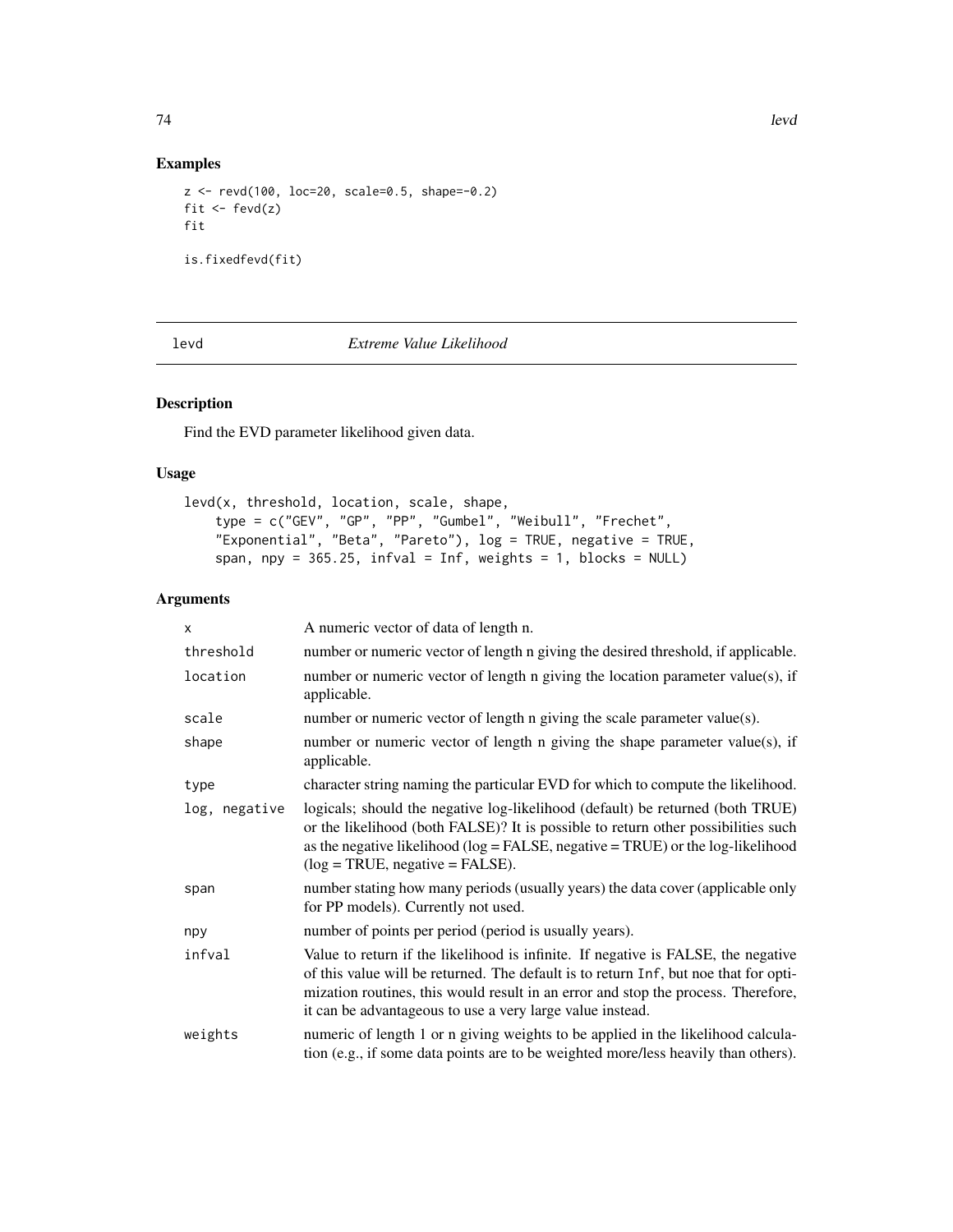levd 75

blocks An optional list containing information required to evaluate the likelihood of point process models in a computationally-efficient manner by using only the exceedances and not the observations below the threshold(s). See details.

# Details

This function is called by a wrapper function within fevd and other functions. It is generally an internal function, but may be useful for some users.

The negative log-likelihood for the generalized extreme value (GEV) df, possibly with parameters that are functions of covariates, yi) is given by:

 $sum(log(scale(yi))) + sum(z^(-1/shape(yi)) + sum(log(z) * (1/shape(yi) + 1)),$ 

where  $z = (x - 1)$  location(yi))/scale(yi), x are the data. For the Frechet and Weibull cases, the shape parameter is forced to have the correct sign, so it does not matter if the user chooses positive or negative shape. In the case of shape = 0, defined by continuity (Gumbel case), the negative loglikelihood simplifies to:

 $sum(log(scale(yi))) + sum(z) + sum(exp(-z)),$ 

where z is as above.

The negative log-likelihood for the GP df is given by:

 $sum(log(scale(yi))) + sum(log(z) * (1/shape(yi) + 1)),$ 

where  $z = 1 + shape(yi) * t$ , where  $t = (x[x > threshold] - threshold(yi)) / scale(yi)$ . Similar to the GEV df, the Beta and Pareto cases are forced to have the correct sign for the shape parameter. In the case of shape  $= 0$ , defined by continuity (Exponential case), the negative log-likelihood simplifies to:

 $sum(log(scale(yi))) + z$ ,

where z is as above in the GP negative log-likelihood.

See Coles (2001) for more details.

Using Blocks to Reduce Computation in PP Fitting:

When blocks is supplied, the user should provide only the exceedances and not all of the data values. The list should contain a component called nBlocks indicating the number of observations within a block, where blocks are defined in a manner analogous to that used in GEV models. The list should also contain components named threshold, location, scale, shape, and weights corresponding to the arguments of the same name supplied to levd, but with values on a per block basis. If some of the observations within any block are missing (assuming missing at random or missing completely at random), the list should contain a proportionMissing component that is a vector with one value per block indicating the proportion of observations missing for the block. Scalar values are allowed when a component is stationary. Warning: to properly analyze nonstationary models, the components must be constant within each block.

#### Value

A single number giving the likelihood value (or negative log-likelihood or log-likelihood or negative likelihood depending on the value of the log and negative arguments).

## Author(s)

Eric Gilleland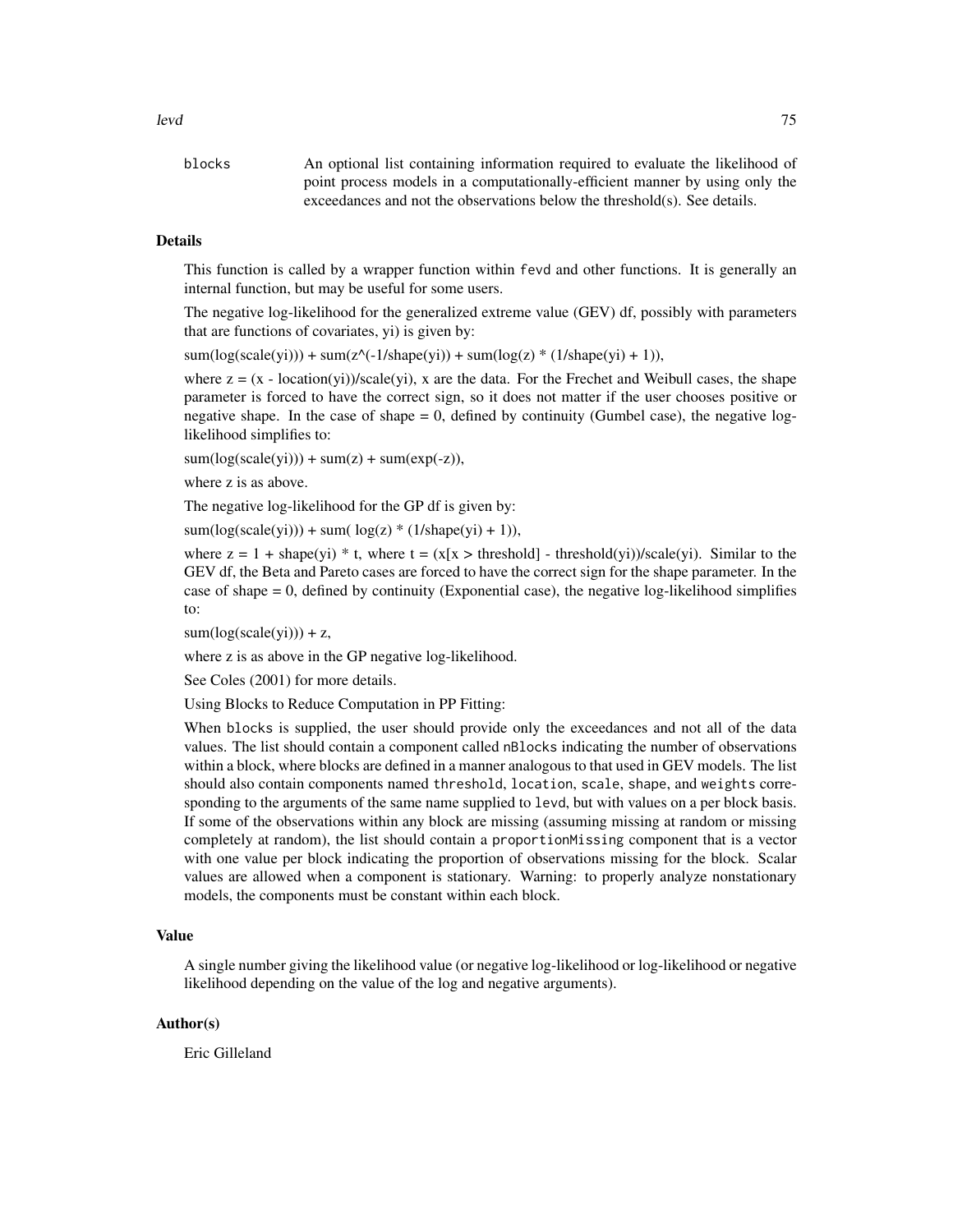Coles, S. (2001) *An introduction to statistical modeling of extreme values*, London, U.K.: Springer-Verlag, 208 pp.

# See Also

[fevd](#page-38-0), [profliker](#page-91-0)

# Examples

data(ftcanmax)

levd(ftcanmax\$Prec, location=134.66520, scale=53.28089, shape=0.17363)

lr.test *Likelihood-Ratio Test*

# Description

Conduct the likelihood-ratio test for two nested extreme value distribution models.

# Usage

 $lr.test(x, y, alpha = 0.05, df = 1, ...)$ 

# Arguments

| x, y      | Each can be either an object of class "fevd" (provided the fit method is MLE<br>or GMLE) or a single numeric giving the negative log-likelihod value for each<br>model. x should be the model with fewer parameters, but if both x and y are<br>"fevd" objects, then the order does not matter (it will be determined from which<br>model has more parameters). |
|-----------|-----------------------------------------------------------------------------------------------------------------------------------------------------------------------------------------------------------------------------------------------------------------------------------------------------------------------------------------------------------------|
| alpha     | single numeric between 0 and 1 giving the significance level for the test.                                                                                                                                                                                                                                                                                      |
| df        | single numeric giving the degrees of freedom. If both x and y are "fevd" objects,<br>then the degrees of freedom will be calculated, and this argument ignored. Oth-<br>erwise, if either or both of x and y are single numerics, then it must be provided<br>or the test may be invalid.                                                                       |
| $\ddotsc$ | Not used.                                                                                                                                                                                                                                                                                                                                                       |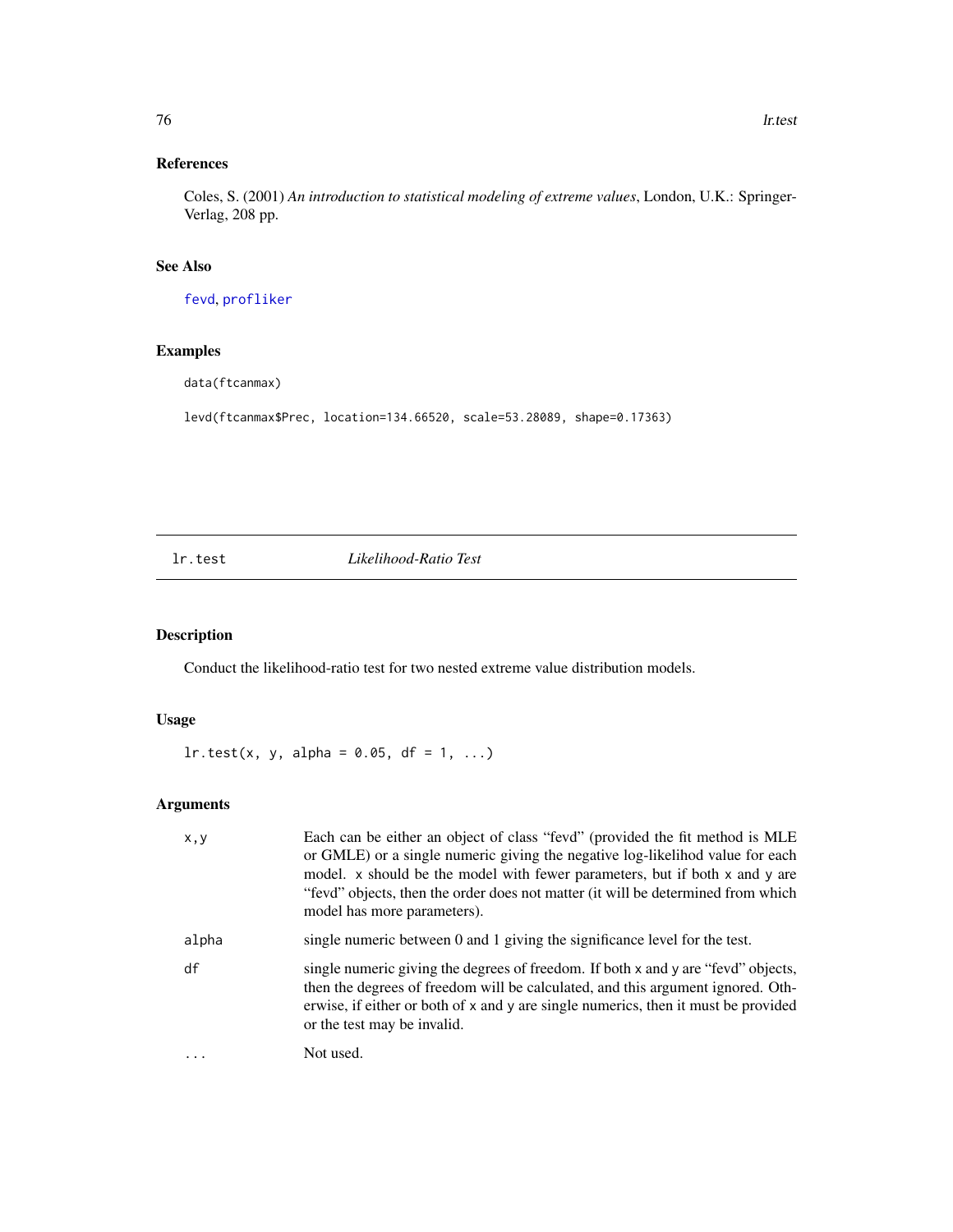#### lr.test 77

# Details

When it is desired to incorporate covariates into an extreme value analysis, one method is to incorporate them into the parameters of the extreme value distributions themselves in a regression-like manner (cf. Coles, 2001 ch 6; Reiss and Thomas, 2007 ch 15). In order to justify whether or not inclusion of the covariates into the model is significant or not is to apply the likelihood-ratio test (of course, the test is more general than that, cf. Coles (2001) p 35).

The test is only valid for comparing nested models. That is, the parameters of one model must be a subset of the parameters of the second model.

Suppose the base model, m0, is nested within the model m1. Let  $x$  be the negative log-likelihood for m0 and y for m1. Then the likelihood-ratio statistic (or deviance statistic) is given by (Coles, 2001, p 35; Reiss and Thomas, 2007, p 118):

 $D = -2*(y - x)$ .

Letting c.alpha be the  $(1 - \alpha)$  quantile of the chi-square distribution with degrees of freedom equal to the difference in the number of model parameters, the null hypothesis that  $D = 0$  is rejected if  $D > c$ . alpha (i.e., in favor of model m1).

# Value

A list object of class "htest" is returned with components:

| statistic   | The test statistic value (referred to as D above).                                                                                                                                                                                                                                                   |
|-------------|------------------------------------------------------------------------------------------------------------------------------------------------------------------------------------------------------------------------------------------------------------------------------------------------------|
| parameter   | numeric vector giving the chi-square critical value (c.alpha described above),<br>the significance leve (alpha) and the degrees of freedom.                                                                                                                                                          |
| alternative | character string stating "greater" indicating that the alternative decision is deter-<br>mined if the statistic is greater than c.alpha.                                                                                                                                                             |
| p.value     | numeric giving the p-value for the test. If the p-value is smaller than alpha,<br>then the decision is to reject the null hypothesis in favor of the model with more<br>parameters.                                                                                                                  |
| method      | character string saying "Likelihood-ratio Test".                                                                                                                                                                                                                                                     |
| data.name   | character vector of length two giving the names of the datasets used for the test<br>(if "fevd" objects are passed) or the negative log-likelihood values if numbers<br>are passed, or the names of x and y. Although the names may differ, the models<br>should have been fit to the same data set. |

# Author(s)

Eric Gilleland

## References

Coles, S. (2001) *An introduction to statistical modeling of extreme values*, London, U.K.: Springer-Verlag, 208 pp.

Reiss, R.-D. and Thomas, M. (2007) *Statistical Analysis of Extreme Values: with applications to insurance, finance, hydrology and other fields*. Birkh\"auser, 530pp., 3rd edition.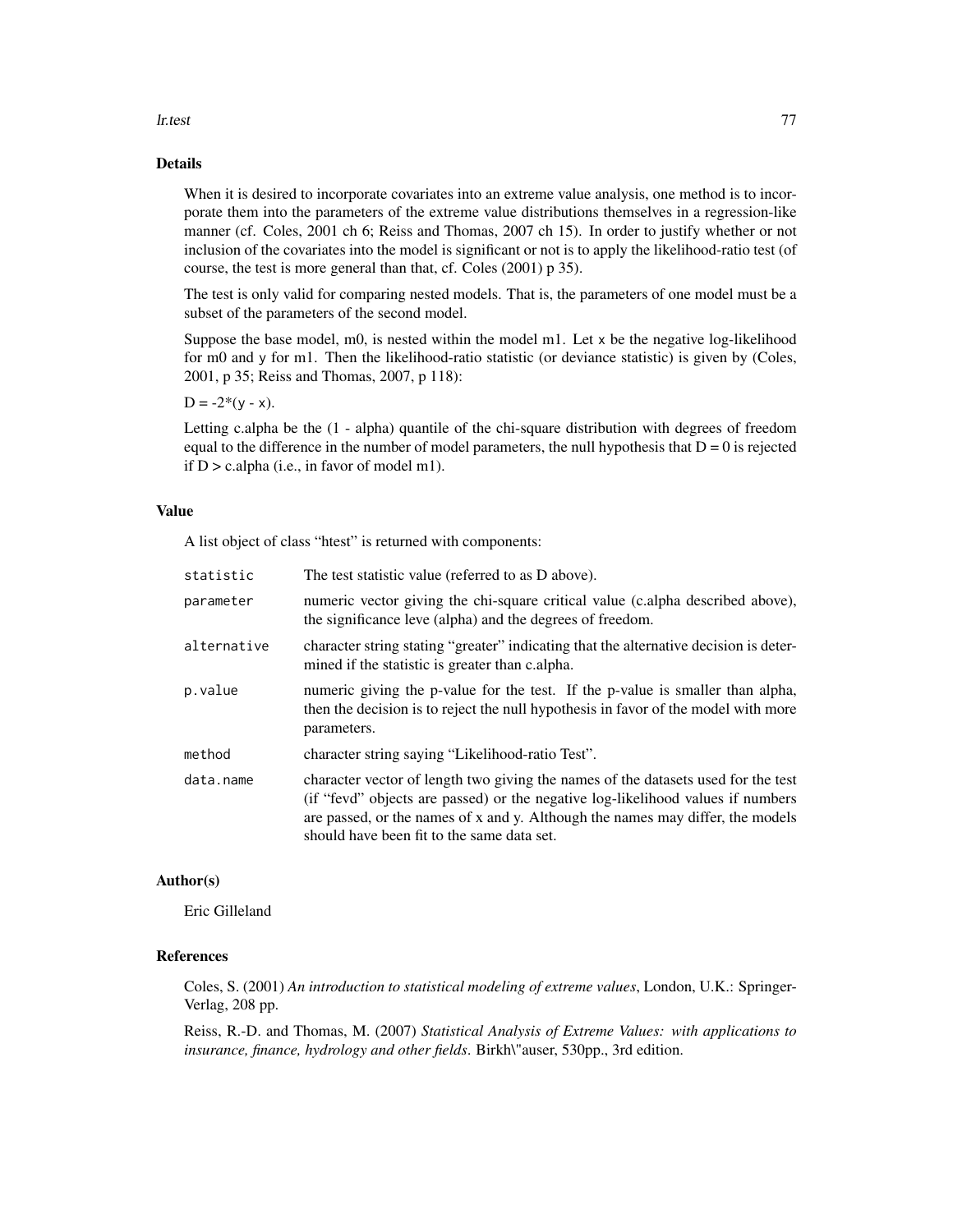# See Also

[fevd](#page-38-0), [taildep.test](#page-109-0)

## Examples

```
data(PORTw)
fit0 <- fevd(PORTw$TMX1, type="Gumbel")
fit1 <- fevd(PORTw$TMX1)
fit2 <- fevd(TMX1, PORTw, scale.fun=~STDTMAX)
lr.test(fit0, fit1)
lr.test(fit1, fit2)
```
<span id="page-77-0"></span>make.qcov *Covariate Matrix for Non-Stationary EVD Projections*

# Description

Create a matrix for use with pextRemes.

# Usage

make.qcov(x, vals,  $nr = 1, ...$ )

is.qcov(x)

## Arguments

| X       | make.gov: A list object of class "fevd" as output from fevd.<br>is.gov: Any R object.                                                                                                  |
|---------|----------------------------------------------------------------------------------------------------------------------------------------------------------------------------------------|
| vals    | Either a named list whose names match the fitted model parameter names, or<br>may be "threshold", a matrix or a numeric vector of length equal to the size of<br>the resulting matrix. |
| nr      | The number of rows desired in the resulting matrix. Only if vals is a vector. If<br>vals argument is not a vector, the code will either fail or the argument will be<br>ignored.       |
| $\cdot$ | optional arguments to matrix (e.g., byrow=TRUE, depending on the order for<br>vals, if a vector). Only used if vals is a vector.                                                       |

# Details

Simply sets up a matrix of parameter coefficients to be used by pextRemes. In particular, all parameters/thresholds that are constant (i.e., do not depend on covariate values) should have columns of all ones. Paramters/threshold that vary in a non-stationary model may have whatever values are of interest.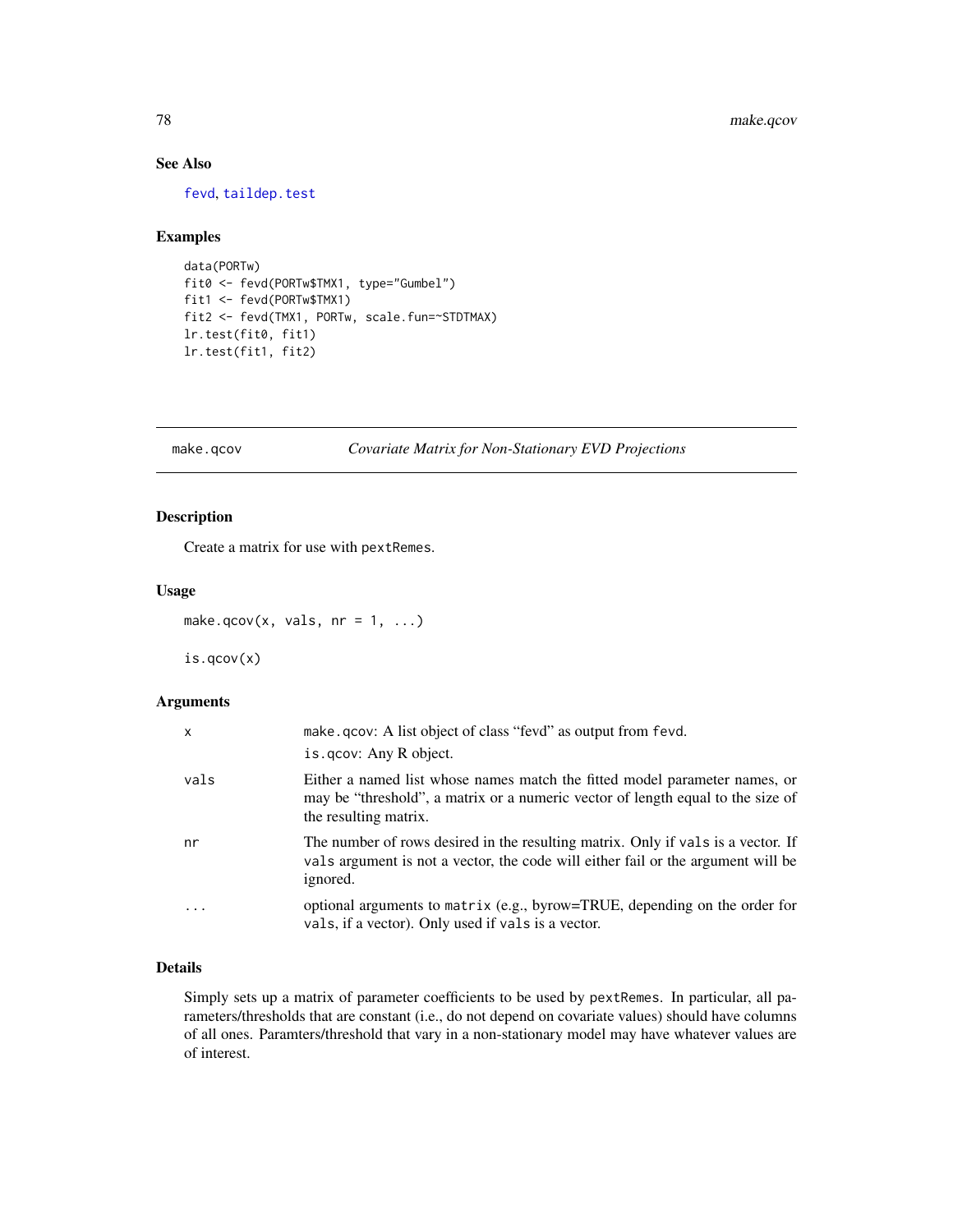#### mrlplot that the contract of the contract of the contract of the contract of the contract of the contract of the contract of the contract of the contract of the contract of the contract of the contract of the contract of t

is.qcov performs some very simple tests to determine if an object is a proper qcov matrix or not. It is possible to have a matrix that is not a proper qcov matrix, but the returned value is TRUE. It is also possible to have a valid qcov object that id not appropriate for a particular model. Mostly this is an internal function.

## Value

An nr by  $np + 1$  matrix is returned, where  $np$  is the number of parameters in the model. The last column is always "threshold" even if the model does not take a threshold (e.g., the GEV df), in which case the last column may be all NA, 0, or some other value depending on the vals argument.

#### Author(s)

Eric Gilleland

## See Also

[pextRemes](#page-83-0), [fevd](#page-38-0), [erlevd](#page-33-0)

## Examples

```
data(PORTw)
fit <- fevd(TMX1, PORTw, location.fun=~AOindex, units="deg C")
fit
v \le cbind(rep(1,4), c(1, -1, 1, -1), rep(1,4), rep(1,4))
v <- make.qcov(fit, vals=v, nr=4)
v
# cf.
v \leq make.qcov(fit, vals=list(mu1=c(1, -1, 1, -1)))
v
# Or
v <- make.qcov(fit, vals=c(rep(1,4), c(1, -1, 1, -1), rep(1,8), rep(0,4)), nr=4)
v
```
mrlplot *Mean Residual Life Plot*

#### Description

An empirical mean residual life plot, including confidence intervals, is produced. The mean residual life plot aids the selection of a threshold for the GPD or point process models.

#### Usage

```
mrlplot(x, nint = 100, alpha = 0.05, na.action = na.fail, xlab = "Threshold", ...)
```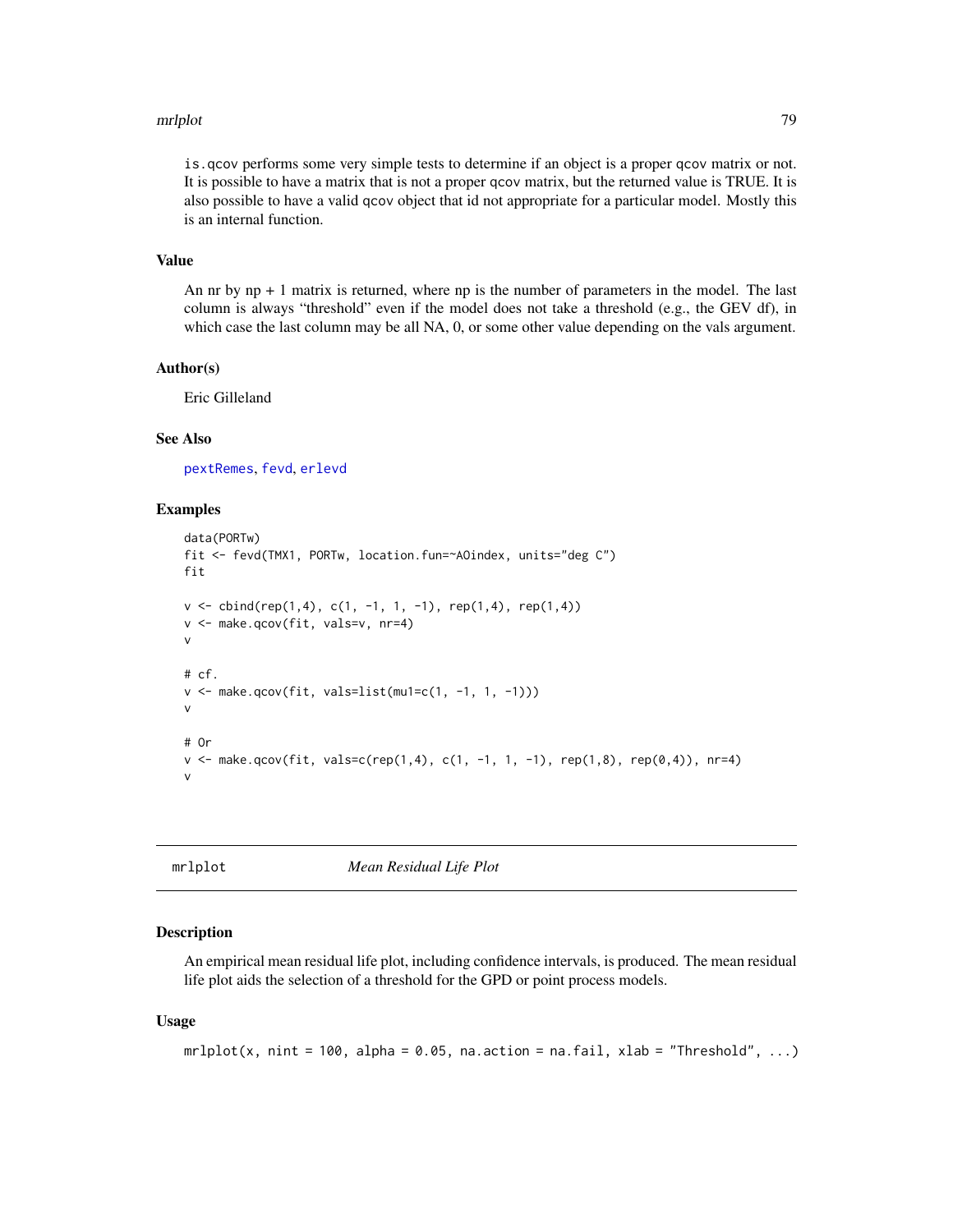#### 80 mrlplot

## Arguments

| $\mathsf{x}$ | numeric vector of data.                               |
|--------------|-------------------------------------------------------|
| nint         | Number of thresholds to use.                          |
| alpha        | number giving the 1 - alpha confidence levels to use. |
| na.action    | function to be called to handle missing values.       |
| xlab         | character string giving the abscissa label to use.    |
|              | optional arguments to plot.                           |

## Details

The mean excesses are found for each value of a range of thresholds that cover the range of the data (less one at the high end). CIs are also shown based on the normal df for the mean excesses. The goal is to find the lowest threshold such that the graph is linear with increasing thresholds, within uncertainty.

See Coles (2001) sec. 4.3.1 for more information.

## Value

A matrix with the mean excess values and their confidence bounds is returned invisibly.

# Author(s)

Eric Gilleland

# References

Coles, S. (2001). *An introduction to statistical modeling of extreme values*, London, United Kingdom: Springer-Verlag, 208 pp.

## See Also

[threshrange.plot](#page-111-0)

# Examples

data(Fort) mrlplot(Fort\$Prec)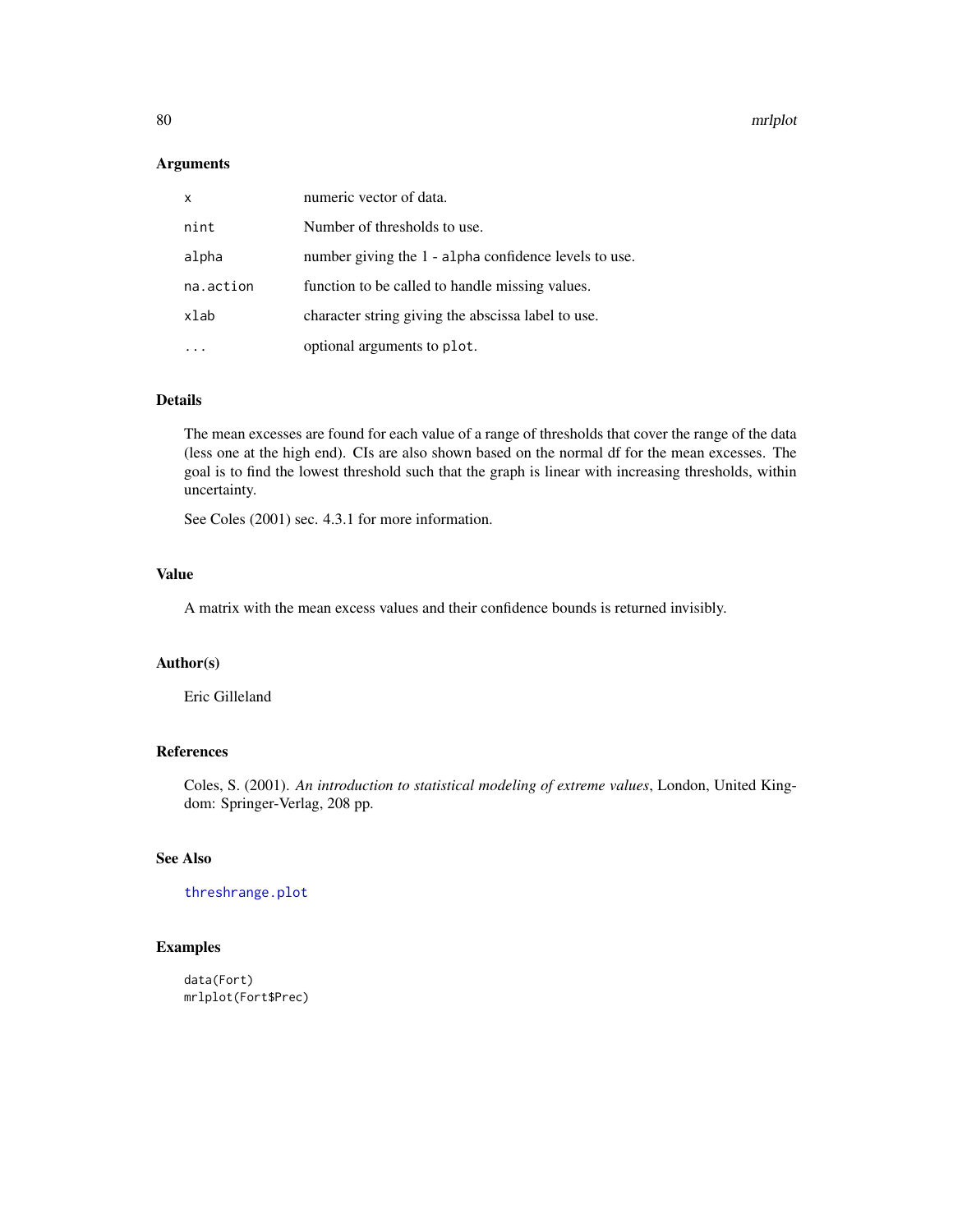## Description

Ground-level ozone order statistics from 1997 at 513 monitoring stations in the eastern United States.

#### Usage

data(Ozone4H)

## Format

A data frame with 513 observations on the following 5 variables.

station a numeric vector identifying the station (or line) number.

r1 a numeric vector giving the maximum ozone reading (ppb) for 1997.

r2 a numeric vector giving the second-highest ozone reading (ppb) for 1997.

r3 a numeric vector giving the third-highest ozone reading (ppb) for 1997.

r4 a numeric vector giving the fourth-highest ozone reading (ppb) for 1997.

#### Details

Ground level ozone readings in parts per billion (ppb) are recorded hourly at ozone monitoring stations throughout the country during the "ozone season" (roughly April to October). These data are taken from a dataset giving daily maximum 8-hour average ozone for 5 ozone seasons (including 1997). The new U.S. Environmental Protection Agency (EPA) National Ambient Air Quality Standard (NAAQS) for ground-level ozone is based on a three-year average of fourth-highest daily 8-hour maximum ozone readings.

For more analysis on the original data regarding the U.S. EPA NAAQS for ground-level ozone, see Fuentes (2003), Gilleland and Nychka (2005) and Gilleland et al. (2006). These data are in the form required by the rlarg. fit function of Stuart Coles available in the R package ismev; see Coles  $(2001)$  for more on the r-th largest order statistic model and the function rlarg. fit.

## Source

Data was originally provided by the U.S. EPA, and can be obtained (daily maximum 8-hour average ozone for all five seasons from 1995 to 1999) from the Geophysical Statistics Project (GSP) at the National Center for Atmospheric Research (NCAR) at <http://www.image.ucar.edu/Data/> along with the orignal longitude/latitude coordinates for the stations.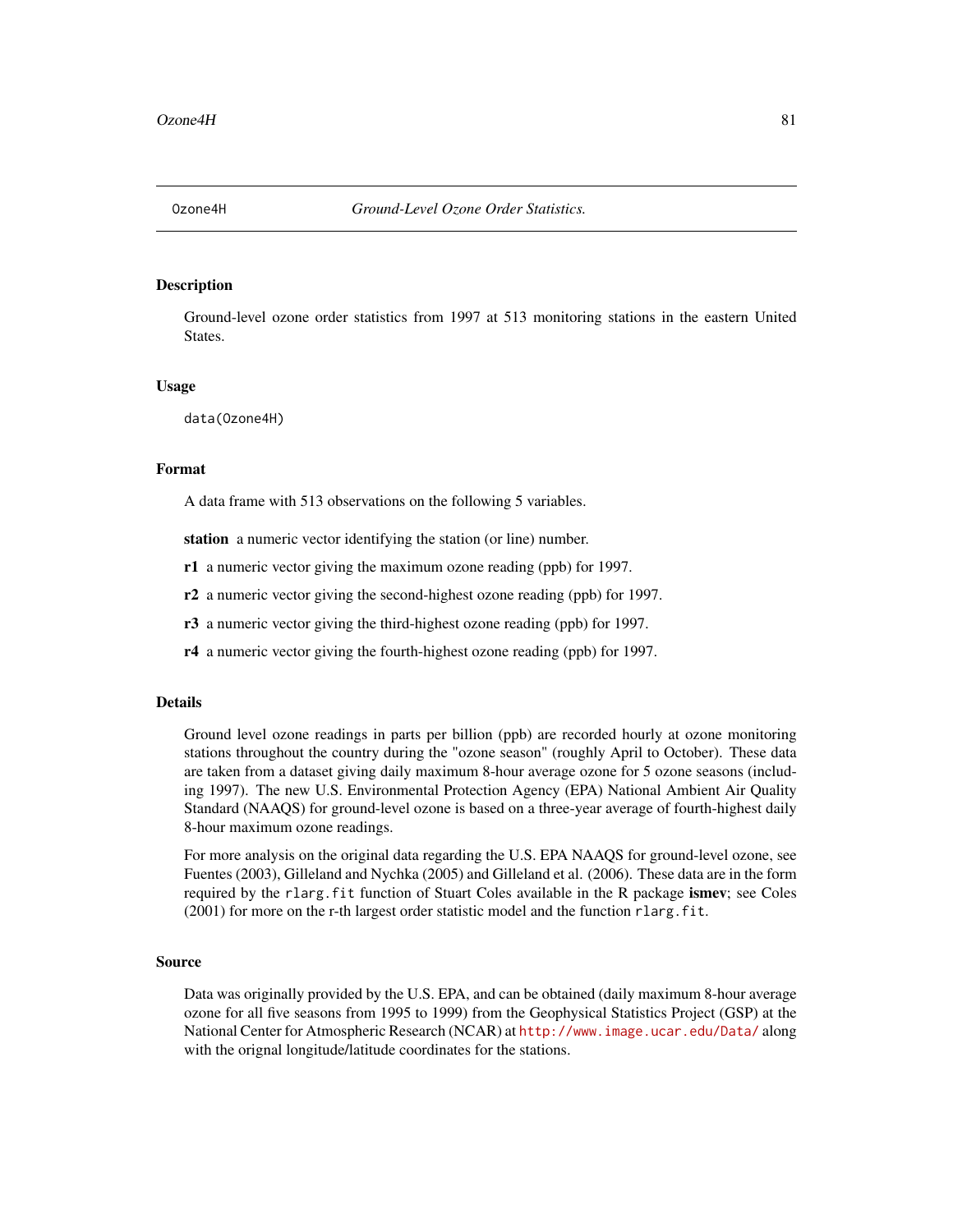## References

Coles, S. (2001) *An Introduction to Statistical Modeling of Extreme Values*. London, U.K.: Springer-Verlag, 208pp.

Fuentes, M. (2003) Statistical assessment of geographic areas of compliance with air quality. *Journal of Geophysical Research*, 108, (D24).

Gilleland, E. and Nychka, D. (2005) Statistical Models for Monitoring and Regulating Ground-level Ozone. *Environmetrics*, 16, 535–546.

Gilleland, E., Nychka, D., and Schneider, U. (2006) Spatial models for the distribution of extremes. In *Applications of Computational Statistics in the Environmental Sciences: Hierarchical Bayes and MCMC Methods*, Edited by J.S. Clark & A. Gelfand. Oxford University Press. 170–183, ISBN 0-19-8569671.

# Examples

data(Ozone4H) str(Ozone4H) plot(Ozone4H)

parcov.fevd *EVD Parameter Covariance*

#### **Description**

Try to calculate the parameter covariance for an extreme value distribution (EVD) fitted using MLE.

#### Usage

```
parcov.fevd(x)
```
## Arguments

x A list object of class "fevd" as returned by fevd.

#### Details

Makes possibly two calls to optimHess in an effort to find the parameter covariance matrix for fitted EVDs where MLE is used. The first attempt uses the actual gradient of the negative log-likelihood. If this fails, or the Hessian matrix cannot be inverted, or there are any negative values along the diagonal in the inverted Hessian, then a second attempt is made using finite differences. See Coles (2001) sec. 2.6.4 for more details.

# Value

An np by np matrix is returned where np is the number of parameters in the model.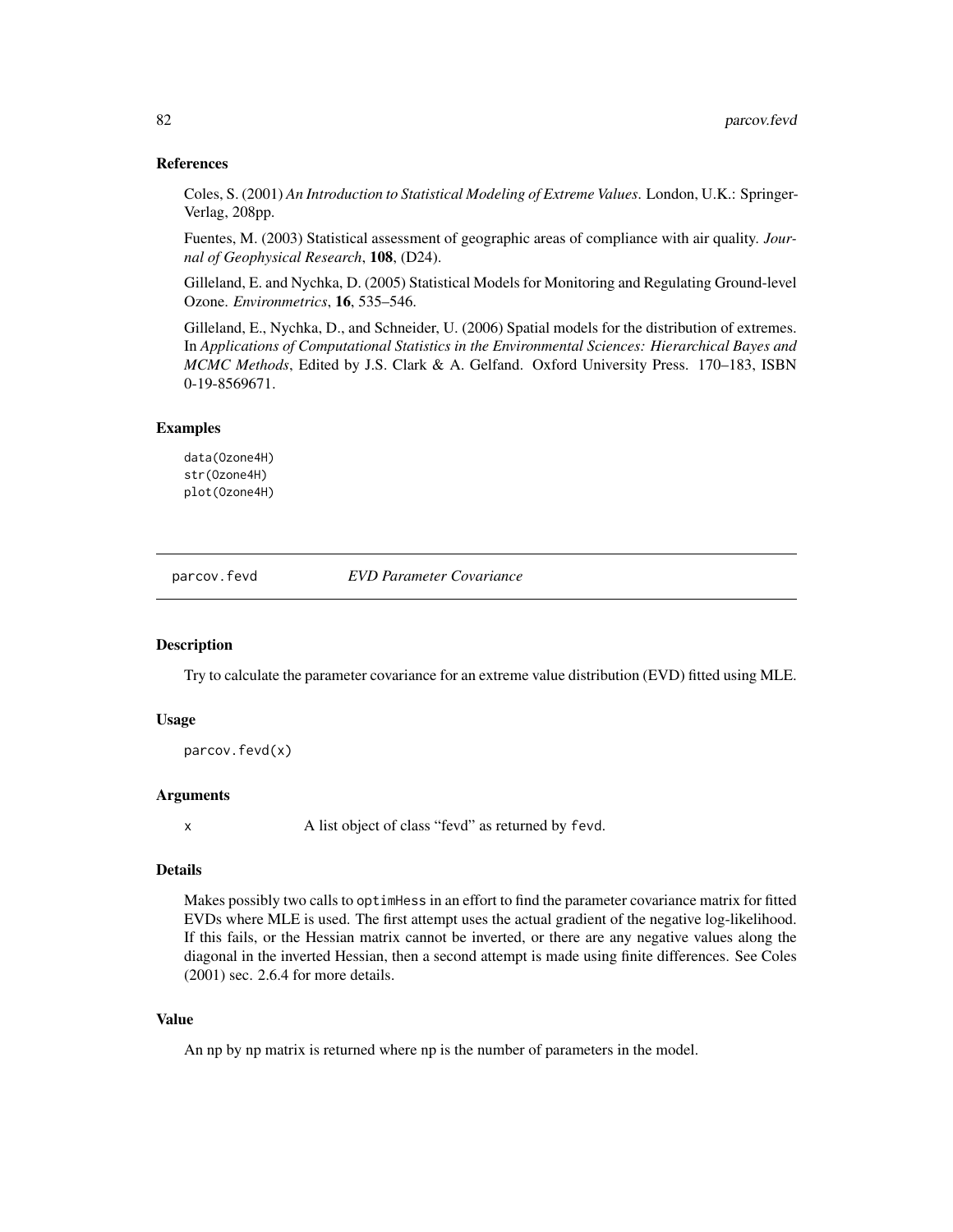#### $Peak$  83

## Author(s)

Eric Gilleland

# References

Coles, S. (2001) *An introduction to statistical modeling of extreme values*, London, U.K.: Springer-Verlag, 208 pp.

# See Also

[fevd](#page-38-0), [summary.fevd](#page-38-1), [print.fevd](#page-38-1)

## Examples

```
z <- revd(100, loc=20, scale=0.5, shape=-0.2)
fit \leftarrow fevd(z)fit
```
parcov.fevd(fit)

Peak *Salt River Peak Stream Flow*

## Description

Peak stream flow data from 1924 through 1999 for the Salt River near Roosevelt, Arizona.

# Usage

data(Peak)

# Format

A data frame with 75 observations on the following 2 variables.

Year a numeric vector giving the year.

Flow a numeric vector giving the peak stream flow (cfs).

Winter a numeric vector giving the Winter seasonal mean Darwin pressure (mb-1000).

Spring a numeric vector giving the Spring seasonal mean Darwin pressure (mb–1000).

Summer a numeric vector giving the Summer seasonal mean Darwin pressure (mb–1000).

Fall a numeric vector giving the Fall seasonal mean Darwin pressure (mb–1000) (see Katz et al. (2002) Sec. 5.2.2).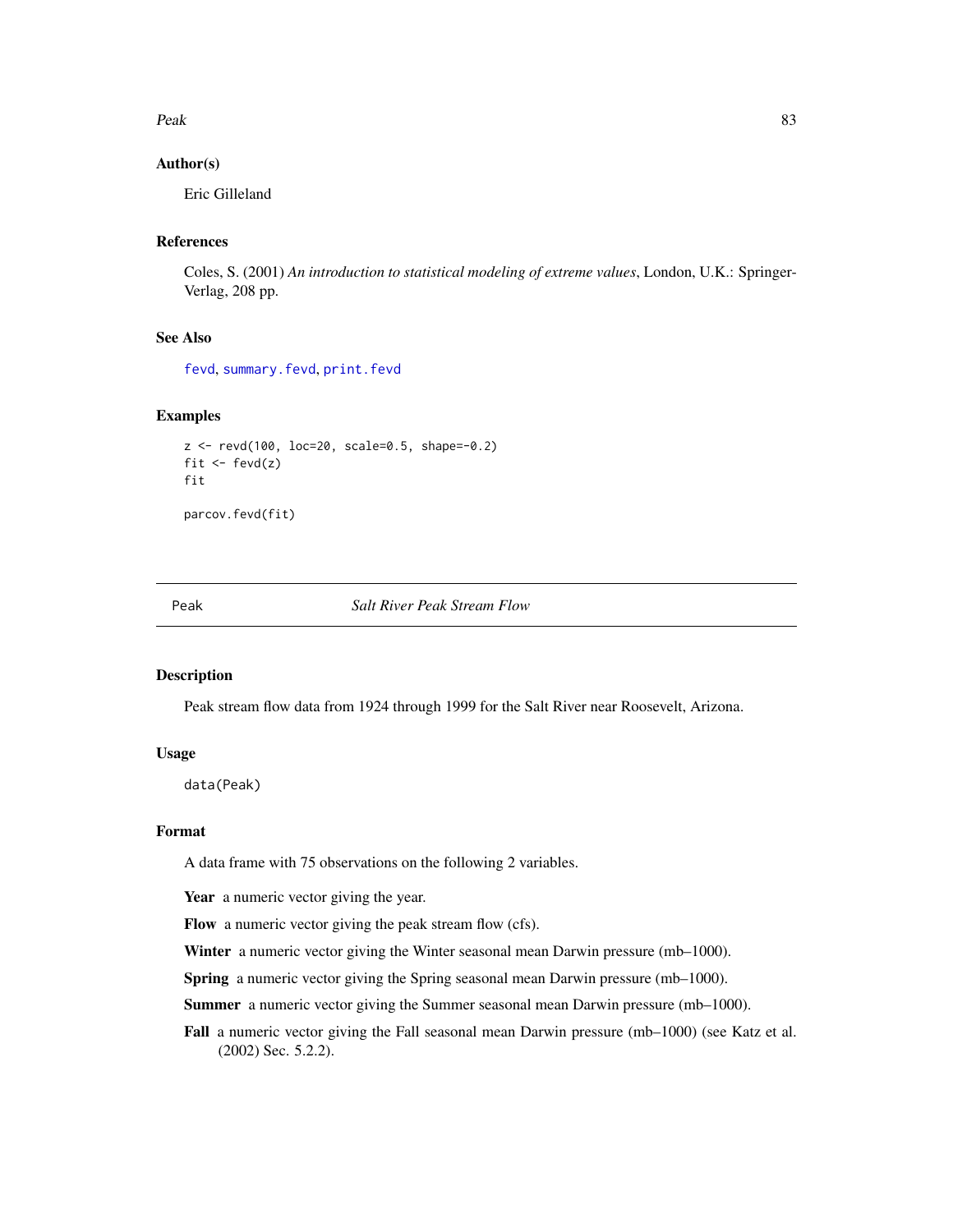#### Details

Peak stream flow in cfs (1 cfs=0.028317 \$m^3/s\$) data for water years (October through September) from 1924 through 1999 for the Salt River near Roosevelt, Arizona. Data for 1986 are missing. Also includes seasonal mean Darwin pressures (mb–1000).

Several analyses have been performed on streamflow at this location (see, e.g., Anderson and Meerschaert (1998), Dettinger and Diaz (2000); and, for extreme stream flow, Katz et al. (2002) Sec. 5.2.2).

### Source

U.S. Geological Survey (<http://water.usgs.gov/nwis/peak>) for Salt River peak flows. NOAA Climate Prediction Center (<http://www.cpc.ncep.noaa.gov/data/indices>) for seasonal mean Darwin pressures.

#### References

Anderson, P. L. and Meerschaert, M. M. (1998) Modeling river flows with heavy tails. *Water Resour Res*, 34, (9), 2271–2280.

Dettinger, M. D. and Diaz, H. F. (2000) Global characteristics of stream flow seasonality and variability. *Journal of Hydrometeorology*, 1, 289–310.

Katz, R. W., Parlange, M. B. and Naveau, P. (2002) Statistics of extremes in hydrology. *Advances in Water Resources*, 25, 1287–1304.

## Examples

data(Peak) str(Peak) # Fig. 9 of Katz et al. (2002) Sec. 5.2.2. plot(Peak[,"Year"], Peak[,"Flow"]/1000, type="l", yaxt="n", xlab="Water year (Oct-Sept)", ylab="Annual peak flow (thousand cfs)") axis(2,at=c(0,40,80,120),labels=c("0","40","80","120"))

<span id="page-83-0"></span>

pextRemes *Probabilities and Random Draws from Fitted EVDs*

#### Description

Calculate probabilities from fitted extreme value distributions (EVDs) or draw random samples from them.

## Usage

```
pextRemes(x, q, lower.tail = TRUE, ...)
rextRemes(x, n, ...)
## S3 method for class 'fevd'
```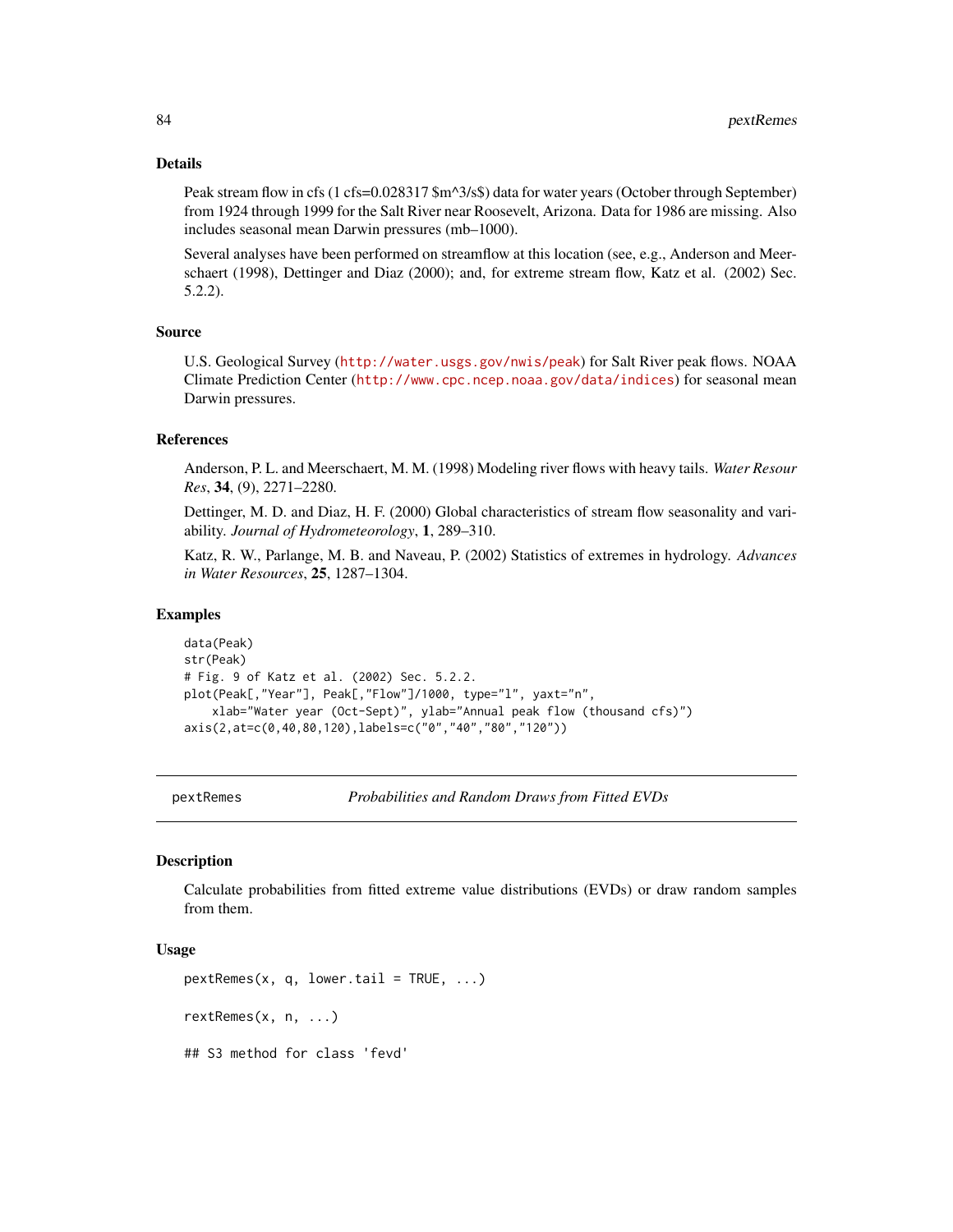#### pextRemes 85

```
pextRemes(x, q, lower.tail = TRUE, ..., qcov = NULL)
## S3 method for class 'fevd.bayesian'
pextRemes(x, q, lower.tail = TRUE, ...,
   qcov = NULL, burn.in = 499, FUN = "mean")
## S3 method for class 'fevd.lmoments'
pextRemes(x, q, lower.tail = TRUE, ...)
## S3 method for class 'fevd.mle'
pextRemes(x, q, lower.tail = TRUE, ..., qcov = NULL)
## S3 method for class 'fevd'
rextRemes(x, n, ...)
## S3 method for class 'fevd.bayesian'
rextRemes(x, n, ..., burn.in = 499, FUN = "mean",
   qcov = NULL## S3 method for class 'fevd.lmoments'
rextRemes(x, n, ...)
## S3 method for class 'fevd.mle'
rextRemes(x, n, ..., qcov = NULL)
```
# Arguments

| $\mathsf{x}$ | A list object of class "fevd" as returned by fevd.                                                                                                                                                                                                                                                                                                                                                                         |
|--------------|----------------------------------------------------------------------------------------------------------------------------------------------------------------------------------------------------------------------------------------------------------------------------------------------------------------------------------------------------------------------------------------------------------------------------|
| q            | Vector of quantiles.                                                                                                                                                                                                                                                                                                                                                                                                       |
| n            | number of random draws to take from the model.                                                                                                                                                                                                                                                                                                                                                                             |
| qcov         | numeric matrix with rows the same length as q and columns equal to the number<br>of parameters $(+ 1)$ for the threshold, if a POT model). This gives any covari-<br>ate values for a nonstationary model. If NULL, and model is non-stationary,<br>only the intercept terms for modeled parameters are used, and if a non-constant<br>threshold, only the first threshold value is used. Not used if model is stationary. |
| lower.tail   | logical; if TRUE (default), probabilities are $P[X \le x]$ otherwise, $P[X > x]$ .                                                                                                                                                                                                                                                                                                                                         |
| burn.in      | the burn in period.                                                                                                                                                                                                                                                                                                                                                                                                        |
| <b>FUN</b>   | cahracter string naming a function, or a function, to be used to find the parameter<br>estimates from the posterior df. Default is the posterior mean.                                                                                                                                                                                                                                                                     |
| $\ddots$     | Not used.                                                                                                                                                                                                                                                                                                                                                                                                                  |
|              |                                                                                                                                                                                                                                                                                                                                                                                                                            |

# Details

These functions are essentially wrapper functions for the low-level functions pevd and revd. The idea is that they take parameter values from a fitted model in order to calculate probabilities or draw random samples. In the case of non-stationary models, for probabilities, covariate values should be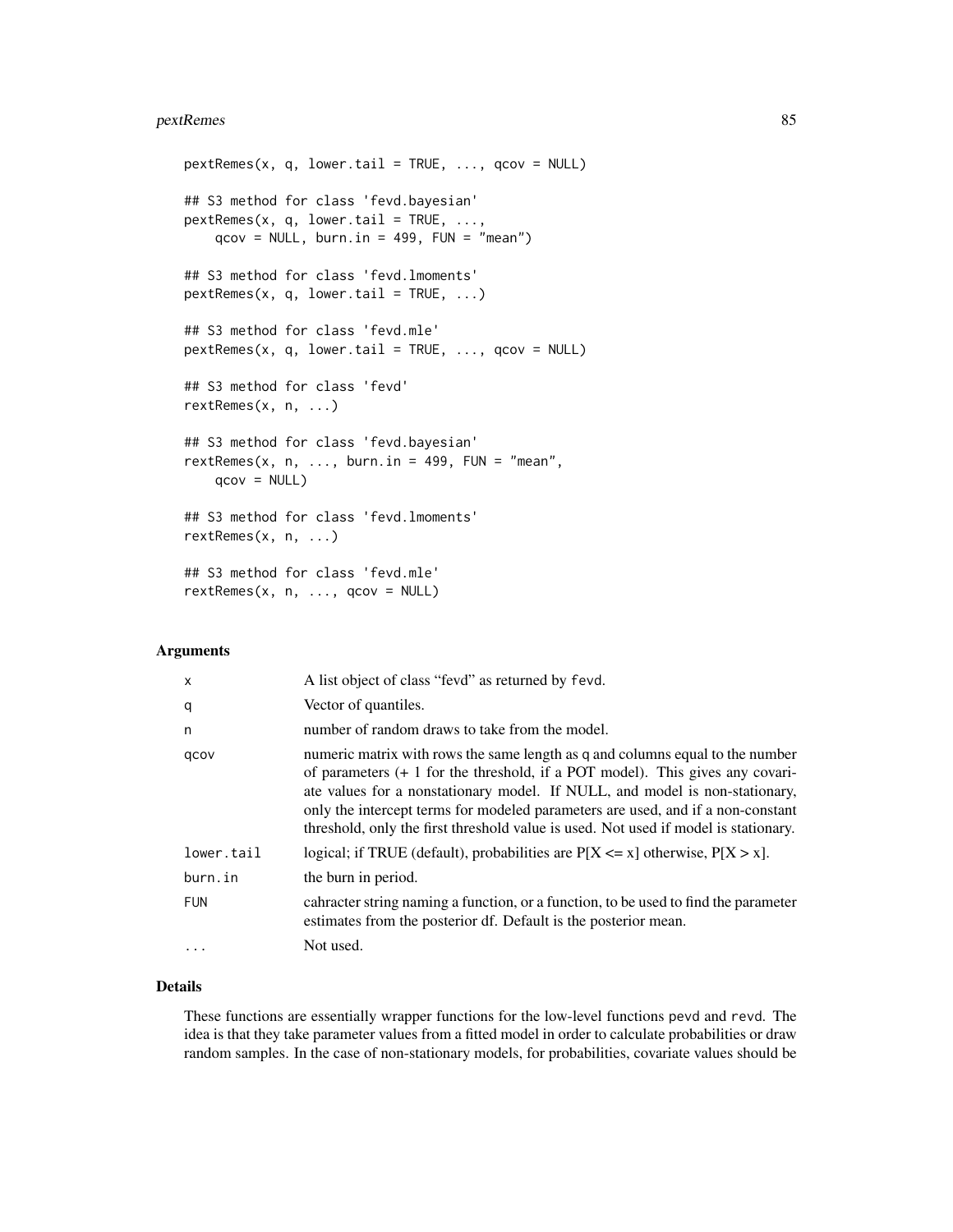given. If not, the intercept terms (or first threshold value) are used only; and a warning is given. In the case of rextRemes for non-stationary values, n samples of length equal to the length of the data set to which the model was fit are generated and returned as a matrix. In this case, the random draws represent random draws using the current covariate values.

The extreme value distributions (EVD's) are generalized extreme value (GEV) or generalized Pareto (GP). The point process characterization is an equivalent form, but is not handled here; parameters are converted to those of the (approx.) equivalent GP df. The GEV df is given by

 $PrX \le x = G(x) = exp[-1 + shape*(x - location)/scale'(-1/shape)]$ 

for  $1 + \text{shape}*(x - \text{location}) > 0$  and scale  $> 0$ . It the shape parameter is zero, then the df is defined by continuity and simplies to

 $G(x) = \exp(-\exp((x - location)/scale)).$ 

The GEV df is often called a family of df's because it encompasses the three types of EVD's: Gumbel (shape = 0, light tail), Frechet (shape  $> 0$ , heavy tail) and the reverse Weibull (shape  $< 0$ , bounded upper tail at location - scale/shape). It was first found by R. von Mises (1936) and also independently noted later by meteorologist A. F. Jenkins (1955). It enjoys theretical support for modeling maxima taken over large blocks of a series of data.

The generalized Pareo df is given by (Pickands, 1975)

 $PrX \le x = F(x) = 1 - [1 + shape*(x - threshold)/scale]$ <sup> $\land$ </sup>(-1/shape)

where  $1 + shape*(x - threshold)/scale > 0$ , scale  $> 0$ , and  $x > threshold$ . If shape  $= 0$ , then the GP df is defined by continuity and becomes

 $F(x) = 1 - exp(-(x - threshold)/scale).$ 

There is an approximate relationship between the GEV and GP df's where the GP df is approximately the tail df for the GEV df. In particular, the scale parameter of the GP is a function of the threshold (denote it scale.u), and is equivalent to scale + shape\*(threshold - location) where scale, shape and location are parameters from the "equivalent" GE Vdf. Similar to the GEV df, the shape parameter determines the tail behavior, where shape  $= 0$  gives rise to the exponential df (light tail), shape  $> 0$  the Pareto df (heavy tail) and shape  $< 0$  the Beta df (bounded upper tail at location scale.u/shape). Theoretical justification supports the use of the GP df family for modeling excesses over a high threshold (i.e.,  $y = x -$  threshold). It is assumed here that x, q describe x (not  $y = x$ threshold). Similarly, the random draws are y + threshold.

See Coles (2001) and Reiss and Thomas (2007) for a very accessible text on extreme value analysis and for more theoretical texts, see for example, Beirlant et al. (2004), de Haan and Ferreira (2006), as well as Reiss and Thomas (2007).

## Value

A numeric vector of probabilites or random sample is returned. In the case of non-stationary models, a matrix of random samples is returned by rextRemes.

## Warning

In the case of non-stationary models, the code in its current state is somewhat less than ideal. It requires great care on the part of the user. In particular, the qcov argument becomes critical. Parameters that are fixed in the model can be changed if qcov is not correctly used. Any parameter that is fixed at a given value (including the intercept terms) should have all ones in their columns.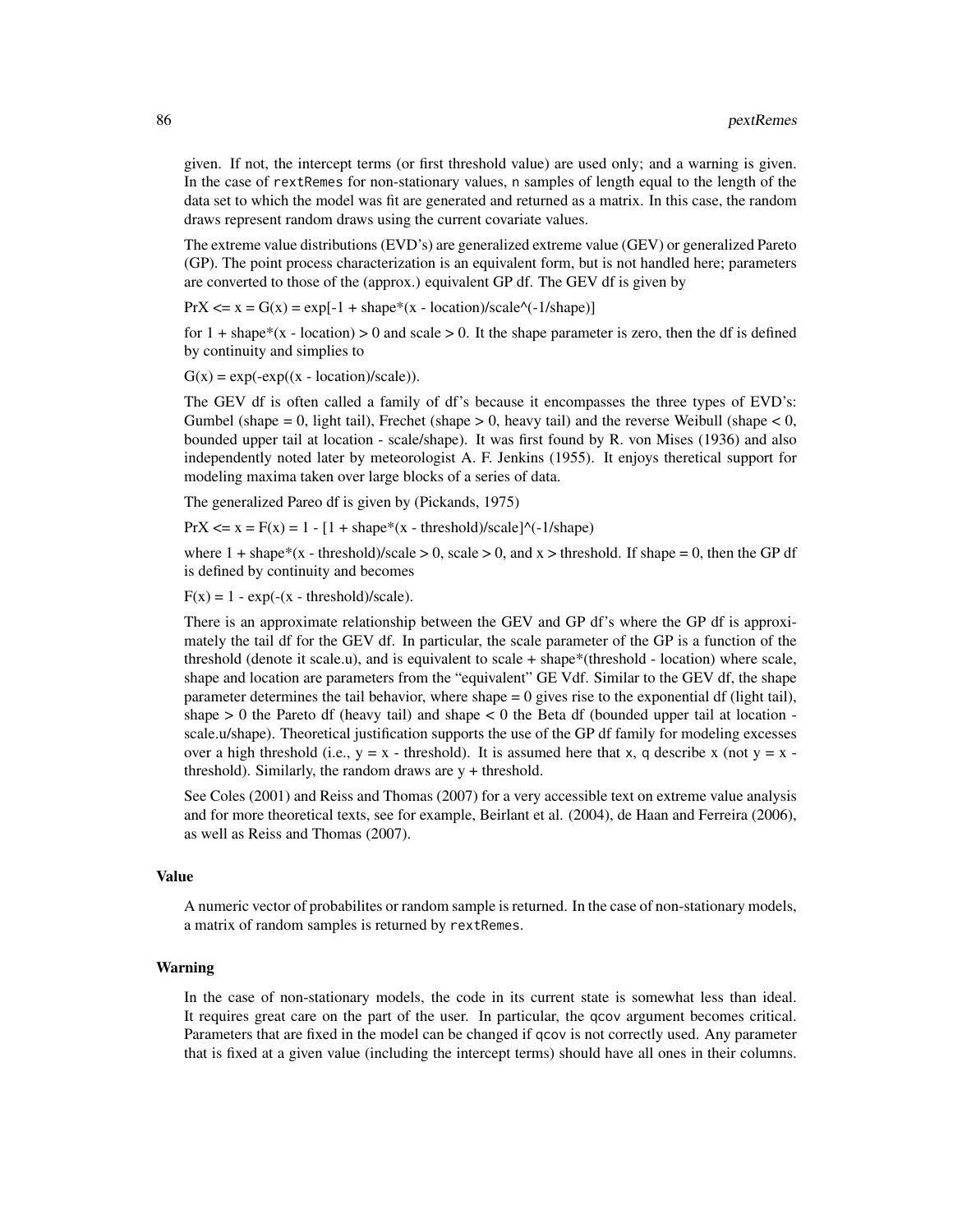#### pextRemes 87

Presently, nothing in the code will force this requirement to be upheld. Using make.qcov will help, as it has some checks to ensure constant-valued parameters have all ones in their columns.

## Note

It is recommended to use make.qcov when creating a qcov matrix.

#### Author(s)

Eric Gilleland

## References

Beirlant, J., Goegebeur, Y., Teugels, J. and Segers, J. (2004) *Statistics of Extremes: Theory and Applications*. Chichester, West Sussex, England, UK: Wiley, ISBN 9780471976479, 522pp.

Coles, S. (2001) *An introduction to statistical modeling of extreme values*, London, U.K.: Springer-Verlag, 208 pp.

de Haan, L. and Ferreira, A. (2006) *Extreme Value Theory: An Introduction*. New York, NY, USA: Springer, 288pp.

Jenkinson, A. F. (1955) The frequency distribution of the annual maximum (or minimum) of meteorological elements. *Quart. J. R. Met. Soc.*, 81, 158–171.

Pickands, J. (1975) Statistical inference using extreme order statistics. *Annals of Statistics*, 3, 119– 131.

Reiss, R.-D. and Thomas, M. (2007) *Statistical Analysis of Extreme Values: with applications to insurance, finance, hydrology and other fields*. Birkh\"auser, 530pp., 3rd edition.

von Mises, R. (1936) La distribution de la plus grande de n valeurs, *Rev. Math. Union Interbalcanique* 1, 141–160.

## See Also

[pevd](#page-27-0), [revd](#page-27-0), [fevd](#page-38-0), [make.qcov](#page-77-0)

## Examples

```
z <- revd(100, loc=20, scale=0.5, shape=-0.2)
fit \leftarrow fevd(z)fit
pextRemes(fit, q=quantile(z, probs=c(0.85, 0.95, 0.99)), lower.tail=FALSE)
z2 <- rextRemes(fit, n=1000)
qqplot(z, z2)
## Not run:
data(PORTw)
fit <- fevd(TMX1, PORTw, units="deg C")
fit
pextRemes(fit, q=c(17, 20, 25, 30), lower.tail=FALSE)
```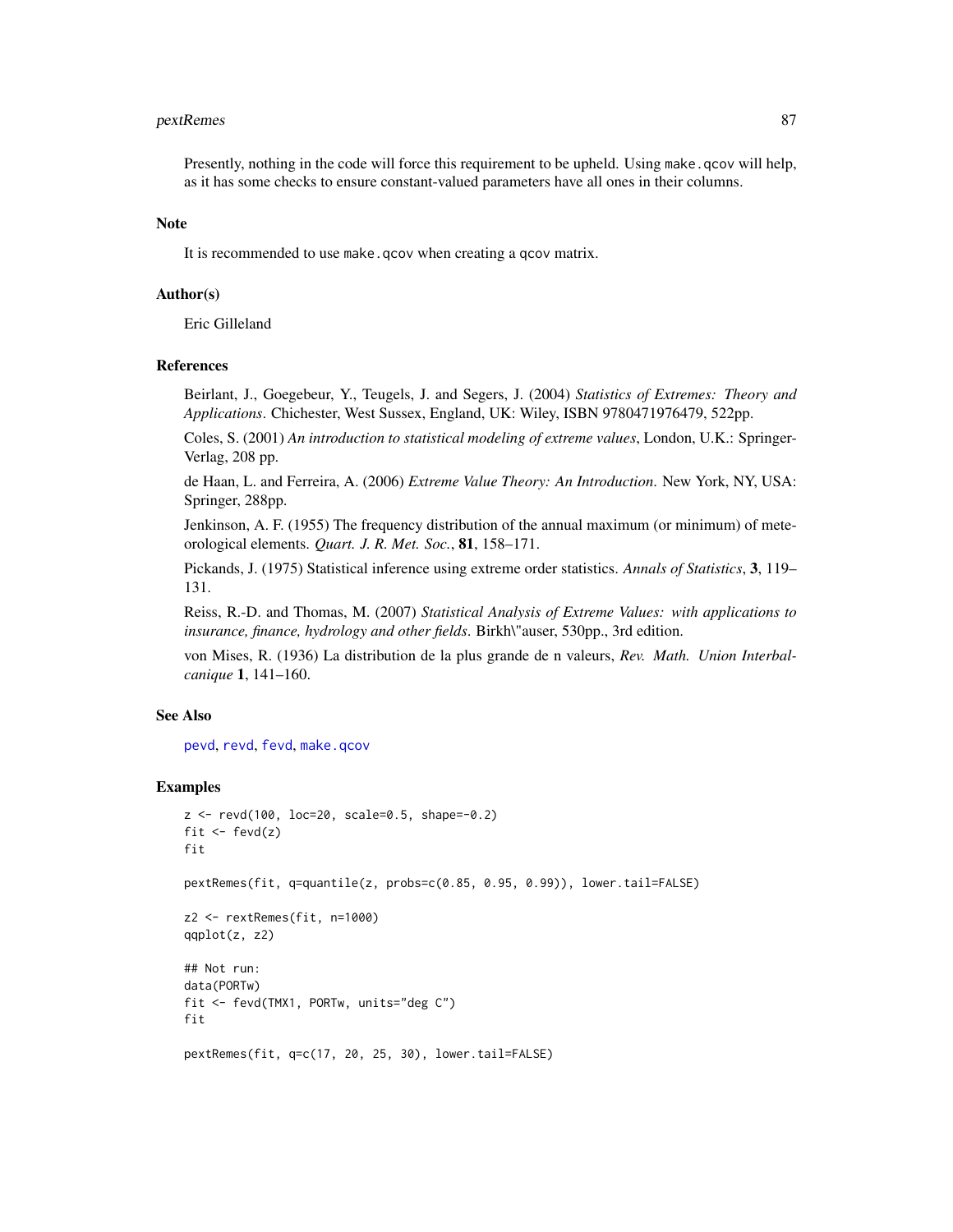```
# Note that fit has a bounded upper tail at:
# location - scale/shape ~
# 15.1406132 + (2.9724952/0.2171486) = 28.82937
#
# which is why P[X > 30] = 0. Note also that 25
# is less than the upper bound, but larger than
# the maximum observed value.
z <- rextRemes(fit, n=50)
qqplot(z, PORTw$TMX1, xlab="Simulated Data Quantiles",
    ylab="Data Quantiles (PORTw TMX1)")
# Not a great fit because data follow a non-stationary
# distribution.
fit <- fevd(TMX1, PORTw, location.fun=~AOindex, units="deg C")
fit
pextRemes(fit, q=c(17, 20, 25, 30), lower.tail=FALSE)
# Gives a warning because we did not give covariate values.
v <- make.qcov(fit, vals=list(mu1=c(1, -1, 1, -1)))
v
# find probabilities for high positive AOindex vs
# low negative AOindex. A column for the unnecessary
# threshold is added, but is not used.
pextRemes(fit, q=c(17, 17, 30, 30), qcov=v, lower.tail=FALSE)
z <- rextRemes(fit, n=50)
dim(z)
qqplot(z[,1], PORTw$TMX1, xlab="Simulated Data Quantiles",
   ylab="Data Quantiles (PORTw TMX1)")
qqplot(z[,28], PORTw$TMX1, xlab="Simulated Data Quantiles",
   ylab="Data Quantiles (PORTw TMX1)")
# etc.
##
## GP model with non-constant threshold.
##
fit <- fevd(-MinT ~1, Tphap, threshold=c(-70,-7),
    threshold.fun=~I((Year - 48)/42), type="GP",
    time.units="62/year", verbose=TRUE)
fit
summary(fit$threshold)
v <- make.qcov(fit, vals=c(rep(1,8), c(-77, -73.5, -71.67, -70)), nr=4)
v
# upper bounded df at: u - scale/shape =
c(-77, -73.5, -71.67, -70) + 2.9500992/0.1636367# -58.97165 -55.47165 -53.64165 -51.97165
summary(-Tphap$MinT)
```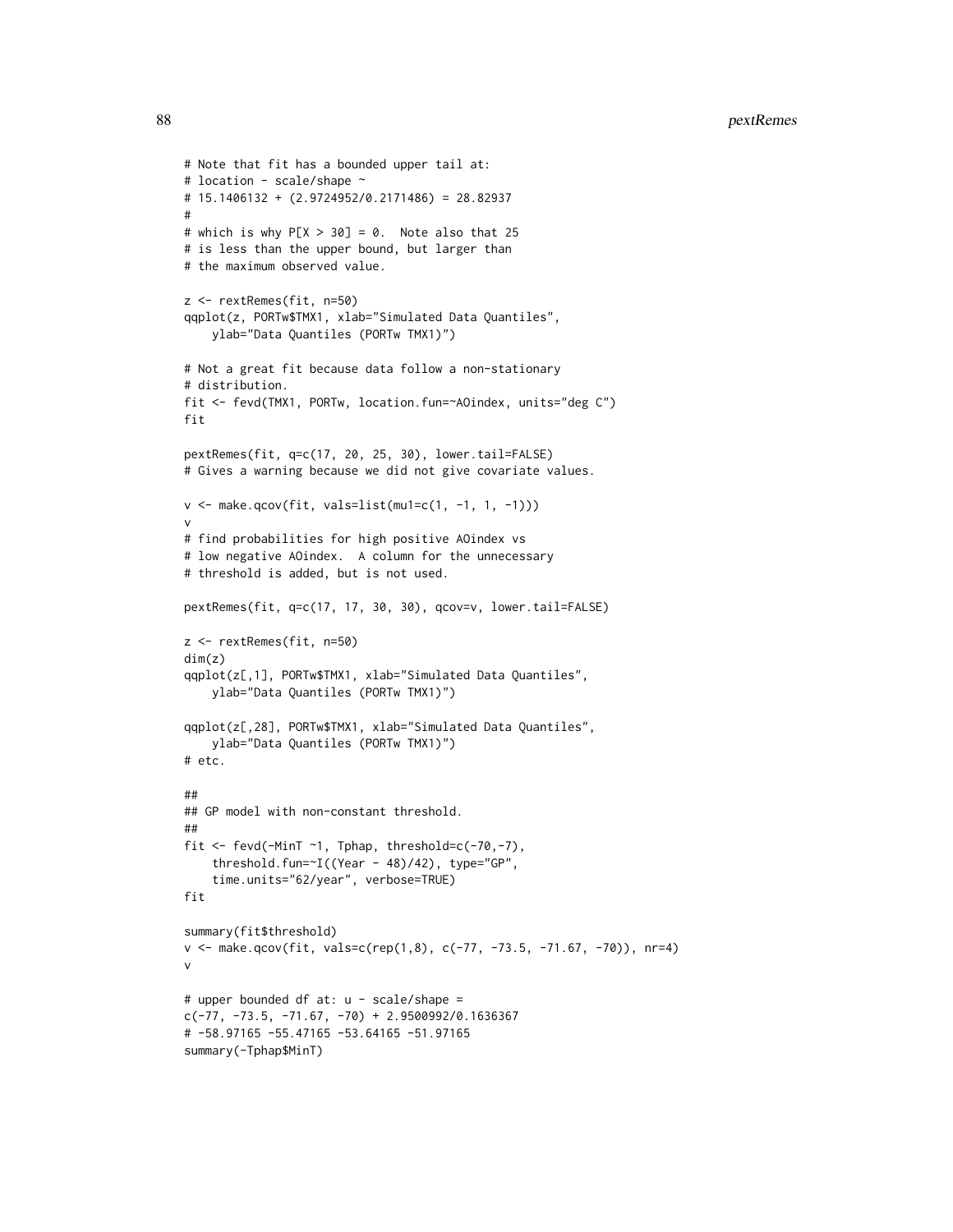#### PORTw 39

pextRemes(fit, q=rep(-58, 4), qcov=v, lower.tail=FALSE)

## End(Not run)

PORTw *Annual Maximum and Minimum Temperature*

## **Description**

Annual maximum and minimum Winter temperature (degrees centigrade) with a covariate for the North Atlantic Oscillation index from 1927 through 1995. Data is for Winter for Port Jervis, New York (PORTw) and Spring for Sept-Iles, Quebec (SEPTsp).

## Usage

data(PORTw)

### Format

A data frame with 68 observations on the following 16 variables.

Year a numeric vector giving the year.

MTMAX a numeric vector giving the mean winter maximum temperatures (degrees centigrade).

MTMIN a numeric vector giving the mean winter minimum temperatures (degrees centigrade).

- STDTMAX a numeric vector giving the standard deviations of maximum winter temperatures (degrees centigrade).
- **STDMIN** a numeric vector giving the standard deviations of minimum winter temperatures (degrees centigrade).
- TMX1 a numeric vector giving the maximum winter temperature (degrees centigrade).
- TMN0 a numeric vector giving the minimum winter temperature (degrees centigrade).
- **MDTR** a numeric vector giving the mean winter diurnal temperature range (degrees centigrade).

AOindex a numeric vector giving the Atlantic Oscillation index (see Thompson and Wallace (1998)).

#### Details

See Wettstein and Mearns (2002) for a much more detailed explanation of the above variables.

## Source

See Wettstein and Mearns (2002).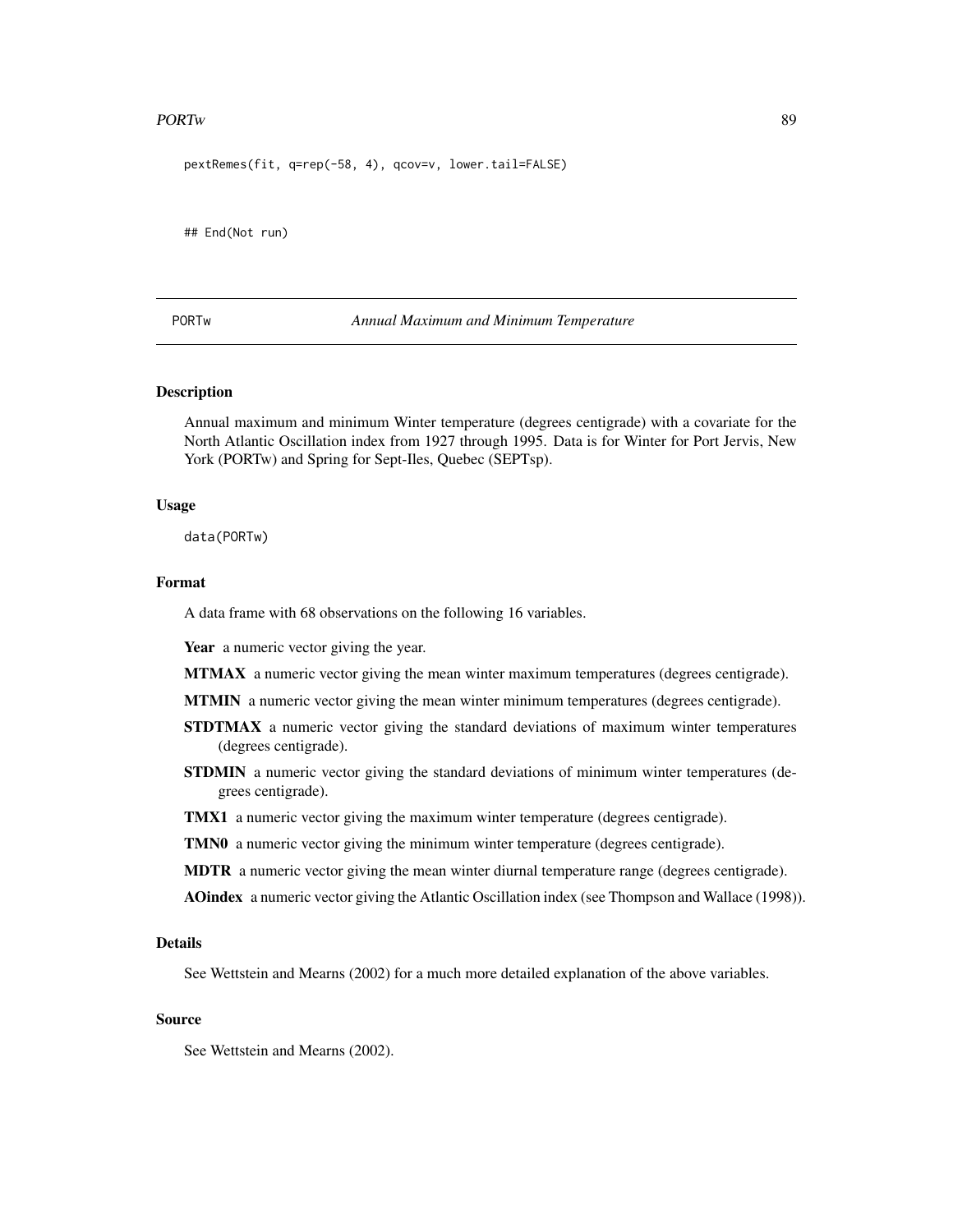## References

Thompson, D. W. J. and Wallace, J. M. (1998) The Arctic Oscillation signature in the wintertime geopotential height and temperature fields. *Geophys. Res. Lett.*, 25, 1297–1300.

Wettstein, J. J. and Mearns, L. O. (2002) The influence of the North Atlantic-Arctic Oscillation on mean, variance and extremes of temperature in the northeastern United States and Canada. *Journal of Climate*, 15, 3586–3600.

## Examples

```
data(PORTw)
str(PORTw)
par( mfrow=c(2,1))
plot(PORTw[,"TMX1"], type="l", lwd=2, xlab="", xaxt="n", ylab="Maximum Temperature (C)")
plot(PORTw[,"TMN0"], type="1", lwd=2, xlab="", xaxt="n", ylab="Minimum Temperature (C)")
```
postmode *Posterior Mode from an MCMC Sample*

## **Description**

Calculate the posterior mode from an MCMC sample for "fevd" objects.

#### Usage

```
postmode(x, burn.in = 499, verbose = FALSE, ...)## S3 method for class 'fevd'
postmode(x, burn.in = 499, verbose = FALSE, ...)
```
#### Arguments

| X        | An object of class "fevd" where component method = "Bayesian".                                   |
|----------|--------------------------------------------------------------------------------------------------|
| burn.in  | The furst burn in samples from the posterior distribution will be removed before<br>calculation. |
| verbose  | logical, should progress information be printed to the screen.                                   |
| $\cdots$ | Not used.                                                                                        |

#### Details

The log-likelihood and (log) prior is calculated for every sample from the chain, and added together, giving h. The parameters from the sample that yield the maximum value for h are returned. If more than one set of parameters yield a maximum, their average is returned.

## Value

A named numeric vector is returned giving the paramter values.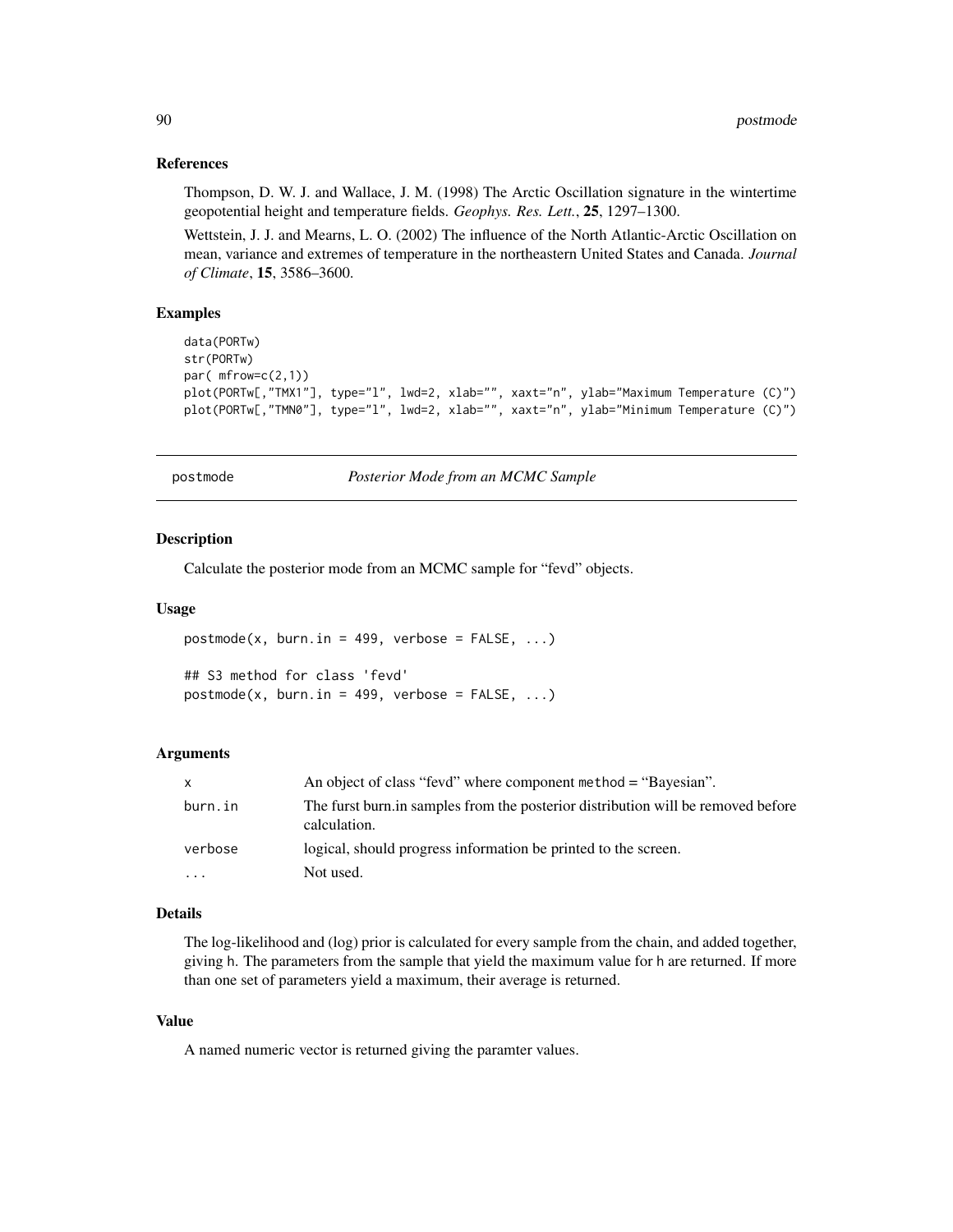#### Potomac 91

## Author(s)

Eric Gilleland

# See Also

[fevd](#page-38-0), [findpars](#page-59-0)

# Examples

data(ftcanmax)

fit <- fevd(Prec, ftcanmax, method="Bayesian", iter = 1000, verbose=TRUE)

postmode(fit)

Potomac *Potomac River Peak Stream Flow Data.*

## Description

Potomac River peak stream flow (cfs) data for water years (Oct-Sep) 1895 through 2000 at Point Rocks, Maryland.

## Usage

data(Potomac)

## Format

A data frame with 106 observations on the following 2 variables.

Year a numeric vector giving the water year (Oct-Sep).

Flow a numeric vector the peak stream flow (cfs;  $1 \text{ cfs} = 0.028317$  cubic meters per second).

## Details

Potomac River peak stream flow (cfs) data for water years (Oct-Sep) 1895 through 2000 at Point Rocks, Maryland.

These data (up to 1986) have been analyzed by Smith (1987) and this entire dataset by Katz et al. (2002) Sec. 2.3.2.

## Source

U.S. Geological Survey (<http://water.usgs.gov/nwis/peak>).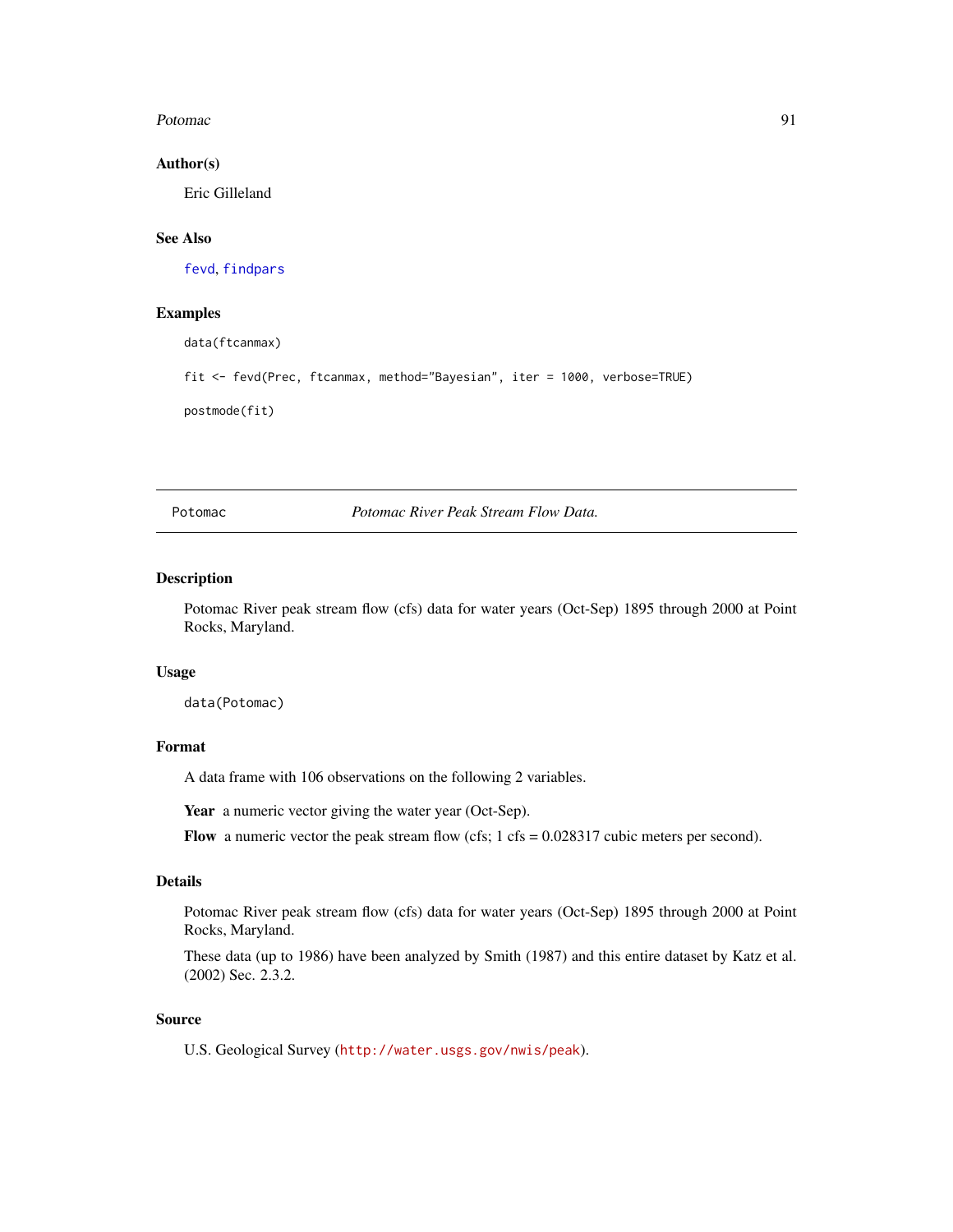## References

Katz, R. W., Parlange, M. B. and Naveau, P. (2002) Statistics of extremes in hydrology. *Advances in Water Resources*, 25, 1287–1304.

Smith, J. A. (1987) Regional flood frequency analysis using extreme order statistics of the annual peak record. *Water Resour Res*, 23, 1657–1666.

## Examples

```
data(Potomac)
str(Potomac)
# Fig. 3 of Katz et al. (2002) Sec. 2.3.2.
plot(Potomac[,"Year"], Potomac[,"Flow"]/1000, yaxt="n", ylim=c(0,500), type="l", lwd=1.5,
    xlab="Water Year (Oct-Sept)", ylab="Annual peak flow (thousand cfs)")
axis(2,at=seq(0,500,100),labels=as.character(seq(0,500,100)))
```
<span id="page-91-0"></span>

profliker *Profile Likelihood Function*

## Description

Find the profile likelihood for a range of values for an extreme value df (EVD).

#### Usage

```
profliker(object, type = c("return.level", "parameter"), xrange = NULL,
   return.period = 100, which.par = 1, nint = 20, plot = TRUE, gr = NULL,
   method = "BFGS", lower = -Inf, upper = Inf, control = list(), ...)
```
## Arguments

| object        | A list object of class "fevd" as returned by fevd.                                                                                                                                                                                                                                                                                                                   |  |
|---------------|----------------------------------------------------------------------------------------------------------------------------------------------------------------------------------------------------------------------------------------------------------------------------------------------------------------------------------------------------------------------|--|
| type          | character string stating whether the parameter of interest is a regular parameter<br>or a return level.                                                                                                                                                                                                                                                              |  |
| xrange        | numeric vector of length two giving the range of values of the parameter over<br>which to calculate the profile likelihood.                                                                                                                                                                                                                                          |  |
| return.period | If a return level is of interest, this number gives its associated return period.                                                                                                                                                                                                                                                                                    |  |
| which.par     | If a parameter is of interest, this number tells for which component of the pa-<br>rameter vector to do the profile likelihood.                                                                                                                                                                                                                                      |  |
| nint          | The profile likelihood is calculated for a sequence of nint values covering<br>xrange.                                                                                                                                                                                                                                                                               |  |
| plot          | logical; should a plot of the likelihood be made? Note that this is controlled<br>by the verbose argument in the lcodeci method function for MLE fevd objects<br>when "proflik" is chosen as the method for finding confidence intervals. It is<br>usually a good idea to plot the profile likelihood to see if the confidence intervals<br>are really found or not. |  |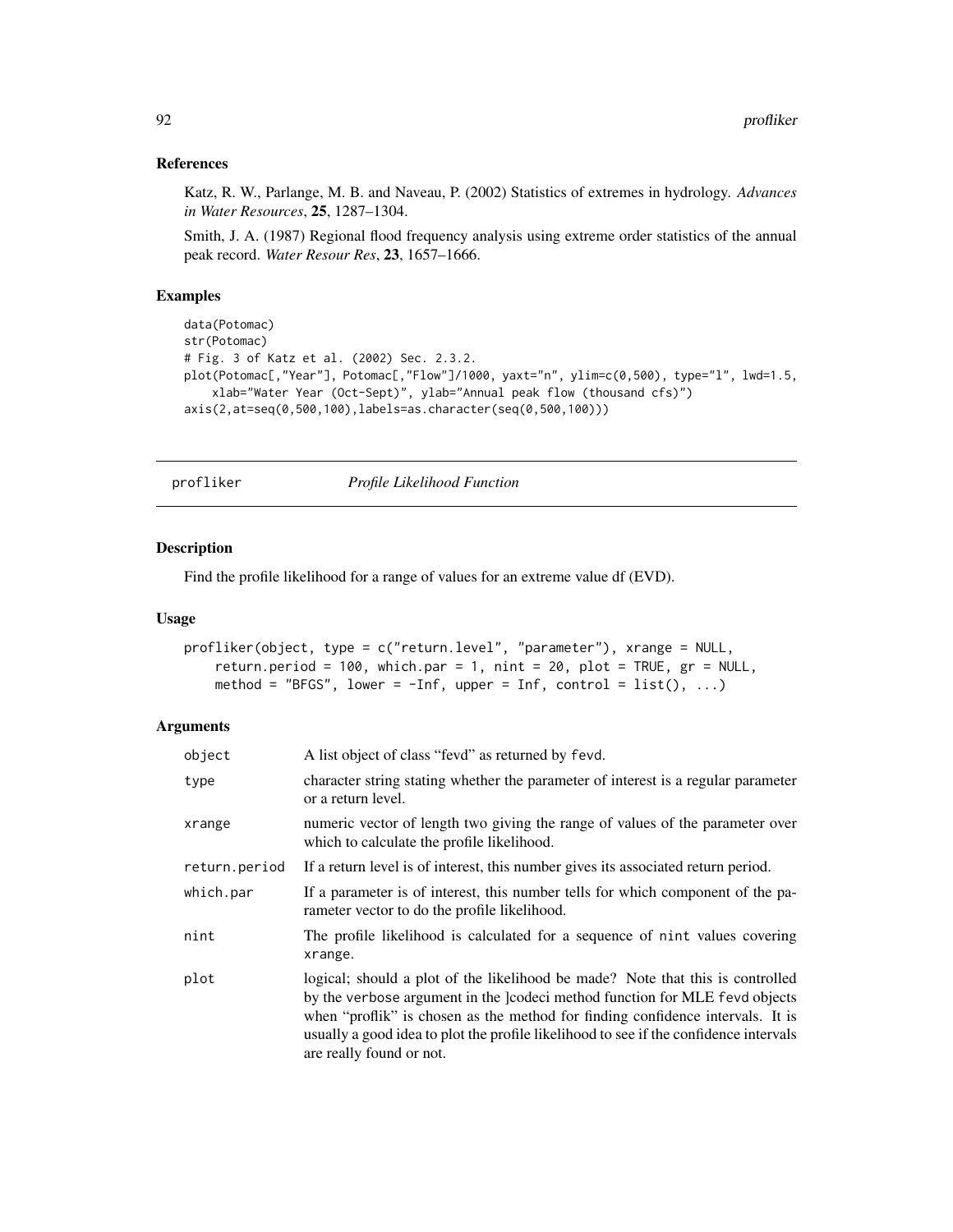## qqnorm 93

|                         | gr, method, lower, upper, control |  |                              |  |
|-------------------------|-----------------------------------|--|------------------------------|--|
|                         |                                   |  | optional arguments to optim. |  |
| $\cdot$ $\cdot$ $\cdot$ |                                   |  | optional arguments to plot.  |  |

## Details

See the help file for ci.fevd.mle for more details on this approach.

#### Value

A numeric vector is returned invisibly.

## Author(s)

Eric Gilleland

# See Also

[ci.fevd.mle](#page-14-0), [fevd](#page-38-0)

## Examples

```
z <- revd(100, loc=20, scale=0.5, shape=-0.2)
fit \leftarrow fevd(z)fit
profliker(fit, type="parameter", which.par=3)
profliker(fit, type="parameter",
    xrange=c(-0.35, -0.2), which.par=3)
```
<span id="page-92-0"></span>qqnorm *Normal qq-plot with 95 Percent Simultaneous Confidence Bands*

## Description

Calculates a normal qq-plot for a vector of data along with 95 percent simultaneous confidence bands.

## Usage

```
qqnorm(y, pch = 20, xlab = "Standard Normal Quantiles", ylab = "Sample Quantiles",
   make.plot = TRUE, ...)
```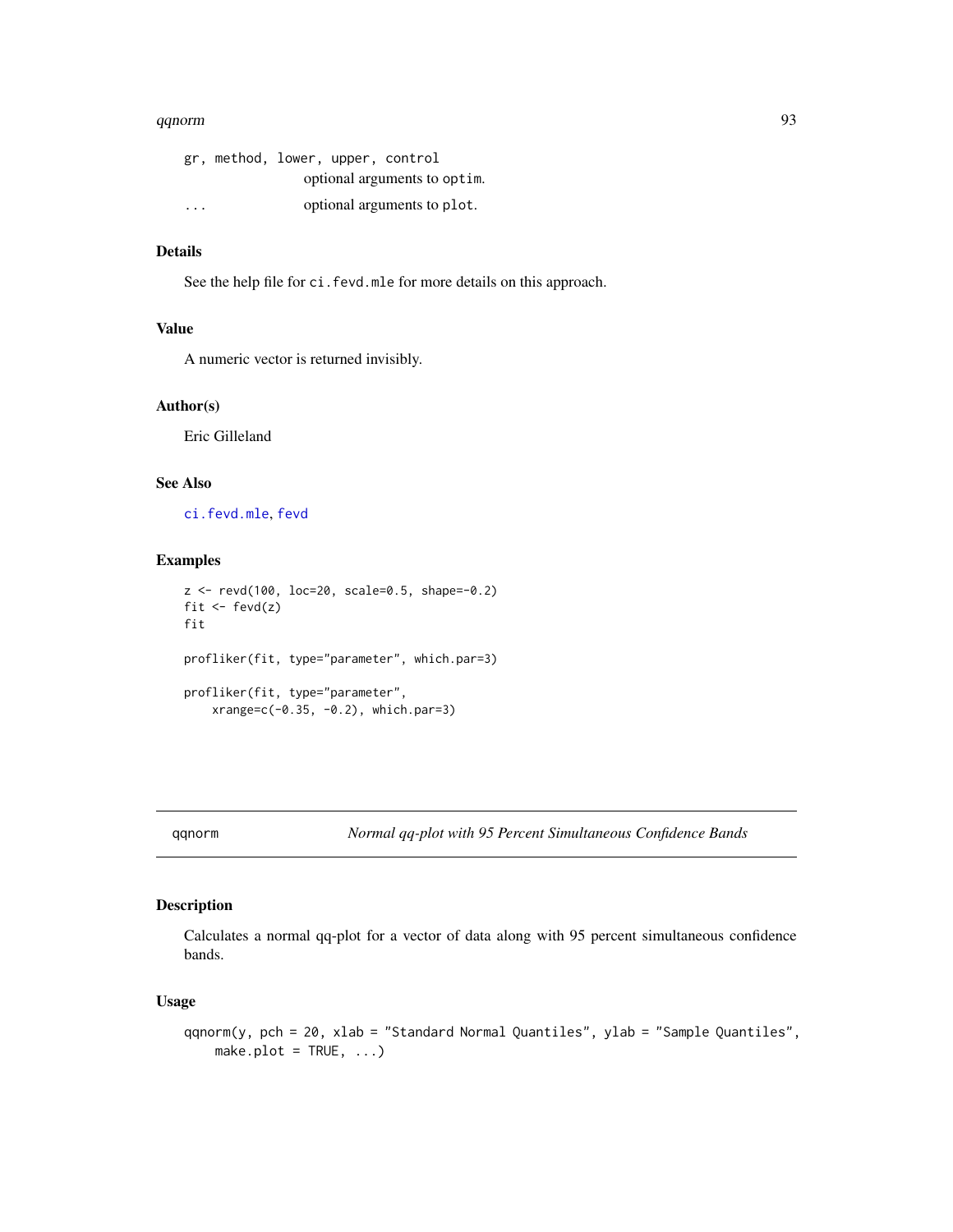94 qqnorm

#### Arguments

| У         | numeric vector of data.                                    |
|-----------|------------------------------------------------------------|
| pch       | plot symbol to use.                                        |
| xlab      | Character string giving abscissa label.                    |
| ylab      | Character string giving ordinate axis label.               |
| make.plot | logical, should the plot be created (TRUE) or not (FALSE)? |
|           | optional arguments to the plot function.                   |

## Details

Confidence intervals are calculated using +/- k, where

 $k = 0.895 / (sqrt(n) * (1 - 0.01 / sqrt(n) + 0.85/n))$ 

Gives a 95 percent asymptotic band based on the Kolmogorov-Smirnov statistic (Doksum and Sievers, 1976).

# Value

A data frame object is returned invisibly with components:

| x,y         | the data and standard normal quantiles, resp. |
|-------------|-----------------------------------------------|
| lower,upper | lower and upper 95 percent confidence bands.  |

#### Author(s)

Peter Guttorp, peter "at" stat.washington.edu, modified by Eric Gilleland

## References

Doksum, K. A. and G. L. Sievers, 1976. Plotting with confidence: graphical comparisons of two populations. Biometrika, 63 (3), 421–434.

## See Also

[qnorm](#page-0-0), [qqplot](#page-94-0), [shiftplot](#page-104-0)

# Examples

```
z < - rexp(100)
qqnorm( z)
y <- rnorm( 100)
qqnorm( y)
obj <- qqnorm(y, make.plot=FALSE)
str(obj)
data( ftcanmax)
```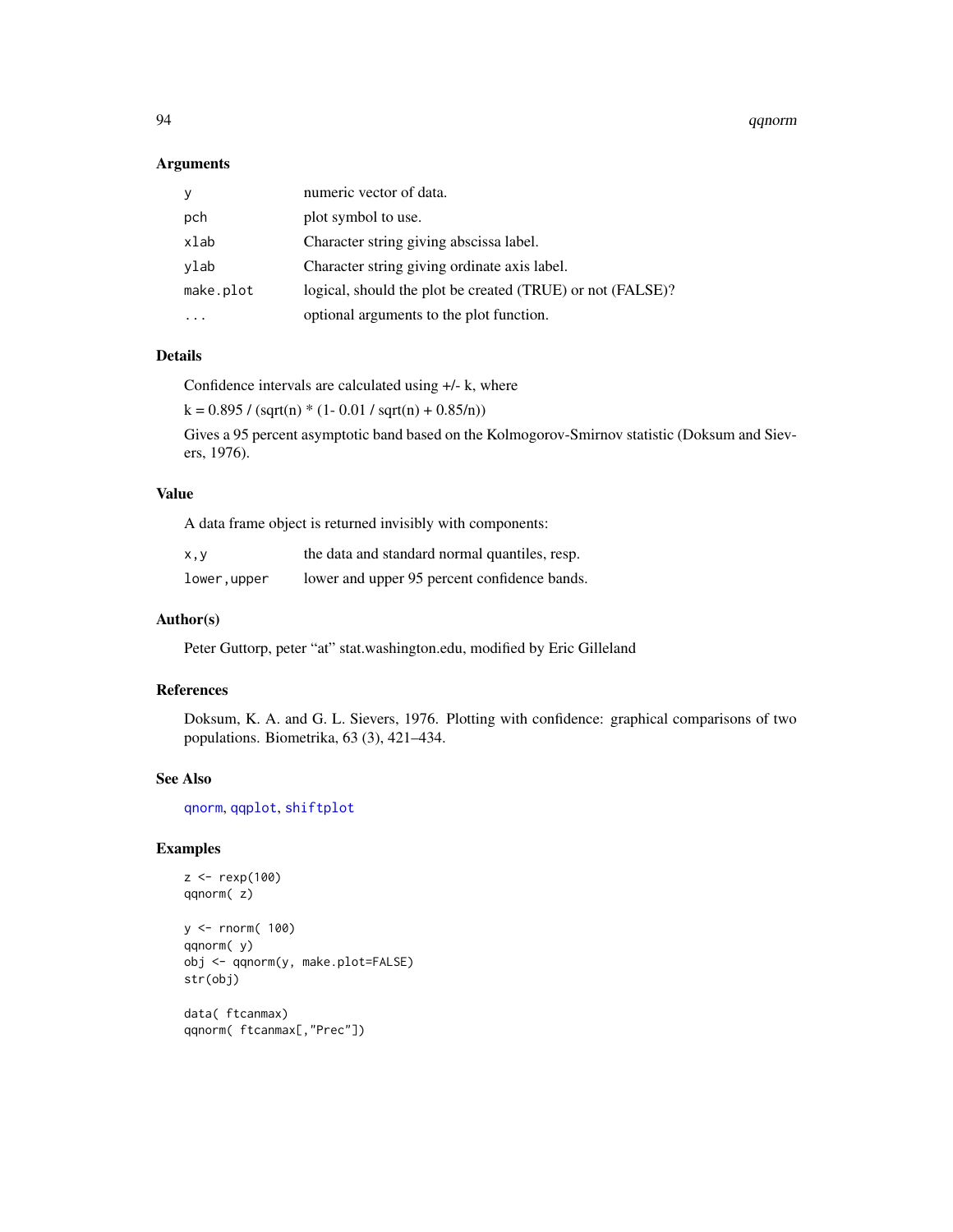<span id="page-94-0"></span>

## Description

QQ-plot between two data vectors with 95 percent confidence bands based on the Kolmogorov-Smirnov statistic (Doksum and Sievers, 1976).

#### Usage

```
qqplot(x, y, pch = 20, xlab = "x Quantiles", ylab = "y Quantiles", regress = TRUE,
    make.plot = TRUE, ...)
## S3 method for class 'qqplot'
plot(x, \ldots)## S3 method for class 'qqplot'
summary(object, ...)
```
#### Arguments

| $\times$  | qqplot: numeric vector of length 'm' giving one data set.                              |
|-----------|----------------------------------------------------------------------------------------|
|           | plot method function: list object of class "qqplot" returned by qqplot.                |
| object    | list object of class "qqplot" returned by qqplot.                                      |
| У         | numeric vector of length 'n' giving the other data set.                                |
| pch       | Plot character.                                                                        |
| xlab      | Character string giving the label for the abscissa axis.                               |
| ylab      | Character string giving the label for the ordinate axis.                               |
| regress   | logical, should a regression line be fit to the quantiles?                             |
| make.plot | logical, should the plot be created (TRUE) or not (FALSE)?                             |
| .         | Other optional arguments to the plot function. Not used by summary method<br>function. |

## Details

Plots the sorted (missing-values removed) 'x' values against the sorted, and interpolated (via the approxfun function from package stats), 'y' values. Confidence bands are about the sorted and interpolated 'y' values using  $+/-$  K/sqrt(M), where

 $K = 1.36$ 

and

 $M = m * n / (m+n)$ .

The plot method function does exactly the same thing as qqplot except that it does not need to do any calculations.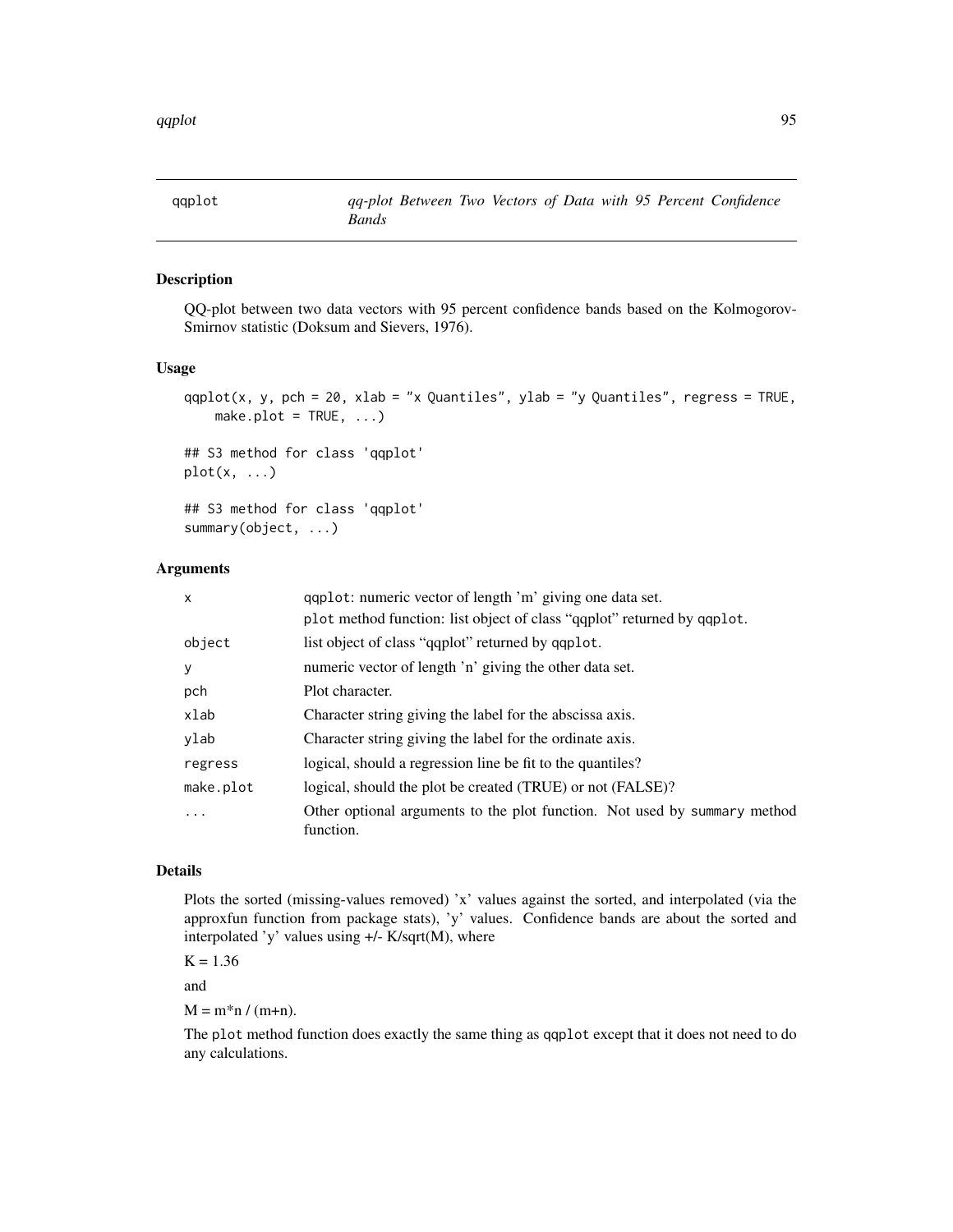The summary method function merely displays the original call to the function unless a regression line was fit between the quantiles, in which case summary information is displayed for the regression (i.e., the summary method function for lm is run on the "lm" object).

### Value

An object of class "qqplot" is invisibly returned by each function (in the case of the method functions, the object entered is simply returned invisibly). This is a list object with components:

| call       | calling string                                                                                                                                                    |
|------------|-------------------------------------------------------------------------------------------------------------------------------------------------------------------|
| names      | list object with components x and y giving the object names for the objects<br>passed into x and y, resp.                                                         |
| regression | If regress was TRUE, then this is the fitted regression object as returned by lm.<br>Otherwise, this component is not included.                                   |
| gdata      | data frame with components: x and y giving the quantiles for x and y, resp., and<br>lower and upper giving the lower and upper 95 percent confidence bands, resp. |

## Author(s)

Peter Guttorp, peter "at" stat.washington.edu

# References

Doksum, K.A. and G.L. Sievers, 1976. Plotting with confidence: graphical comparisons of two populations. Biometrika, 63 (3), 421–434.

# See Also

[approxfun](#page-0-0), [qqnorm](#page-92-0), [shiftplot](#page-104-0)

## Examples

```
z < - rnorm(100)
y <- rexp(100)
qqplot( z, y)
qqplot( y, z)
data( ftcanmax)
qqplot( ftcanmax[,"Prec"], z)
obj <- qqplot( ftcanmax[,"Prec"], y, make.plot=FALSE)
plot(obj)
summary(obj)
```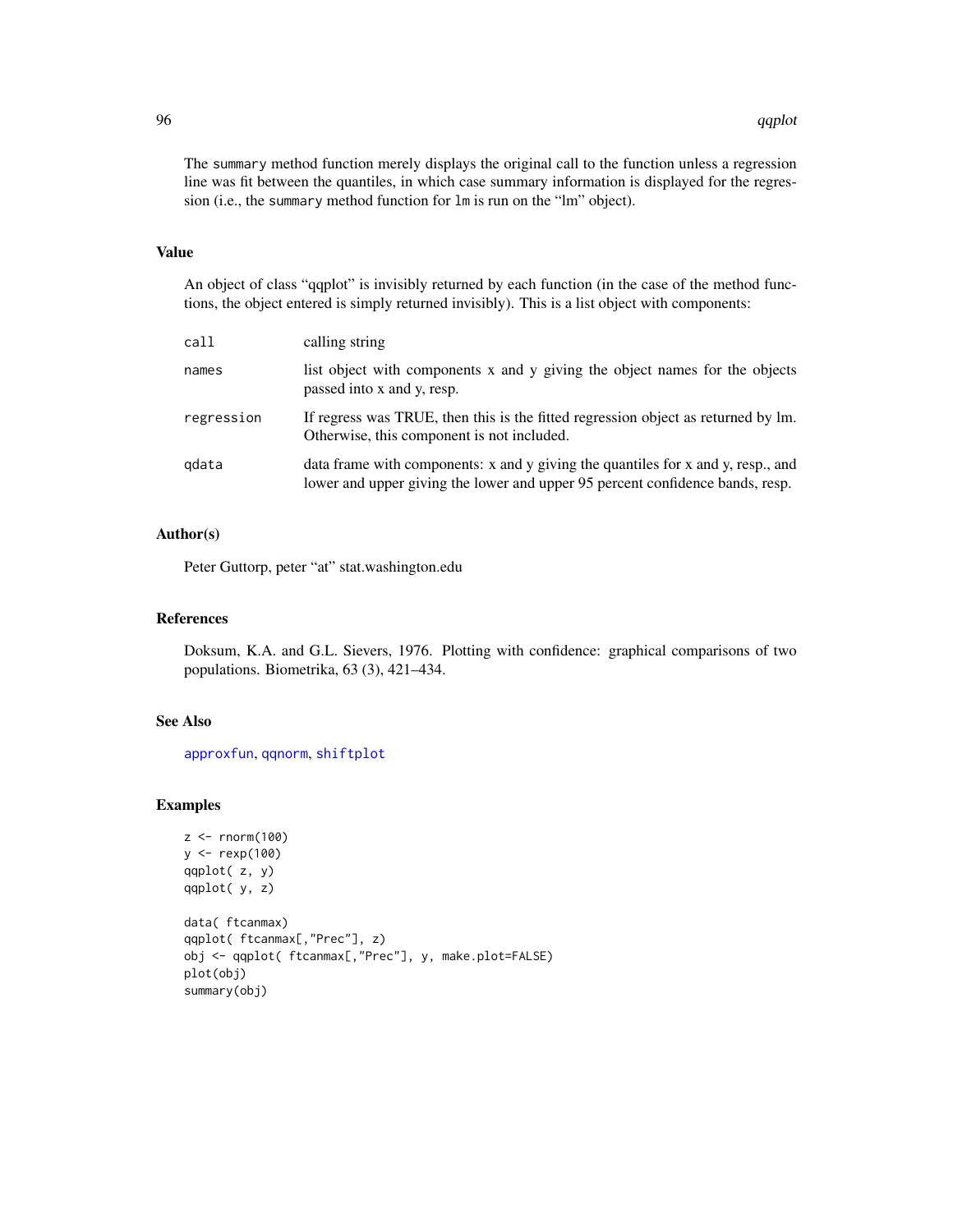#### <span id="page-96-0"></span>Description

Return level estimates from fitted fevd model objects.

## Usage

```
return.level(x, return.period = c(2, 20, 100), ...## S3 method for class 'fevd'
return.level(x, return.period = c(2, 20, 100), ...)
## S3 method for class 'fevd.bayesian'
return.level(x, return.period = c(2, 20, 100), ..., do.ci = FALSE,
                 burn.in = 499, FUN = "mean", qcov = NULL, qcov \cdot base =NULL)
## S3 method for class 'fevd.lmoments'
return.level(x, return.period = c(2, 20, 100), ...,
    do.ci = FALSE)## S3 method for class 'fevd.mle'
return. level(x, return. period = c(2, 20, 100), ...,do.ci = FALSE, qcov = NULL, qcov.base = NULL)## S3 method for class 'ns.fevd.bayesian'
return.level(x, return.period = 100, \ldots,
    burn.in = 499, FUN = "mean", do.ci = FALSE, verbose = FALSE,
    qcov = NULL, qcov.base = NULL)
## S3 method for class 'ns.fevd.mle'
return.level(x, return.period = c(2, 20, 100), ...,
    alpha = 0.05, method = c("normal"), do.ci = FALSE, verbose = FALSE,qcov = NULL, qcov.base = NULL)
## S3 method for class 'return.level'
print(x, \ldots)
```
## Arguments

x A list object of class "fevd" as returned by fevd. In the case of the print method function, an object returned by return.level. return.period numeric vector of desired return periods. For return.level.ns.fevd.mle, this must have length one.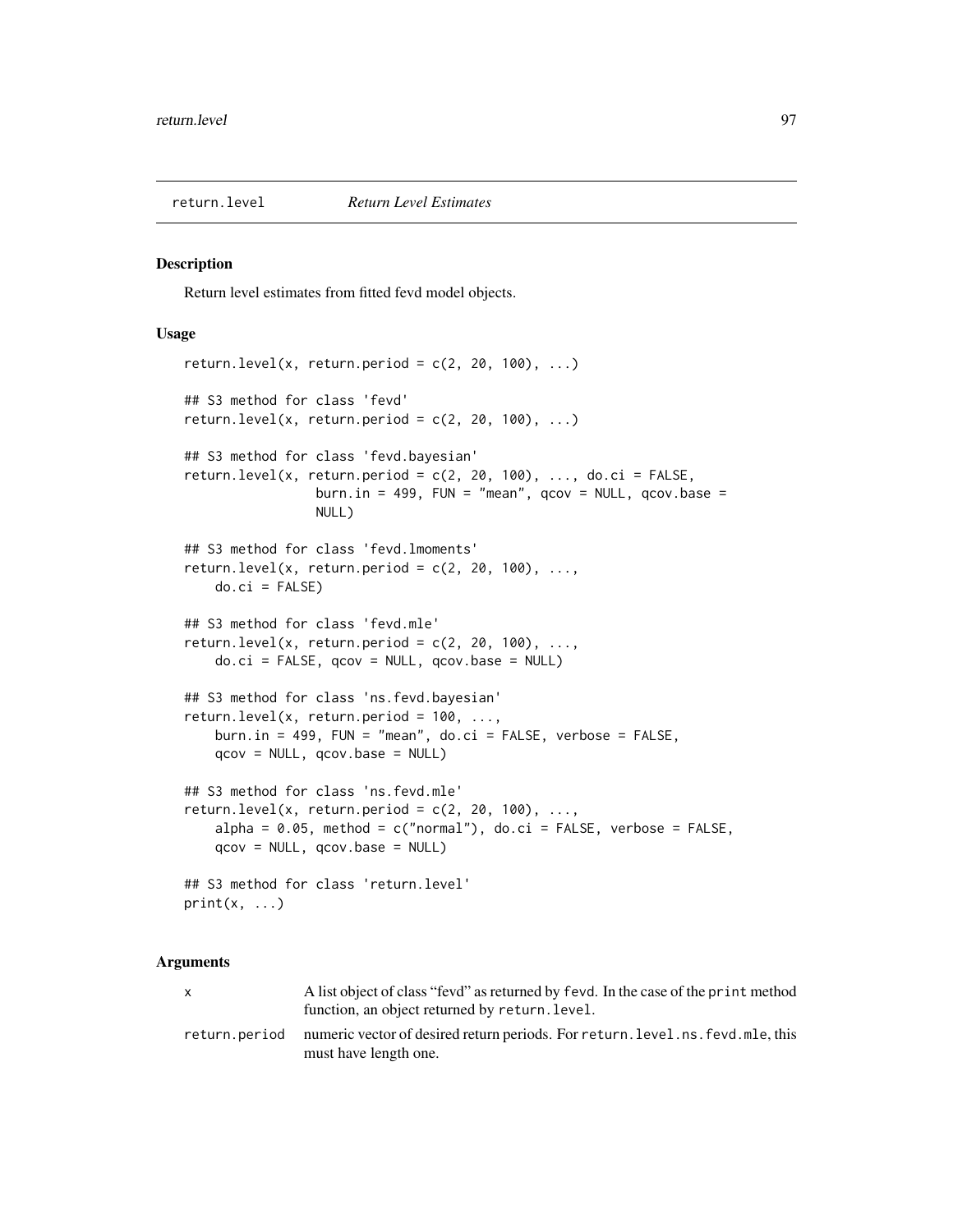| qcov       | numeric matrix with rows the same length as q and columns equal to the number<br>of parameters $(+ 1)$ for the threshold, if a POT model). This gives any covari-<br>ate values for a nonstationary model. If NULL, and model is non-stationary,<br>only the intercept terms for modeled parameters are used, and if a non-constant<br>threshold, only the first threshold value is used. Not used if model is stationary. |
|------------|----------------------------------------------------------------------------------------------------------------------------------------------------------------------------------------------------------------------------------------------------------------------------------------------------------------------------------------------------------------------------------------------------------------------------|
| gcov.base  | numeric matrix analogous to qcov. When provided, the function returns the<br>difference in return levels between the level for the covariates in gcov and the<br>level for covariates in qcov. base.                                                                                                                                                                                                                       |
| do.ci      | logical; should CIs be returned as well?                                                                                                                                                                                                                                                                                                                                                                                   |
| burn.in    | number giving the burn in value. The first 1: burn in will not be used in obtaining<br>parmaeter estimates.                                                                                                                                                                                                                                                                                                                |
| <b>FUN</b> | character string naming a function, or a function, to use to find the parameter<br>estimates from the MCMC sample. Default is to take the posterior mean (after<br>burn in).                                                                                                                                                                                                                                               |
| alpha      | The $(1 - alpha) * 100$ percent confidence level for confidence intervals of return<br>levels in non-stationary models.                                                                                                                                                                                                                                                                                                    |
| method     | character string naming which CI method to employ.                                                                                                                                                                                                                                                                                                                                                                         |
| verbose    | logical, should progress information be printed to the screen?                                                                                                                                                                                                                                                                                                                                                             |
| $\ddotsc$  | For the stationary case only, any optional arguments to the ci function. Not used<br>by the print method function.                                                                                                                                                                                                                                                                                                         |

#### **Details**

The extreme value distributions (EVD's) are generalized extreme value (GEV) or generalized Pareto (GP). The point process characterization is an equivalent form, but is not handled here. The GEV df is given by

 $PrX \le x = G(x) = exp[-1 + shape*(x - location)/scale'(-1/shape)]$ 

for  $1 + \text{shape}*(x - \text{location}) > 0$  and scale  $> 0$ . It the shape parameter is zero, then the df is defined by continuity and simplies to

 $G(x) = exp(-exp((x - location)/scale)).$ 

The GEV df is often called a family of df's because it encompasses the three types of EVD's: Gumbel (shape  $= 0$ , light tail), Frechet (shape  $> 0$ , heavy tail) and the reverse Weibull (shape  $< 0$ , bounded upper tail at location - scale/shape). It was first found by R. von Mises (1936) and also independently noted later by meteorologist A. F. Jenkins (1955). It enjoys theretical support for modeling maxima taken over large blocks of a series of data.

The generalized Pareo df is given by (Pickands, 1975)

 $PrX \le x = F(x) = 1 - [1 + shape*(x - threshold)/scale]$ <sup> $\land$ </sup> $(-1/\text{shape})$ 

where  $1 + shape*(x - threshold)/scale > 0$ , scale  $> 0$ , and  $x > threshold$ . If shape  $= 0$ , then the GP df is defined by continuity and becomes

 $F(x) = 1 - exp(-(x - threshold)/scale).$ 

There is an approximate relationship between the GEV and GP df's where the GP df is approximately the tail df for the GEV df. In particular, the scale parameter of the GP is a function of the threshold (denote it scale.u), and is equivalent to scale + shape\*(threshold - location) where scale,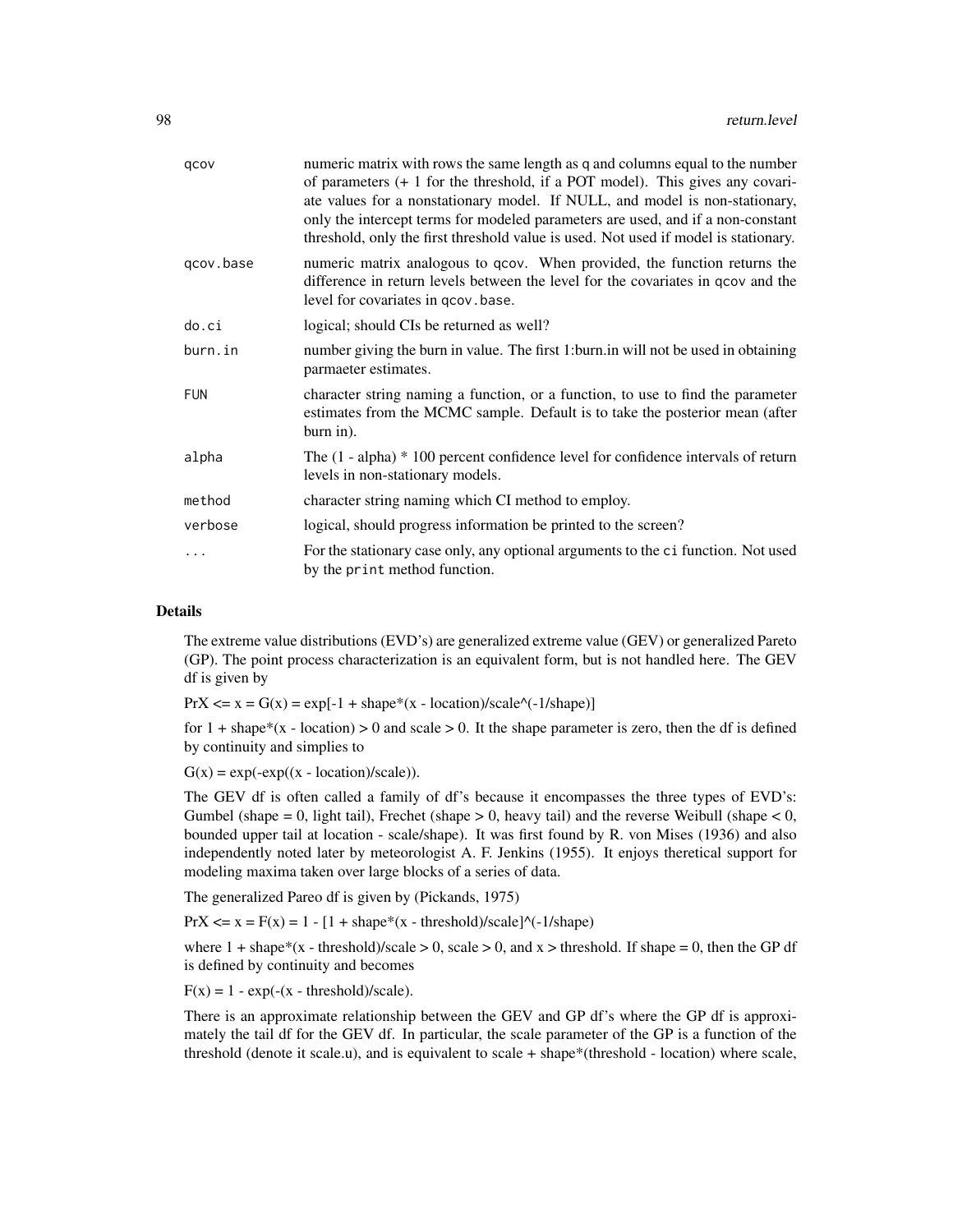#### return.level 99

shape and location are parameters from the "equivalent" GE Vdf. Similar to the GEV df, the shape parameter determines the tail behavior, where shape  $= 0$  gives rise to the exponential df (light tail), shape  $> 0$  the Pareto df (heavy tail) and shape  $< 0$  the Beta df (bounded upper tail at location scale.u/shape). Theoretical justification supports the use of the GP df family for modeling excesses over a high threshold (i.e.,  $y = x -$  threshold). It is assumed here that x, q describe x (not  $y = x$ threshold). Similarly, the random draws are y + threshold.

See Coles (2001) and Reiss and Thomas (2007) for a very accessible text on extreme value analysis and for more theoretical texts, see for example, Beirlant et al. (2004), de Haan and Ferreira (2006), as well as Reiss and Thomas (2007).

Return levels are essentially the same as quantiles. In the case of the GEV family, they are the same. In the case of the GP df, they are very similar, but the exceedance rate is taken into consideration. For non-stationary modeling, effective return levels are calculated for each value of the covariate(s) used in the model fit (see, e.g., Gilleland and Katz, 2011).

return.level.ns.fevd.mle allows one to estimate the difference in return levels for a nonstationary model, based on subtracting the return levels for qcov.base from those for qcov, in which case the outputted values and CIs pertain to differences in return levels.

## Value

If do.ci is FALSE, an object of class "return.level" is returned, which is either a numeric vector (stationary models) of length equal to the return.period argument giving the return levels, or a matrix of dimension equal to either n by np or q by np where n is the length of the data used to fit the model and np are the number of return periods, and q is the number of rows of qcov, if supplied. The returned value also includes useful attributes describing how the return levels came to be estimated. In particular, the list of attributes include:

| return.period   | the return periods associated with the estimated return levels.                                                        |
|-----------------|------------------------------------------------------------------------------------------------------------------------|
| data.name       | same as the data name component of the feve object.                                                                    |
|                 | fit.call, call the original call for the fitted object and the call to this function, resp.                            |
| fit.type        | character string naming which type of EVD was fit to the data, and subsequently<br>used to estimate the return levels. |
| data.assumption |                                                                                                                        |
|                 | character string stating whether the model is stationary or non-stationary.                                            |
| period          | character string stating what the units (period.basis from the fevd object) of the<br>period are.                      |
| units           | character string giving the data units, if available.                                                                  |
| qcov            | name of the goov matrix used to obtain the effective return levels.                                                    |
| gcov.base       | when provided as input, the name of the qcov base matrix used to obtain the<br>difference in effective return levels.  |

If do.ci is TRUE, then an object returned by the appropriate ci function is returned (stationary case only).

# Author(s)

Eric Gilleland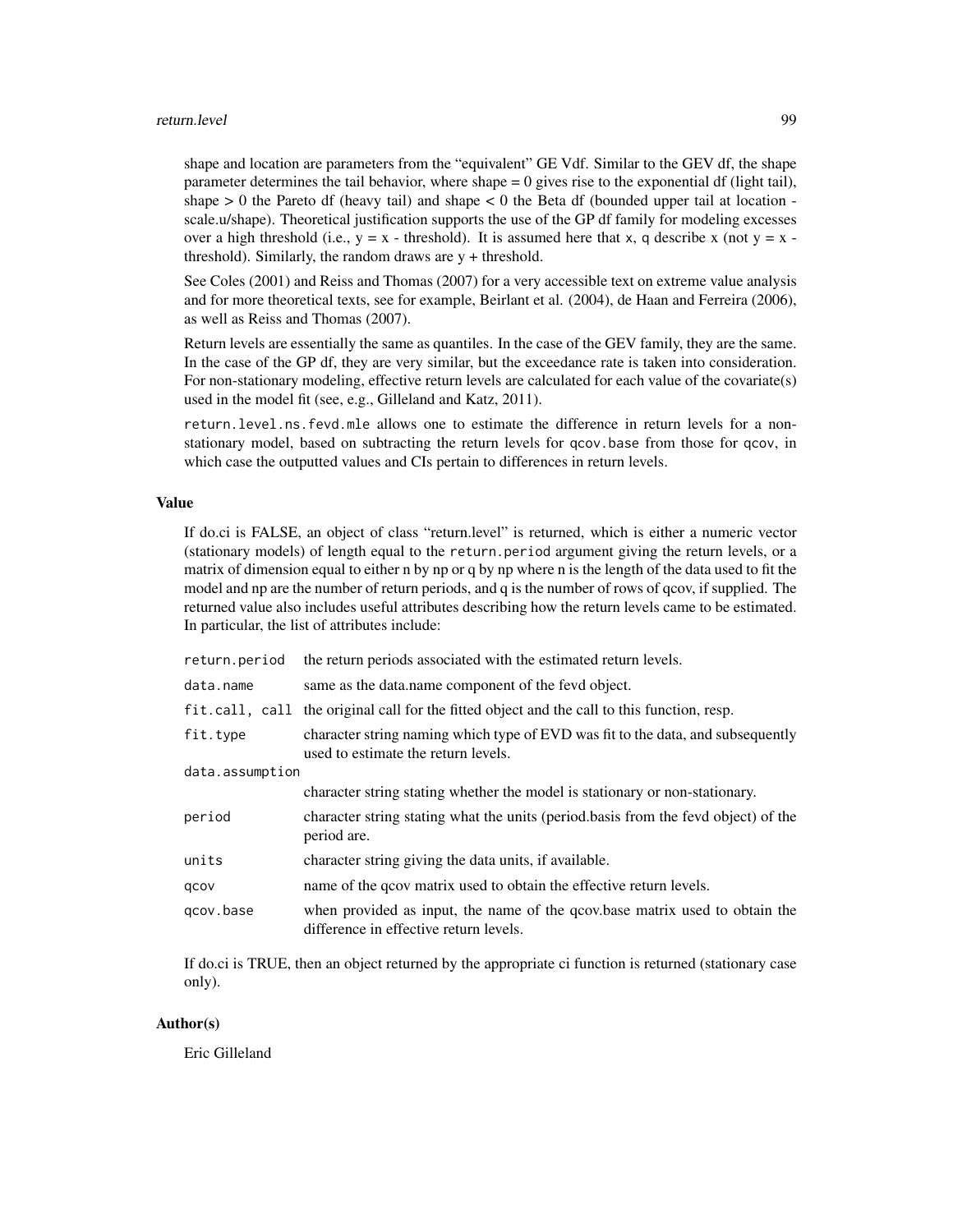## References

Beirlant, J., Goegebeur, Y., Teugels, J. and Segers, J. (2004) *Statistics of Extremes: Theory and Applications*. Chichester, West Sussex, England, UK: Wiley, ISBN 9780471976479, 522pp.

Coles, S. (2001) *An introduction to statistical modeling of extreme values*, London, U.K.: Springer-Verlag, 208 pp.

Gilleland, E. and Katz, R. W. (2011). New software to analyze how extremes change over time. *Eos*, 11 January, 92, (2), 13–14.

de Haan, L. and Ferreira, A. (2006) *Extreme Value Theory: An Introduction*. New York, NY, USA: Springer, 288pp.

Jenkinson, A. F. (1955) The frequency distribution of the annual maximum (or minimum) of meteorological elements. *Quart. J. R. Met. Soc.*, 81, 158–171.

Pickands, J. (1975) Statistical inference using extreme order statistics. *Annals of Statistics*, 3, 119– 131.

Reiss, R.-D. and Thomas, M. (2007) *Statistical Analysis of Extreme Values: with applications to insurance, finance, hydrology and other fields*. Birkh\"auser, 530pp., 3rd edition.

von Mises, R. (1936) La distribution de la plus grande de n valeurs, *Rev. Math. Union Interbalcanique* 1, 141–160.

## See Also

[pextRemes](#page-83-0), [fevd](#page-38-0), [rlevd](#page-101-0), [ci.rl.ns.fevd.bayesian](#page-18-0)

## Examples

```
z <- revd(100, loc=20, scale=0.5, shape=-0.2)
fit \leftarrow fevd(z)fit
return.level(fit)
fitLM <- fevd(z, method="Lmoments")
fitLM
return.level(fitLM)
## Not run:
fitB <- fevd(z, method="Bayesian", verbose=TRUE)
fitB
return.level(fitB)
```
## End(Not run)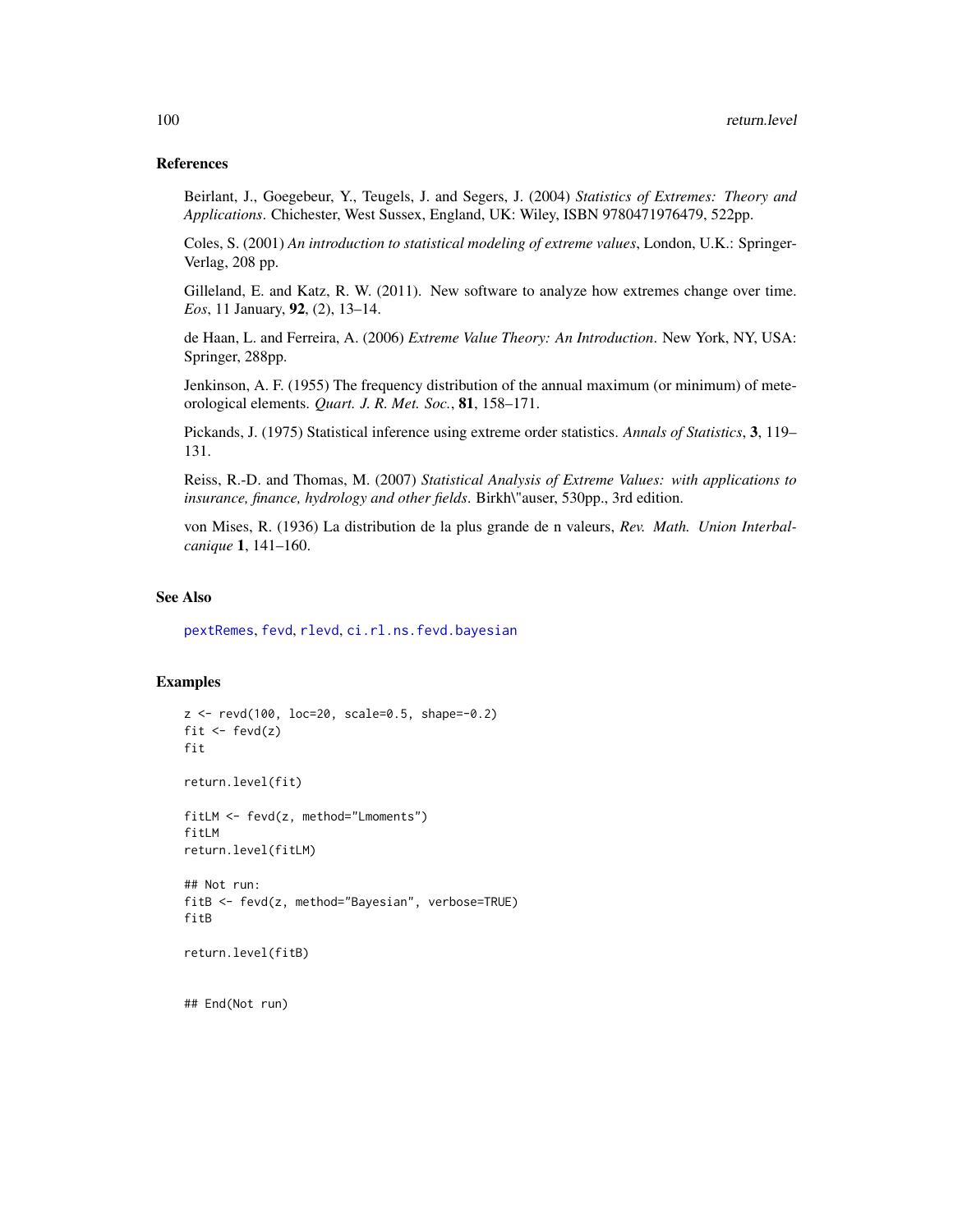# Description

Reverse transform standardized data to follow a non-standardized extreme value distribution (EVD).

## Usage

```
revtrans.evd(z, threshold = NULL, location = NULL, scale, shape = NULL,
    type = c("GEV", "GP", "PP", "Gumbel", "Weibull", "Frechet",
   "Exponential", "Beta", "Pareto"))
```
## Arguments

| z         | numeric vector of data of length n following a standardized EVD.                                  |
|-----------|---------------------------------------------------------------------------------------------------|
| threshold | number or numeric vector of length n giving the threshold, if applicable.                         |
| location  | number or numeric vector of length n giving the location parameter(s), if appli-<br>cable.        |
| scale     | number or or numeric vector of length n giving the scale parameter(s).                            |
| shape     | number or numeric vector of length n giving the shape parameter(s), if applica-<br>ble.           |
| type      | character string naming to what EVD should the data be reverse-transformed.<br>Default is GEV df. |

# Details

For standardized EVD data (e.g., via trans), this function performs the reverse transformation back to the original scale.

# Value

numeric vector of length n.

### Author(s)

Eric Gilleland

## See Also

[trans](#page-114-0), [trans.fevd](#page-114-1), [fevd](#page-38-0)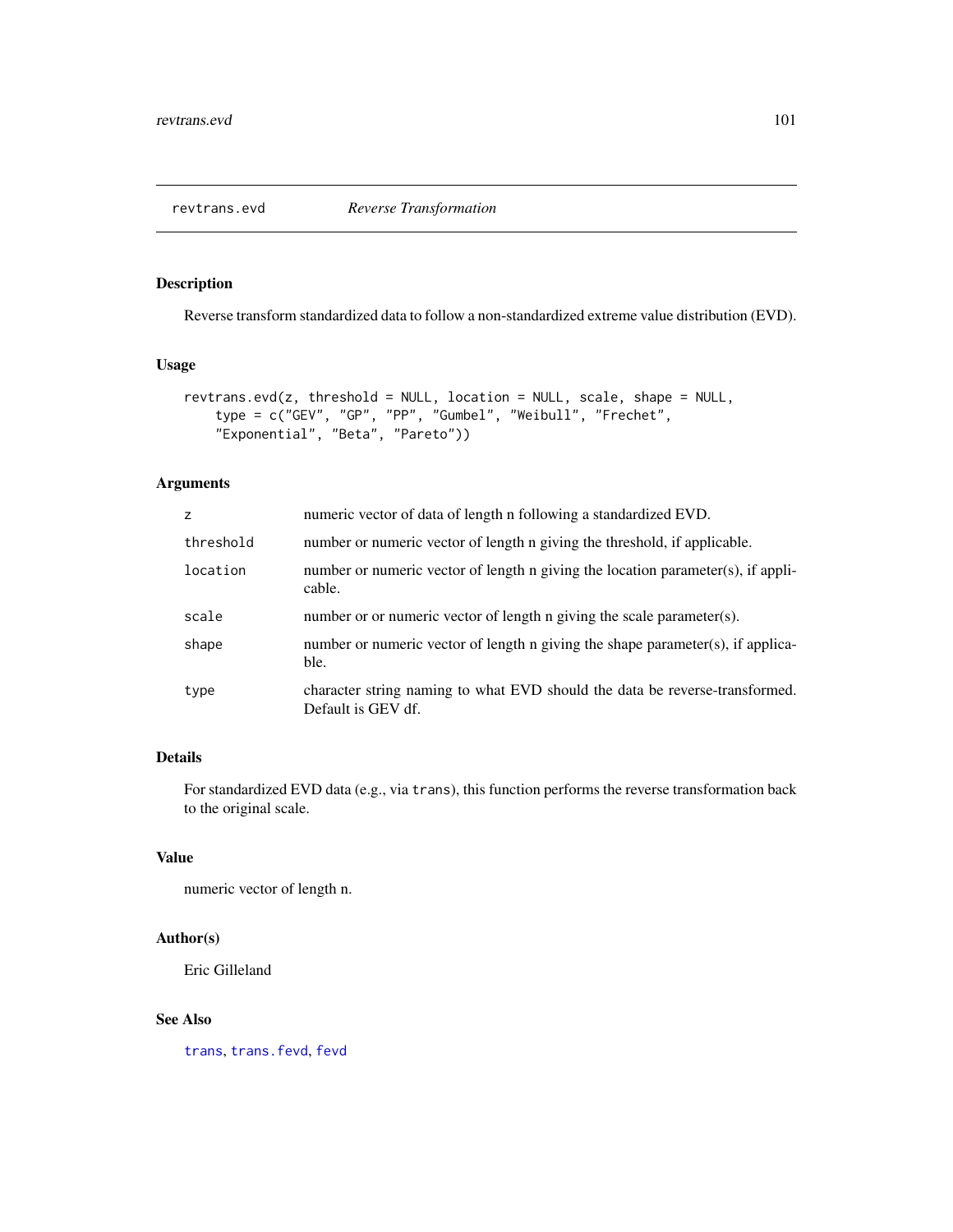# Examples

```
data(PORTw)
fit <- fevd(TMX1, PORTw, location.fun=~AOindex, units="deg C")
fit
z \leftarrow trans(fit)
fevd(z)
p <- findpars(fit)
y <- revtrans.evd(z=z, location=p$location, scale=2.6809613,
    shape=-0.1812824)
fevd(y)
qqplot(y, PORTw$TMX1)
```
## <span id="page-101-0"></span>rlevd *Return Levels for Extreme Value Distributions*

# Description

Calculate return levels for extreme value distributions (EVDs).

# Usage

```
rlevd(period, loc = 0, scale = 1, shape = 0, threshold = 0,
   type = c("GEV", "GP", "PP", "Gumbel", "Frechet", "Weibull",
   "Exponential", "Beta", "Pareto"),
   npy = 365.25, rate = 0.01)
```
# Arguments

| period            | numeric vector giving the desired return periods.                                                                     |
|-------------------|-----------------------------------------------------------------------------------------------------------------------|
| loc, scale, shape |                                                                                                                       |
|                   | single numbers giving the parameter values.                                                                           |
| threshold         | number giving the threshold, if applicable.                                                                           |
| type              | character string naming which EVD to calculate return levels from. If type is<br>"PP", then it is converted to "GEV". |
| npy               | number stating how many values per year.                                                                              |
| rate              | The rate of exceedance.                                                                                               |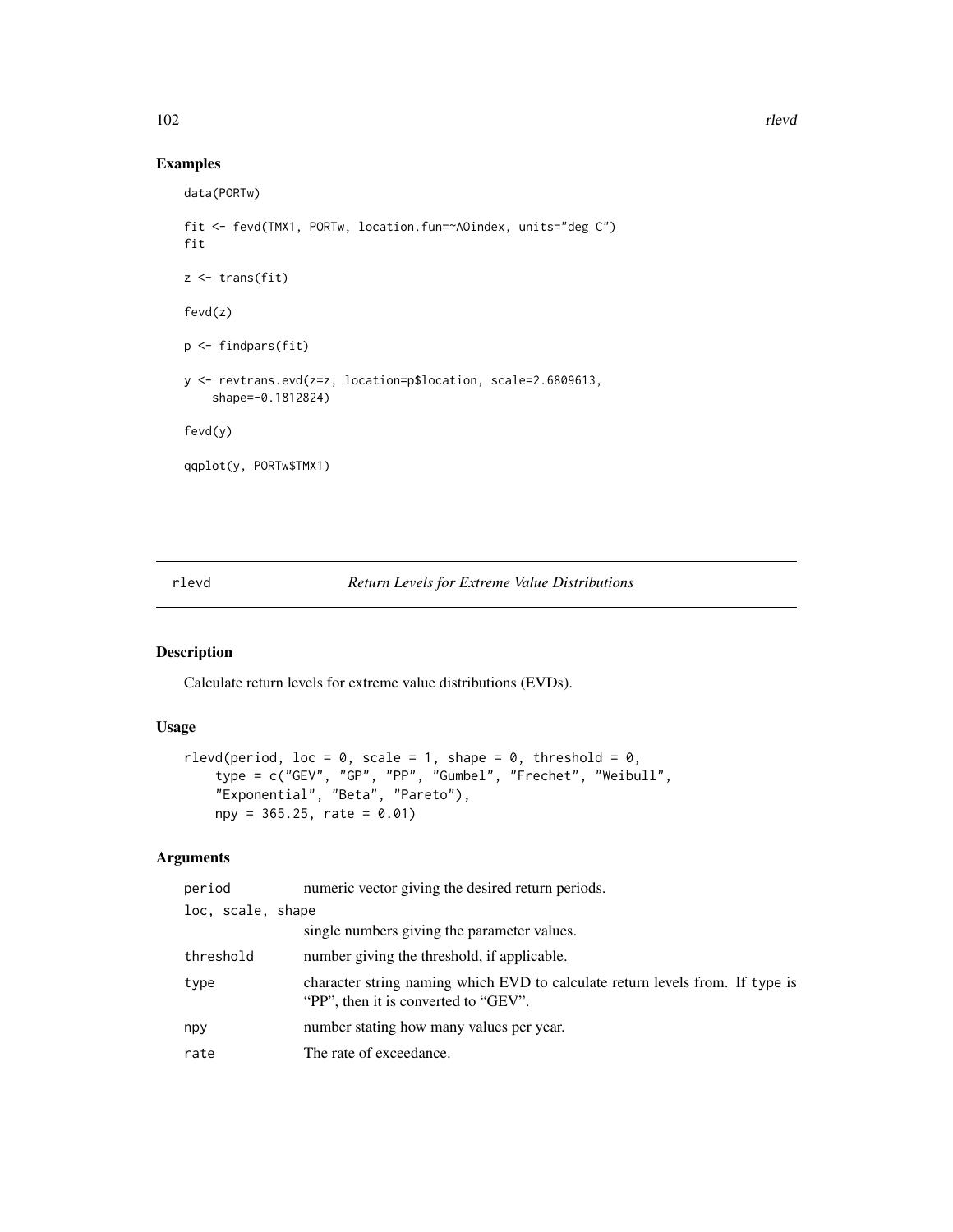rlevd to the contract of the contract of the contract of the contract of the contract of the contract of the contract of the contract of the contract of the contract of the contract of the contract of the contract of the c

# Details

The extreme value distributions (EVD's) are generalized extreme value (GEV) or generalized Pareto (GP). The point process characterization is an equivalent form, but is not handled here. The GEV df is given by

 $PrX \le x = G(x) = exp[-1 + shape*(x - location)/scale'(-1/shape)]$ 

for  $1 + \text{shape}*(x - \text{location}) > 0$  and scale  $> 0$ . It the shape parameter is zero, then the df is defined by continuity and simplies to

 $G(x) = exp(-exp((x - location)/scale)).$ 

The GEV df is often called a family of df's because it encompasses the three types of EVD's: Gumbel (shape  $= 0$ , light tail), Frechet (shape  $> 0$ , heavy tail) and the reverse Weibull (shape  $< 0$ , bounded upper tail at location - scale/shape). It was first found by R. von Mises (1936) and also independently noted later by meteorologist A. F. Jenkins (1955). It enjoys theretical support for modeling maxima taken over large blocks of a series of data.

The generalized Pareo df is given by (Pickands, 1975)

 $PrX \le x = F(x) = 1 - [1 + shape*(x - threshold)/scale]$ <sup>{\ack{-1/shape}}</sup>

where  $1 + shape*(x - threshold)/scale > 0$ , scale  $> 0$ , and  $x > threshold$ . If shape  $= 0$ , then the GP df is defined by continuity and becomes

 $F(x) = 1 - exp(-(x - threshold)/scale).$ 

There is an approximate relationship between the GEV and GP df's where the GP df is approximately the tail df for the GEV df. In particular, the scale parameter of the GP is a function of the threshold (denote it scale.u), and is equivalent to scale + shape\*(threshold - location) where scale, shape and location are parameters from the "equivalent" GE Vdf. Similar to the GEV df, the shape parameter determines the tail behavior, where shape  $= 0$  gives rise to the exponential df (light tail), shape  $> 0$  the Pareto df (heavy tail) and shape  $< 0$  the Beta df (bounded upper tail at location scale.u/shape). Theoretical justification supports the use of the GP df family for modeling excesses over a high threshold (i.e.,  $y = x -$  threshold). It is assumed here that x, q describe x (not  $y = x$ threshold). Similarly, the random draws are  $y +$  threshold.

See Coles (2001) and Reiss and Thomas (2007) for a very accessible text on extreme value analysis and for more theoretical texts, see for example, Beirlant et al. (2004), de Haan and Ferreira (2006), as well as Reiss and Thomas (2007).

Return levels are essentially the same as quantiles. In the case of the GEV family, they are the same. In the case of the GP df, they are very similar, but the exceedance rate is taken into consideration.

#### Value

named numeric vector of same length as period giving the calculated return levels for each return period.

#### Note

Currently, this function does not handle the PP type. Return levels for this case can be handled in several different ways. For example, they could be calculated from the equivalent GEV df or equivalent GP df. In any case, one needs first to determine how to handle the frequency component.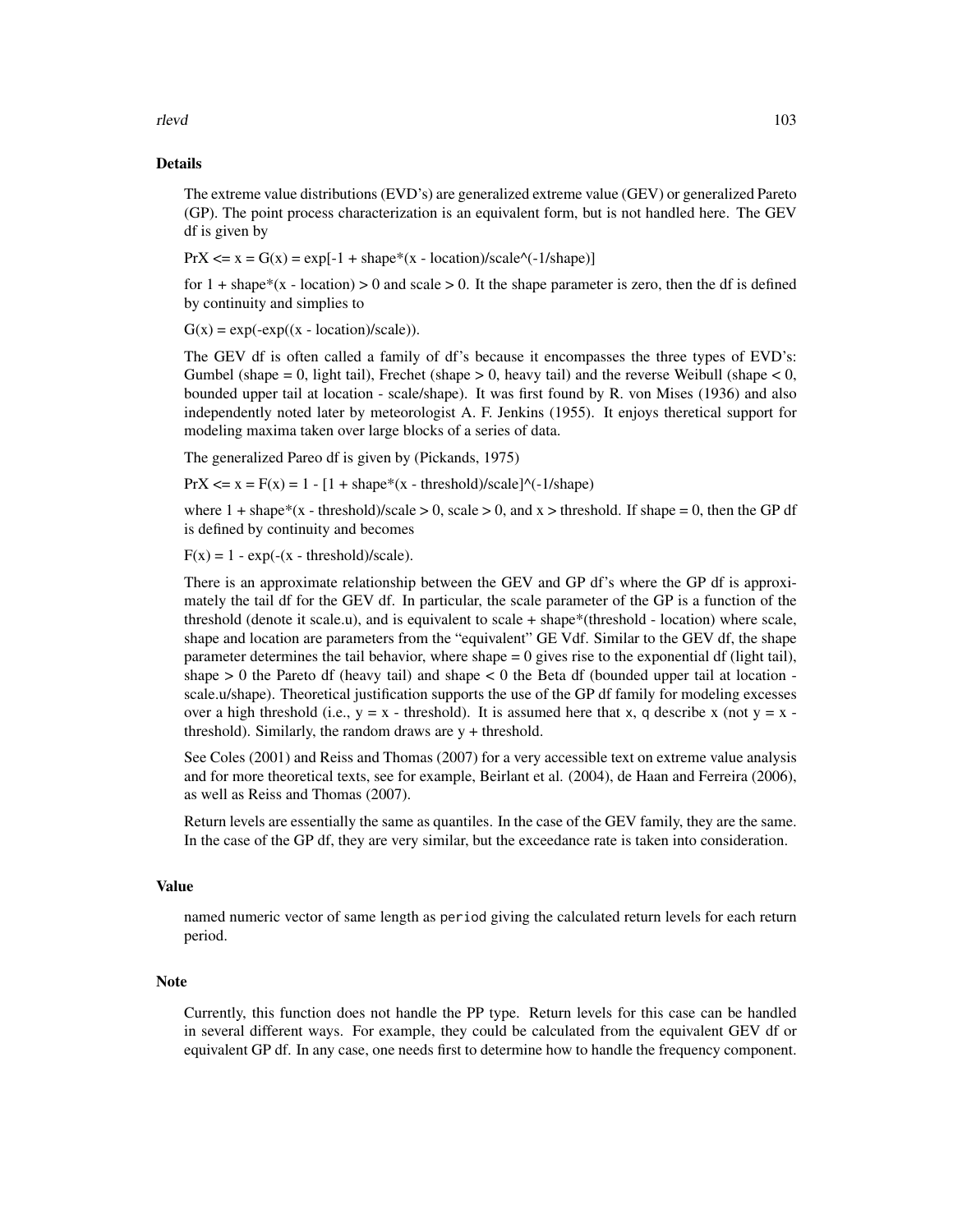## Author(s)

Eric Gilleland

# References

Beirlant, J., Goegebeur, Y., Teugels, J. and Segers, J. (2004) *Statistics of Extremes: Theory and Applications*. Chichester, West Sussex, England, UK: Wiley, ISBN 9780471976479, 522pp.

Coles, S. (2001) *An introduction to statistical modeling of extreme values*, London, U.K.: Springer-Verlag, 208 pp.

de Haan, L. and Ferreira, A. (2006) *Extreme Value Theory: An Introduction*. New York, NY, USA: Springer, 288pp.

Jenkinson, A. F. (1955) The frequency distribution of the annual maximum (or minimum) of meteorological elements. *Quart. J. R. Met. Soc.*, 81, 158–171.

Pickands, J. (1975) Statistical inference using extreme order statistics. *Annals of Statistics*, 3, 119– 131.

Reiss, R.-D. and Thomas, M. (2007) *Statistical Analysis of Extreme Values: with applications to insurance, finance, hydrology and other fields*. Birkh\"auser, 530pp., 3rd edition.

von Mises, R. (1936) La distribution de la plus grande de n valeurs, *Rev. Math. Union Interbalcanique* 1, 141–160.

## See Also

[devd](#page-27-1), [return.level](#page-96-0)

## Examples

rlevd(c(2, 20, 100), loc=10, scale=2, shape=0.5)

rlevd(c(2, 20, 100), scale=2, shape=0.5, type="GP")

Rsum *Hurricane Frequency Dataset.*

# Description

This dataset gives the number of hurricanes per year (from 1925 to 1995) as well as the ENSO state and total monetary damage.

## Usage

data(Rsum)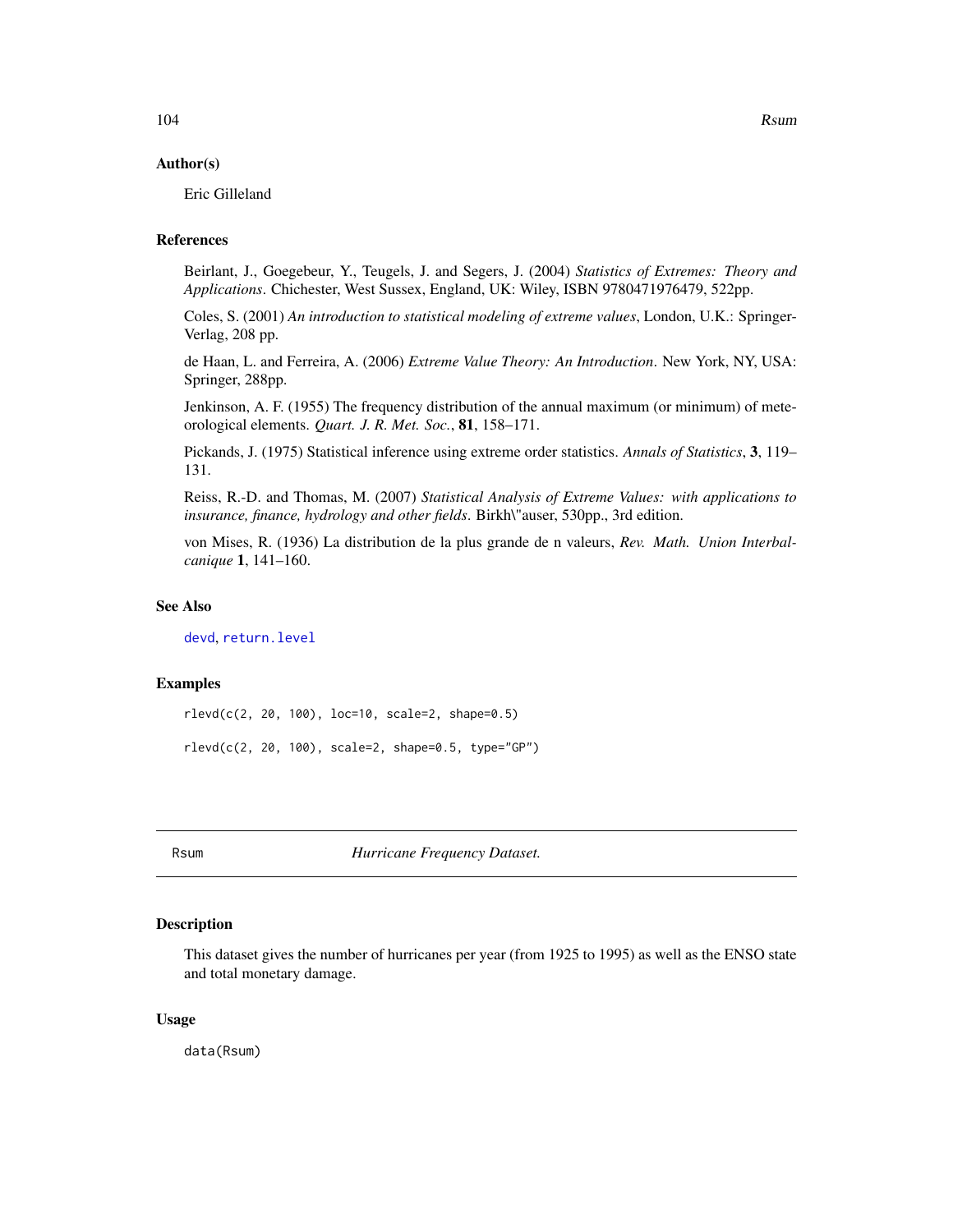#### shiftplot the state of the state of the state of the state of the state of the state of the state of the state of the state of the state of the state of the state of the state of the state of the state of the state of the

## Format

A data frame with 71 observations on the following 4 variables.

Year a numeric vector giving the year.

EN a numeric vector giving the ENSO state (-1 for La Ninha, 1 for El Ninho and 0 otherwise).

Ct a numeric vector giving the number of hurricanes for the corresponding year.

TDam a numeric vector giving the total monetary damage (millions of U.S. dollars).

# Details

More information on these data can be found in Pielke and Landsea (1998) or Katz (2002).

## References

Katz, R. W. (2002) Stochastic modeling of hurricane damage. *Journal of Applied Meteorology*, 41, 754–762.

Pielke, R. A. and Landsea, C. W. (1998) Normalized hurricane damages in the United States: 1925- 95. *Weather and Forecasting*, 13, (3), 621–631.

## Examples

```
data(Rsum)
str(Rsum)
plot(Rsum)
# Reproduce Fig. 1 of Katz (2002).
plot( Rsum[,"Year"], Rsum[,"TDam"]/1000, type="h", xlab="Year",
ylab="Total damage (billion U.S. dollars)",
ylim=c(0,80), lwd=2)
# Reproduce Fig. 2 of Katz (2002).
plot(Rsum[,"Year"],Rsum[,"Ct"],type="h", xlab="Year",
    ylab="Number of Hurricanes", ylim=c(0,5), lwd=2)
```
<span id="page-104-0"></span>shiftplot *Shift Plot Between Two Sets of Data*

## Description

A shift plot is a plot of the quantiles of a data set y minus those of another data set x against those of x. Includes 95 percent simultaneous confidence bands.

#### Usage

```
shiftplot(x, y, pch = 20, xlab = "x Quantiles", ylab = "y Quantiles", main = NULL, ...)
```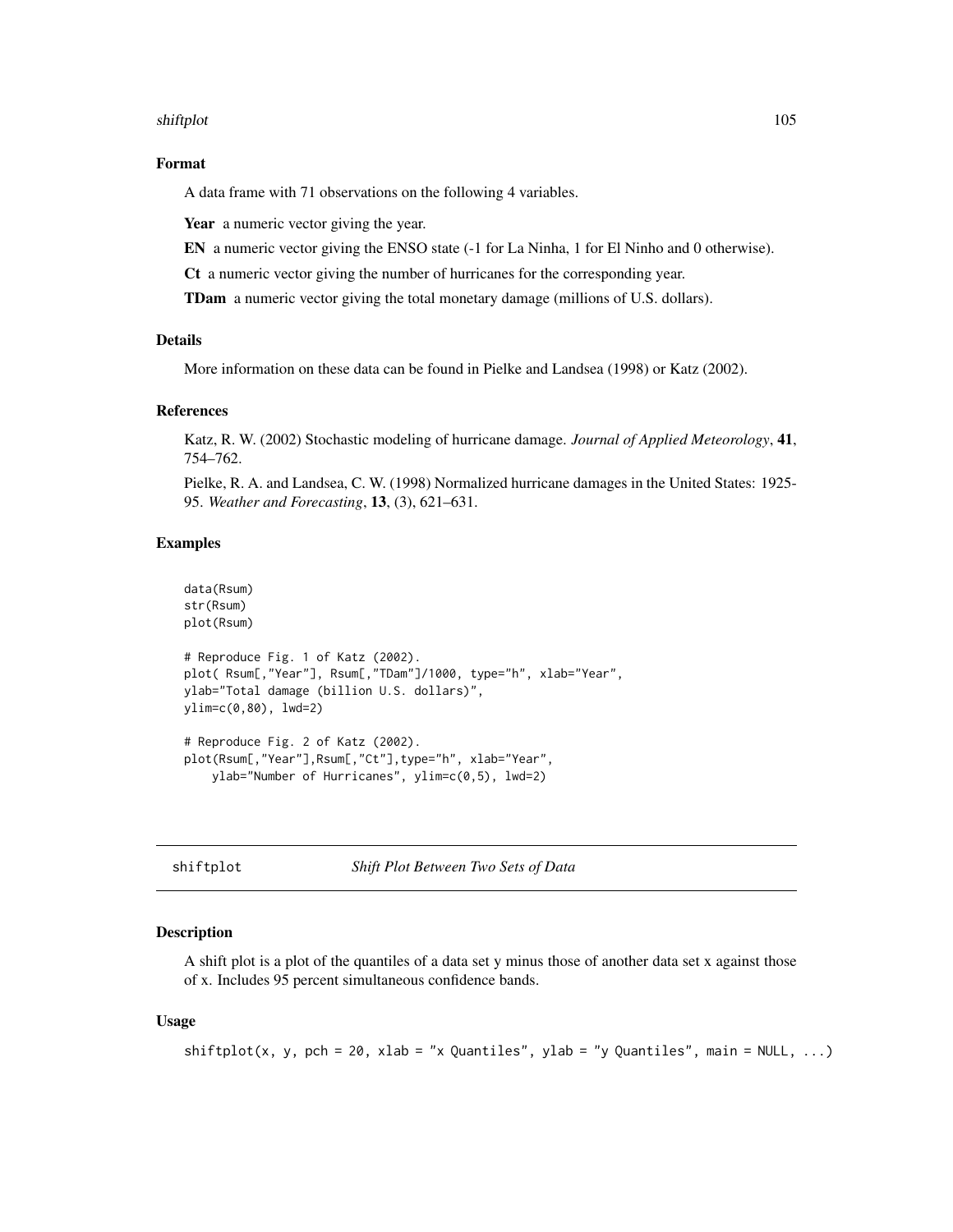106 shiftplot

## Arguments

| numeric vector of length m.                  |
|----------------------------------------------|
| numeric vector of length n.                  |
| Plotting character.                          |
| Character string giving abscissa axis label. |
| Character string giving ordinate axis label. |
| Character string giving plot title.          |
| Other optional arguments to plot function.   |
|                                              |

# Details

The shift plot is a graph of y\_q - x\_q vs. x\_q, where y\_q and x\_q denote the quantiles of x and y, resp. 95 percent simultaneous confidence bands are calculated per Doksum and Sievers (1976). The primary usage of this plot is where x is a control group and y is an experimental method; or something similar. For example, x might represent observations, and y might represent climate model output; or some such.

## Value

No value is returned, but a plot is created.

# Author(s)

Peter Guttorp

# References

Doksum, K. A. and Sievers, G. L. (1976) Plotting with confidence: graphical comparisons of two populations. *Biometrika*, 63, (3), 421–434.

## See Also

[qqplot](#page-94-0), [qqnorm](#page-92-0), [approxfun](#page-0-0)

## Examples

```
z <- rnorm( 100)
y \leq - rexp(30)
shiftplot( z, y)
data( ftcanmax)
shiftplot( y, ftcanmax[,"Prec"])
```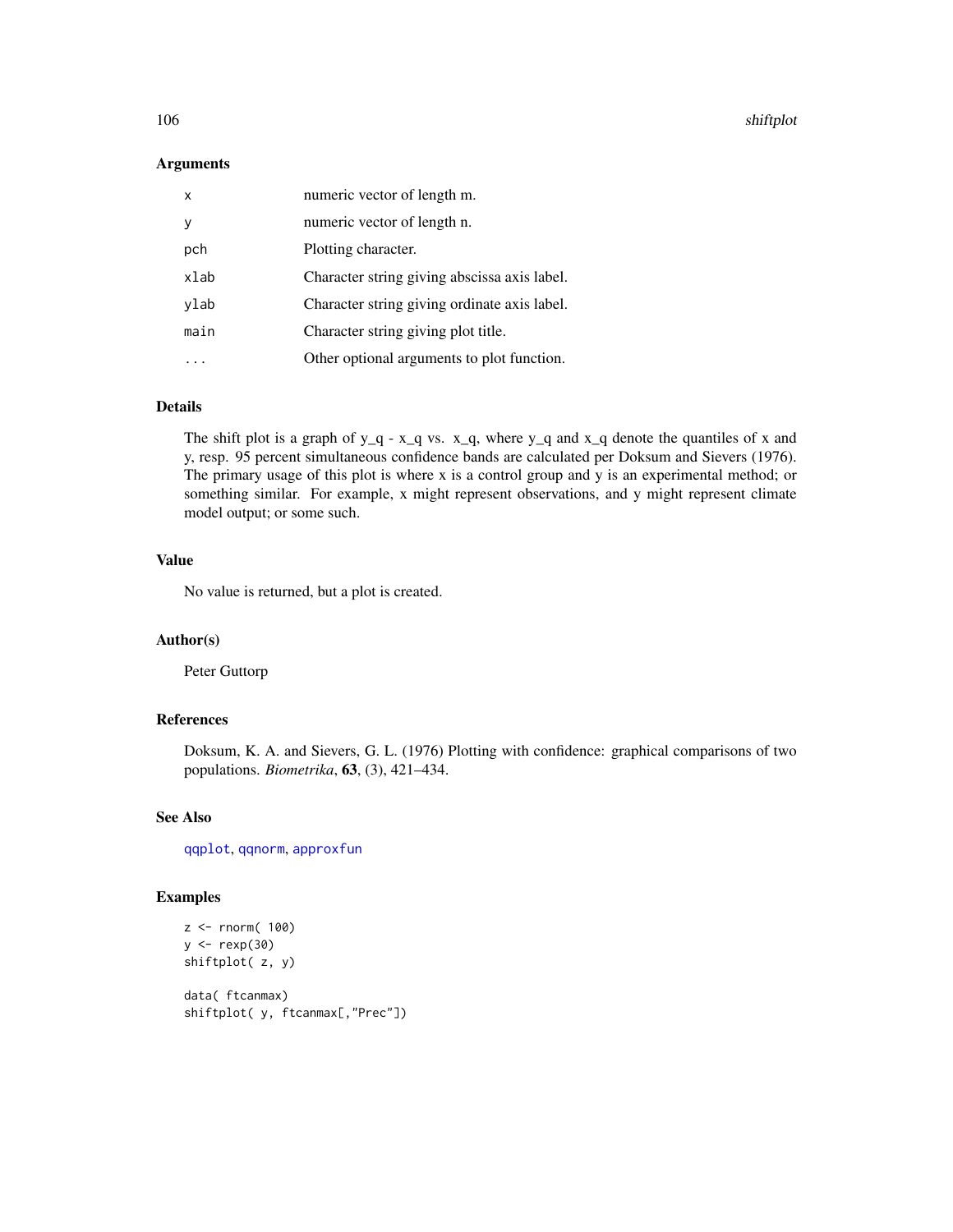# Description

Take any fevd object, regardless of estimation method, and return only a vector of the estimated parameters.

# Usage

```
strip(x, use.name = TRUE, ...)## S3 method for class 'fevd'
strip(x, use.name = TRUE, ...)
```
## Arguments

| x.        | An object of class "fevd".                                                                                                                                                                |
|-----------|-------------------------------------------------------------------------------------------------------------------------------------------------------------------------------------------|
| use.names | logical stating whether or not to keep the names attribute                                                                                                                                |
| .         | For the Bayesian method, if an alternative function to taking the mean or pos-<br>terior mode of the MCMC samples is used, then optional arguments may be<br>passed. Otherwise, not used. |

# Details

This function is very similar to distill, but returns less information.

## Value

numeric vector with the parameter estimates.

## Author(s)

Eric Gilleland

## See Also

[distill.fevd](#page-31-0)

# Examples

```
z <- revd(100, loc=20, scale=0.5, shape=-0.2)
fit \leftarrow fevd(z)fit
strip( fit )
strip( fit, use.names = FALSE )
```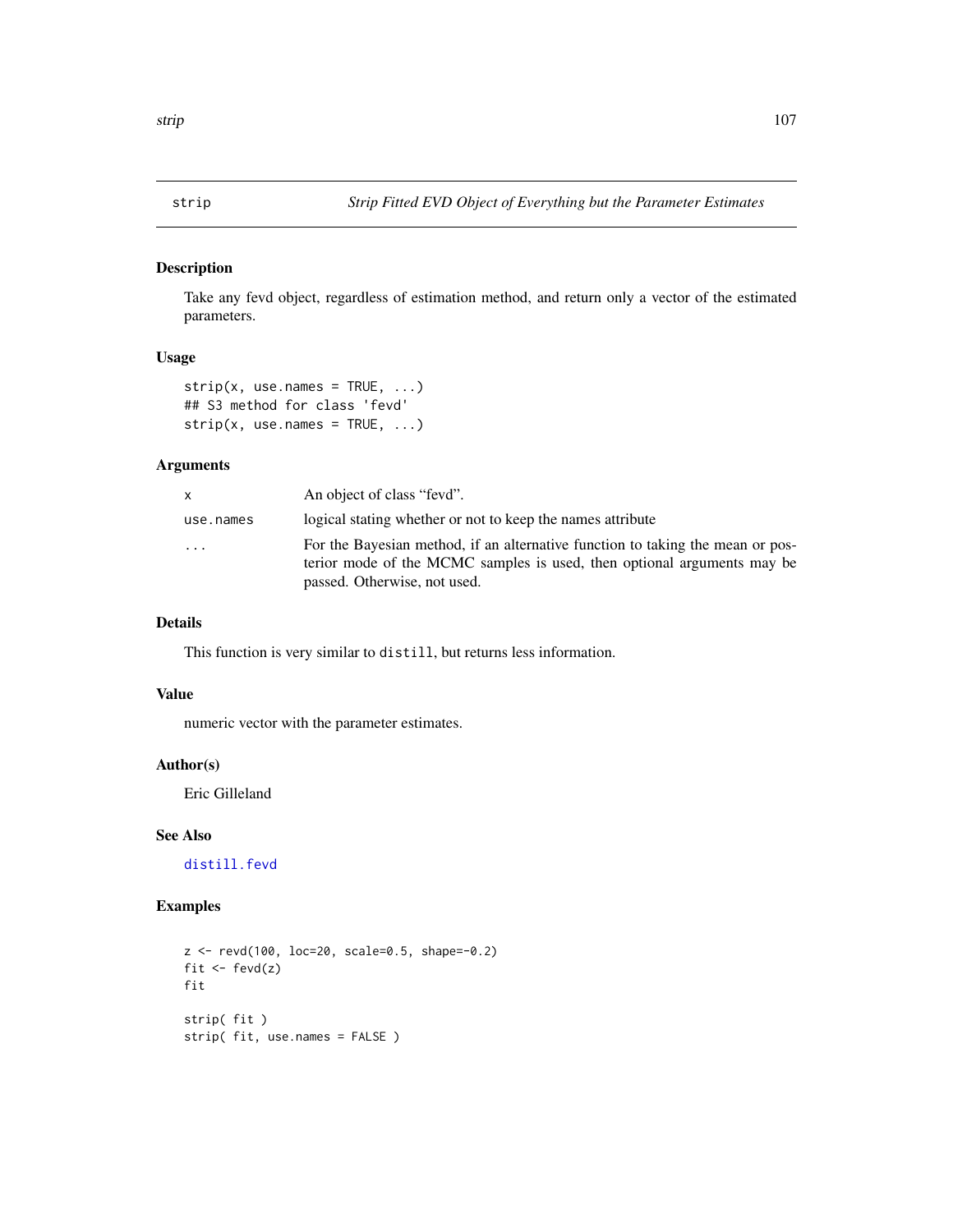```
# Compare with ...
distill( fit )
distill( fit, cov = FALSE )
## Not run:
data( "Fort" )
fit <- fevd(Prec, Fort, threshold=0.395,
   scale.fun=~sin(2 * pi * (year - 1900)/365.25) +
        cos(2 * pi * (year - 1900)/365.25),
    type="PP", method="Bayesian", iter=1999, use.phi=TRUE, verbose=TRUE)
fit
strip( fit )
strip( fit, burn.in = 700 )
strip( fit, FUN = "postmode" )
## End(Not run)
```
taildep *Tail Dependence*

# Description

Function to calculate the estimated tail dependence parameters chi and chibar.

# Usage

taildep(x, y, u, type =  $c("all", "chi", "chibar"), na.rm = FALSE)$ 

## Arguments

| x, y  | numeric vectors of same length. x may be a two-column matrix or data frame,<br>in which case each column is assumed to be the two vectors of interest (both<br>dependence estimates are symmetric so that it does not matter which is which). |
|-------|-----------------------------------------------------------------------------------------------------------------------------------------------------------------------------------------------------------------------------------------------|
| u     | single numeric between 0 and 1 (non-inclusive) giving the probability threshold<br>overwhich to compute the dependence measures (should be close to 1, but low<br>enough to include enough data.                                              |
| type  | character string determining which dependence parameter to estimate (chi or<br>chibar). Default estimates both.                                                                                                                               |
| na.rm | logical, should missing values be removed?                                                                                                                                                                                                    |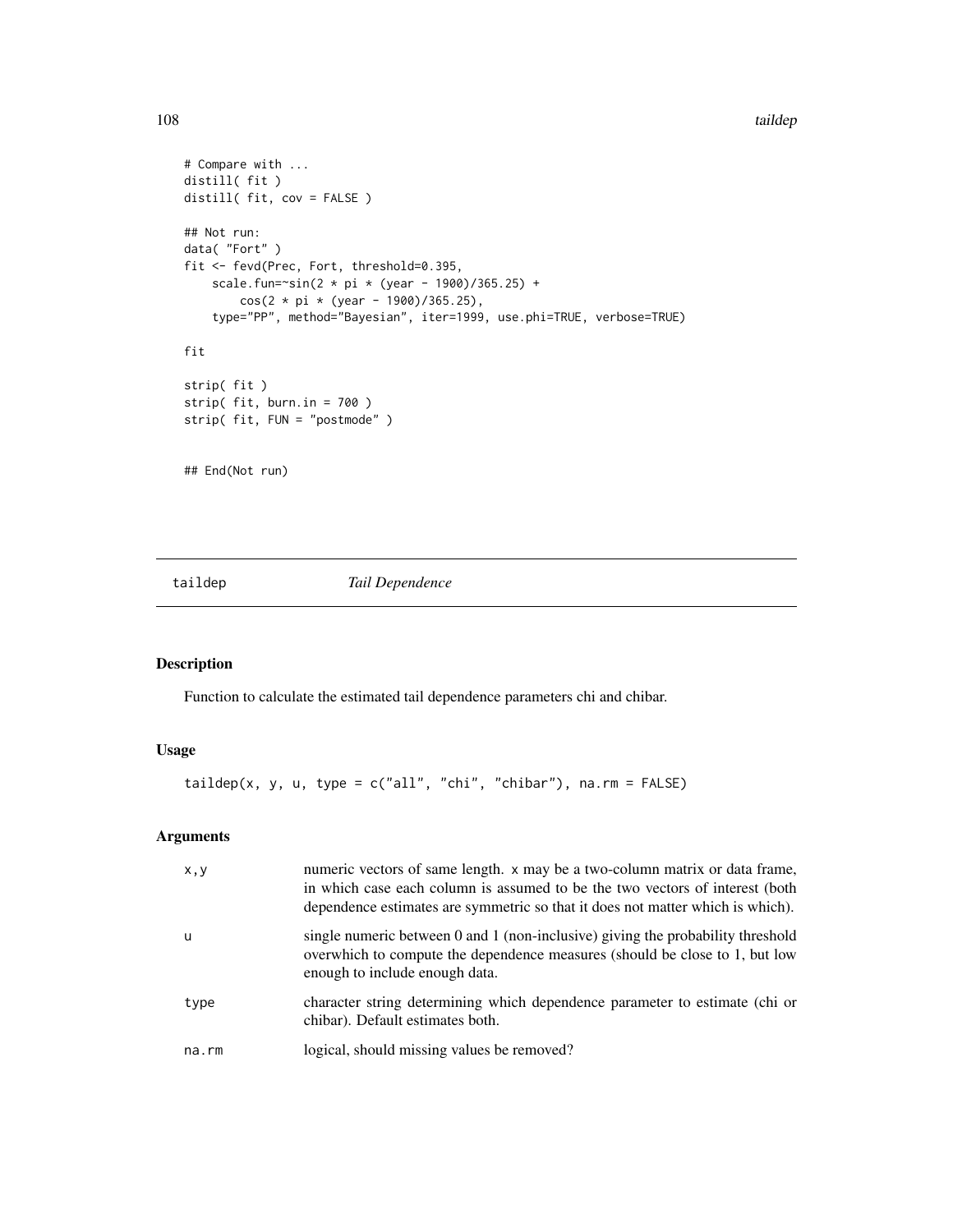#### taildep and the state of the state of the state of the state of the state of the state of the state of the state of the state of the state of the state of the state of the state of the state of the state of the state of th

#### Details

The tail dependence parameters are those described in, e.g., Reiss and Thomas (2007) Eq (2.60) for "chi" and Eq  $(13.25)$  "chibar", and estimated by Eq  $(2.62)$  and Eq  $(13.28)$ , resp. See also, Sibuya (1960) and Coles (2001) sec. 8.4, as well as other texts on EVT such as Beirlant et al. (2004) sec. 9.4.1 and 10.3.4 and de Haan and Ferreira (2006).

Specifically, for two series X and Y with associated df's F and G, chi, a function of u, is defined as

 $chi(u) = Pr[Y > G^{-1}(u) | X > F^{-1}(u)] = Pr[V > u | U > u],$ 

where  $(U,V) = (F(X), G(Y))$ –i.e., the copula. Define chi = limit as u goes to 1 of chi(u).

The coefficient of tail dependence, chibar(u) was introduced by Coles et al. (1999), and is given by

chibar(u) =  $2*log(Pr[U > u])/log(Pr[U > u, V > u]) - 1$ .

Define chibar = limit as u goes to 1 of chibar(u).

The associated estimators for the tail dependence parameters employed by these functions are based on the above two coefficients of tail dependence, and are given by Reiss and Thomas (2007) Eq (2.62) and (13.25) as

chi.hat(x, y; u) = sum(x i > sort(x)[floor(n\*u)] and y i > sort(y)[floor(n\*u)])/(n\*(1-u)) [based on chi]

and

chibar.hat(x, y; u) =  $2*\log(1-\mu)/\log(\text{mean}(x_i) > \text{sort}(x)[\text{floor}(n^*u)]$  and  $y_i > \text{sort}(y)[\text{floor}(n^*u)]$ ) - 1.

Some properties of the above dependence coefficients, chi(u), chi, and chibar(u) and chibar, are that  $0 \le \text{ch}(u)$ , chi  $\le 1$ , where if X and Y are stochastically independent, then chi(u) = 1 - u, and chibar = 0. If  $X = Y$  (perfectly dependent), then chi(u) = chi = 1. For chibar(u) and chibar, we have that  $-1 \leq$  chibar(u), chibar  $\leq$  1. If U = V, then chibar = 1. If chi = 0, then chibar  $\leq$  1 (tail independence with chibar determining the degree of dependence).

# Value

numeric vector of length 1 or 2 depending on the type argument giving the estimated tail dependence parameters.

# Author(s)

Eric Gilleland

#### References

Beirlant, J., Goegebeur, Y., Teugels, J. and Segers, J. (2004) *Statistics of Extremes: Theory and Applications*. Chichester, West Sussex, England, UK: Wiley, ISBN 9780471976479, 522pp.

Coles, S. (2001) *An introduction to statistical modeling of extreme values*, London: Springer-Verlag.

Coles, S., Heffernan, J. E., and Tawn, J. A. (1999) Dependence measures for extreme value analyses. *Extremes*, 2, 339–365.

de Haan, L. and Ferreira, A. (2006) *Extreme Value Theory: An Introduction*. New York, NY, USA: Springer, 288pp.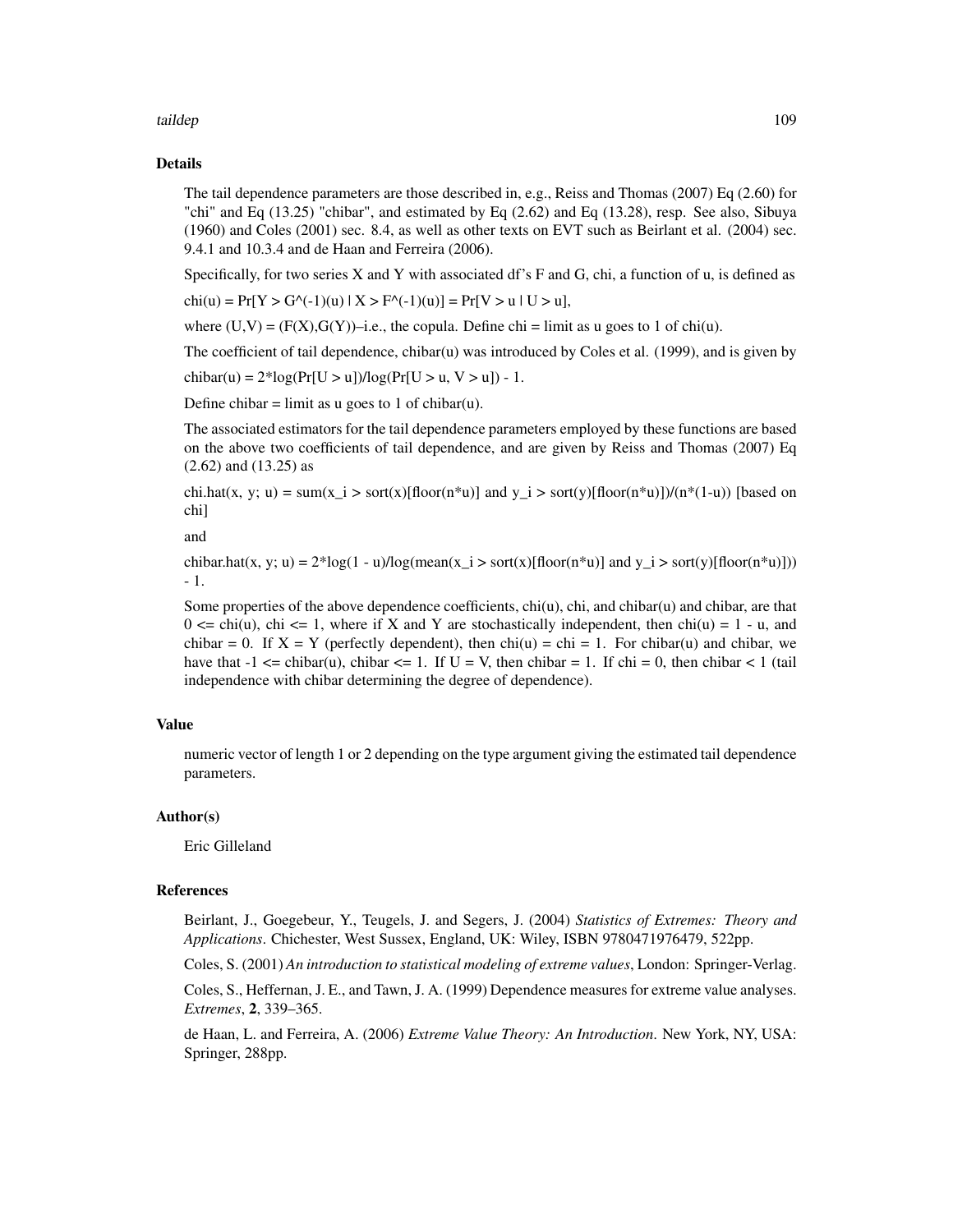<span id="page-109-1"></span>Reiss, R.-D. and Thomas, M. (2007) *Statistical Analysis of Extreme Values: with applications to insurance, finance, hydrology and other fields*. Birkh\"auser, 530pp., 3rd edition.

Sibuya, M. (1960) Bivariate extreme statistics. *Ann. Inst. Math. Statist.*, 11, 195–210.

# See Also

[atdf](#page-7-0), [taildep.test](#page-109-0)

# Examples

```
##
## Example where a r.v. is completely dependent in
## terms of the variables, but completely tail
## independent (see Reiss and Thomas p. 75).
z \le runif(100, -1, 0)
w \leftarrow -1*(1 + z)taildep(z,w,u=0.8)
## Not run:
data(FCwx)
taildep(FCwx$MxT, FCwx$MnT, 0.8)
taildep(FCwx$MxT, FCwx$Prec, 0.8)
## End(Not run)
```
<span id="page-109-0"></span>taildep.test *Tail Dependence Test*

# Description

Testing tail dependence against tail independence.

#### Usage

```
taildep.test(x, y, cthresh = -0.5, trans = "relative.rank", na.action = na.fail, ...)
relative.rank(x, div = "n", ...)
```
# Arguments

| X, Y    | numeric vectors of same length. For taildep.test, x may be a two-column<br>matrix or data frame, in which case each column is assumed to be the two vectors<br>of interest.                                                        |
|---------|------------------------------------------------------------------------------------------------------------------------------------------------------------------------------------------------------------------------------------|
| cthresh | single numeric between -1 and 0 (non-inclusive) over which the transformed and<br>shifted $x + y$ variable is tested (see Details).                                                                                                |
| trans   | character string naming a function to transform the x and y variables so that they<br>are in the lower left quadrant (see Details). If variables are already transformed<br>as such (or it is not necessary), then use "identity". |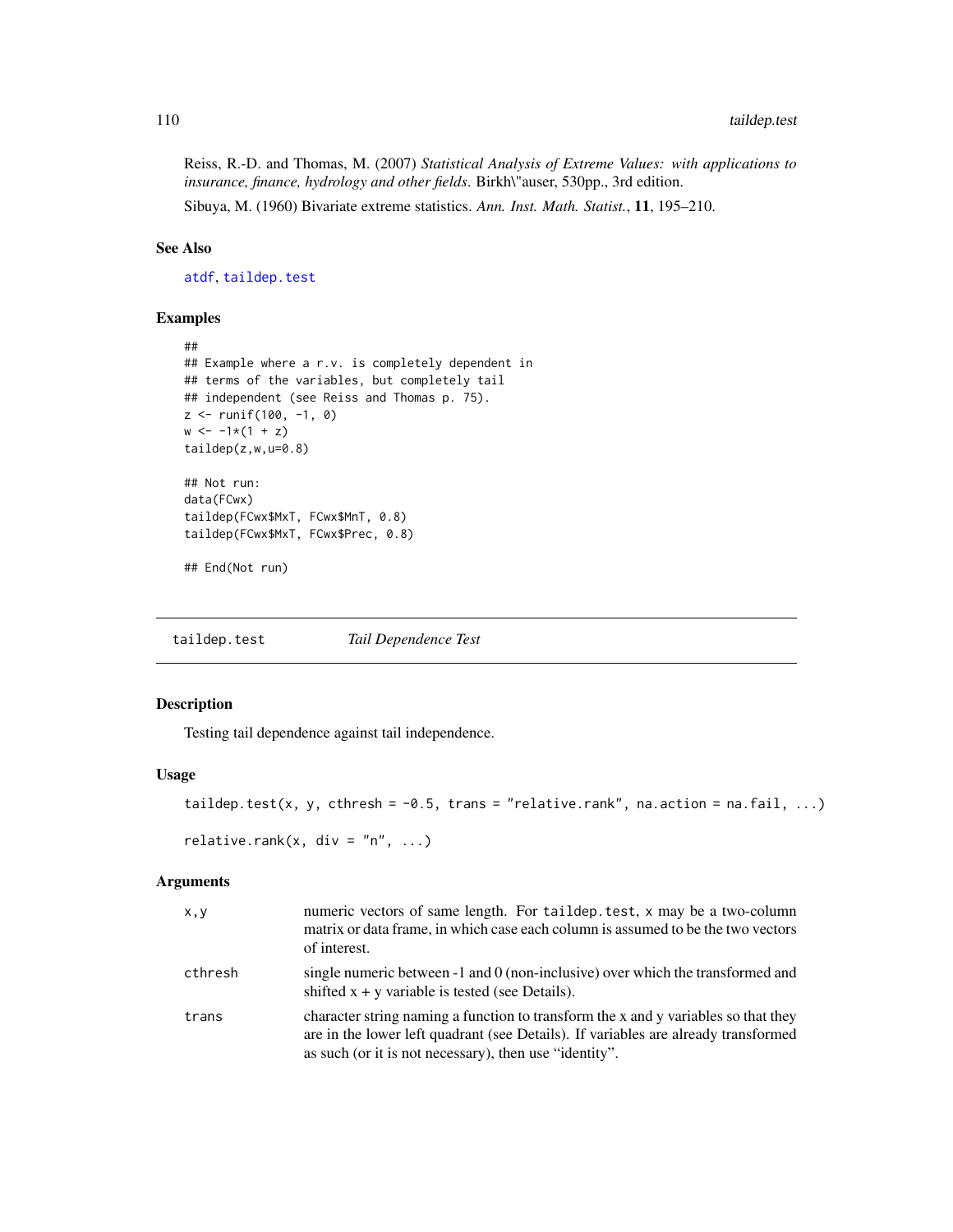| div       | character one of "n" or "n+1" stating whether to divide the ranks by n or $n + 1$<br>so that the resiting transformations are in $[0,1]$ or $(0,1)$ , resp. |
|-----------|-------------------------------------------------------------------------------------------------------------------------------------------------------------|
| na.action | function to be called to handle missing values.                                                                                                             |
| $\cdots$  | optional arguments to the transfunction. In the case of relative. rank these<br>are optional arguments to the function rank.                                |

# Details

This is the tail dependence test described in Reiss and Thomas (2007) section 13.3. It is, unusually, a test whose null hypothesis is that the two random variables, X and Y, are dependent. So, for example, if a significance level alpha = 0.01 test is desired, then the null huypothesis (dependence) is rejected for values of the statistic with p-values less than 0.01.

To do the test, the variables must first be transformed to the left lower quadrant. Following Reiss and Thomas (2007), the default is to transform the data by means of the sample distribution functions (df's),  $u = Fhat_n(x)$  and  $v = Fhat_n(y)$  (i.e., using the function relative.rank). This yields random variables between 0 and 1, and subsequently they are shifted to be between -1 and 0 (this is done by taildep.test so should not be done by the trans function).

Ultimately, the test statistic is given by

 $-(sum(log(c.title) + m)/sqrt(m)),$ 

where c.tilde =  $(u + v)^*1(u+v > c)/c$ , for c a threshold (i.e., cthresh). The statistic is assumed to be N(0,1), and the p-value is calculated accordingly.

The test is somewhat sensitive to the choice of threshold, cthresh, and it is probably a good idea to try several values (approaching zero from the left). Ideally, the threshold should yield about 10 - 15 percent excesses.

#### Value

A list object of class "htest" is returned with components:

| call        | the calling string                                                                                                                                                                                     |
|-------------|--------------------------------------------------------------------------------------------------------------------------------------------------------------------------------------------------------|
| data.name   | character vector giving the names of the data sets employed (if x is a matrix,<br>then the second component will be "".                                                                                |
| method      | character string, which will always be "Reiss-Thomas (13.35)".                                                                                                                                         |
|             | transformation same as trans argument.                                                                                                                                                                 |
| parameter   | named vector giving the value of the threshold and any arguments passed to the<br>transfunction (perhaps this is not a good idea, and may be changed eventually).                                      |
| c.full      | value of the vector $u + v$ after having been transformed and shifted to be between<br>-1 and 0. This is so that the user can adjust the threshold so that 10 - 15 percent<br>of the values exceed it. |
| statistic   | numeric giving the value of the test statistic.                                                                                                                                                        |
| alternative | character string stating "greater".                                                                                                                                                                    |
| p.value     | numeric between 0 and 1 giving the p-value for the test.                                                                                                                                               |

# Author(s)

Eric Gilleland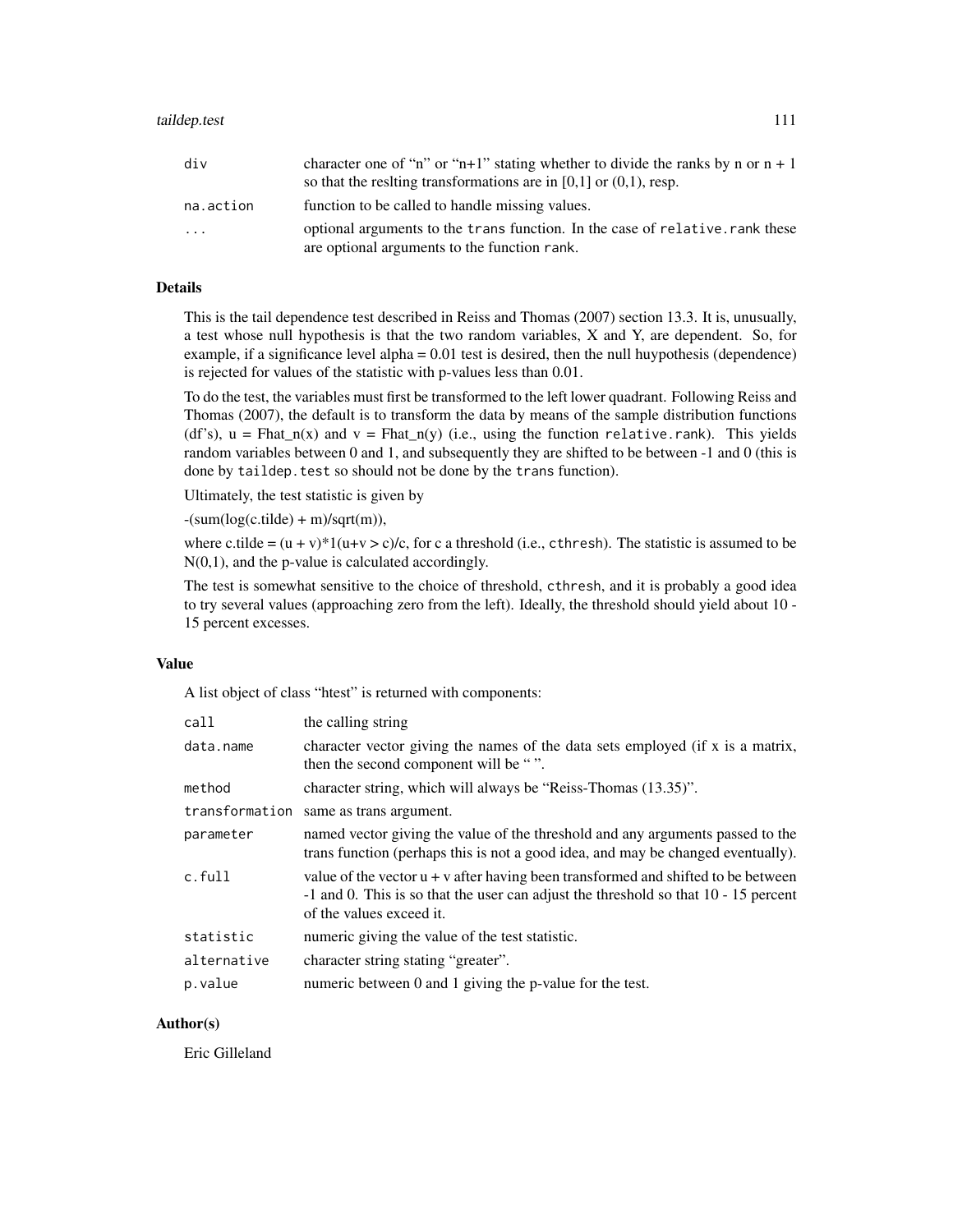#### <span id="page-111-0"></span>References

Reiss, R.-D. and Thomas, M. (2007) *Statistical Analysis of Extreme Values: with applications to insurance, finance, hydrology and other fields*. Birkh\"auser, 530pp., 3rd edition.

# See Also

[taildep](#page-107-0), [atdf](#page-7-0), [lr.test](#page-75-0)

#### Examples

```
x <- arima.sim(n = 63, list(ar = c(0.8897, -0.4858), ma = c(-0.2279, 0.2488)),
               sd = sqrt(0.1796))
y \leftarrow x + \text{norm}(63)taildep.test(x, y)
# Recall that null hypothesis is tail dependence!
## Not run:
data(PORTw)
taildep.test(PORTw$TMX1, PORTw$TMN0, cthresh=-0.3)
data(FCwx)
taildep.test(FCwx$MxT, FCwx$Prec, cthresh=-0.4)
# Run the example (13.3.6) in Reiss and Thomas (2007)
# using the 'wavesurge' dataset from package 'ismev'.
data(wavesurge)
cth <- seq(-0.46,-0.35,0.01)
tab13.1 <- matrix(NA, 2, 12)
colnames(tab13.1) <- as.character(cth)
for(i in 1:12) {
    tmp <- taildep.test(wavesurge, cthresh=cth[i], ties.method="max")
    tab13.1[1,i] <- tmp$parameter["m"]
    tab13.1[2,i] < - \t{tmpsp.value}} # end of for 'i' loop.
rownames(tab13.1) <- c("m", "p-value")
tab13.1
## End(Not run)
```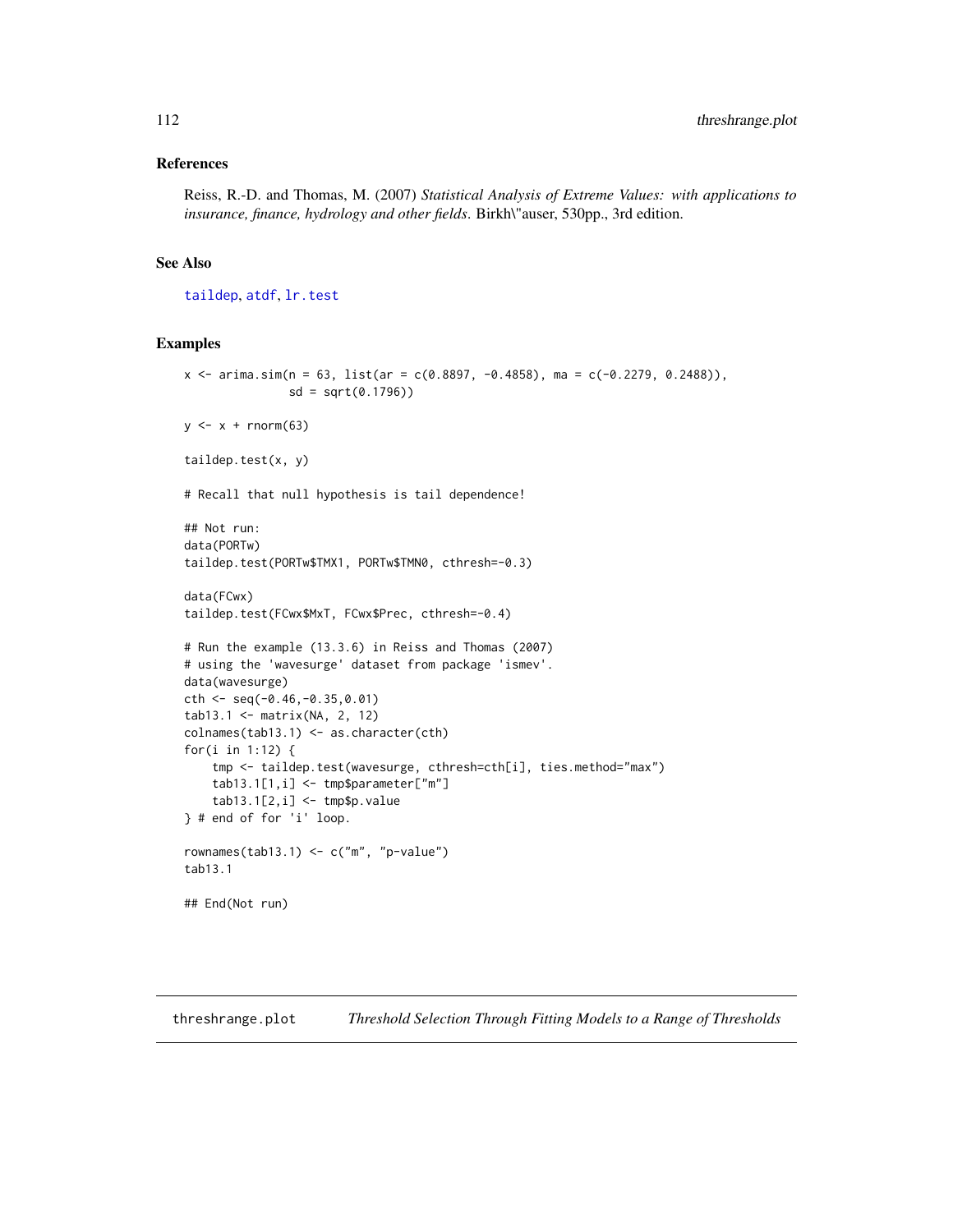#### threshrange.plot 113

#### Description

Find an appropriate threshold for GP or PP models by fitting them to a sequence of thresholds in order to find the lowest threshold that yields roughly the same parameter estiamtes as any higher threshold.

## Usage

```
threshrange.plot(x, r, type = c("GP", "PP", "Exponential"), nint = 10, alpha = 0.05,
   na.action = na.fail, set.panels = TRUE, verbose = FALSE, ...)
```
#### Arguments

| $\mathsf{x}$ | numeric vector of data.                                                                                   |
|--------------|-----------------------------------------------------------------------------------------------------------|
| $\mathsf{r}$ | numeric vector of length two giving the range of thresholds.                                              |
| type         | character string stating which model to fit.                                                              |
| nint         | number of thresholds to use.                                                                              |
| alpha        | number between zero and one stating which 1 - alpha confidence level to use<br>for the confidence limits. |
| na.action    | function to be called to handle missing values.                                                           |
| set.panels   | logical; should the function set the panels on the device (TRUE) or not (FALSE).                          |
| verbose      | logical; should progress information be printed to the screen?                                            |
| $\cdots$     | optional arguments to fevd.                                                                               |

# Details

Several GP or PP (or exponential) models are fit to x according to a range of nint thresholds given by r. The estimated parameters are plotted against these thresholds along with their associated (1 alpha) \* 100 percent CIs.

Choice of threshold is a compromise between low variance (lower thresholds yield more data with which to fit the models) and bias (higher thresholds yield estimates that are less biased because model assumptions require very high thresholds, and it can happen that lower data values may be more abundant causing the model to be biased toward the wrong values) in the parameter estimates. An appropriate threshold should yield the same parameter estimates (within uncertainty) as would be fit for any model fit to higher thresholds. Therefore, the idea is to find the lowest possible threshold whereby a higher threshold would give the same results within uncertainty bounds.

See Coles (2001) sec. 4.3.4 and 4.4 for more information.

Note that the default uses maximum likelihood estimation. While it is possible to use other methods, it is not recommended because of efficiency problems.

#### Value

A matrix of parameter values and CI bounds for each threshold value is returned invisibly. A plot is created.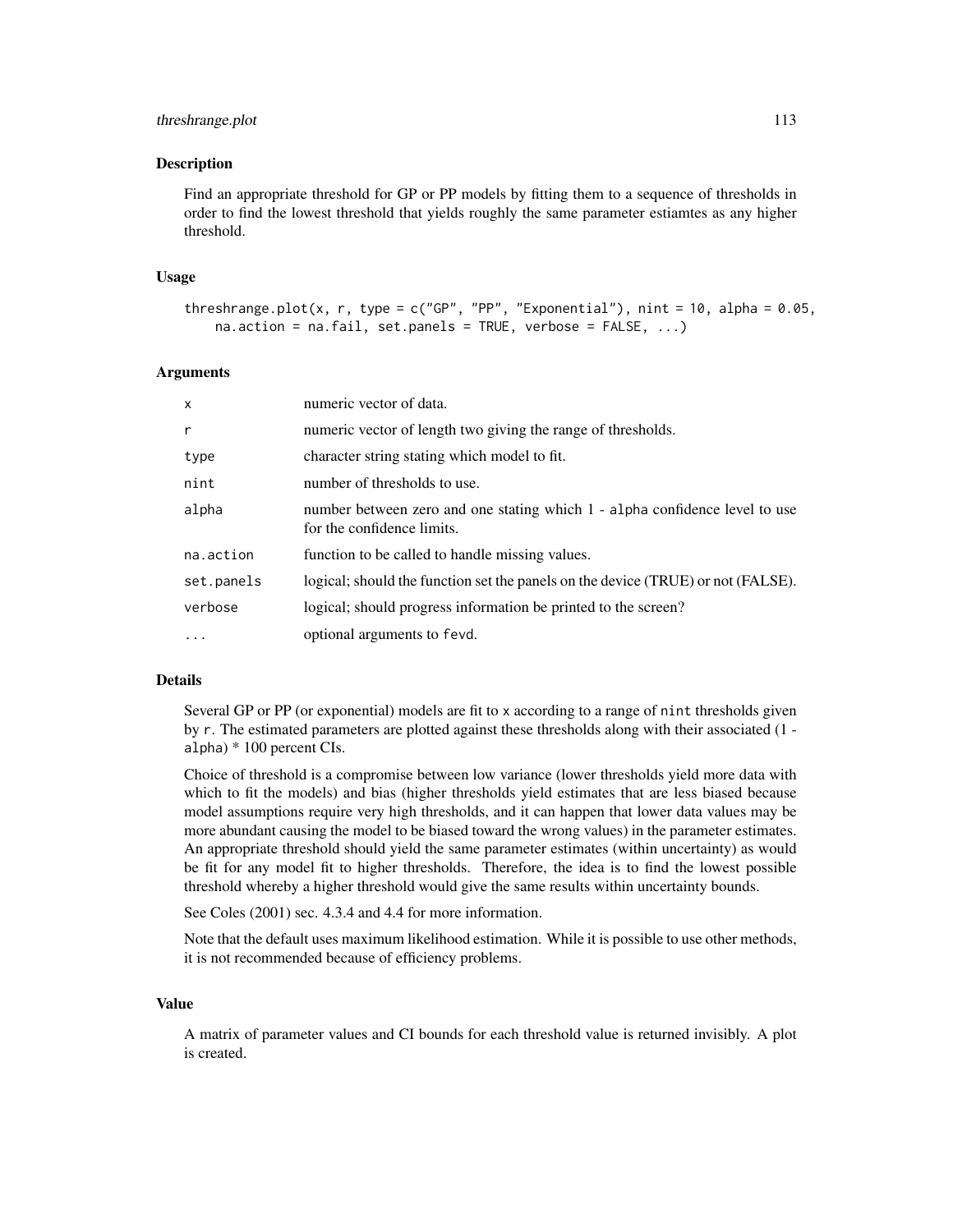# Author(s)

Eric Gilleland

# References

Coles, S. (2001). *An introduction to statistical modeling of extreme values*, London, United Kingdom: Springer-Verlag, 208 pp.

# See Also

[fevd](#page-38-0), [mrlplot](#page-78-0)

# Examples

```
data(Fort)
threshrange.plot(Fort$Prec, r = c(1, 2.25), nint=5)
## Not run:
threshrange.plot(Fort$Prec, r=c(0.01,1), nint=30, verbose=TRUE)
threshrange.plot(Fort$Prec, r=c(0.2,0.8), type="PP", nint=15,
    verbose=TRUE)
threshrange.plot(Fort$Prec, r=c(0.2,0.8), type="PP", nint=15,
    optim.args=list(method="Nelder-Mead"), verbose=TRUE)
```
## End(Not run)

Tphap *Daily Maximum and Minimum Temperature in Phoenix, Arizona.*

#### Description

Daily maximum and minimum temperature (degrees Fahrenheit) for July through August 1948 through 1990 at Sky Harbor airport in Phoenix, Arizona.

# Usage

data(Tphap)

#### Format

A data frame with 43 observations on the following 3 variables.

Year a numeric vector giving the number of years since 1900.

Month a numeric vector giving the month.

Day a numeric vector giving the day of the month.

MaxT a numeric vector giving the daily maximum temperatures in degrees Fahrenheit.

MinT a numeric vector giving the daily minimum temperatures in degrees Fahrenheit.

<span id="page-113-0"></span>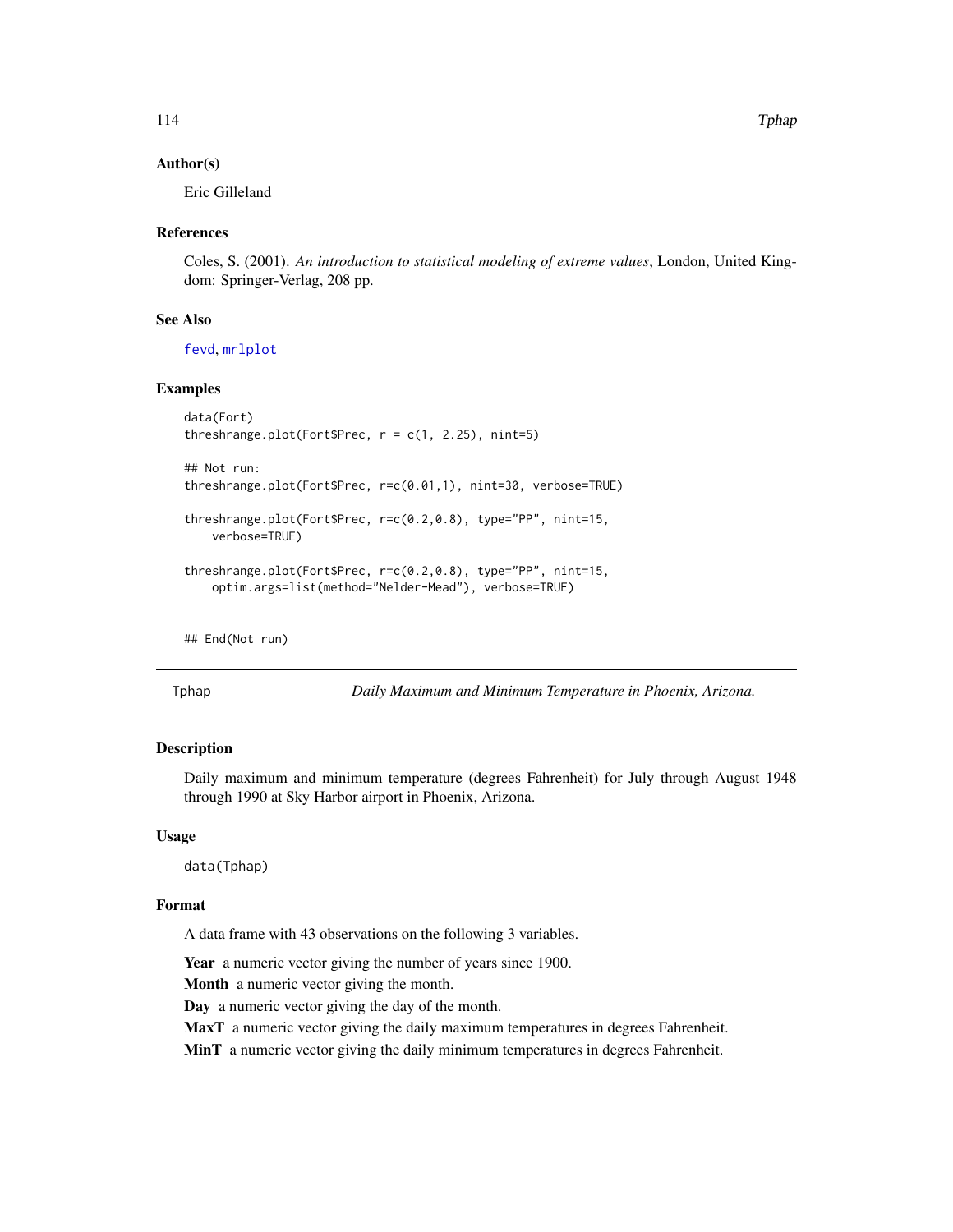<span id="page-114-0"></span>trans the contract of the contract of the contract of the contract of the contract of the contract of the contract of the contract of the contract of the contract of the contract of the contract of the contract of the cont

# Details

Data are daily maximum and minimum temperature for the summer months of July through August from 1948 through 1990.

# Source

U.S. National Weather Service Forecast office at the Phoenix Sky Harbor Airport.

# References

Balling, R. C., Jr., Skindlov, J. A. and Phillips, D. H. (1990) The impact of increasing summer mean temperatures on extreme maximum and minimum temperatures in Phoenix, Arizona. *Journal of Climate*, 3, 1491–1494.

Tarleton, L. F. and Katz, R. W. (1995) Statistical explanation for trends in extreme summer temperatures at Phoenix, A.Z. *Journal of Climate*, 8, (6), 1704–1708.

# Examples

data(Tphap) str(Tphap)

```
par( mfrow=c(2,1))
hist( Tphap[,"MaxT"], main="", xlab="Max Temp", xlim=c(60,120), freq=FALSE, breaks="FD", col="red")
hist( Tphap[,"MinT"], main="", xlab="Min Temp", xlim=c(60,120), freq=FALSE, breaks="FD", col="blue")
```
trans *Transform Data*

#### Description

Method function to transform a data set. In the case of fevd objects, the transformation is to a standardized Gumbel or exponential scale.

# Usage

```
trans(object, ...)
```
## S3 method for class 'fevd'  $trans(object, ..., burn.in = 499, return.al1 = FALSE)$ 

# Arguments

| object     | An R object with a trans method. In the case of "fevd" objects, output from<br>fevd.                                                    |
|------------|-----------------------------------------------------------------------------------------------------------------------------------------|
| burn.in    | number giving the burn in value. The first 1: burn in will not be used in obtaining<br>parmaeter estiamtes.                             |
| return.all | logical, only for POT models, but primarily for use with the Point Process model.<br>Should only the threshold exceedances be returned? |
| $\cdots$   | Not used.                                                                                                                               |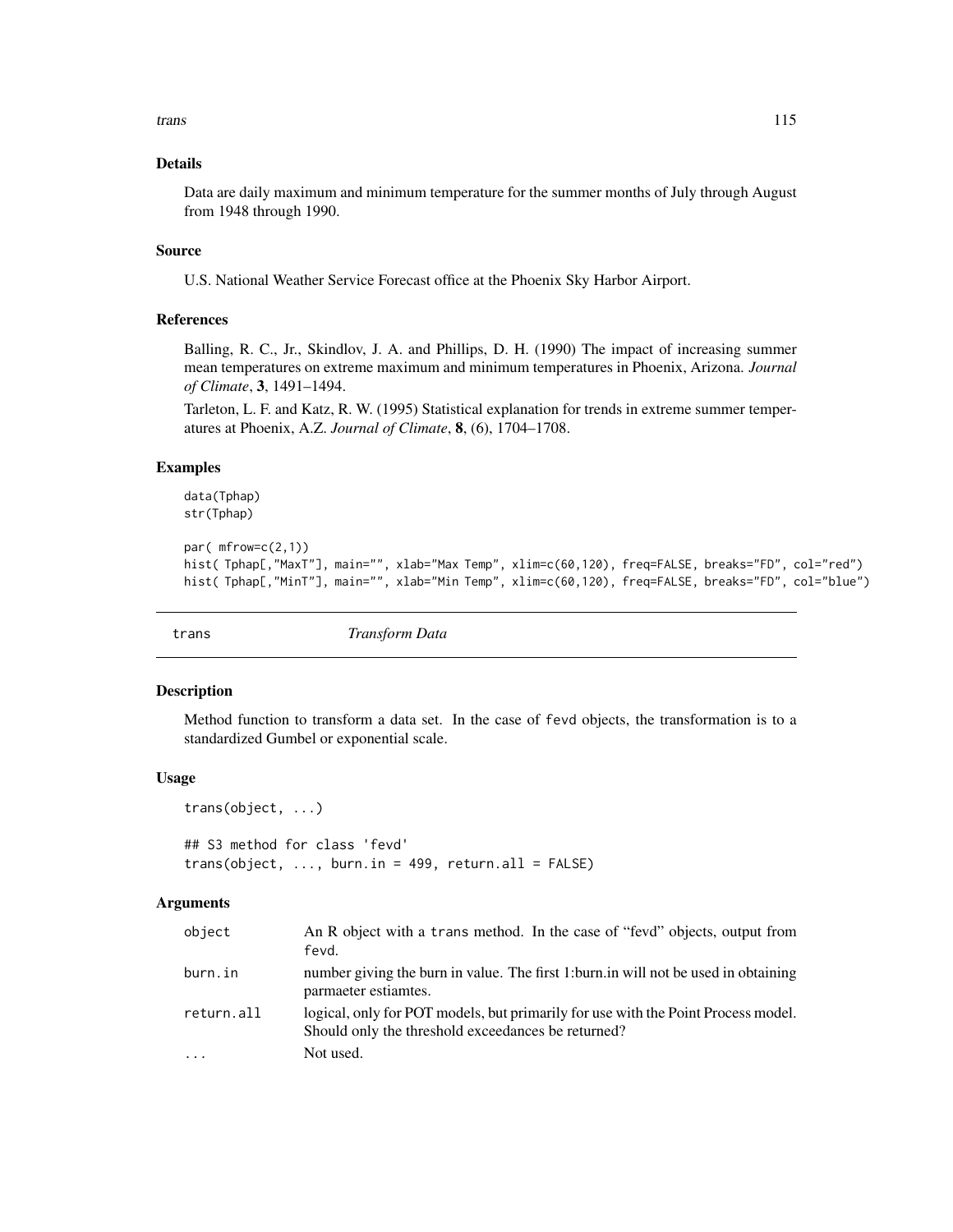#### Details

Many important situations occur in extreme value analysis (EVA) where it is useful or necessary to transform data to a standardized scale. For example, when investigating multivariate or conditional EVA much of the theory revolves around first transfroming the data to a unit scale. Further, for non-stationary models, it can be useful to transform the data to a df that does not depend on the covariates.

The present function transforms data taken from "fevd" class objects and transforms them to either a standard Gumbel (GEV, Gumbel case) or standard exponential (GP, PP, exponential case) df. In the first case, if the data are Gumbel distributed (really, if a gumbel fit was performed) the transformation is:

 $z = (x - location(yi))/scale(yi),$ 

where yi represent possible covariate terms and z is distributed according to a Gumbel $(0, 1)$  df. If the data are GEV distributed, then the transformation is:

 $z = -\log(1 + (shape(yi)/scale(yi) * (x - location(yi)))^{\wedge}(-1/shape(yi))),$ 

and again z is distributed Gumbel(0, 1).

In the case of exponentially distributed data, the transformation is:

 $z = (x - threshold(yi)) / scale(yi)$ 

and z is distributed according to an exponential(1) df.

For GP distributed data, the transformation is:

 $z = -\log((1 + (\text{shape}(yi)/\text{scale}(yi)) * (x - \text{threshold}(yi))))^{\wedge}(-1/\text{shape}(yi)))$ 

where again z follows an exponential(1) df.

For PP models, the transformation is:

 $z = (1 + shape(yi)/scale(yi) * (x - threshold(yi)))^{\wedge}(-1/shape(yi))$ 

and z is distributed exponential(1).

See Coles (2001) sec. 2.3.2 for more details.

# Value

numeric vector of transformed data.

# Author(s)

Eric Gilleland

# References

Coles, S. (2001) *An introduction to statistical modeling of extreme values*, London, U.K.: Springer-Verlag, 208 pp.

# See Also

[revtrans.evd](#page-100-0), [fevd](#page-38-0)

<span id="page-115-0"></span>116 transfer that the contract of the contract of the contract of the contract of the contract of the contract of the contract of the contract of the contract of the contract of the contract of the contract of the contract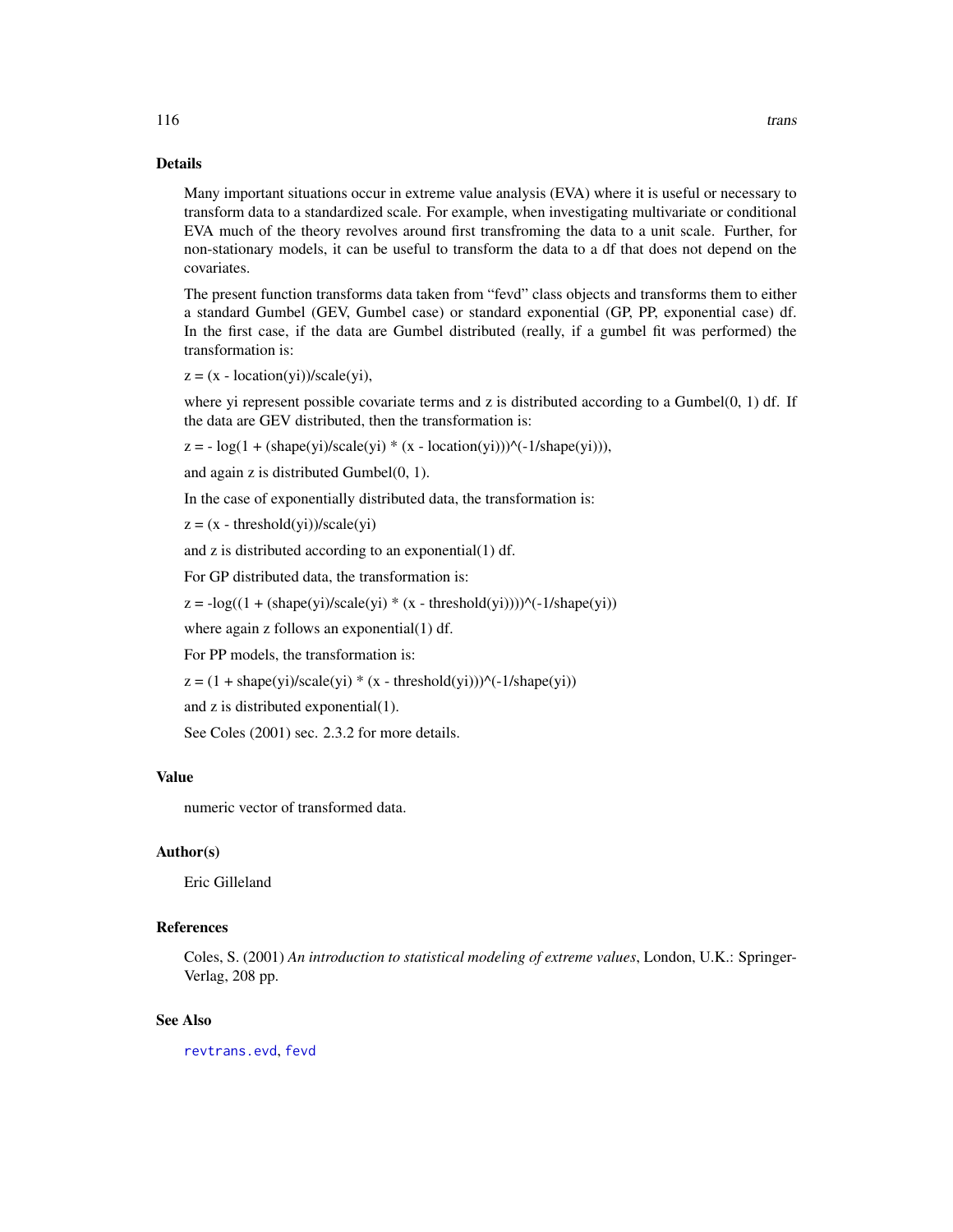trans the contract of the contract of the contract of the contract of the contract of the contract of the contract of the contract of the contract of the contract of the contract of the contract of the contract of the cont

# Examples

data(PORTw)

```
fit <- fevd(TMX1, PORTw, location.fun=~AOindex, units="deg C")
fit
z <- trans(fit)
fevd(z)
```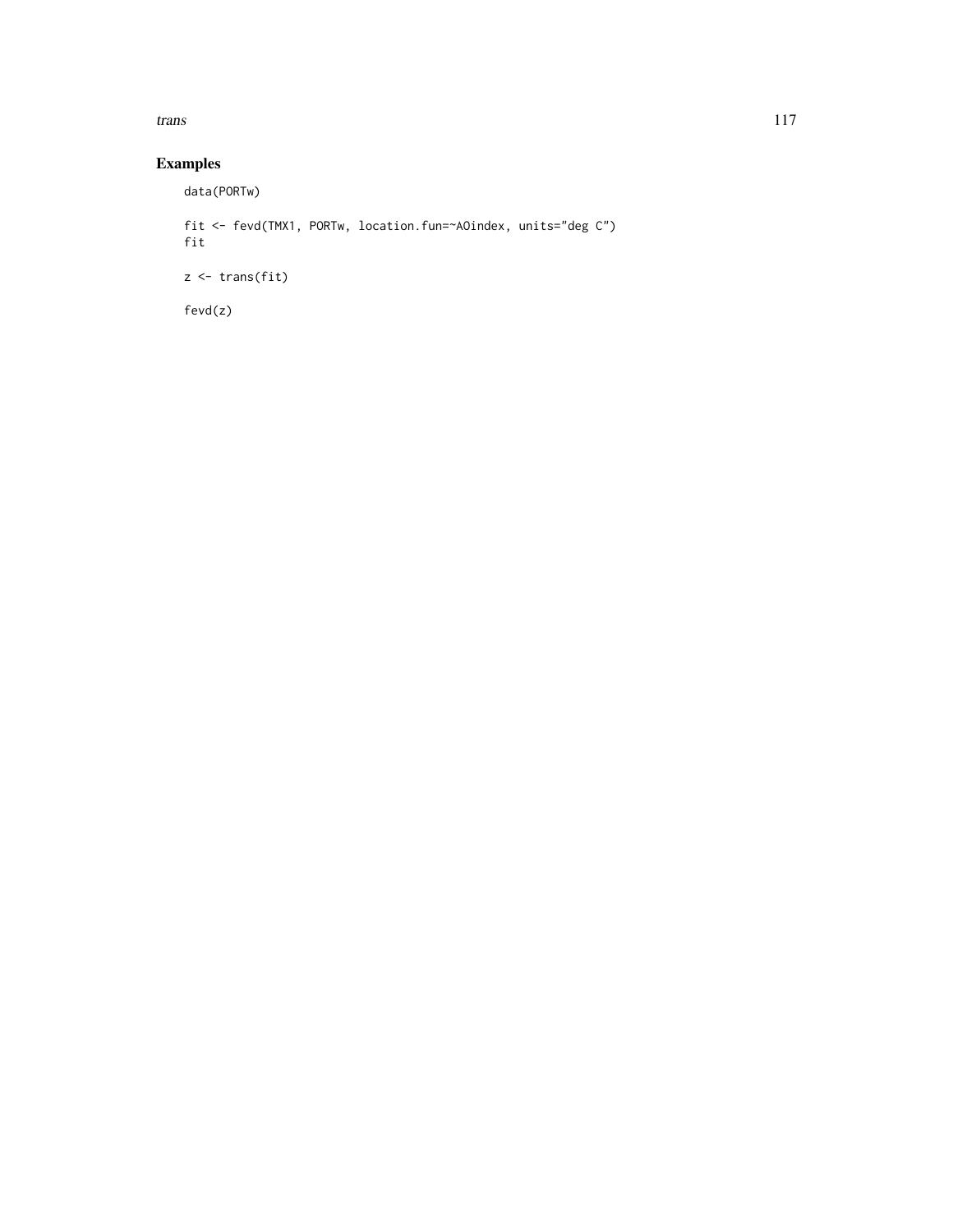# Index

∗Topic array make.qcov, [78](#page-77-0) parcov.fevd, [82](#page-81-0) ∗Topic attribute strip, [107](#page-106-0) ∗Topic datagen devd, [28](#page-27-0) pextRemes, [84](#page-83-0) ∗Topic datasets CarcasonneHeat, [13](#page-12-0) damage, [20](#page-19-0) Denmint, [27](#page-26-0) Denversp, [27](#page-26-0) FCwx, [38](#page-37-0) Flood, [62](#page-61-0) Fort, [63](#page-62-0) ftcanmax, [66](#page-65-0) HEAT, [67](#page-66-0) Ozone4H, [81](#page-80-0) Peak, [83](#page-82-0) PORTw, [89](#page-88-0) Potomac, [91](#page-90-0) Rsum, [104](#page-103-0) Tphap, [114](#page-113-0) ∗Topic data datagrabber.declustered, [21](#page-20-0) decluster, [23](#page-22-0) ∗Topic distribution ci.fevd, [15](#page-14-0) devd, [28](#page-27-0) erlevd, [34](#page-33-0) fevd, [39](#page-38-1) levd, [74](#page-73-0) parcov.fevd, [82](#page-81-0) pextRemes, [84](#page-83-0) profliker, [92](#page-91-0) return.level, [97](#page-96-0) revtrans.evd, [101](#page-100-1) rlevd, [102](#page-101-0)

trans, [115](#page-114-0) ∗Topic hplot atdf, [8](#page-7-1) fevd, [39](#page-38-1) mrlplot, [79](#page-78-1) profliker, [92](#page-91-0) qqnorm, [93](#page-92-0) qqplot, [95](#page-94-0) shiftplot, [105](#page-104-0) threshrange.plot, [112](#page-111-0) ∗Topic htest BayesFactor, [10](#page-9-0) ci.fevd, [15](#page-14-0) ci.rl.ns.fevd.bayesian, [19](#page-18-0) fpois, [64](#page-63-0) lr.test, [76](#page-75-1) mrlplot, [79](#page-78-1) taildep.test, [110](#page-109-1) threshrange.plot, [112](#page-111-0) ∗Topic list findpars, [60](#page-59-0) ∗Topic logic is.fixedfevd, [73](#page-72-0) ∗Topic manip blockmaxxer, [12](#page-11-0) datagrabber.declustered, [21](#page-20-0) decluster, [23](#page-22-0) distill.fevd, [32](#page-31-0) fevd, [39](#page-38-1) findAllMCMCpars, [59](#page-58-0) findpars, [60](#page-59-0) revtrans.evd, [101](#page-100-1) strip, [107](#page-106-0) trans, [115](#page-114-0) ∗Topic methods findpars, [60](#page-59-0) hwmi, [68](#page-67-0) hwmid, [70](#page-69-0) pextRemes, [84](#page-83-0)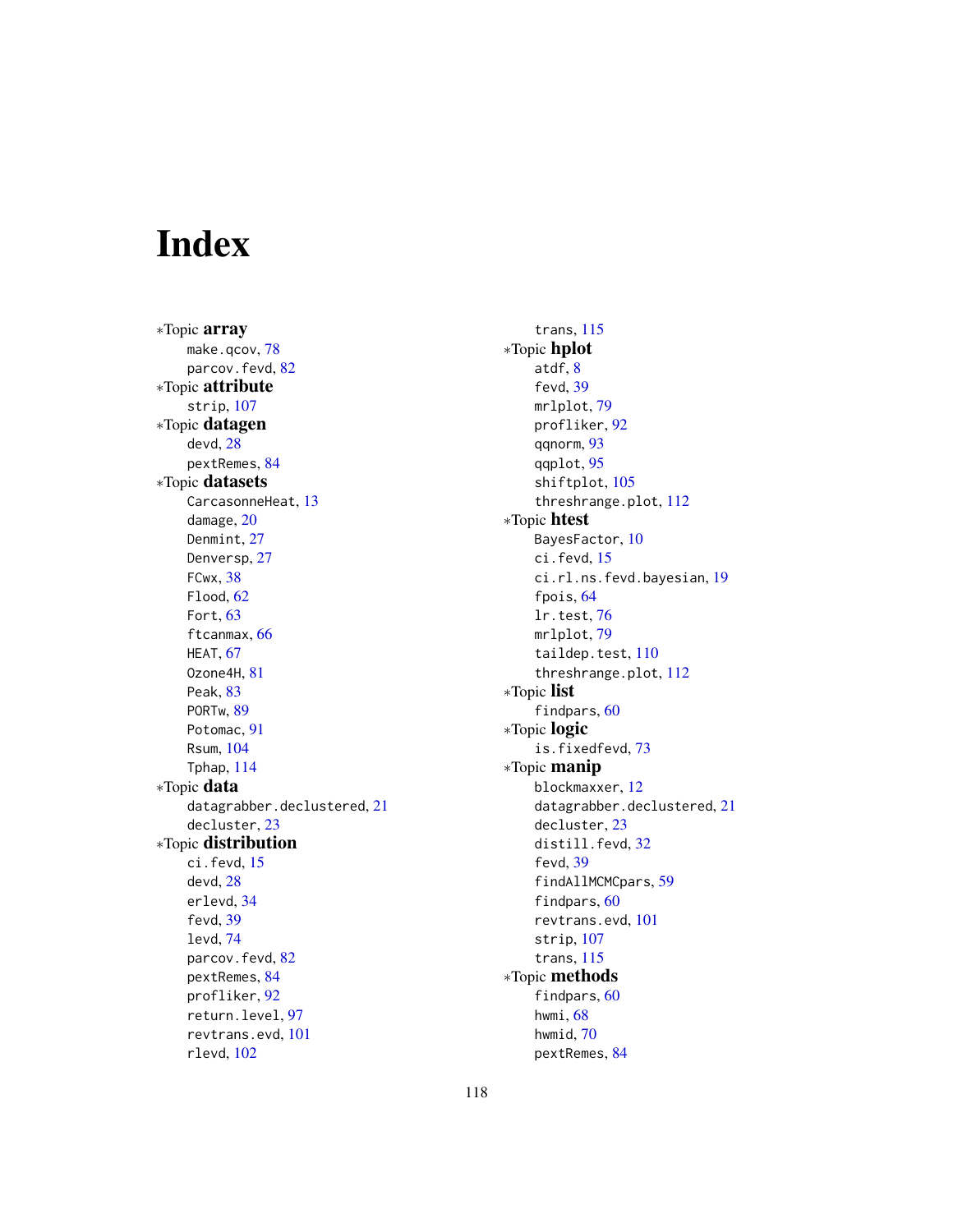# INDEX 119

postmode, [90](#page-89-0) return.level, [97](#page-96-0) trans, [115](#page-114-0) ∗Topic misc is.fixedfevd, [73](#page-72-0) make.qcov, [78](#page-77-0) ∗Topic models abba, [5](#page-4-0) erlevd, [34](#page-33-0) fevd, [39](#page-38-1) levd, [74](#page-73-0) pextRemes, [84](#page-83-0) threshrange.plot, [112](#page-111-0) ∗Topic multivariate taildep, [108](#page-107-1) taildep.test, [110](#page-109-1) ∗Topic optimize fevd, [39](#page-38-1) parcov.fevd, [82](#page-81-0) postmode, [90](#page-89-0) ∗Topic package extRemes-package, [3](#page-2-0) ∗Topic print fevd, [39](#page-38-1) ∗Topic ts atdf, [8](#page-7-1) fevd, [39](#page-38-1) ∗Topic univar atdf, [8](#page-7-1) extremalindex, [36](#page-35-0) fevd, [39](#page-38-1) fpois, [64](#page-63-0) abba, [5](#page-4-0) abba\_latent *(*abba*)*, [5](#page-4-0) acf, *[10](#page-9-0)* aggregate, *[13](#page-12-0)* approxfun, *[96](#page-95-0)*, *[106](#page-105-0)* atdf, [8,](#page-7-1) *[50](#page-49-0)*, *[110](#page-109-1)*, *[112](#page-111-0)* BayesFactor, [10](#page-9-0) blockmaxxer, [12](#page-11-0) CarcasonneHeat, [13](#page-12-0) check.constant, *[51](#page-50-0)* check.constant *(*is.fixedfevd*)*, [73](#page-72-0) ci, *[18](#page-17-0)*, *[51](#page-50-0)* ci.extremalindex *(*extremalindex*)*, [36](#page-35-0)

ci.fevd, [15,](#page-14-0) *[20](#page-19-0)*, *[33](#page-32-0)*, *[50](#page-49-0)*

ci.fevd.mle, *[93](#page-92-0)* ci.rl.ns.fevd.bayesian, *[18](#page-17-0)*, [19,](#page-18-0) *[51](#page-50-0)*, *[100](#page-99-0)* ci.rl.ns.fevd.mle, *[51](#page-50-0)* ci.rl.ns.fevd.mle *(*ci.rl.ns.fevd.bayesian*)*, [19](#page-18-0) damage, [20](#page-19-0) datagrabber, *[22](#page-21-0)*, *[25](#page-24-0)*, *[51](#page-50-0)* datagrabber.declustered, [21](#page-20-0) datagrabber.extremalindex *(*datagrabber.declustered*)*, [21](#page-20-0) datagrabber.fevd *(*datagrabber.declustered*)*, [21](#page-20-0) decluster, *[22](#page-21-0)*, [23,](#page-22-0) *[37](#page-36-0)*, *[50](#page-49-0)* Denmint, [27](#page-26-0) density, *[51](#page-50-0)* Denversp, [27](#page-26-0) devd, [28,](#page-27-0) *[50](#page-49-0)*, *[104](#page-103-0)* distill, *[33](#page-32-0)*, *[51](#page-50-0)*, *[62](#page-61-0)* distill.fevd, [32,](#page-31-0) *[107](#page-106-0)* erlevd, [34,](#page-33-0) *[51](#page-50-0)*, *[79](#page-78-1)* extremalindex, *[22](#page-21-0)*, *[25](#page-24-0)*, [36,](#page-35-0) *[50](#page-49-0)* extRemes *(*extRemes-package*)*, [3](#page-2-0) extRemes-package, [3](#page-2-0) FCwx, [38](#page-37-0) fevd, *[11](#page-10-0)*, *[13](#page-12-0)*, *[18](#page-17-0)*, *[20](#page-19-0)*, *[22](#page-21-0)*, *[25](#page-24-0)*, *[31](#page-30-0)*, *[33](#page-32-0)*, *[35](#page-34-0)*, *[37](#page-36-0)*, [39,](#page-38-1) *[60](#page-59-0)*, *[62](#page-61-0)*, *[73](#page-72-0)*, *[76](#page-75-1)*, *[78,](#page-77-0) [79](#page-78-1)*, *[83](#page-82-0)*, *[87](#page-86-0)*, *[91](#page-90-0)*, *[93](#page-92-0)*, *[100,](#page-99-0) [101](#page-100-1)*, *[114](#page-113-0)*, *[116](#page-115-0)* findAllMCMCpars, [59](#page-58-0) findpars, *[51](#page-50-0)*, *[60](#page-59-0)*, [60,](#page-59-0) *[91](#page-90-0)* Flood, [62](#page-61-0) formula, *[50](#page-49-0)* Fort, [63](#page-62-0) fpois, [64](#page-63-0) ftcanmax, [66](#page-65-0) get, *[22](#page-21-0)* glm, *[65](#page-64-0)*

HEAT, [67](#page-66-0) hist, *[51](#page-50-0)* hwmi, [68](#page-67-0) hwmid, [70](#page-69-0)

is.fixedfevd, *[51](#page-50-0)*, [73](#page-72-0) is.qcov *(*make.qcov*)*, [78](#page-77-0)

levd, [74](#page-73-0)